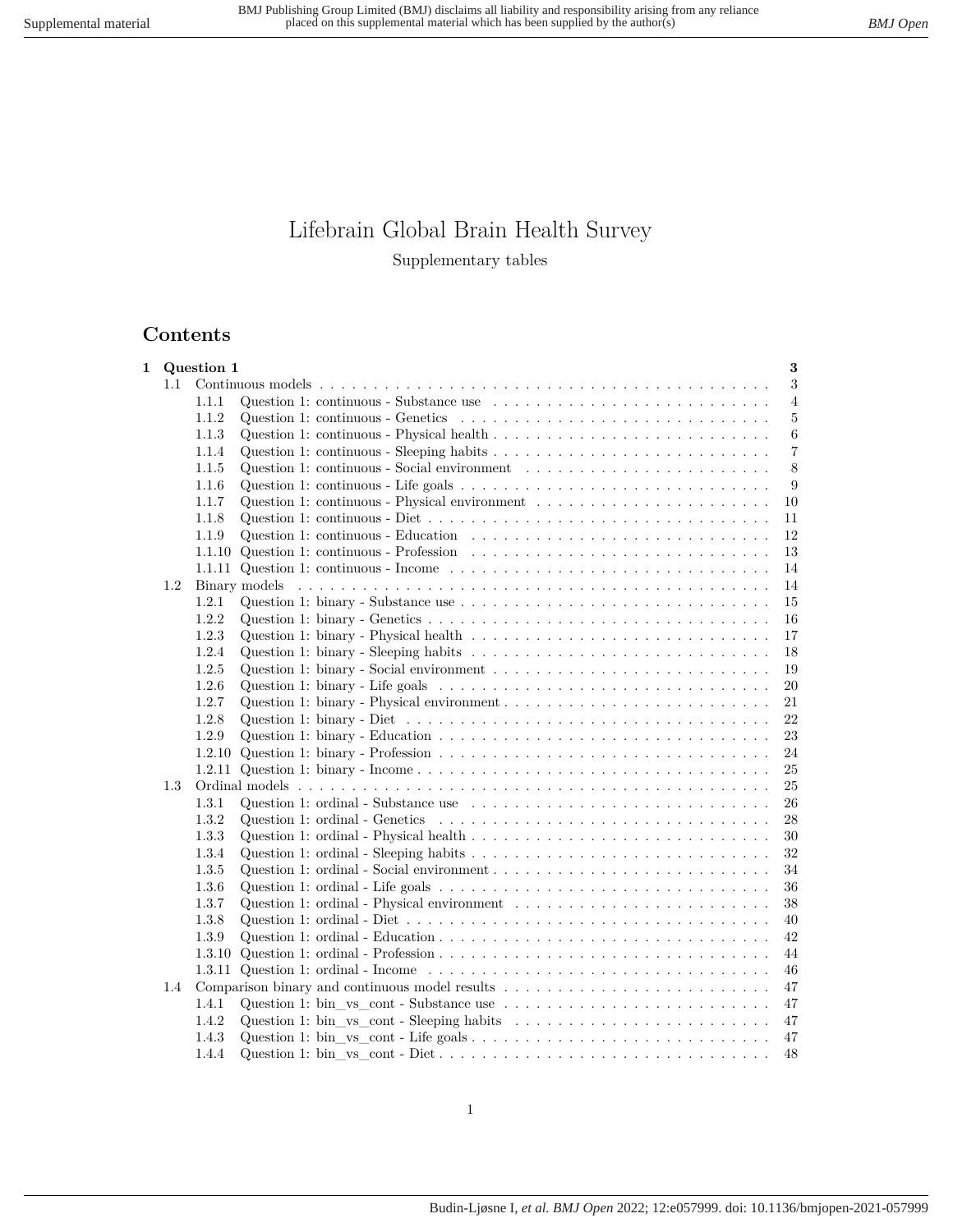|                |     | 1.4.5      | Question 1: bin _vs_cont - Education $\dots \dots \dots \dots \dots \dots \dots \dots \dots \dots \dots$<br>48                 |  |
|----------------|-----|------------|--------------------------------------------------------------------------------------------------------------------------------|--|
|                |     | 1.4.6      | 48                                                                                                                             |  |
| $\overline{2}$ |     | Question 2 | 49                                                                                                                             |  |
|                | 2.1 |            | 49                                                                                                                             |  |
|                |     | 2.1.1      | Question 2: continuous - In the womb $\ldots \ldots \ldots \ldots \ldots \ldots \ldots \ldots \ldots \ldots$<br>50             |  |
|                |     | 2.1.2      | Question 2: continuous - Childhood $\ldots \ldots \ldots \ldots \ldots \ldots \ldots \ldots \ldots \ldots$<br>51               |  |
|                |     | 2.1.3      | $52\,$                                                                                                                         |  |
|                |     | 2.1.4      | Question 2: continuous - Young adulthood $\ldots \ldots \ldots \ldots \ldots \ldots \ldots \ldots$<br>53                       |  |
|                |     | 2.1.5      | 54                                                                                                                             |  |
|                |     | 2.1.6      | 55                                                                                                                             |  |
|                | 2.2 |            | 55                                                                                                                             |  |
|                |     | 2.2.1      | Question 2: binary - In the womb $\ldots \ldots \ldots \ldots \ldots \ldots \ldots \ldots \ldots \ldots \ldots$<br>56          |  |
|                |     | 2.2.2      | 57                                                                                                                             |  |
|                |     | 2.2.3      | Question 2: binary - Adolescence $\ldots \ldots \ldots \ldots \ldots \ldots \ldots \ldots \ldots \ldots \ldots$<br>58          |  |
|                |     | 2.2.4      | Question 2: binary - Young adulthood $\ldots \ldots \ldots \ldots \ldots \ldots \ldots \ldots \ldots \ldots$<br>59             |  |
|                |     | 2.2.5      | Question 2: binary - Middle age $\dots \dots \dots \dots \dots \dots \dots \dots \dots \dots \dots \dots \dots$<br>60          |  |
|                |     | 2.2.6      | Question 2: binary - Old age $\dots \dots \dots \dots \dots \dots \dots \dots \dots \dots \dots \dots \dots$<br>61             |  |
|                | 2.3 |            | 61                                                                                                                             |  |
|                |     | 2.3.1      | Question 2: ordinal - In the womb $\ldots \ldots \ldots \ldots \ldots \ldots \ldots \ldots \ldots \ldots \ldots$<br>62         |  |
|                |     | 2.3.2      | 64                                                                                                                             |  |
|                |     | 2.3.3      | 66                                                                                                                             |  |
|                |     | 2.3.4      | 68                                                                                                                             |  |
|                |     | 2.3.5      | Question 2: ordinal - Middle age $\dots \dots \dots \dots \dots \dots \dots \dots \dots \dots \dots \dots \dots$<br>70         |  |
|                |     | 2.3.6      | Question 2: ordinal - Old age $\dots \dots \dots \dots \dots \dots \dots \dots \dots \dots \dots \dots \dots \dots$<br>72      |  |
|                | 2.4 |            | Comparison binary and continuous model results $\ldots \ldots \ldots \ldots \ldots \ldots \ldots \ldots \ldots$<br>73          |  |
|                |     | 2.4.1      | $73\,$                                                                                                                         |  |
|                |     | 2.4.2      | 73                                                                                                                             |  |
|                |     | 2.4.3      | $73\,$                                                                                                                         |  |
|                |     | 2.4.4      | 73                                                                                                                             |  |
|                |     |            |                                                                                                                                |  |
| 3              |     | Question 3 | 74                                                                                                                             |  |
|                | 3.1 |            | Binary models<br>74                                                                                                            |  |
|                |     | 3.1.1      | 75                                                                                                                             |  |
|                |     | 3.1.2      | 76                                                                                                                             |  |
|                |     | 3.1.3      | 77                                                                                                                             |  |
|                |     | 3.1.4      | Question 3: binary - Bipolar $\dots \dots \dots \dots \dots \dots \dots \dots \dots \dots \dots \dots \dots \dots$<br>78       |  |
|                |     | 3.1.5      | Question 3: binary - Anxiety $\ldots \ldots \ldots \ldots \ldots \ldots \ldots \ldots \ldots \ldots \ldots \ldots$<br>79       |  |
|                |     | 3.1.6      | 80                                                                                                                             |  |
|                |     | 3.1.7      | Question 3: binary - Stroke $\ldots \ldots \ldots \ldots \ldots \ldots \ldots \ldots \ldots \ldots \ldots \ldots \ldots$<br>81 |  |
|                |     | 3.1.8      | $82\,$                                                                                                                         |  |
|                |     | 3.1.9      | 83                                                                                                                             |  |
|                |     | 3.1.10     | 84                                                                                                                             |  |
|                |     | 3.1.11     | Question 3: binary - Hypertension $\ldots \ldots \ldots \ldots \ldots \ldots \ldots \ldots \ldots \ldots \ldots$<br>85         |  |
|                |     | 3.1.12     | 86                                                                                                                             |  |
|                |     |            | 87                                                                                                                             |  |
|                |     |            |                                                                                                                                |  |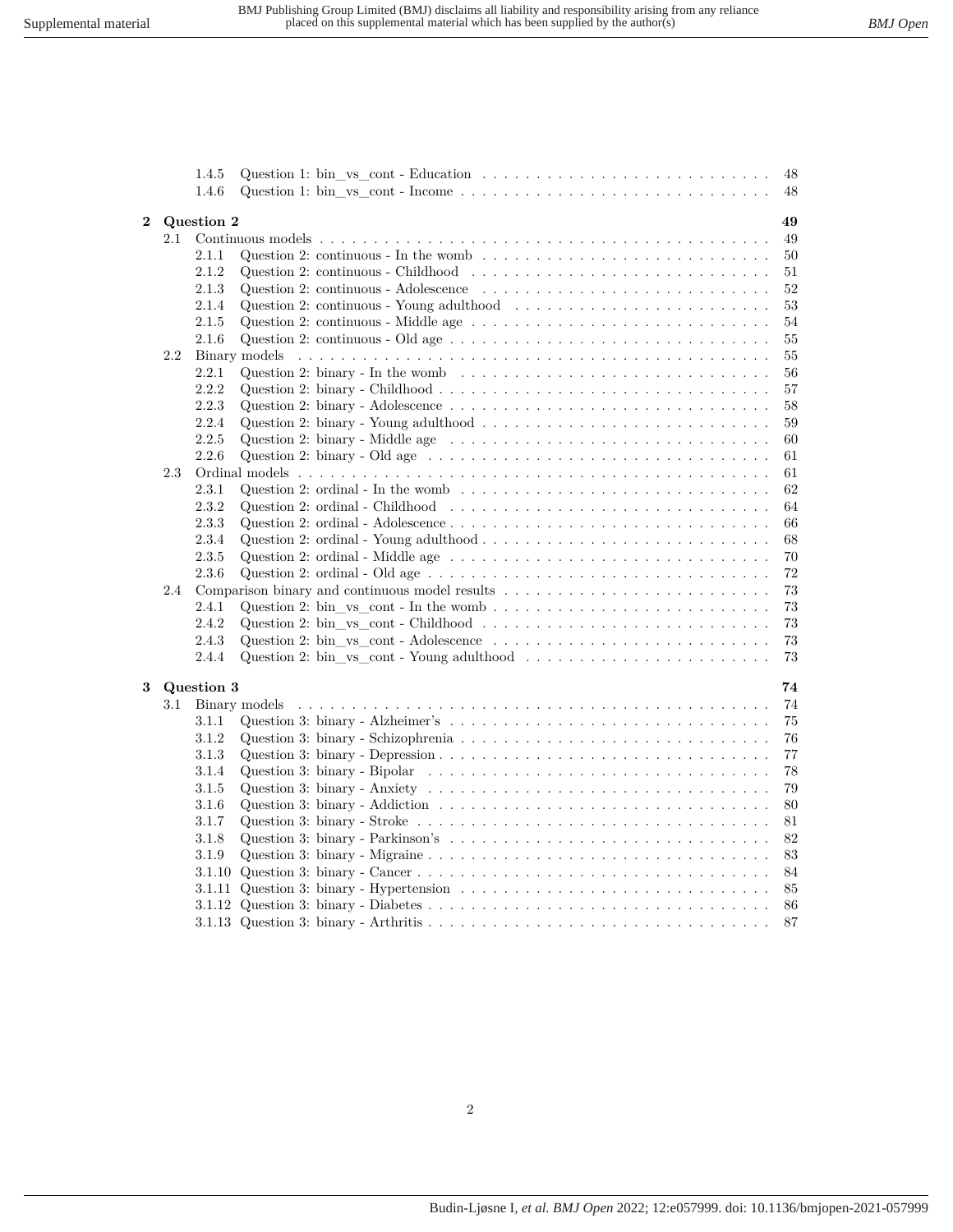- <span id="page-2-1"></span><span id="page-2-0"></span>**1 Question 1**
- **1.1 Continuous models**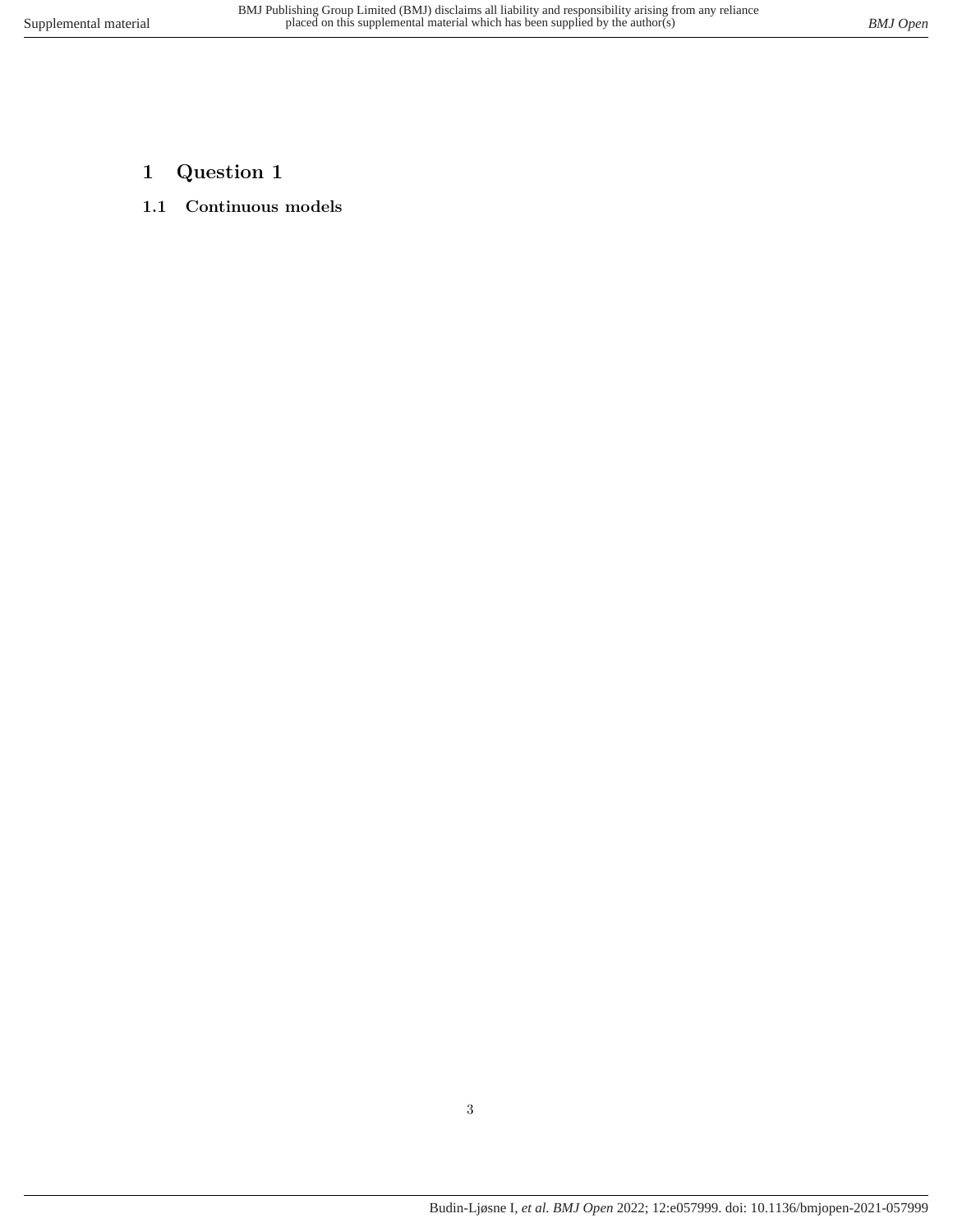| fct                          | term              | estimate | std.error | statistic | p.value |
|------------------------------|-------------------|----------|-----------|-----------|---------|
|                              | (Intercept)       | 4.43     | 0.01      | 688.58    | 0.00    |
| age                          | $41 - 60$         | 0.14     | 0.01      | 14.92     | 0.00    |
|                              | $<=40$            | 0.12     | 0.01      | 9.92      | 0.00    |
|                              | (Intercept)       | 4.52     | 0.01      | 854.00    | 0.00    |
| education                    | Lower             | $-0.06$  | 0.01      | $-6.44$   | 0.00    |
|                              | (Intercept)       | 4.54     | 0.01      | 873.16    | 0.00    |
| gender                       | Man               | $-0.11$  | 0.01      | $-11.15$  | 0.00    |
|                              | Other/Undisclosed | $-0.18$  | 0.06      | $-2.83$   | 0.00    |
| healthcare experience        | (Intercept)       | 4.47     | 0.01      | 798.95    | 0.00    |
|                              | Yes               | 0.10     | 0.01      | 10.71     | 0.00    |
|                              | (Intercept)       | 4.52     | 0.00      | 998.47    | 0.00    |
| cognitive health             | Below average     | $-0.18$  | 0.02      | $-9.81$   | 0.00    |
|                              | (Intercept)       | 4.51     | 0.00      | 956.62    | 0.00    |
| $\mbox{mental\_health}$      | Below average     | $-0.03$  | 0.01      | $-2.19$   | 0.03    |
|                              | (Intercept)       | 4.53     | 0.01      | 796.11    | 0.00    |
| illness_experience           | Yes               | $-0.05$  | 0.01      | $-5.55$   | 0.00    |
|                              | (Intercept)       | 4.50     | 0.01      | 749.35    | 0.00    |
| brain disease caregiver      | Yes               | 0.01     | 0.01      | 1.46      | 0.14    |
|                              | (Intercept)       | 4.51     | 0.01      | 774.55    | 0.00    |
| brain research participation | Yes               | $-0.02$  | 0.01      | $-2.00$   | 0.05    |
|                              | (Intercept)       | 4.50     | 0.01      | 680.52    | 0.00    |
| relationship                 | Stable            | 0.01     | 0.01      | 0.65      | 0.52    |

#### <span id="page-3-0"></span>**1.1.1 Question 1: continuous - Substance use**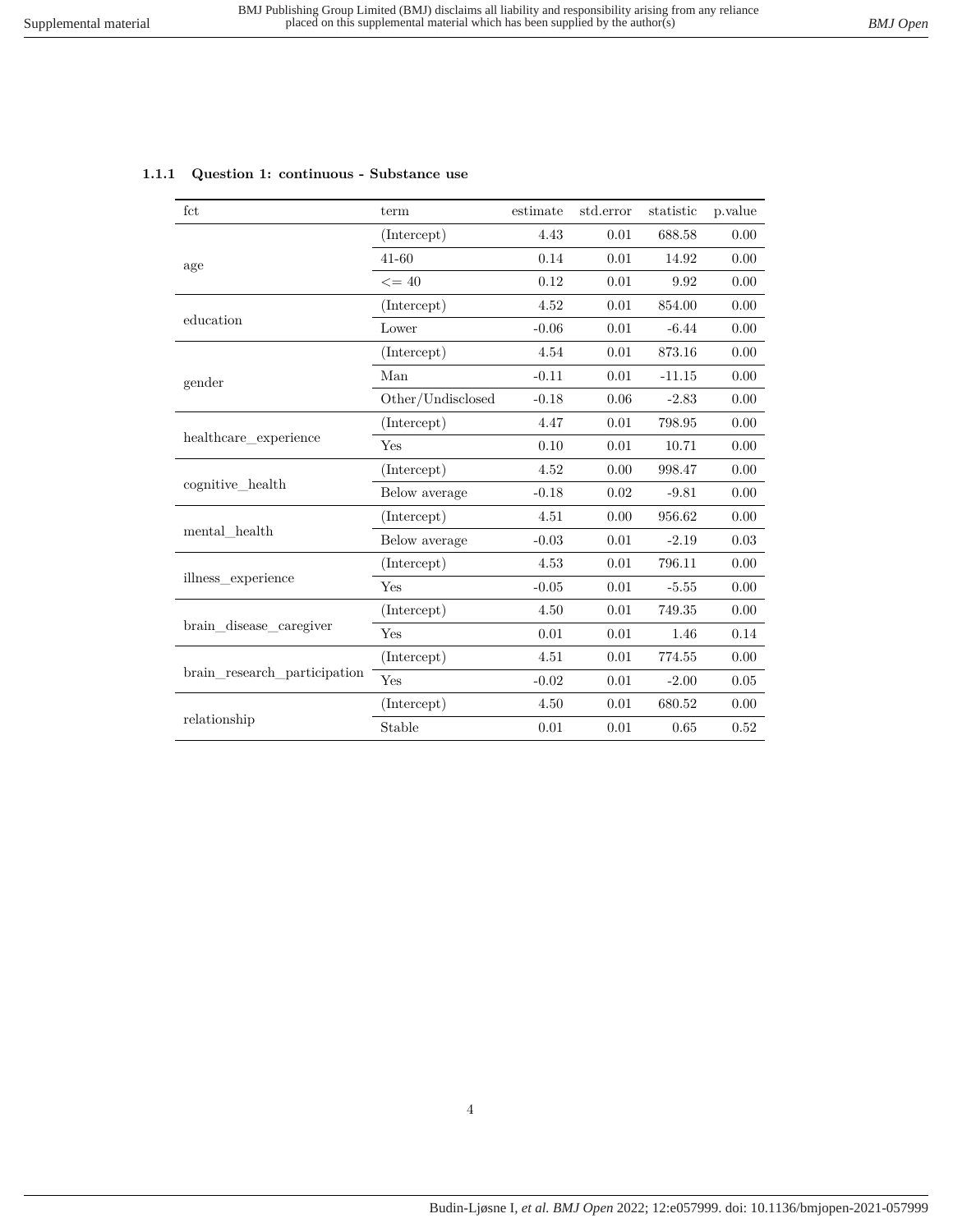| fct                                                                                                                      | term              | estimate | std.error                                                                                                           | statistic | p.value  |
|--------------------------------------------------------------------------------------------------------------------------|-------------------|----------|---------------------------------------------------------------------------------------------------------------------|-----------|----------|
|                                                                                                                          | (Intercept)       | 4.18     | 0.01                                                                                                                | 601.12    | 0.00     |
| age                                                                                                                      | 41-60             | 0.03     | 0.01                                                                                                                | 2.59      | 0.01     |
|                                                                                                                          | $\leq$ = 40       | $-0.12$  | 0.01                                                                                                                | $-8.53$   | 0.00     |
|                                                                                                                          | (Intercept)       | 4.18     | 0.01                                                                                                                | 731.49    | 0.00     |
| education                                                                                                                | Lower             | $-0.03$  | 0.01                                                                                                                | $-2.59$   | 0.01     |
|                                                                                                                          | (Intercept)       | 4.20     | 0.01                                                                                                                | 749.84    | 0.00     |
|                                                                                                                          | Man               | $-0.10$  | $0.01\,$                                                                                                            | $-9.30$   | 0.00     |
|                                                                                                                          | Other/Undisclosed | $-0.32$  | 0.07                                                                                                                | $-4.60$   | 0.00     |
| healthcare experience<br>cognitive_health                                                                                | (Intercept)       | 4.16     | 0.01                                                                                                                | 688.35    | 0.00     |
|                                                                                                                          | Yes               | 0.04     | 0.01                                                                                                                | 3.85      | 0.00     |
|                                                                                                                          | (Intercept)       | 4.18     | 0.00                                                                                                                | 854.95    | 0.00     |
|                                                                                                                          | Below average     | $-0.05$  | 0.02                                                                                                                | $-2.72$   | 0.01     |
|                                                                                                                          | (Intercept)       | 4.17     | 0.01                                                                                                                | 820.60    | 0.00     |
|                                                                                                                          | Below average     | 0.02     | 0.01                                                                                                                | 1.09      | 0.27     |
|                                                                                                                          | (Intercept)       | 4.17     | 0.01                                                                                                                | 679.16    | 0.00     |
|                                                                                                                          | Yes               | 0.02     | 0.01<br>2.07<br>0.01<br>636.56<br>0.01<br>15.23<br>0.01<br>659.34<br>0.01<br>8.22<br>580.72<br>0.01<br>0.01<br>6.27 | 0.04      |          |
|                                                                                                                          | (Intercept)       | 4.11     |                                                                                                                     |           | 0.00     |
|                                                                                                                          | <b>Yes</b>        | 0.14     |                                                                                                                     |           | 0.00     |
|                                                                                                                          | (Intercept)       | 4.14     |                                                                                                                     |           | 0.00     |
|                                                                                                                          | Yes               | 0.08     |                                                                                                                     |           | 0.00     |
| gender<br>mental health<br>illness experience<br>brain disease caregiver<br>brain research participation<br>relationship | (Intercept)       | 4.14     |                                                                                                                     |           | 0.00     |
|                                                                                                                          | Stable            | 0.06     |                                                                                                                     |           | $0.00\,$ |

#### <span id="page-4-0"></span>**1.1.2 Question 1: continuous - Genetics**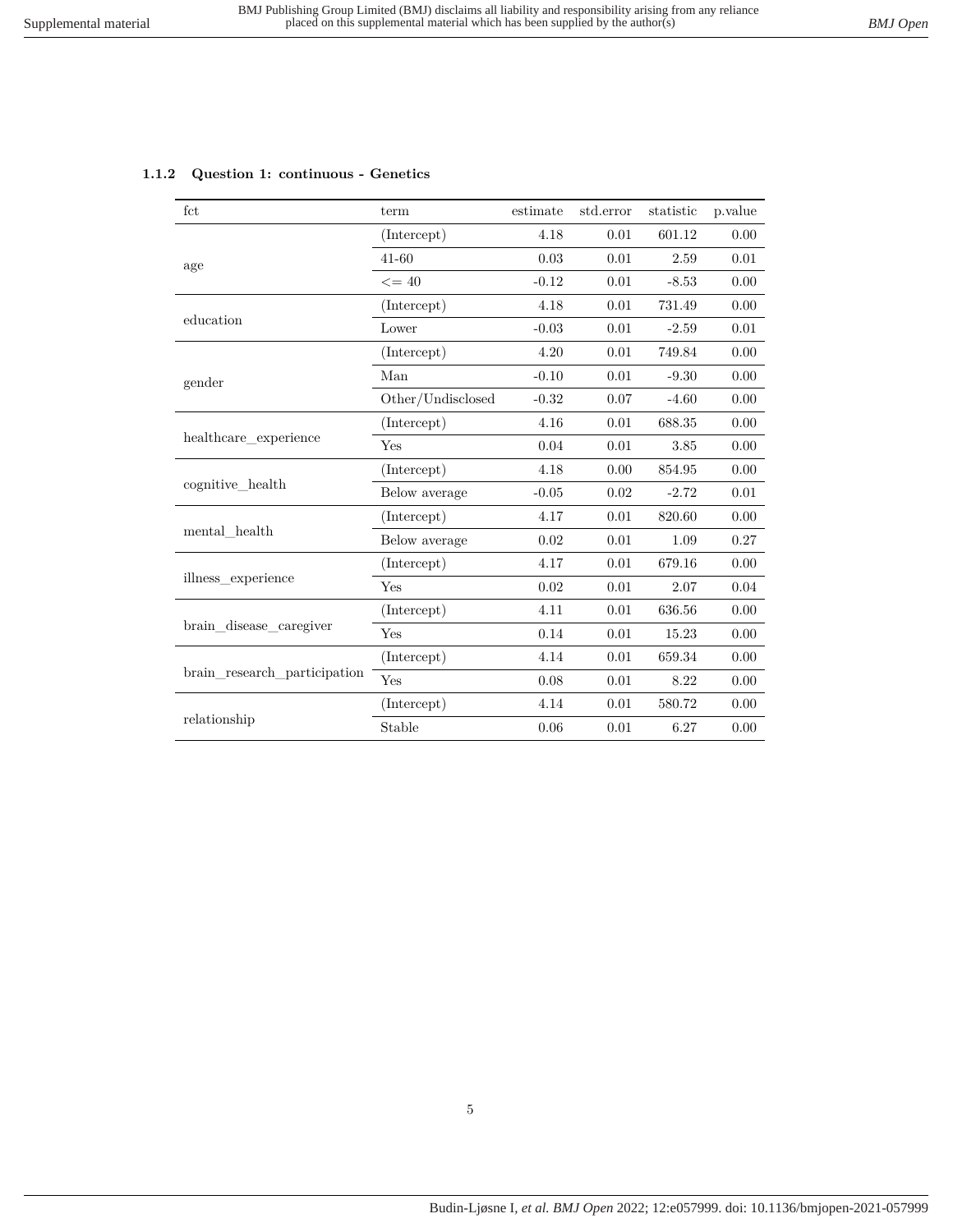| fct                                                            | term                                                     | estimate | std.error | statistic | p.value |
|----------------------------------------------------------------|----------------------------------------------------------|----------|-----------|-----------|---------|
|                                                                | (Intercept)                                              | 4.18     | 0.01      | 666.63    | 0.00    |
| age                                                            | $41 - 60$                                                | 0.07     | 0.01      | 7.65      | 0.00    |
|                                                                | $\leq$ = 40                                              | 0.09     | 0.01      | 7.70      | 0.00    |
|                                                                | (Intercept)                                              | 4.26     | 0.01      | 829.57    | 0.00    |
| education                                                      | Lower                                                    | $-0.12$  | 0.01      | $-12.71$  | 0.00    |
|                                                                | (Intercept)                                              | 4.24     | 0.01      | 839.39    | 0.00    |
| gender                                                         | Man                                                      | $-0.07$  | 0.01      | $-7.47$   | 0.00    |
|                                                                | Other/Undisclosed                                        | $-0.01$  | 0.06      | $-0.21$   | 0.83    |
| healthcare experience                                          | (Intercept)                                              | 4.17     | 0.01      | 769.63    | 0.00    |
|                                                                | Yes                                                      | 0.12     | 0.01      | 14.06     | 0.00    |
|                                                                | (Intercept)                                              | 4.23     | 0.00      | 962.91    | 0.00    |
| cognitive_health                                               | Below average                                            | $-0.16$  | 0.02      | $-8.83$   | 0.00    |
|                                                                | (Intercept)                                              | 4.23     | 0.00      | 924.48    | 0.00    |
|                                                                | Below average                                            | $-0.07$  | 0.01      | $-5.46$   | 0.00    |
|                                                                | (Intercept)                                              | 4.24     | 0.01      | 768.61    | 0.00    |
|                                                                | Yes                                                      | $-0.05$  | 0.01      | $-6.01$   | 0.00    |
| mental health<br>illness experience<br>brain_disease_caregiver | (Intercept)                                              | 4.20     | 0.01      | 720.63    | 0.00    |
|                                                                | Yes                                                      | 0.04     | 0.01      | 4.98      | 0.00    |
|                                                                | (Intercept)                                              | 4.21     | 0.01      | 744.16    | 0.00    |
| brain research participation                                   | Yes<br>$0.02\,$<br>(Intercept)<br>4.22<br>Stable<br>0.01 | 0.01     | 2.45      | 0.01      |         |
|                                                                |                                                          |          | 0.01      | 656.77    | 0.00    |
| relationship                                                   |                                                          |          | 0.01      | 0.66      | 0.51    |

#### <span id="page-5-0"></span>**1.1.3 Question 1: continuous - Physical health**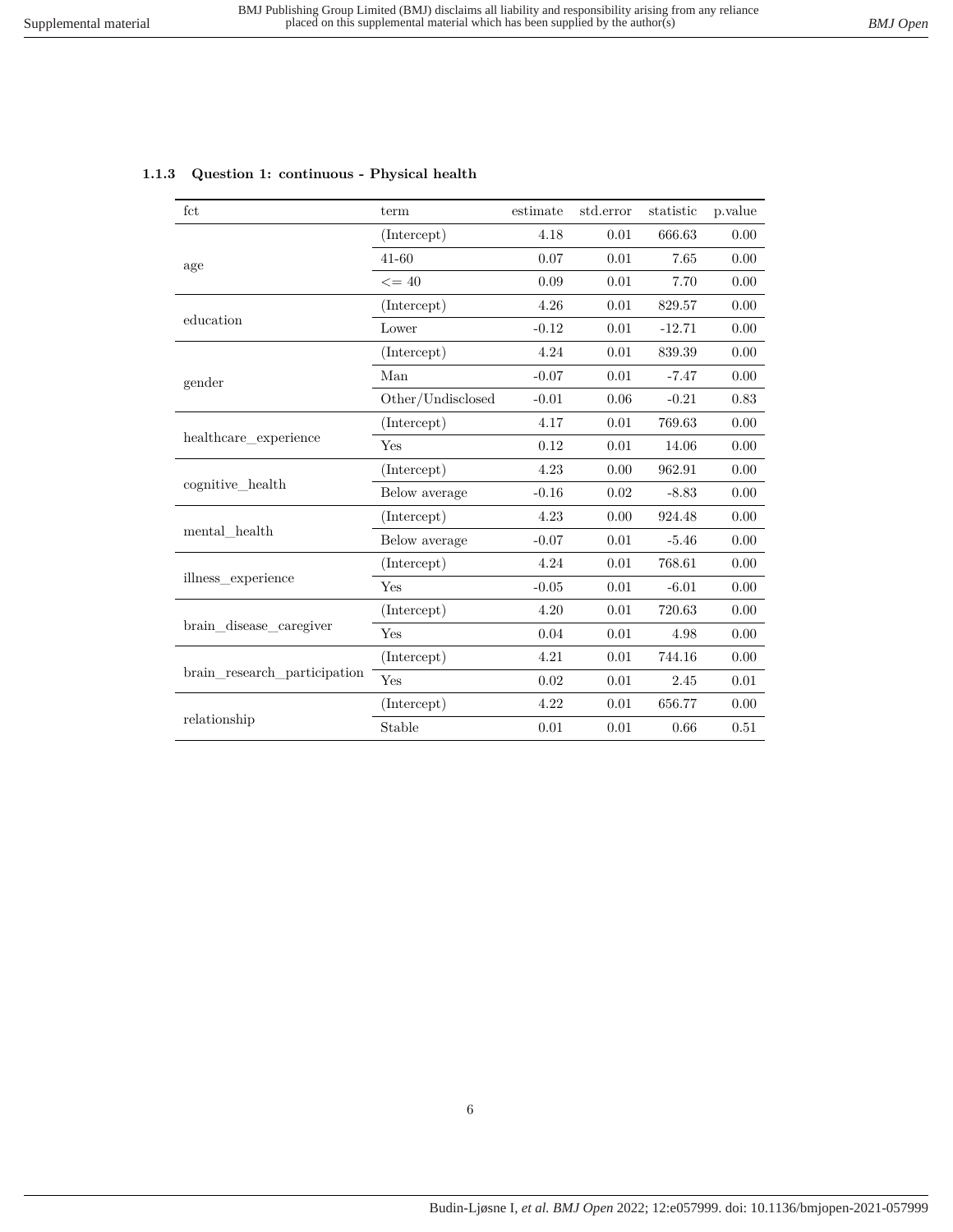| fct                                                            | term              | estimate                                                                                                                                                                                                                                                                                                                                                                                                                                                                                                                                              | std.error | statistic | p.value |
|----------------------------------------------------------------|-------------------|-------------------------------------------------------------------------------------------------------------------------------------------------------------------------------------------------------------------------------------------------------------------------------------------------------------------------------------------------------------------------------------------------------------------------------------------------------------------------------------------------------------------------------------------------------|-----------|-----------|---------|
|                                                                | (Intercept)       | 4.02                                                                                                                                                                                                                                                                                                                                                                                                                                                                                                                                                  | 0.01      | 633.20    | 0.00    |
| age                                                            | $41 - 60$         | 0.28                                                                                                                                                                                                                                                                                                                                                                                                                                                                                                                                                  | 0.01      | 29.04     | 0.00    |
|                                                                | $\leq$ = 40       | 0.41<br>0.01<br>32.90<br>4.21<br>0.01<br>789.13<br>$-0.07$<br>0.01<br>$-7.00$<br>4.23<br>0.01<br>808.10<br>$-0.13$<br>0.01<br>$-13.02$<br>0.07<br>0.04<br>0.65<br>$0.01\,$<br>4.15<br>736.57<br>0.11<br>0.01<br>11.72<br>4.19<br>0.00<br>917.63<br>0.02<br>0.02<br>1.28<br>4.17<br>0.00<br>880.30<br>0.12<br>0.01<br>9.03<br>4.17<br>0.01<br>728.84<br>0.04<br>0.01<br>3.95<br>4.20<br>0.01<br>695.18<br>$-0.03$<br>0.01<br>$-3.77$<br>4.24<br>0.01<br>724.78<br>$-0.12$<br>0.01<br>$-13.42$<br>4.24<br>0.01<br>638.23<br>$-0.10$<br>0.01<br>$-10.98$ | 0.00      |           |         |
|                                                                | (Intercept)       |                                                                                                                                                                                                                                                                                                                                                                                                                                                                                                                                                       |           |           | 0.00    |
| education                                                      | Lower             |                                                                                                                                                                                                                                                                                                                                                                                                                                                                                                                                                       |           |           | 0.00    |
|                                                                | (Intercept)       |                                                                                                                                                                                                                                                                                                                                                                                                                                                                                                                                                       |           |           | 0.00    |
| gender                                                         | Man               |                                                                                                                                                                                                                                                                                                                                                                                                                                                                                                                                                       |           |           | 0.00    |
|                                                                | Other/Undisclosed |                                                                                                                                                                                                                                                                                                                                                                                                                                                                                                                                                       |           |           | 0.51    |
| healthcare experience                                          | (Intercept)       |                                                                                                                                                                                                                                                                                                                                                                                                                                                                                                                                                       |           |           | 0.00    |
|                                                                | Yes               |                                                                                                                                                                                                                                                                                                                                                                                                                                                                                                                                                       |           |           | 0.00    |
|                                                                | (Intercept)       |                                                                                                                                                                                                                                                                                                                                                                                                                                                                                                                                                       |           |           | 0.00    |
| cognitive health                                               | Below average     |                                                                                                                                                                                                                                                                                                                                                                                                                                                                                                                                                       |           |           | 0.20    |
|                                                                | (Intercept)       |                                                                                                                                                                                                                                                                                                                                                                                                                                                                                                                                                       |           |           | 0.00    |
|                                                                | Below average     |                                                                                                                                                                                                                                                                                                                                                                                                                                                                                                                                                       |           |           | 0.00    |
|                                                                | (Intercept)       |                                                                                                                                                                                                                                                                                                                                                                                                                                                                                                                                                       |           |           | 0.00    |
|                                                                | Yes               |                                                                                                                                                                                                                                                                                                                                                                                                                                                                                                                                                       |           |           | 0.00    |
|                                                                | (Intercept)       |                                                                                                                                                                                                                                                                                                                                                                                                                                                                                                                                                       |           |           | 0.00    |
| mental health<br>illness experience<br>brain_disease_caregiver | Yes               |                                                                                                                                                                                                                                                                                                                                                                                                                                                                                                                                                       |           |           | 0.00    |
|                                                                | (Intercept)       |                                                                                                                                                                                                                                                                                                                                                                                                                                                                                                                                                       |           |           | 0.00    |
| brain research participation                                   | Yes               |                                                                                                                                                                                                                                                                                                                                                                                                                                                                                                                                                       |           |           | 0.00    |
|                                                                | (Intercept)       |                                                                                                                                                                                                                                                                                                                                                                                                                                                                                                                                                       |           |           | 0.00    |
| relationship                                                   | Stable            |                                                                                                                                                                                                                                                                                                                                                                                                                                                                                                                                                       |           |           | 0.00    |

#### <span id="page-6-0"></span>**1.1.4 Question 1: continuous - Sleeping habits**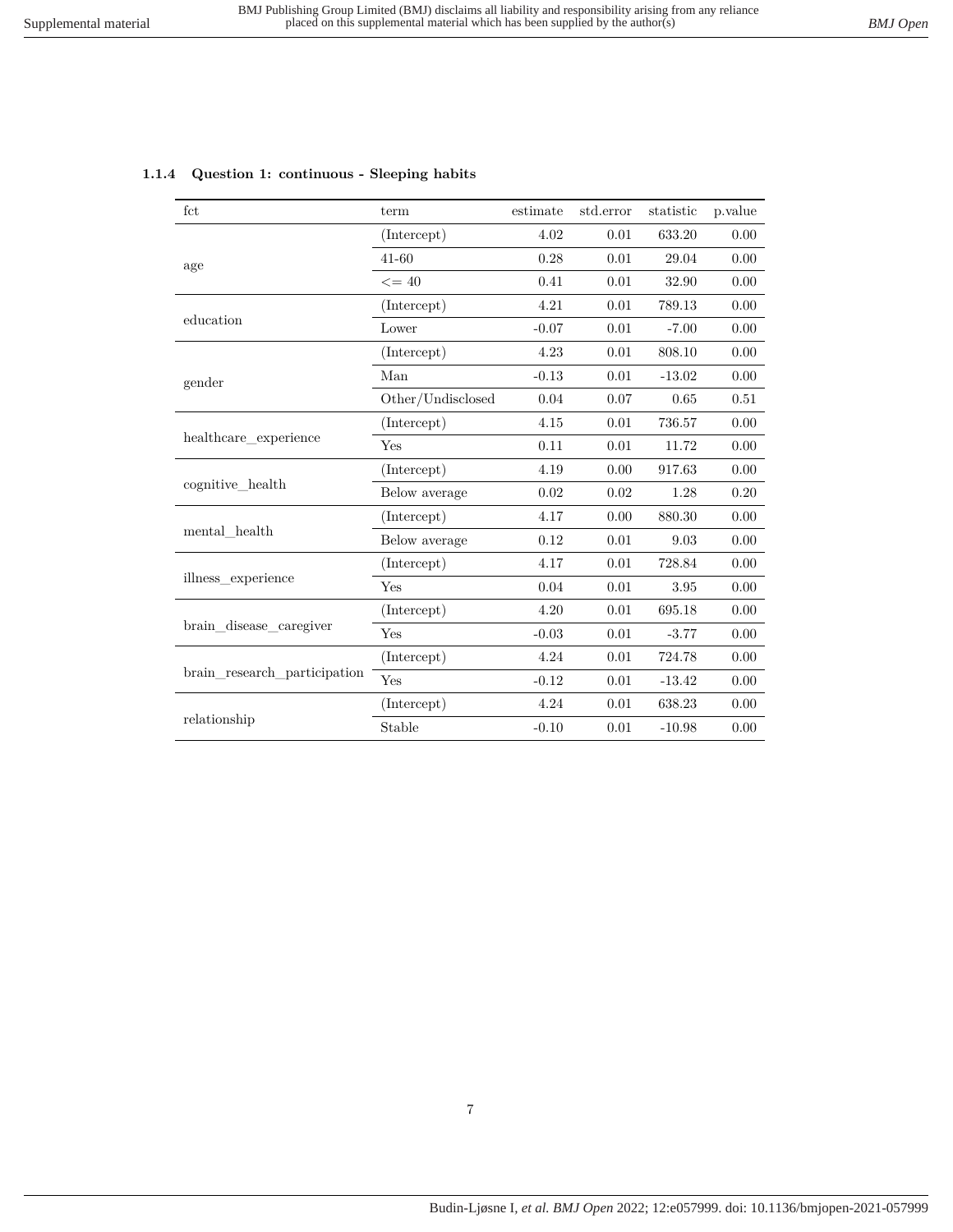| fct                                                            | term                                                                                                                                                                                                                                                                                                                                                                                                                                              | estimate | std.error                                            | statistic | p.value  |
|----------------------------------------------------------------|---------------------------------------------------------------------------------------------------------------------------------------------------------------------------------------------------------------------------------------------------------------------------------------------------------------------------------------------------------------------------------------------------------------------------------------------------|----------|------------------------------------------------------|-----------|----------|
|                                                                | (Intercept)                                                                                                                                                                                                                                                                                                                                                                                                                                       | 4.06     | 0.01                                                 | 602.76    | 0.00     |
| age                                                            | 41-60                                                                                                                                                                                                                                                                                                                                                                                                                                             | 0.13     | 0.01                                                 | 12.66     | 0.00     |
|                                                                | $\leq$ = 40<br>0.26<br>4.17<br>(Intercept)<br>Lower<br>$-0.06$<br>4.18<br>(Intercept)<br>Man<br>$-0.11$<br>Other/Undisclosed<br>0.17<br>(Intercept)<br>4.10<br>0.14<br>Yes<br>(Intercept)<br>4.16<br>Below average<br>$-0.13$<br>(Intercept)<br>4.14<br>Below average<br>0.04<br>(Intercept)<br>4.16<br>Yes<br>$-0.02$<br>4.14<br>(Intercept)<br>0.01<br>Yes<br>(Intercept)<br>4.17<br>Yes<br>$-0.04$<br>(Intercept)<br>4.17<br>Stable<br>$-0.05$ | 0.01     | 20.07                                                | 0.00      |          |
|                                                                |                                                                                                                                                                                                                                                                                                                                                                                                                                                   |          | 0.01                                                 | 749.41    | 0.00     |
| education                                                      |                                                                                                                                                                                                                                                                                                                                                                                                                                                   |          | 0.01                                                 | $-6.20$   | 0.00     |
|                                                                |                                                                                                                                                                                                                                                                                                                                                                                                                                                   |          | 0.01                                                 | 766.26    | 0.00     |
| gender<br>healthcare experience                                |                                                                                                                                                                                                                                                                                                                                                                                                                                                   |          | 0.01                                                 | $-10.85$  | 0.00     |
|                                                                |                                                                                                                                                                                                                                                                                                                                                                                                                                                   |          | 0.07                                                 | 2.52      | 0.01     |
|                                                                |                                                                                                                                                                                                                                                                                                                                                                                                                                                   |          | 0.01                                                 | 698.87    | 0.00     |
|                                                                |                                                                                                                                                                                                                                                                                                                                                                                                                                                   |          | 0.01                                                 | 14.45     | 0.00     |
|                                                                |                                                                                                                                                                                                                                                                                                                                                                                                                                                   |          | 0.00                                                 | 874.55    | 0.00     |
| cognitive_health                                               |                                                                                                                                                                                                                                                                                                                                                                                                                                                   |          | 0.02                                                 | $-6.66$   | 0.00     |
|                                                                |                                                                                                                                                                                                                                                                                                                                                                                                                                                   |          | 0.00                                                 | 837.48    | 0.00     |
|                                                                |                                                                                                                                                                                                                                                                                                                                                                                                                                                   |          | 0.01                                                 | 2.84      | 0.00     |
|                                                                |                                                                                                                                                                                                                                                                                                                                                                                                                                                   |          | 0.01                                                 | 696.08    | 0.00     |
|                                                                |                                                                                                                                                                                                                                                                                                                                                                                                                                                   |          | 0.01                                                 | $-1.82$   | 0.07     |
| mental health<br>illness experience<br>brain_disease_caregiver |                                                                                                                                                                                                                                                                                                                                                                                                                                                   |          | 0.01                                                 | 657.26    | 0.00     |
|                                                                |                                                                                                                                                                                                                                                                                                                                                                                                                                                   |          | 0.01                                                 | 1.16      | $0.25\,$ |
|                                                                |                                                                                                                                                                                                                                                                                                                                                                                                                                                   |          | 0.01                                                 | 680.99    | 0.00     |
| brain research participation                                   |                                                                                                                                                                                                                                                                                                                                                                                                                                                   |          | 0.01<br>$-4.30$<br>0.01<br>601.43<br>0.01<br>$-4.97$ | 0.00      |          |
|                                                                |                                                                                                                                                                                                                                                                                                                                                                                                                                                   |          |                                                      |           | 0.00     |
| relationship                                                   |                                                                                                                                                                                                                                                                                                                                                                                                                                                   |          |                                                      |           | 0.00     |

#### <span id="page-7-0"></span>**1.1.5 Question 1: continuous - Social environment**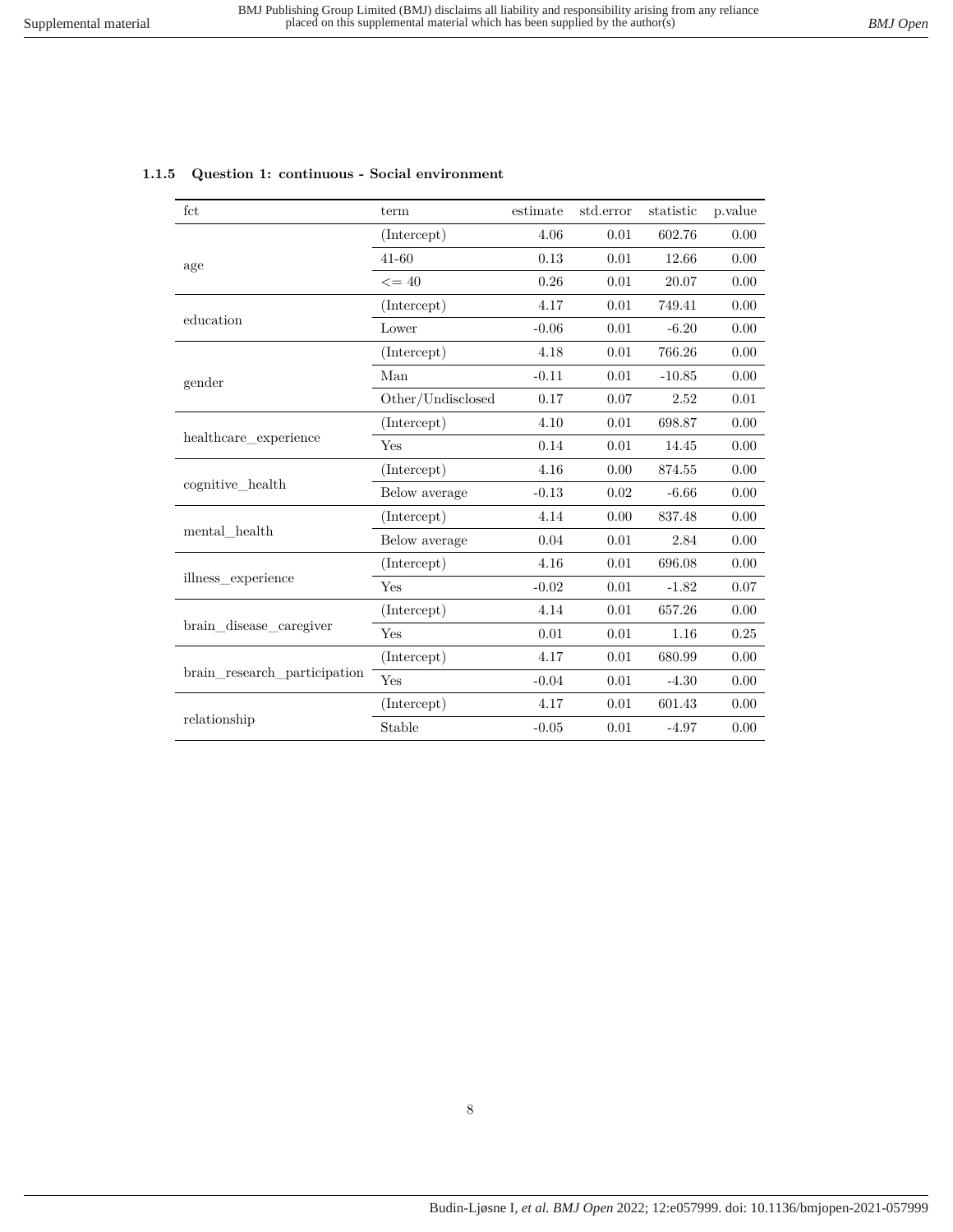<span id="page-8-0"></span>

| 1.1.6 Question 1: continuous - Life goals |
|-------------------------------------------|
|                                           |

| fct                                                        | term              | estimate                                                                                                                                                                                                                                                                                                                                                                                                                                                                                                                                                              | std.error | statistic | p.value |
|------------------------------------------------------------|-------------------|-----------------------------------------------------------------------------------------------------------------------------------------------------------------------------------------------------------------------------------------------------------------------------------------------------------------------------------------------------------------------------------------------------------------------------------------------------------------------------------------------------------------------------------------------------------------------|-----------|-----------|---------|
|                                                            | (Intercept)       | 3.94                                                                                                                                                                                                                                                                                                                                                                                                                                                                                                                                                                  | 0.01      | 517.96    | 0.00    |
| age                                                        | $41 - 60$         | 0.01                                                                                                                                                                                                                                                                                                                                                                                                                                                                                                                                                                  | 0.01      | 0.49      | 0.62    |
|                                                            | $\leq$ = 40       | 0.01<br>$-0.09$<br>$-6.00$<br>3.94<br>0.01<br>630.76<br>$-0.04$<br>0.01<br>$-3.25$<br>3.95<br>0.01<br>643.86<br>0.01<br>$-6.14$<br>$-0.07$<br>$-0.01$<br>0.08<br>$-0.17$<br>0.01<br>3.89<br>589.36<br>0.01<br>0.11<br>10.78<br>3.93<br>0.01<br>736.61<br>0.02<br>$-0.06$<br>$-2.79$<br>0.01<br>3.94<br>709.13<br>0.02<br>$-4.39$<br>$-0.07$<br>3.93<br>0.01<br>585.48<br>0.01<br>0.01<br>0.93<br>0.01<br>3.94<br>556.22<br>$-0.02$<br>0.01<br>$-1.62$<br>3.96<br>0.01<br>576.30<br>$-0.06$<br>0.01<br>$-6.14$<br>3.94<br>0.01<br>504.61<br>0.01<br>$-0.01$<br>$-0.93$ | 0.00      |           |         |
|                                                            | (Intercept)       |                                                                                                                                                                                                                                                                                                                                                                                                                                                                                                                                                                       |           |           | 0.00    |
| education                                                  | Lower             |                                                                                                                                                                                                                                                                                                                                                                                                                                                                                                                                                                       |           |           | 0.00    |
|                                                            | (Intercept)       |                                                                                                                                                                                                                                                                                                                                                                                                                                                                                                                                                                       |           |           | 0.00    |
| gender                                                     | Man               |                                                                                                                                                                                                                                                                                                                                                                                                                                                                                                                                                                       |           |           | 0.00    |
|                                                            | Other/Undisclosed |                                                                                                                                                                                                                                                                                                                                                                                                                                                                                                                                                                       |           |           | 0.87    |
|                                                            | (Intercept)       |                                                                                                                                                                                                                                                                                                                                                                                                                                                                                                                                                                       |           |           | 0.00    |
|                                                            | Yes               |                                                                                                                                                                                                                                                                                                                                                                                                                                                                                                                                                                       |           |           | 0.00    |
|                                                            | (Intercept)       |                                                                                                                                                                                                                                                                                                                                                                                                                                                                                                                                                                       |           |           | 0.00    |
| healthcare experience<br>cognitive health<br>mental health | Below average     |                                                                                                                                                                                                                                                                                                                                                                                                                                                                                                                                                                       |           |           | 0.01    |
|                                                            | (Intercept)       |                                                                                                                                                                                                                                                                                                                                                                                                                                                                                                                                                                       |           |           | 0.00    |
|                                                            | Below average     |                                                                                                                                                                                                                                                                                                                                                                                                                                                                                                                                                                       |           |           | 0.00    |
|                                                            | (Intercept)       |                                                                                                                                                                                                                                                                                                                                                                                                                                                                                                                                                                       |           |           | 0.00    |
| illness experience                                         | Yes               |                                                                                                                                                                                                                                                                                                                                                                                                                                                                                                                                                                       | 0.35      |           |         |
|                                                            | (Intercept)       |                                                                                                                                                                                                                                                                                                                                                                                                                                                                                                                                                                       |           |           | 0.00    |
| brain disease caregiver                                    | Yes               |                                                                                                                                                                                                                                                                                                                                                                                                                                                                                                                                                                       |           |           | 0.10    |
|                                                            | (Intercept)       |                                                                                                                                                                                                                                                                                                                                                                                                                                                                                                                                                                       |           |           | 0.00    |
| brain research participation                               | Yes               |                                                                                                                                                                                                                                                                                                                                                                                                                                                                                                                                                                       | 0.00      |           |         |
|                                                            | (Intercept)       |                                                                                                                                                                                                                                                                                                                                                                                                                                                                                                                                                                       |           |           | 0.00    |
| relationship                                               | Stable            |                                                                                                                                                                                                                                                                                                                                                                                                                                                                                                                                                                       |           |           | 0.35    |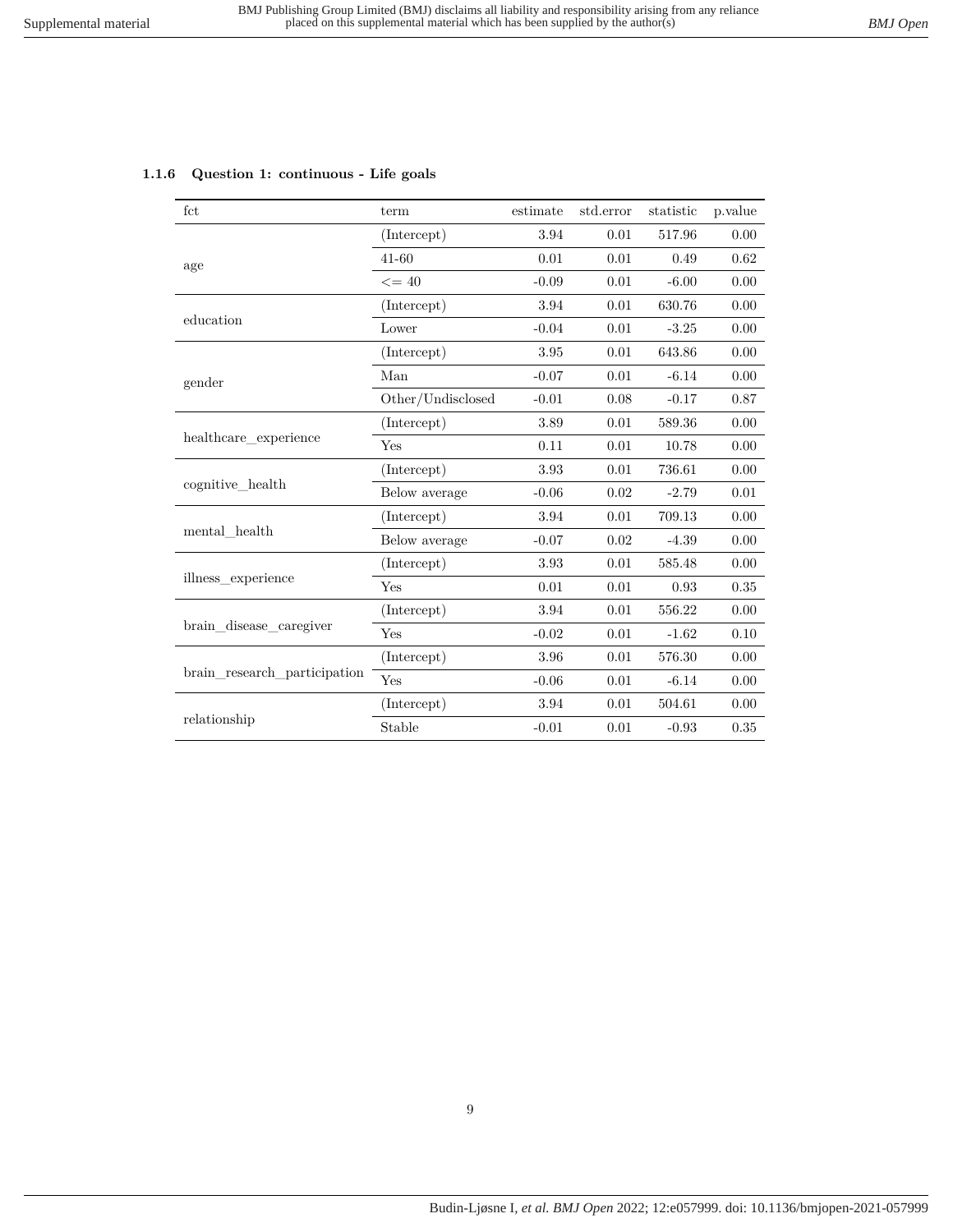<span id="page-9-0"></span>

|  |  | 1.1.7 Question 1: continuous - Physical environment |  |  |
|--|--|-----------------------------------------------------|--|--|
|--|--|-----------------------------------------------------|--|--|

| fct                                                                                                            | term              | estimate                                                                                                                                                                                                                                                                                                                                                                                                                                                                                                                               | std.error | statistic | p.value |
|----------------------------------------------------------------------------------------------------------------|-------------------|----------------------------------------------------------------------------------------------------------------------------------------------------------------------------------------------------------------------------------------------------------------------------------------------------------------------------------------------------------------------------------------------------------------------------------------------------------------------------------------------------------------------------------------|-----------|-----------|---------|
|                                                                                                                | (Intercept)       | 3.88                                                                                                                                                                                                                                                                                                                                                                                                                                                                                                                                   | 0.01      | 532.98    | 0.00    |
| age<br>education<br>gender<br>healthcare experience<br>cognitive health<br>mental health<br>illness experience | $41 - 60$         | 0.09                                                                                                                                                                                                                                                                                                                                                                                                                                                                                                                                   | 0.01      | 8.67      | 0.00    |
|                                                                                                                | $\leq$ = 40       | 0.06<br>0.01<br>4.14<br>3.92<br>0.01<br>656.04<br>0.02<br>0.01<br>1.57<br>3.95<br>0.01<br>672.96<br>0.01<br>$-0.08$<br>$-6.99$<br>0.10<br>0.07<br>1.43<br>3.90<br>0.01<br>617.01<br>0.08<br>0.01<br>8.19<br>770.14<br>3.94<br>0.01<br>$-0.10$<br>0.02<br>$-4.90$<br>3.93<br>0.01<br>739.62<br>$-0.03$<br>0.01<br>$-2.28$<br>3.91<br>0.01<br>609.36<br>0.05<br>0.01<br>5.38<br>3.92<br>0.01<br>578.50<br>0.02<br>0.01<br>1.72<br>3.93<br>0.01<br>596.77<br>0.01<br>0.01<br>0.81<br>3.95<br>0.01<br>529.19<br>0.01<br>$-0.04$<br>$-3.64$ | 0.00      |           |         |
|                                                                                                                | (Intercept)       |                                                                                                                                                                                                                                                                                                                                                                                                                                                                                                                                        |           |           | 0.00    |
|                                                                                                                | Lower             |                                                                                                                                                                                                                                                                                                                                                                                                                                                                                                                                        |           |           | 0.12    |
|                                                                                                                | (Intercept)       |                                                                                                                                                                                                                                                                                                                                                                                                                                                                                                                                        |           |           | 0.00    |
|                                                                                                                | Man               |                                                                                                                                                                                                                                                                                                                                                                                                                                                                                                                                        |           |           | 0.00    |
|                                                                                                                | Other/Undisclosed |                                                                                                                                                                                                                                                                                                                                                                                                                                                                                                                                        |           |           | 0.15    |
|                                                                                                                | (Intercept)       |                                                                                                                                                                                                                                                                                                                                                                                                                                                                                                                                        |           |           | 0.00    |
|                                                                                                                | Yes               |                                                                                                                                                                                                                                                                                                                                                                                                                                                                                                                                        |           |           | 0.00    |
|                                                                                                                | (Intercept)       |                                                                                                                                                                                                                                                                                                                                                                                                                                                                                                                                        |           |           | 0.00    |
|                                                                                                                | Below average     |                                                                                                                                                                                                                                                                                                                                                                                                                                                                                                                                        |           |           | 0.00    |
|                                                                                                                | (Intercept)       |                                                                                                                                                                                                                                                                                                                                                                                                                                                                                                                                        |           |           | 0.00    |
|                                                                                                                | Below average     |                                                                                                                                                                                                                                                                                                                                                                                                                                                                                                                                        |           |           | 0.02    |
|                                                                                                                | (Intercept)       |                                                                                                                                                                                                                                                                                                                                                                                                                                                                                                                                        |           |           | 0.00    |
|                                                                                                                | Yes               |                                                                                                                                                                                                                                                                                                                                                                                                                                                                                                                                        | 0.00      |           |         |
|                                                                                                                | (Intercept)       |                                                                                                                                                                                                                                                                                                                                                                                                                                                                                                                                        |           |           | 0.00    |
| brain disease caregiver                                                                                        | Yes               |                                                                                                                                                                                                                                                                                                                                                                                                                                                                                                                                        |           |           | 0.09    |
|                                                                                                                | (Intercept)       |                                                                                                                                                                                                                                                                                                                                                                                                                                                                                                                                        |           |           | 0.00    |
| brain research participation                                                                                   | Yes               |                                                                                                                                                                                                                                                                                                                                                                                                                                                                                                                                        | 0.42      |           |         |
|                                                                                                                | (Intercept)       |                                                                                                                                                                                                                                                                                                                                                                                                                                                                                                                                        |           |           | 0.00    |
| relationship                                                                                                   | Stable            |                                                                                                                                                                                                                                                                                                                                                                                                                                                                                                                                        |           |           | 0.00    |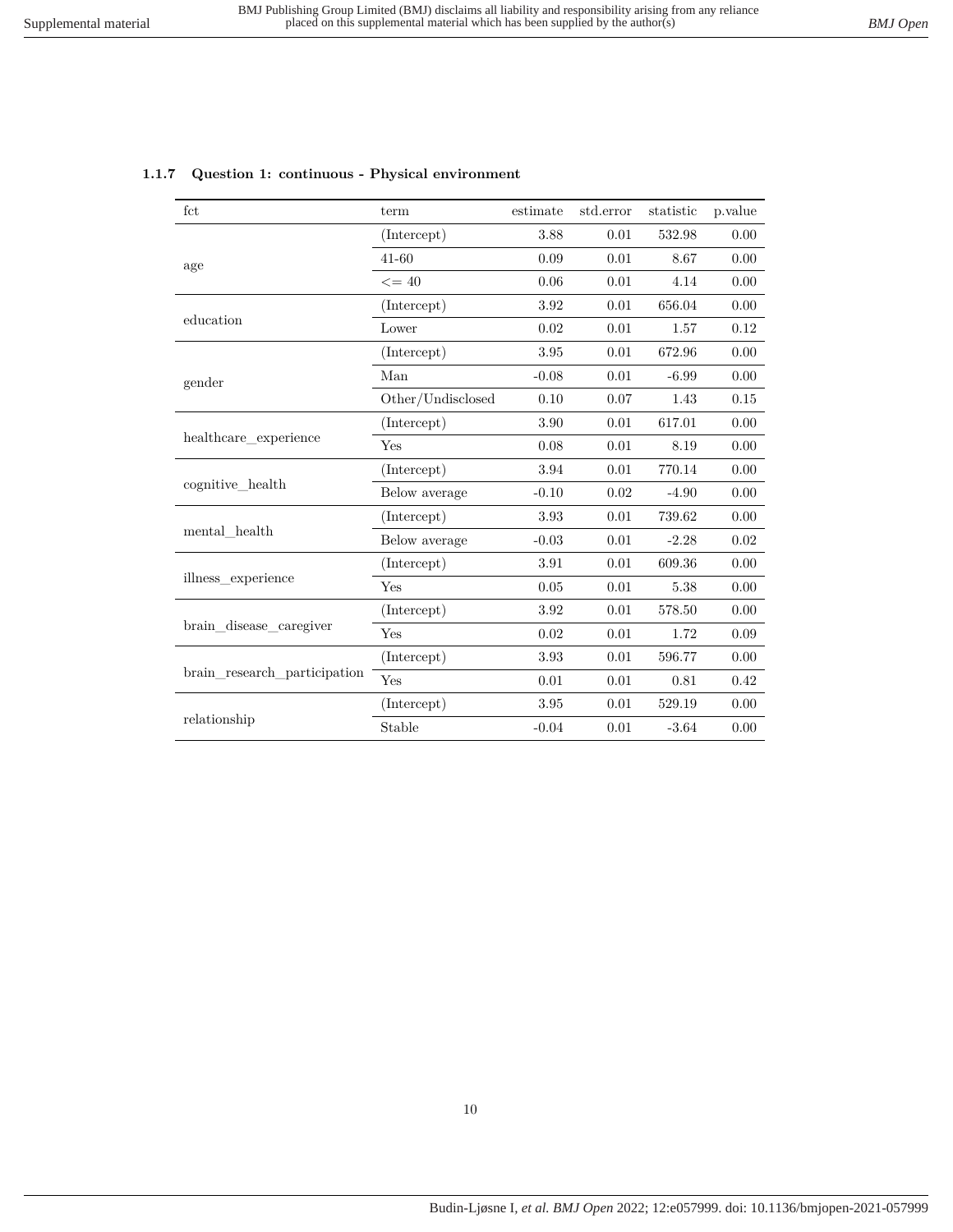## <span id="page-10-0"></span>**1.1.8 Question 1: continuous - Diet**

| fct                                                        | term                         | estimate                                                                                                                                                                                                                                                                                                                                                                                                                                                                                                                                               | std.error | statistic | p.value |
|------------------------------------------------------------|------------------------------|--------------------------------------------------------------------------------------------------------------------------------------------------------------------------------------------------------------------------------------------------------------------------------------------------------------------------------------------------------------------------------------------------------------------------------------------------------------------------------------------------------------------------------------------------------|-----------|-----------|---------|
|                                                            | (Intercept)                  | 3.79                                                                                                                                                                                                                                                                                                                                                                                                                                                                                                                                                   | 0.01      | 519.59    | 0.00    |
| age                                                        | $41 - 60$                    | 0.19                                                                                                                                                                                                                                                                                                                                                                                                                                                                                                                                                   | 0.01      | 17.83     | 0.00    |
|                                                            | $\leq$ = 40                  | 0.01<br>0.24<br>16.58<br>0.01<br>3.93<br>655.35<br>$-0.12$<br>0.01<br>$-11.01$<br>3.94<br>0.01<br>667.95<br>$-0.14$<br>0.01<br>$-12.65$<br>0.05<br>0.07<br>0.65<br>3.84<br>0.01<br>606.08<br>0.14<br>0.01<br>14.09<br>0.01<br>761.01<br>3.91<br>$-0.18$<br>0.02<br>$-8.69$<br>3.91<br>0.01<br>730.87<br>$-0.09$<br>0.01<br>$-5.98$<br>0.01<br>606.91<br>3.92<br>$-0.05$<br>0.01<br>$-4.56$<br>3.86<br>0.01<br>567.08<br>0.07<br>0.01<br>7.35<br>3.89<br>0.01<br>587.86<br>0.01<br>0.02<br>2.02<br>3.91<br>0.01<br>521.37<br>0.01<br>$-2.66$<br>$-0.03$ | 0.00      |           |         |
|                                                            | (Intercept)                  |                                                                                                                                                                                                                                                                                                                                                                                                                                                                                                                                                        |           |           | 0.00    |
| education                                                  | Lower                        |                                                                                                                                                                                                                                                                                                                                                                                                                                                                                                                                                        |           |           | 0.00    |
|                                                            | (Intercept)                  |                                                                                                                                                                                                                                                                                                                                                                                                                                                                                                                                                        |           |           | 0.00    |
| gender                                                     | Man                          |                                                                                                                                                                                                                                                                                                                                                                                                                                                                                                                                                        |           |           | 0.00    |
|                                                            | Other/Undisclosed            |                                                                                                                                                                                                                                                                                                                                                                                                                                                                                                                                                        |           |           | 0.51    |
|                                                            | (Intercept)                  |                                                                                                                                                                                                                                                                                                                                                                                                                                                                                                                                                        |           |           | 0.00    |
|                                                            | Yes                          |                                                                                                                                                                                                                                                                                                                                                                                                                                                                                                                                                        |           |           | 0.00    |
|                                                            | (Intercept)                  |                                                                                                                                                                                                                                                                                                                                                                                                                                                                                                                                                        |           |           | 0.00    |
| healthcare experience<br>cognitive_health<br>mental health | Below average                |                                                                                                                                                                                                                                                                                                                                                                                                                                                                                                                                                        |           |           | 0.00    |
|                                                            | (Intercept)                  |                                                                                                                                                                                                                                                                                                                                                                                                                                                                                                                                                        |           |           | 0.00    |
|                                                            | Below average                |                                                                                                                                                                                                                                                                                                                                                                                                                                                                                                                                                        |           |           | 0.00    |
|                                                            | (Intercept)                  |                                                                                                                                                                                                                                                                                                                                                                                                                                                                                                                                                        |           |           | 0.00    |
| illness experience                                         | Yes                          |                                                                                                                                                                                                                                                                                                                                                                                                                                                                                                                                                        | 0.00      |           |         |
|                                                            | (Intercept)                  |                                                                                                                                                                                                                                                                                                                                                                                                                                                                                                                                                        |           |           | 0.00    |
| brain disease caregiver                                    | Yes                          |                                                                                                                                                                                                                                                                                                                                                                                                                                                                                                                                                        |           |           | 0.00    |
|                                                            | (Intercept)                  |                                                                                                                                                                                                                                                                                                                                                                                                                                                                                                                                                        |           |           | 0.00    |
| brain research participation                               | Yes<br>(Intercept)<br>Stable | $0.04\,$                                                                                                                                                                                                                                                                                                                                                                                                                                                                                                                                               |           |           |         |
|                                                            |                              |                                                                                                                                                                                                                                                                                                                                                                                                                                                                                                                                                        |           |           | 0.00    |
| relationship                                               |                              |                                                                                                                                                                                                                                                                                                                                                                                                                                                                                                                                                        |           |           | 0.01    |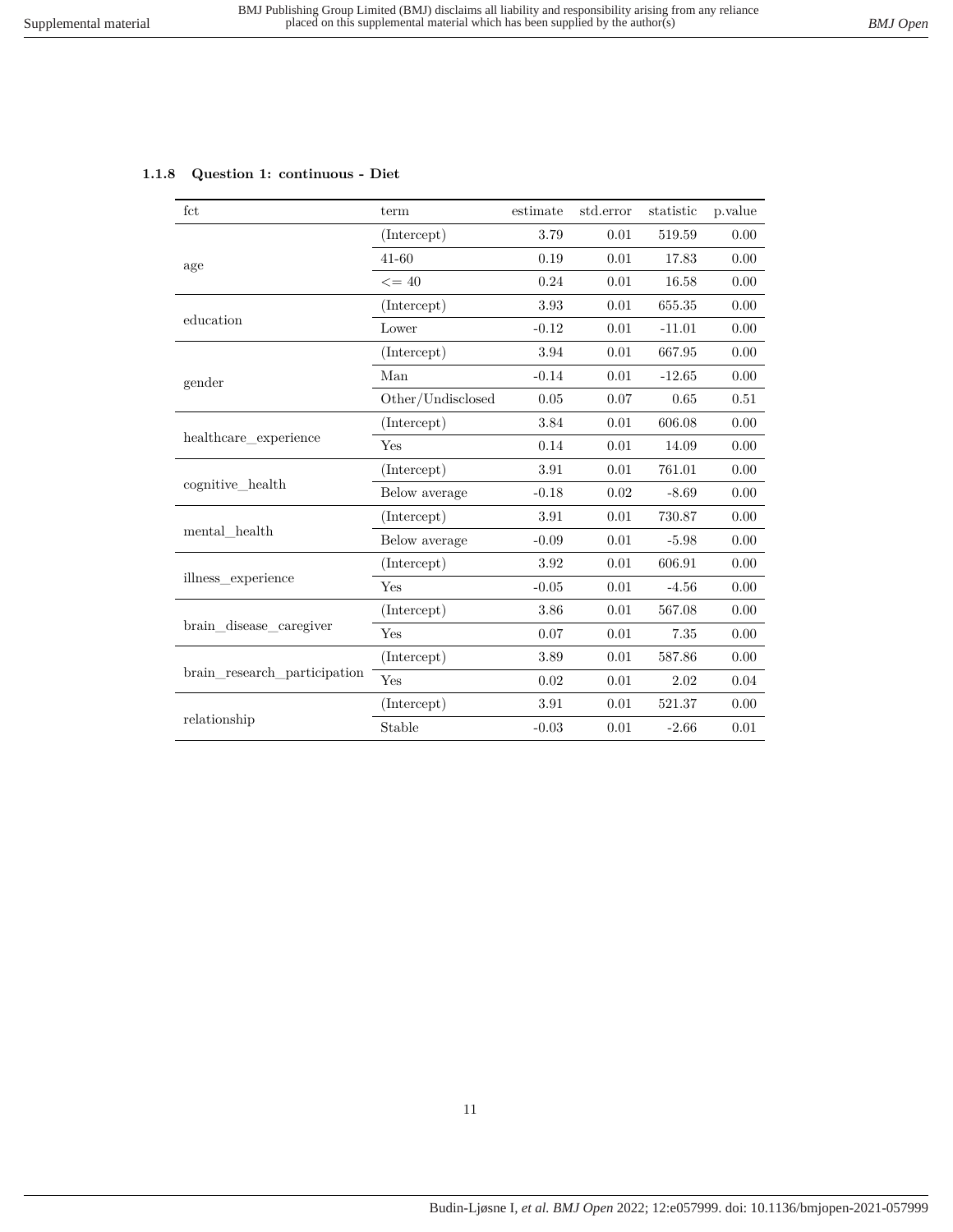<span id="page-11-0"></span>

| 1.1.9 Question 1: continuous - Education |  |  |  |
|------------------------------------------|--|--|--|
|------------------------------------------|--|--|--|

| (Intercept)<br>3.67<br>0.01<br>464.29                             | 0.00 |
|-------------------------------------------------------------------|------|
|                                                                   |      |
| 0.01<br>$41 - 60$<br>$-0.02$<br>$-1.55$<br>age                    | 0.12 |
| 0.02<br>$\leq$ = 40<br>0.11<br>6.88                               | 0.00 |
| 3.76<br>0.01<br>(Intercept)<br>582.87                             | 0.00 |
| education<br>Lower<br>0.01<br>$-0.23$<br>$-20.40$                 | 0.00 |
| 3.68<br>576.03<br>(Intercept)<br>0.01                             | 0.00 |
| 0.03<br>0.01<br>Man<br>2.60<br>gender                             | 0.01 |
| Other/Undisclosed<br>0.03<br>0.08<br>0.32                         | 0.75 |
| (Intercept)<br>3.63<br>0.01<br>529.68                             | 0.00 |
| healthcare experience<br>Yes<br>0.01<br>0.15<br>13.63             | 0.00 |
| (Intercept)<br>3.70<br>0.01<br>667.00                             | 0.00 |
| cognitive health<br>0.02<br>Below average<br>$-0.22$<br>$-9.50$   | 0.00 |
| 0.01<br>(Intercept)<br>3.70<br>642.33                             | 0.00 |
| mental health<br>0.02<br>Below average<br>$-0.15$<br>$-9.54$      | 0.00 |
| 0.01<br>(Intercept)<br>3.71<br>531.94                             | 0.00 |
| illness_experience<br>Yes<br>$-0.05$<br>0.01<br>$-4.79$           | 0.00 |
| 3.70<br>0.01<br>(Intercept)<br>503.48                             | 0.00 |
| brain disease caregiver<br>Yes<br>$-0.04$<br>0.01<br>$-3.97$      | 0.00 |
| 3.69<br>0.01<br>516.62<br>(Intercept)                             | 0.00 |
| brain research participation<br>Yes<br>$-0.01$<br>0.01<br>$-1.08$ | 0.28 |
| (Intercept)<br>3.69<br>0.01<br>454.60                             | 0.00 |
| relationship<br>Stable<br>0.01<br>$-0.14$<br>0.00                 | 0.89 |

## 12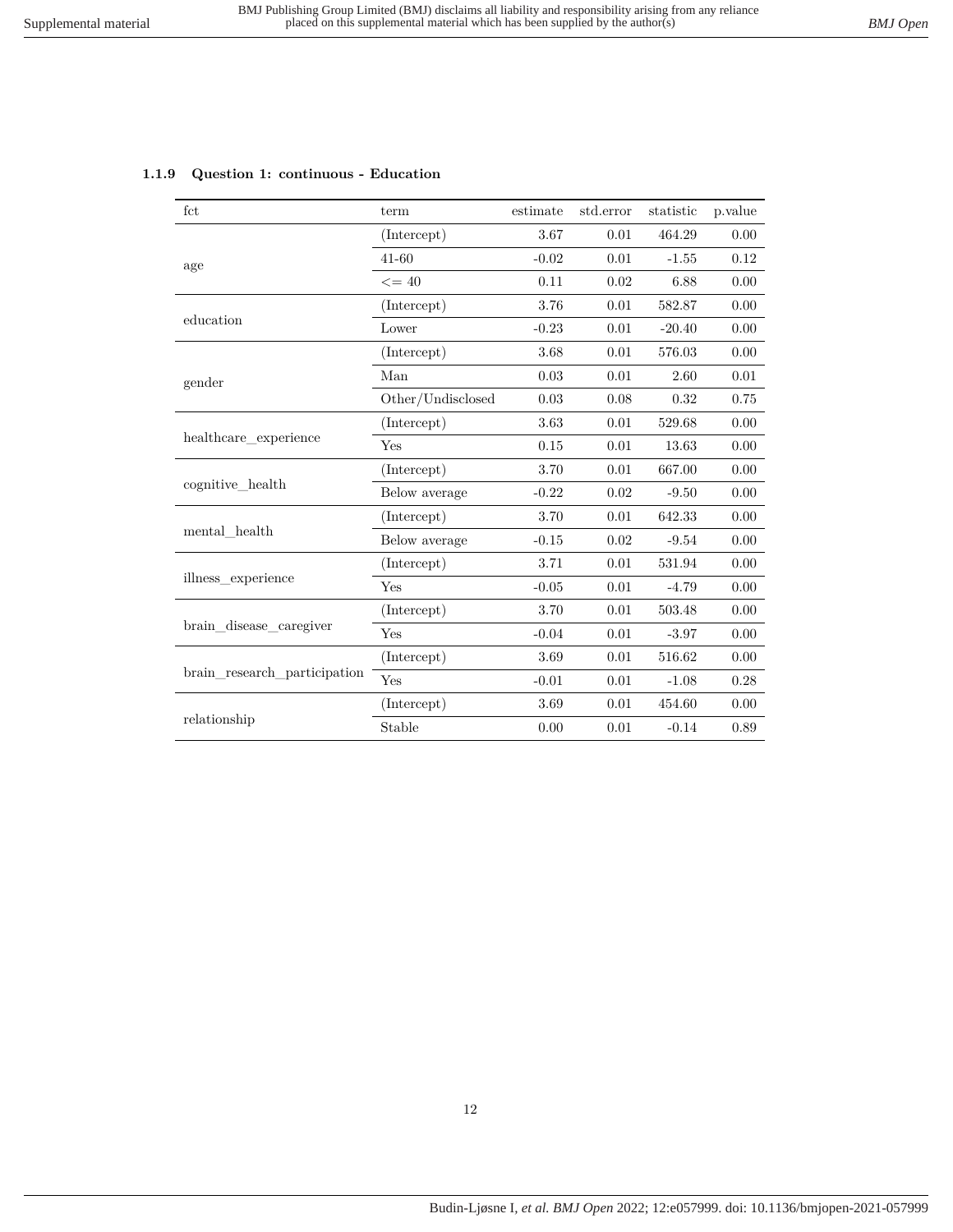| fct                          | term              | estimate | std.error | statistic | p.value |
|------------------------------|-------------------|----------|-----------|-----------|---------|
|                              | (Intercept)       | 3.51     | 0.01      | 451.81    | 0.00    |
| age                          | $41 - 60$         | 0.09     | 0.01      | 7.52      | 0.00    |
|                              | $\leq$ = 40       | 0.19     | 0.02      | 12.39     | 0.00    |
|                              | (Intercept)       | 3.62     | 0.01      | 568.60    | 0.00    |
| education                    | Lower             | $-0.15$  | 0.01      | $-13.31$  | 0.00    |
|                              | (Intercept)       | 3.56     | 0.01      | 567.36    | 0.00    |
| gender                       | Man               | 0.05     | 0.01      | 4.27      | 0.00    |
|                              | Other/Undisclosed | $-0.01$  | 0.08      | $-0.12$   | 0.90    |
|                              | (Intercept)       | 3.53     | 0.01      | 523.68    | 0.00    |
| healthcare experience        | Yes               | 0.11     | 0.01      | 10.03     | 0.00    |
|                              | (Intercept)       | 3.58     | 0.01      | 656.35    | 0.00    |
| cognitive_health             | Below average     | $-0.14$  | 0.02      | $-6.08$   | 0.00    |
|                              | (Intercept)       | 3.58     | 0.01      | 630.27    | 0.00    |
| mental health                | Below average     | $-0.05$  | 0.02      | $-3.07$   | 0.00    |
|                              | (Intercept)       | 3.59     | 0.01      | 523.05    | 0.00    |
| illness experience           | Yes               | $-0.03$  | 0.01      | $-2.52$   | 0.01    |
|                              | (Intercept)       | 3.61     | 0.01      | 498.23    | 0.00    |
| brain disease caregiver      | Yes               | $-0.07$  | 0.01      | $-6.30$   | 0.00    |
|                              | (Intercept)       | 3.60     | 0.01      | 513.26    | 0.00    |
| brain_research_participation | Yes               | $-0.07$  | 0.01      | $-6.48$   | 0.00    |
|                              | (Intercept)       | 3.59     | 0.01      | 450.03    | 0.00    |
| relationship                 | Stable            | $-0.03$  | 0.01      | $-2.38$   | 0.02    |

#### <span id="page-12-0"></span>**1.1.10 Question 1: continuous - Profession**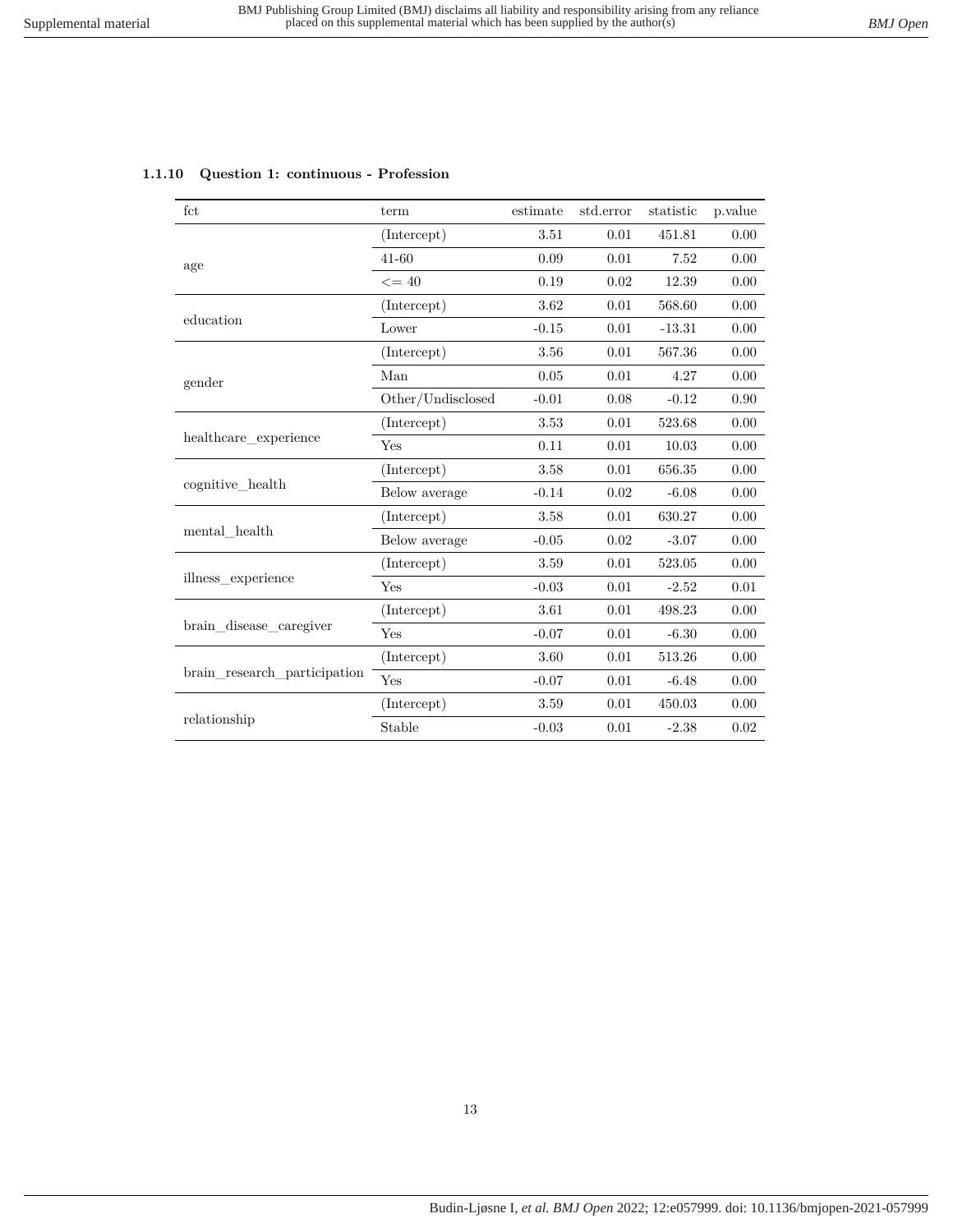| fct                          | term              | estimate | std.error | statistic | p.value |
|------------------------------|-------------------|----------|-----------|-----------|---------|
|                              | (Intercept)       | 3.21     | 0.01      | 398.85    | 0.00    |
| age                          | $41 - 60$         | $-0.02$  | 0.01      | $-1.34$   | 0.18    |
|                              | $\leq$ = 40       | $-0.13$  | 0.02      | $-8.24$   | 0.00    |
|                              | (Intercept)       | 3.17     | 0.01      | 480.09    | 0.00    |
| education                    | Lower             | 0.03     | 0.01      | 2.85      | 0.00    |
|                              | (Intercept)       | 3.20     | 0.01      | 493.23    | 0.00    |
| gender                       | Man               | $-0.06$  | $0.01\,$  | $-5.03$   | 0.00    |
|                              | Other/Undisclosed | 0.10     | 0.08      | 1.21      | 0.23    |
|                              | (Intercept)       | 3.13     | 0.01      | 449.09    | 0.00    |
| healthcare_experience        | Yes               | 0.14     | 0.01      | 12.62     | 0.00    |
|                              | (Intercept)       | 3.19     | 0.01      | 564.26    | 0.00    |
| cognitive_health             | Below average     | $-0.06$  | 0.02      | $-2.64$   | 0.01    |
|                              | (Intercept)       | 3.19     | 0.01      | 542.31    | 0.00    |
| mental health                | Below average     | $-0.03$  | $0.02\,$  | $-1.74$   | 0.08    |
|                              | (Intercept)       | 3.16     | 0.01      | 446.13    | 0.00    |
| illness experience           | Yes               | 0.06     | 0.01      | 4.95      | 0.00    |
|                              | (Intercept)       | 3.18     | 0.01      | 424.25    | 0.00    |
| brain_disease_caregiver      | Yes               | 0.02     | 0.01      | 1.46      | 0.14    |
|                              | (Intercept)       | 3.17     | 0.01      | 436.64    | 0.00    |
| brain research participation | Yes               | 0.02     | 0.01      | 2.12      | 0.03    |
|                              | (Intercept)       | 3.18     | 0.01      | 385.82    | 0.00    |
| relationship                 | Stable            | 0.00     | 0.01      | 0.09      | 0.93    |

#### <span id="page-13-0"></span>**1.1.11 Question 1: continuous - Income**

## <span id="page-13-1"></span>**1.2 Binary models**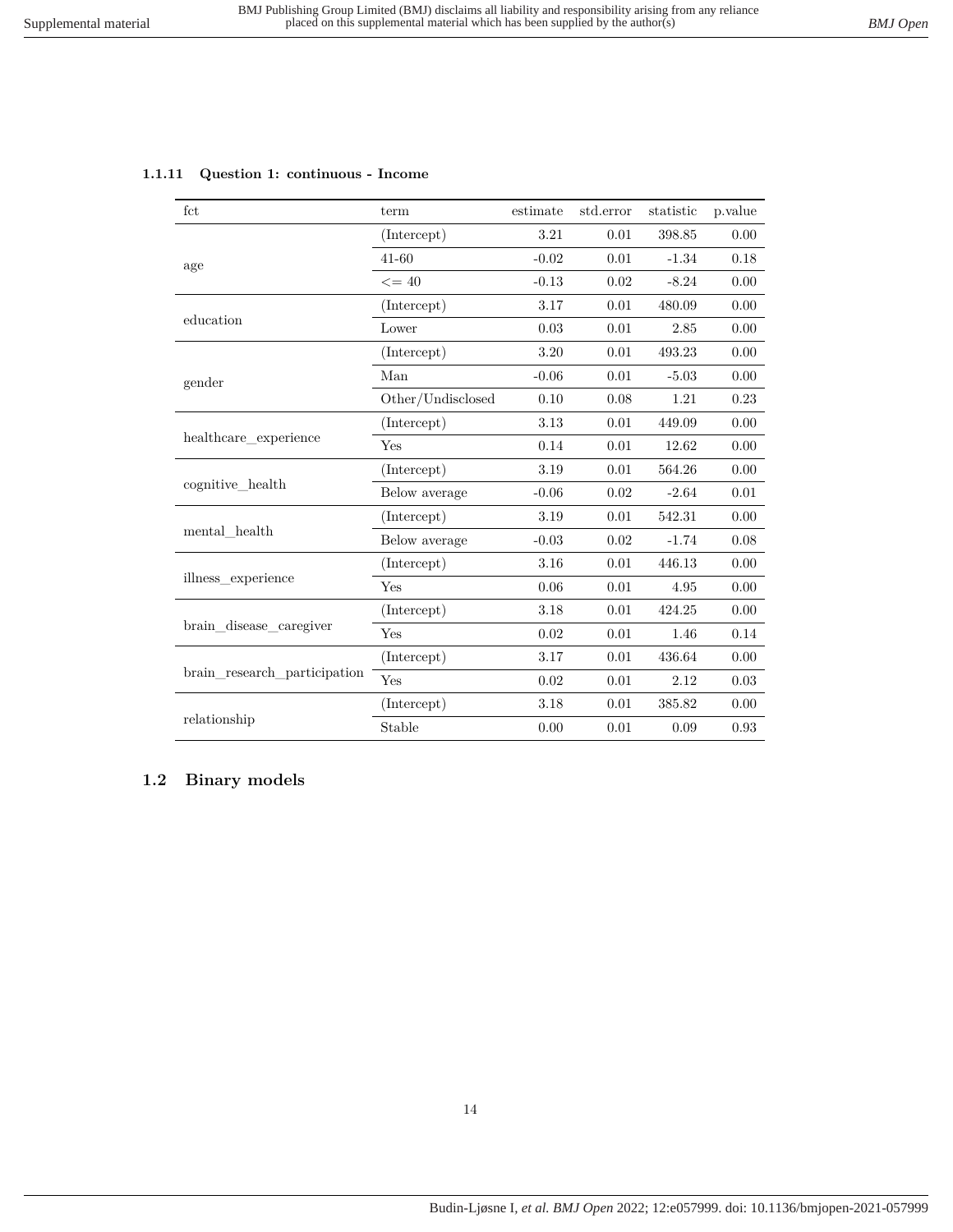| $_{\rm fct}$          | term              | estimate | std.error | statistic | p.value |
|-----------------------|-------------------|----------|-----------|-----------|---------|
|                       | (Intercept)       | 2.26     | 0.03      | 74.47     | 0.00    |
| age                   | $41 - 60$         | 0.53     | 0.05      | 10.25     | 0.00    |
|                       | $\leq$ = 40       | 0.36     | 0.07      | 5.35      | 0.00    |
|                       | (Intercept)       | 2.59     | 0.03      | 90.65     | 0.00    |
| education             | Lower             | $-0.28$  | 0.05      | $-6.03$   | 0.00    |
|                       | (Intercept)       | 2.63     | 0.03      | 92.09     | 0.00    |
| gender                | Man               | $-0.42$  | 0.05      | $-8.88$   | 0.00    |
|                       | Other/Undisclosed | $-0.83$  | 0.26      | $-3.24$   | 0.00    |
|                       | (Intercept)       | 2.35     | 0.03      | 86.09     | 0.00    |
| healthcare experience | Yes               | 0.41     | 0.05      | 8.25      | 0.00    |
|                       | (Intercept)       | 2.54     | 0.02      | 106.27    | 0.00    |
| cognitive_health      | Below average     | $-0.63$  | 0.08      | $-8.13$   | 0.00    |
| mental health         | (Intercept)       | 2.51     | 0.02      | 102.24    | 0.00    |
|                       | Below average     | $-0.13$  | 0.06      | $-1.95$   | 0.05    |
|                       | (Intercept)       | 2.58     | 0.03      | 84.53     | 0.00    |
| illness experience    | Yes               | $-0.21$  | 0.05      | $-4.59$   | 0.00    |

brain\_disease\_caregiver  $Y_{\text{ES}}$  0.12 0.05 2.66 0.01

brain\_research\_participation  $Y_{\text{res}}$  0.00 0.05 0.09 0.93

relationship  $5$ table  $0.08$   $0.05$   $1.78$   $0.08$ 

 $(Intercept)$  2.44 0.03 80.36 0.00

(Intercept) 2.49 0.03 82.75 0.00

 $( \mbox{Intercept}) \qquad \qquad 2.45 \qquad \qquad 0.03 \qquad \quad 72.93 \qquad \quad 0.00$ 

#### <span id="page-14-0"></span>**1.2.1 Question 1: binary - Substance use**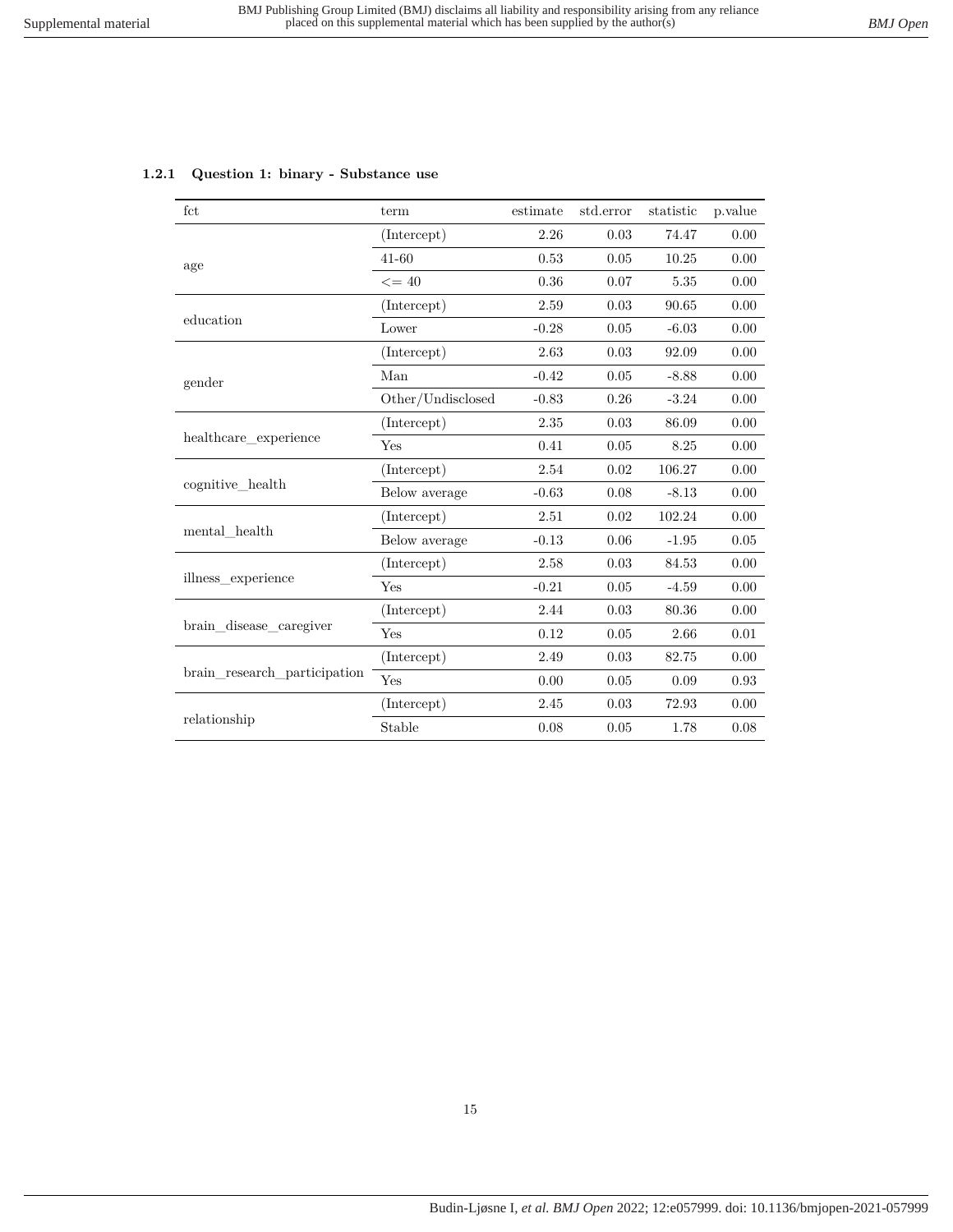## <span id="page-15-0"></span>**1.2.2 Question 1: binary - Genetics**

| fct                          | term              | estimate | std.error | statistic | p.value |
|------------------------------|-------------------|----------|-----------|-----------|---------|
|                              | (Intercept)       | 1.62     | 0.02      | 67.72     | 0.00    |
| age                          | $41 - 60$         | 0.01     | 0.04      | 0.27      | 0.79    |
|                              | $\leq$ = 40       | $-0.43$  | 0.04      | $-10.19$  | 0.00    |
|                              | (Intercept)       | 1.56     | 0.02      | 81.15     | 0.00    |
| education                    | Lower             | $-0.06$  | 0.03      | $-1.67$   | 0.09    |
|                              | (Intercept)       | 1.61     | 0.02      | 84.01     | 0.00    |
| gender                       | Man               | $-0.23$  | 0.03      | $-6.74$   | 0.00    |
|                              | Other/Undisclosed | $-0.77$  | 0.20      | $-3.97$   | 0.00    |
|                              | (Intercept)       | 1.50     | 0.02      | 75.21     | 0.00    |
| healthcare experience        | Yes               | 0.12     | 0.03      | 3.52      | 0.00    |
|                              | (Intercept)       | 1.55     | 0.02      | 94.77     | 0.00    |
| cognitive health             | Below average     | $-0.19$  | 0.06      | $-2.94$   | 0.00    |
|                              | (Intercept)       | 1.54     | 0.02      | 90.69     | 0.00    |
| mental health                | Below average     | 0.01     | 0.05      | 0.27      | 0.79    |
|                              | (Intercept)       | 1.52     | 0.02      | 74.65     | 0.00    |
| illness experience           | Yes               | 0.06     | 0.03      | 1.74      | 0.08    |
|                              | (Intercept)       | 1.37     | 0.02      | 66.76     | 0.00    |
| brain disease caregiver      | Yes               | 0.39     | 0.03      | 12.18     | 0.00    |
|                              | (Intercept)       | 1.45     | 0.02      | 71.10     | 0.00    |
| brain_research_participation | Yes               | 0.22     | 0.03      | 6.69      | 0.00    |
|                              | (Intercept)       | 1.44     | 0.02      | 62.39     | 0.00    |
| relationship                 | Stable            | 0.18     | 0.03      | 5.83      | 0.00    |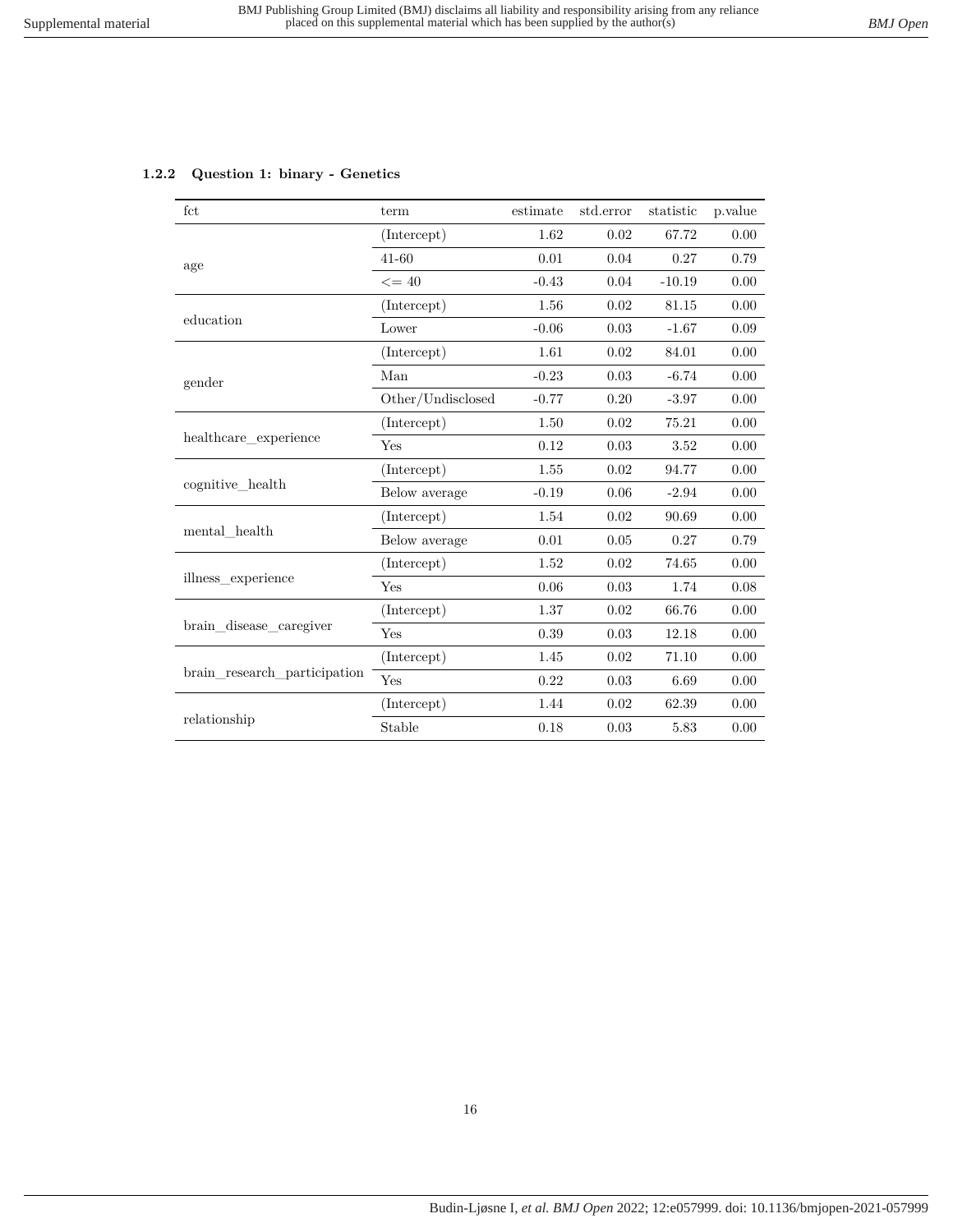| fct                          | term              | estimate | std.error | statistic | p.value |
|------------------------------|-------------------|----------|-----------|-----------|---------|
|                              | (Intercept)       | 1.87     | 0.03      | 71.58     | 0.00    |
| age                          | $41 - 60$         | 0.13     | 0.04      | 3.28      | 0.00    |
|                              | $\leq$ = 40       | 0.16     | 0.05      | 2.97      | 0.00    |
|                              | (Intercept)       | 2.05     | 0.02      | 89.45     | 0.00    |
| education                    | Lower             | $-0.31$  | 0.04      | $-8.30$   | 0.00    |
|                              | (Intercept)       | 2.02     | 0.02      | 90.79     | 0.00    |
| gender                       | Man               | $-0.26$  | 0.04      | $-6.75$   | 0.00    |
|                              | Other/Undisclosed | $-0.29$  | 0.25      | $-1.14$   | 0.25    |
|                              | (Intercept)       | 1.79     | 0.02      | 81.42     | 0.00    |
| healthcare experience        | Yes               | 0.43     | 0.04      | 10.86     | 0.00    |
|                              | (Intercept)       | 1.98     | 0.02      | 103.89    | 0.00    |
| cognitive_health             | Below average     | $-0.58$  | 0.06      | $-8.95$   | 0.00    |
|                              | (Intercept)       | 1.98     | 0.02      | 99.84     | 0.00    |
| mental health                | Below average     | $-0.29$  | 0.05      | $-5.84$   | 0.00    |
|                              | (Intercept)       | 2.02     | 0.02      | 83.15     | 0.00    |
| illness experience           | Yes               | $-0.19$  | 0.04      | $-5.27$   | 0.00    |
|                              | (Intercept)       | 1.90     | 0.02      | 77.40     | 0.00    |
| brain disease caregiver      | Yes               | 0.10     | 0.04      | 2.75      | 0.01    |
|                              | (Intercept)       | 1.92     | 0.02      | 80.03     | 0.00    |
| brain_research_participation | Yes               | 0.05     | 0.04      | 1.46      | 0.14    |
|                              | (Intercept)       | 1.90     | 0.03      | 70.39     | 0.00    |
| relationship                 | Stable            | 0.07     | 0.04      | 1.84      | 0.07    |

#### <span id="page-16-0"></span>**1.2.3 Question 1: binary - Physical health**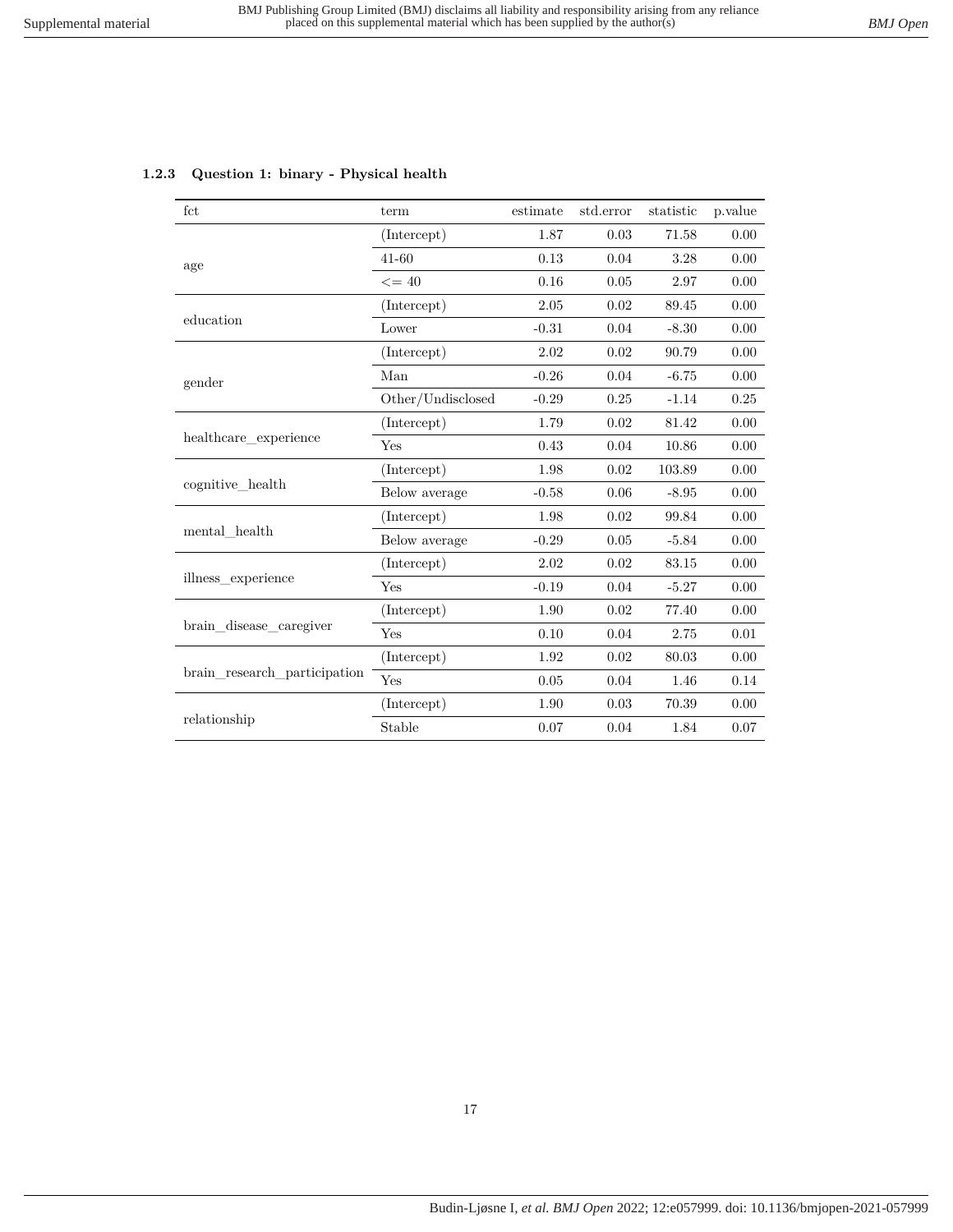| $_{\rm fct}$ | term                 |          | estimate std.error statistic p.value |       |          |
|--------------|----------------------|----------|--------------------------------------|-------|----------|
|              | (Intercept)          | $1.36\,$ | 0.02                                 | 61.79 | 0.00     |
| age          | $41-60$              | 0.72     | 0.04                                 | 18.89 | 0.00     |
|              | $\sim$ $\sim$ $\sim$ |          | $\overline{1}$ 000 $\overline{1}$ 01 |       | $\Omega$ |

#### <span id="page-17-0"></span>**1.2.4 Question 1: binary - Sleeping habits**

| age                          |                   |         |      |          |          |
|------------------------------|-------------------|---------|------|----------|----------|
|                              | $\leq$ = 40       | 1.02    | 0.06 | 17.61    | $0.00\,$ |
|                              | (Intercept)       | 1.80    | 0.02 | 86.24    | 0.00     |
| education                    | Lower             | $-0.18$ | 0.04 | $-5.11$  | 0.00     |
|                              | (Intercept)       | 1.86    | 0.02 | 88.80    | 0.00     |
| gender                       | Man               | $-0.39$ | 0.04 | $-10.87$ | 0.00     |
|                              | Other/Undisclosed | 0.08    | 0.27 | 0.29     | 0.78     |
|                              | (Intercept)       | 1.63    | 0.02 | 78.39    | 0.00     |
| healthcare experience        | Yes               | 0.30    | 0.04 | 8.36     | 0.00     |
|                              | (Intercept)       | 1.74    | 0.02 | 99.75    | 0.00     |
| cognitive health             | Below average     | $-0.08$ | 0.07 | $-1.21$  | 0.23     |
|                              | (Intercept)       | 1.70    | 0.02 | 95.01    | 0.00     |
| $\mathrm{mental\_health}$    | Below average     | 0.29    | 0.05 | 5.28     | 0.00     |
|                              | (Intercept)       | 1.69    | 0.02 | 78.50    | 0.00     |
| illness_experience           | Yes               | 0.12    | 0.03 | 3.39     | 0.00     |
|                              | (Intercept)       | 1.77    | 0.02 | 75.60    | 0.00     |
| brain_disease_caregiver      | Yes               | $-0.06$ | 0.03 | $-1.68$  | 0.09     |
|                              | (Intercept)       | 1.90    | 0.02 | 79.81    | 0.00     |
| brain_research_participation | Yes               | $-0.34$ | 0.03 | $-10.04$ | 0.00     |
|                              | (Intercept)       | 1.86    | 0.03 | 69.87    | 0.00     |
| relationship                 | Stable            | $-0.21$ | 0.03 | $-6.01$  | 0.00     |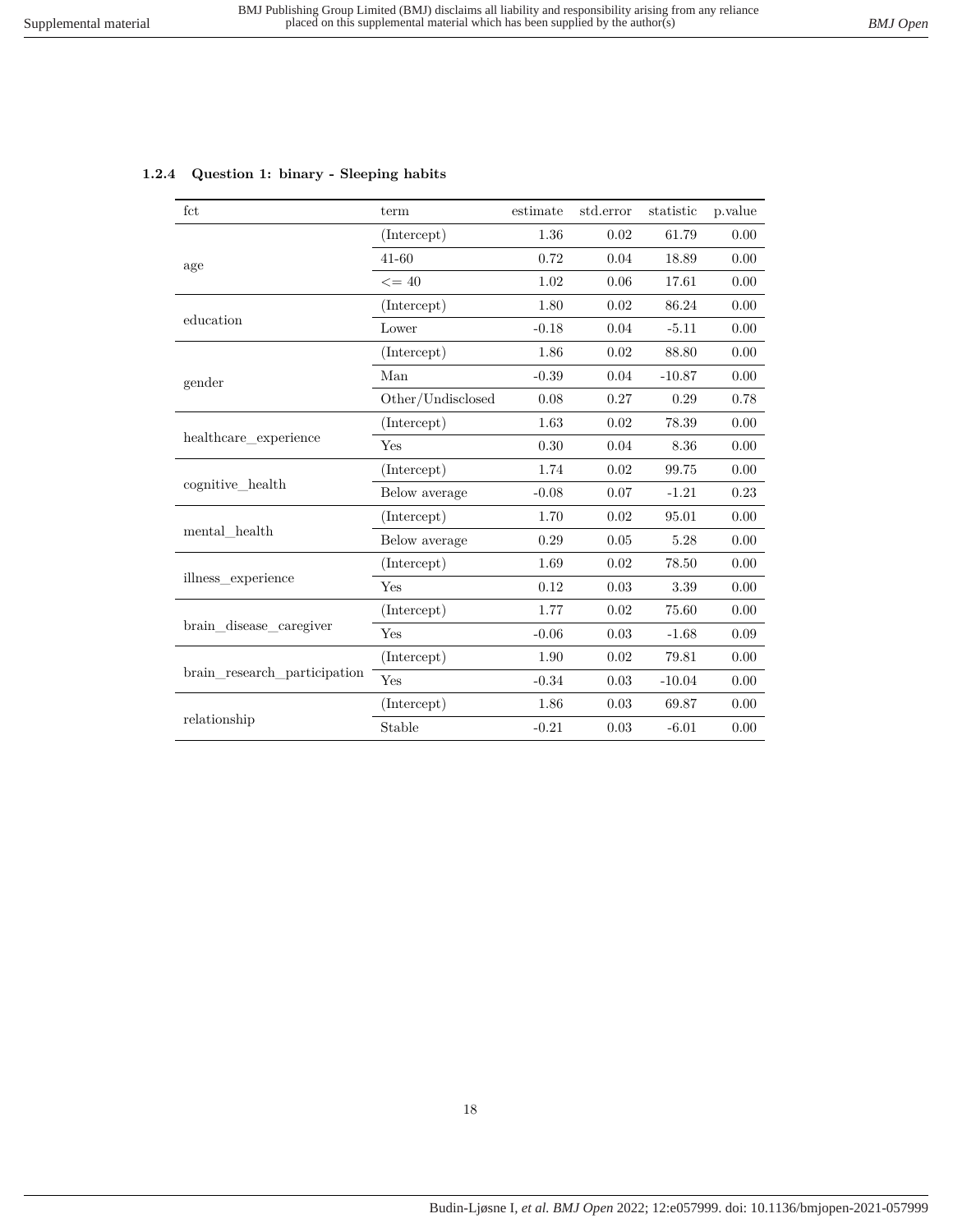| fct                          | term              | estimate | std.error  | statistic | p.value |
|------------------------------|-------------------|----------|------------|-----------|---------|
|                              | (Intercept)       | 1.38     | 0.02       | 62.38     | 0.00    |
| age                          | 41-60             | 0.29     | $\rm 0.03$ | 8.18      | 0.00    |
|                              | $\leq$ = 40       | 0.55     | 0.05       | 10.93     | 0.00    |
|                              | (Intercept)       | 1.63     | 0.02       | 82.78     | 0.00    |
| education                    | Lower             | $-0.18$  | 0.03       | $-5.46$   | 0.00    |
|                              | (Intercept)       | 1.66     | 0.02       | 85.12     | 0.00    |
| gender                       | Man               | $-0.32$  | 0.03       | $-9.48$   | 0.00    |
|                              | Other/Undisclosed | 0.58     | 0.30       | 1.91      | 0.06    |
|                              | (Intercept)       | 1.43     | 0.02       | 73.23     | 0.00    |
| healthcare_experience        | Yes               | 0.39     | 0.03       | 11.55     | 0.00    |
|                              | (Intercept)       | 1.59     | 0.02       | 95.96     | 0.00    |
| cognitive health             | Below average     | $-0.41$  | 0.06       | $-6.76$   | 0.00    |
|                              | (Intercept)       | 1.56     | 0.02       | 91.36     | 0.00    |
| mental health                | Below average     | 0.03     | 0.05       | 0.62      | 0.53    |
|                              | (Intercept)       | 1.59     | 0.02       | 76.29     | 0.00    |
| illness_experience           | Yes               | $-0.05$  | 0.03       | $-1.55$   | 0.12    |
|                              | (Intercept)       | 1.55     | 0.02       | 71.32     | 0.00    |
| brain_disease_caregiver      | Yes               | 0.04     | 0.03       | 1.41      | 0.16    |
|                              | (Intercept)       | 1.60     | 0.02       | 74.70     | 0.00    |
| brain research participation | Yes               | $-0.07$  | 0.03       | $-2.32$   | 0.02    |
|                              | (Intercept)       | 1.58     | 0.02       | 65.50     | 0.00    |
| relationship                 | Stable            | $-0.03$  | 0.03       | $-0.86$   | 0.39    |

#### <span id="page-18-0"></span>**1.2.5 Question 1: binary - Social environment**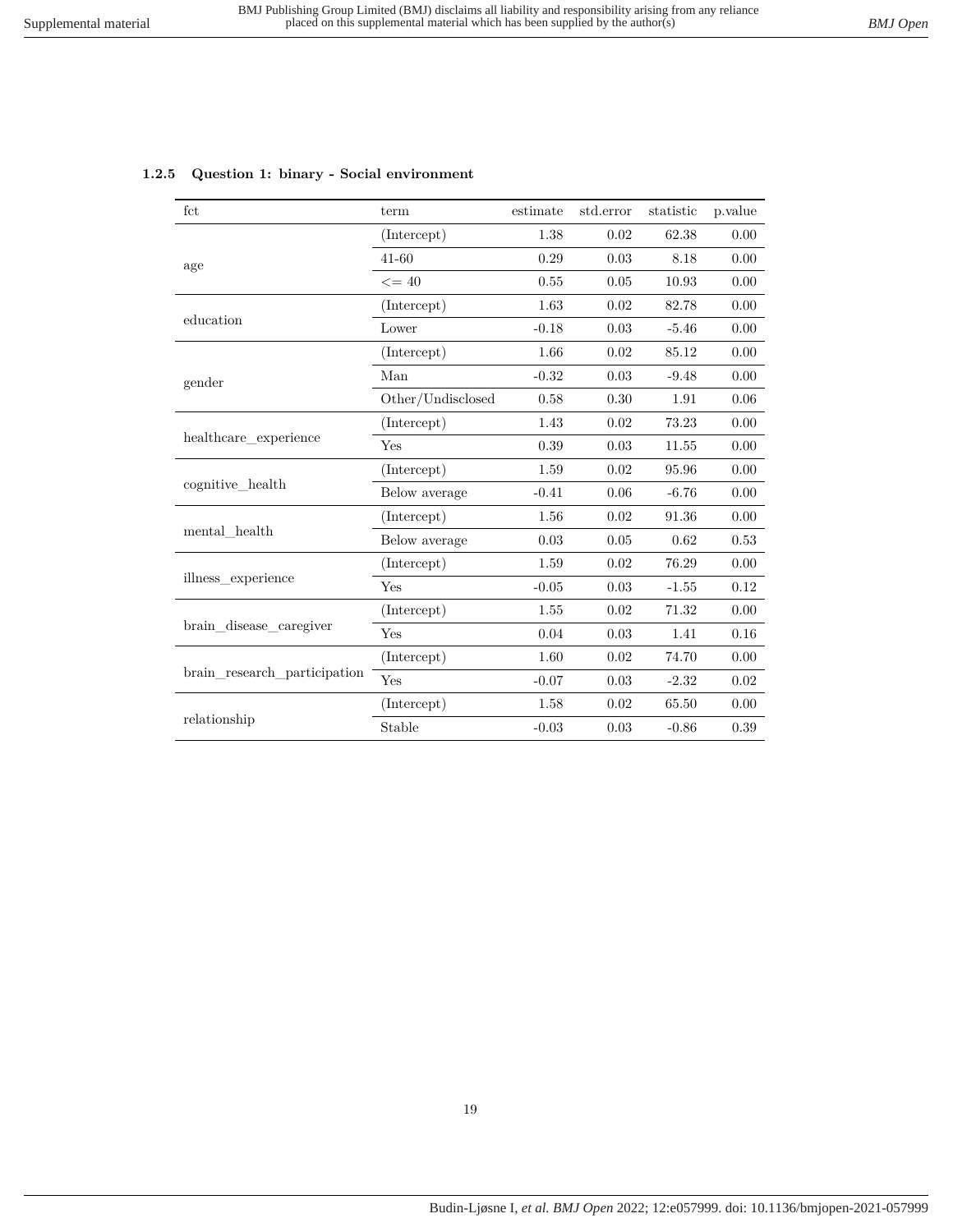<span id="page-19-0"></span>

|  | 1.2.6 Question 1: binary - Life goals |  |  |  |  |
|--|---------------------------------------|--|--|--|--|
|--|---------------------------------------|--|--|--|--|

| fct                          | term              | estimate | std.error | statistic | p.value  |
|------------------------------|-------------------|----------|-----------|-----------|----------|
|                              | (Intercept)       | 1.06     | 0.02      | 52.30     | 0.00     |
| age                          | $41 - 60$         | $-0.05$  | 0.03      | $-1.73$   | 0.08     |
|                              | $\leq$ = 40       | $-0.34$  | 0.04      | $-9.10$   | 0.00     |
|                              | (Intercept)       | 1.00     | 0.02      | 61.07     | 0.00     |
| education                    | Lower             | $-0.06$  | 0.03      | $-2.21$   | 0.03     |
|                              | (Intercept)       | 1.02     | 0.02      | 62.87     | 0.00     |
| gender                       | Man               | $-0.12$  | 0.03      | $-4.00$   | 0.00     |
|                              | Other/Undisclosed | $-0.13$  | 0.20      | $-0.66$   | $0.51\,$ |
|                              | (Intercept)       | 0.89     | 0.02      | 52.63     | 0.00     |
| healthcare experience        | Yes               | 0.24     | 0.03      | 8.66      | 0.00     |
|                              | (Intercept)       | 0.99     | 0.01      | 70.68     | 0.00     |
| cognitive health             | Below average     | $-0.10$  | 0.06      | $-1.75$   | 0.08     |
|                              | (Intercept)       | 1.01     | 0.01      | 69.23     | 0.00     |
| mental health                | Below average     | $-0.22$  | 0.04      | $-5.74$   | 0.00     |
|                              | (Intercept)       | 0.97     | 0.02      | 55.48     | 0.00     |
| illness experience           | Yes               | 0.03     | 0.03      | 1.12      | 0.26     |
|                              | (Intercept)       | 1.00     | 0.02      | 53.83     | 0.00     |
| brain disease caregiver      | Yes               | $-0.04$  | 0.03      | $-1.44$   | 0.15     |
|                              | (Intercept)       | 1.05     | 0.02      | 57.29     | 0.00     |
| brain research participation | Yes               | $-0.14$  | 0.03      | $-5.19$   | 0.00     |
|                              | (Intercept)       | 0.98     | 0.02      | 47.91     | 0.00     |
| relationship                 | Stable            | 0.01     | 0.03      | 0.45      | 0.65     |

## 20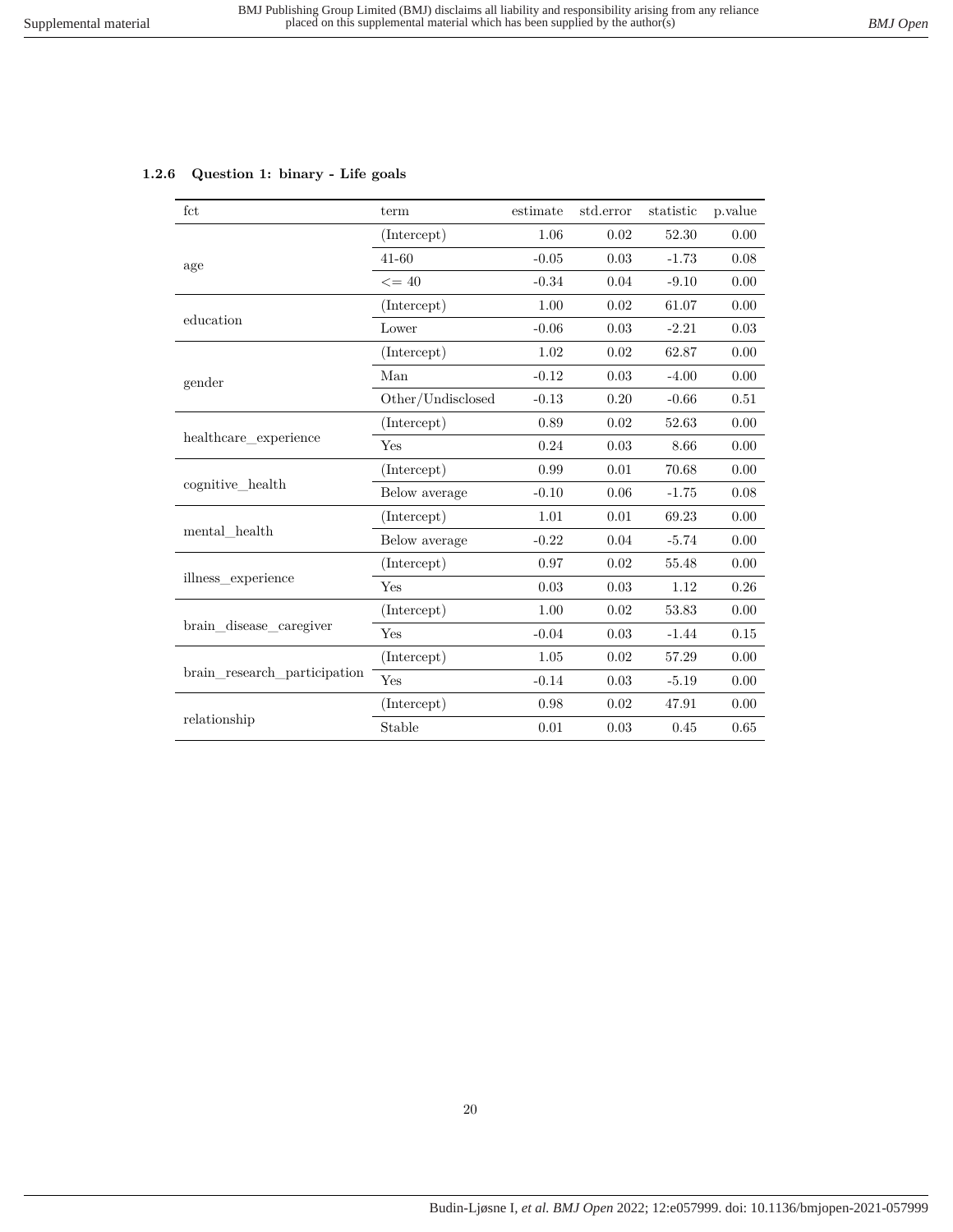| $_{\rm fct}$                    | term              | estimate | std.error | statistic | p.value |
|---------------------------------|-------------------|----------|-----------|-----------|---------|
|                                 | (Intercept)       | 0.84     | 0.02      | 43.31     | 0.00    |
| age                             | $41 - 60$         | 0.23     | 0.03      | 7.59      | 0.00    |
|                                 | $\leq$ = 40       | 0.09     | 0.04      | 2.42      | 0.02    |
|                                 | (Intercept)       | 0.92     | 0.02      | 56.95     | 0.00    |
| education                       | Lower             | 0.06     | 0.03      | 1.90      | 0.06    |
|                                 | (Intercept)       | 0.98     | 0.02      | 60.95     | 0.00    |
| gender                          | Man               | $-0.15$  | 0.03      | $-5.16$   | 0.00    |
|                                 | Other/Undisclosed | 0.27     | 0.21      | 1.27      | 0.20    |
| healthcare experience           | (Intercept)       | 0.87     | 0.02      | 51.54     | 0.00    |
|                                 | Yes               | 0.17     | 0.03      | 6.27      | 0.00    |
|                                 | (Intercept)       | 0.95     | 0.01      | 68.45     | 0.00    |
| cognitive health                | Below average     | $-0.23$  | 0.05      | $-4.22$   | 0.00    |
|                                 | (Intercept)       | 0.95     | 0.01      | 65.66     | 0.00    |
| $\operatorname{mental\_health}$ | Below average     | $-0.09$  | 0.04      | $-2.29$   | 0.02    |
|                                 | (Intercept)       | 0.88     | 0.02      | 51.40     | 0.00    |
| illness experience              | Yes               | 0.13     | 0.03      | 4.88      | 0.00    |
|                                 | (Intercept)       | 0.92     | 0.02      | 50.32     | 0.00    |
| brain disease caregiver         | Yes               | 0.03     | 0.03      | 1.25      | 0.21    |
|                                 | (Intercept)       | 0.93     | 0.02      | 52.21     | 0.00    |
| brain research participation    | Yes               | 0.02     | 0.03      | 0.65      | 0.52    |
|                                 | (Intercept)       | 0.97     | 0.02      | 47.76     | 0.00    |
| relationship                    | Stable<br>$-0.07$ | 0.03     | $-2.46$   | 0.01      |         |
|                                 |                   |          |           |           |         |

#### <span id="page-20-0"></span>**1.2.7 Question 1: binary - Physical environment**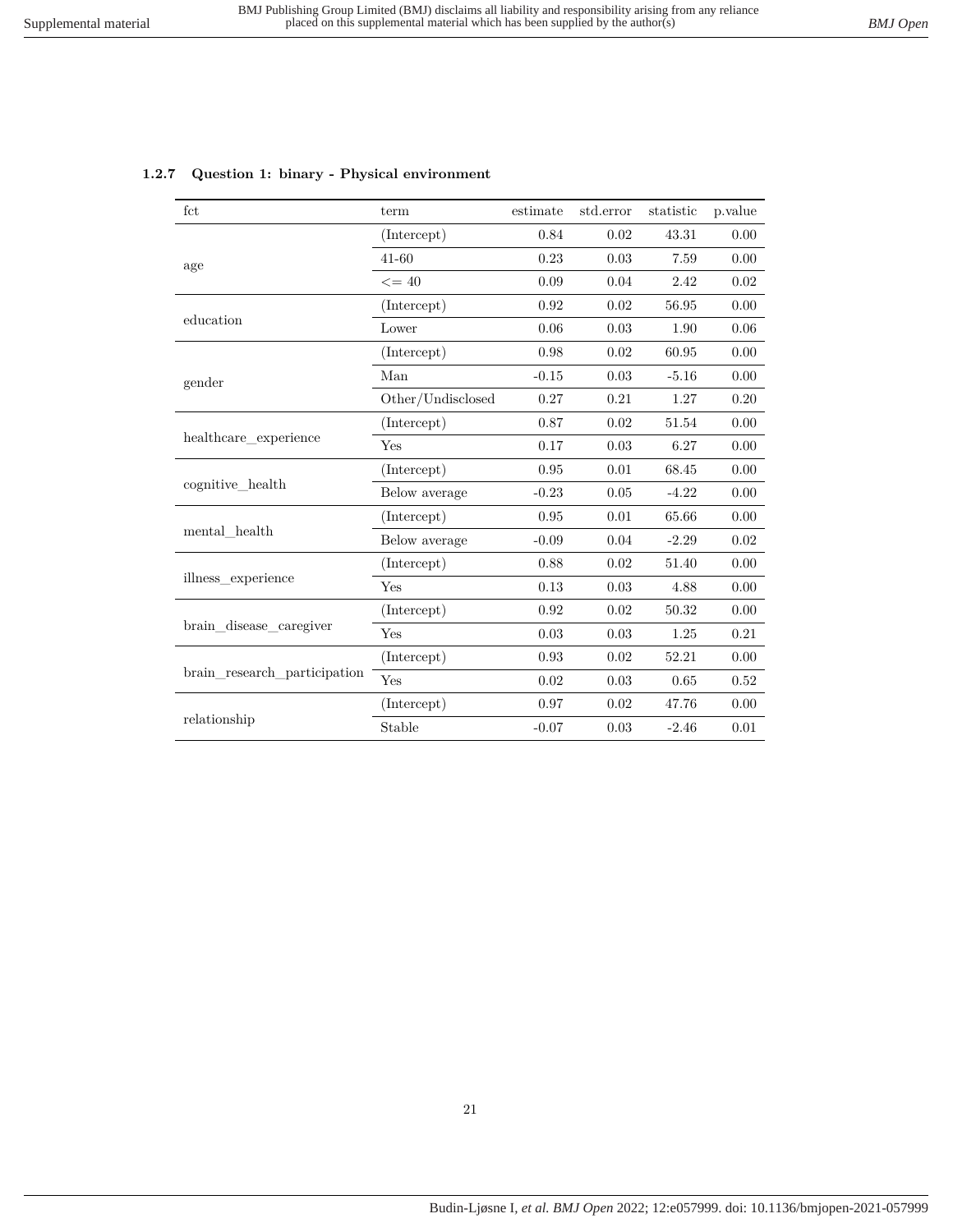#### <span id="page-21-0"></span>**1.2.8 Question 1: binary - Diet**

| fct                          | term              | estimate | std.error | statistic | p.value |
|------------------------------|-------------------|----------|-----------|-----------|---------|
|                              | (Intercept)       | 0.69     | 0.02      | 36.76     | 0.00    |
| age                          | $41 - 60$         | 0.43     | 0.03      | 14.59     | 0.00    |
|                              | $\leq$ = 40       | 0.47     | 0.04      | 11.71     | 0.00    |
|                              | (Intercept)       | 1.00     | 0.02      | 60.83     | 0.00    |
| education                    | Lower             | $-0.24$  | 0.03      | $-8.44$   | 0.00    |
|                              | (Intercept)       | 1.03     | 0.02      | 63.33     | 0.00    |
| gender                       | Man               | $-0.36$  | 0.03      | $-12.40$  | 0.00    |
|                              | Other/Undisclosed | $-0.06$  | 0.20      | $-0.32$   | 0.75    |
| healthcare experience        | (Intercept)       | 0.80     | 0.02      | 48.06     | 0.00    |
|                              | Yes               | 0.33     | 0.03      | 11.70     | 0.00    |
|                              | (Intercept)       | 0.95     | 0.01      | 68.49     | 0.00    |
| cognitive_health             | Below average     | $-0.46$  | 0.05      | $-8.67$   | 0.00    |
|                              | (Intercept)       | 0.96     | 0.01      | 66.14     | 0.00    |
| mental health                | Below average     | $-0.26$  | 0.04      | $-6.77$   | 0.00    |
|                              | (Intercept)       | 0.98     | 0.02      | 55.61     | 0.00    |
| illness experience           | Yes               | $-0.13$  | 0.03      | $-4.76$   | 0.00    |
|                              | (Intercept)       | 0.85     | 0.02      | 46.89     | 0.00    |
| brain_disease_caregiver      | Yes               | 0.17     | 0.03      | 6.29      | 0.00    |
|                              | (Intercept)       | 0.90     | 0.02      | 51.08     | 0.00    |
| brain research participation | Yes               | 0.04     | 0.03      | 1.59      | 0.11    |
|                              | (Intercept)       | 0.94     | 0.02      | 46.61     | 0.00    |
| relationship                 | Stable            | $-0.04$  | 0.03      | $-1.41$   | 0.16    |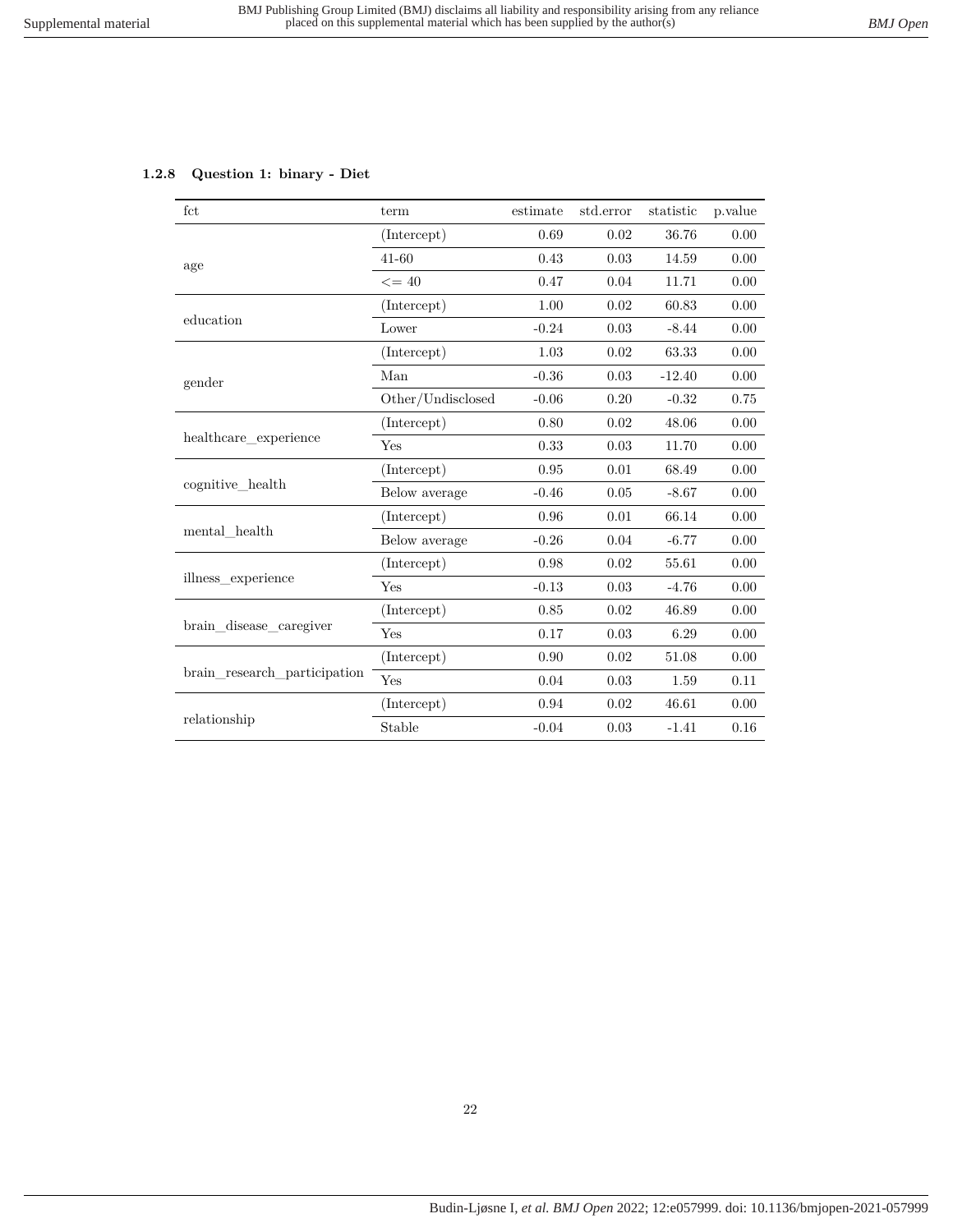<span id="page-22-0"></span>

|  |  |  |  | 1.2.9 Question 1: binary - Education |
|--|--|--|--|--------------------------------------|
|--|--|--|--|--------------------------------------|

| fct                          | term              | estimate | std.error | statistic | p.value |
|------------------------------|-------------------|----------|-----------|-----------|---------|
|                              | (Intercept)       | 0.44     | 0.02      | 24.30     | 0.00    |
| age                          | $41 - 60$         | $-0.07$  | 0.03      | $-2.57$   | 0.01    |
|                              | $\leq$ = 40       | 0.11     | 0.04      | 2.97      | 0.00    |
|                              | (Intercept)       | 0.59     | 0.02      | 38.77     | 0.00    |
| education                    | Lower             | $-0.48$  | 0.03      | $-18.32$  | 0.00    |
|                              | (Intercept)       | 0.40     | 0.01      | 27.28     | 0.00    |
| gender                       | Man               | 0.12     | 0.03      | 4.40      | 0.00    |
|                              | Other/Undisclosed | 0.20     | 0.19      | 1.09      | 0.28    |
| healthcare experience        | (Intercept)       | 0.32     | 0.02      | 20.77     | 0.00    |
|                              | Yes               | 0.29     | 0.03      | 11.23     | 0.00    |
|                              | (Intercept)       | 0.46     | 0.01      | 35.77     | 0.00    |
| cognitive health             | Below average     | $-0.39$  | 0.05      | $-7.57$   | 0.00    |
|                              | (Intercept)       | 0.48     | 0.01      | 35.81     | 0.00    |
| mental health                | Below average     | $-0.33$  | 0.04      | $-9.05$   | 0.00    |
|                              | (Intercept)       | 0.47     | 0.02      | 29.52     | 0.00    |
| illness experience           | Yes               | $-0.10$  | 0.03      | $-4.03$   | 0.00    |
|                              | (Intercept)       | 0.47     | 0.02      | 27.85     | 0.00    |
| brain disease caregiver      | Yes               | $-0.08$  | 0.02      | $-3.40$   | 0.00    |
|                              | (Intercept)       | 0.44     | 0.02      | 26.81     | 0.00    |
| brain_research_participation | Yes               | $-0.02$  | 0.02      | $-0.61$   | 0.54    |
|                              | (Intercept)       | 0.42     | 0.02      | 22.55     | 0.00    |
| relationship                 | Stable            | 0.03     | 0.02      | 1.03      | 0.30    |

#### 23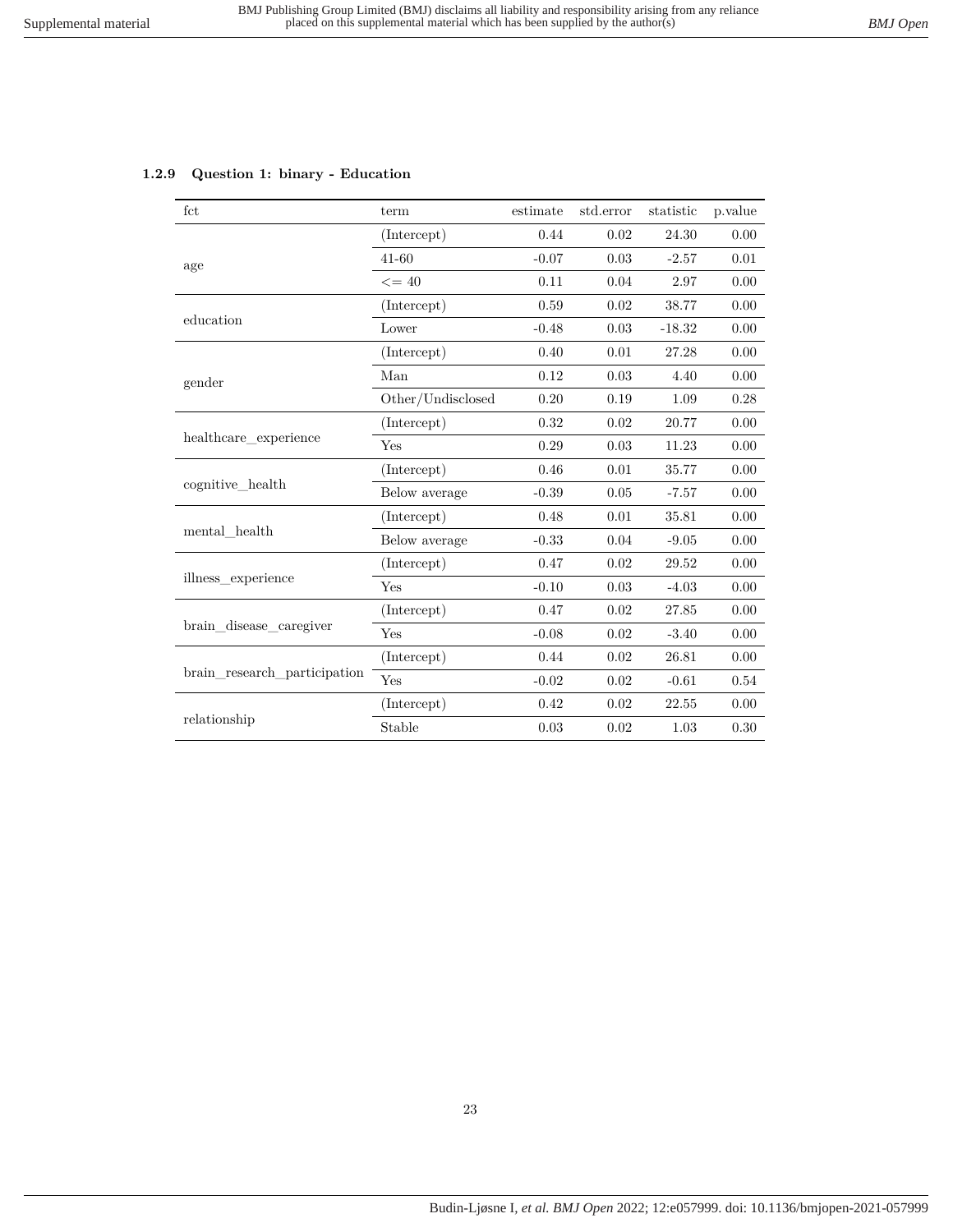## <span id="page-23-0"></span>**1.2.10 Question 1: binary - Profession**

| fct                          | term              | estimate | std.error | statistic | p.value    |
|------------------------------|-------------------|----------|-----------|-----------|------------|
|                              | (Intercept)       | 0.13     | 0.02      | 7.30      | 0.00       |
| age                          | $41 - 60$         | 0.15     | 0.03      | 5.61      | 0.00       |
|                              | $\leq$ = 40       | 0.29     | 0.04      | 8.08      | 0.00       |
|                              | (Intercept)       | 0.32     | 0.01      | 21.78     | 0.00       |
| education                    | Lower             | $-0.28$  | 0.03      | $-10.78$  | 0.00       |
|                              | (Intercept)       | 0.19     | 0.01      | 12.91     | 0.00       |
| gender                       | Man               | 0.17     | 0.03      | 6.11      | 0.00       |
|                              | Other/Undisclosed | $-0.01$  | 0.18      | $-0.07$   | $\rm 0.95$ |
| healthcare_experience        | (Intercept)       | 0.15     | 0.02      | 9.99      | 0.00       |
|                              | Yes               | 0.20     | 0.03      | 8.10      | 0.00       |
|                              | (Intercept)       | 0.24     | 0.01      | 19.47     | 0.00       |
| cognitive health             | Below average     | $-0.20$  | 0.05      | $-3.92$   | 0.00       |
|                              | (Intercept)       | 0.25     | 0.01      | 19.12     | 0.00       |
| mental health                | Below average     | $-0.13$  | 0.04      | $-3.69$   | 0.00       |
|                              | (Intercept)       | 0.26     | 0.02      | 16.25     | 0.00       |
| illness_experience           | Yes               | $-0.06$  | 0.02      | $-2.38$   | $0.02\,$   |
|                              | (Intercept)       | 0.29     | 0.02      | 17.29     | 0.00       |
| brain disease caregiver      | Yes               | $-0.12$  | 0.02      | $-4.94$   | 0.00       |
|                              | (Intercept)       | 0.29     | 0.02      | 18.13     | 0.00       |
| brain research participation | Yes               | $-0.14$  | 0.02      | $-5.77$   | 0.00       |
|                              | (Intercept)       | 0.24     | 0.02      | 13.32     | 0.00       |
| relationship                 | Stable            | $-0.02$  | 0.02      | $-0.86$   | 0.39       |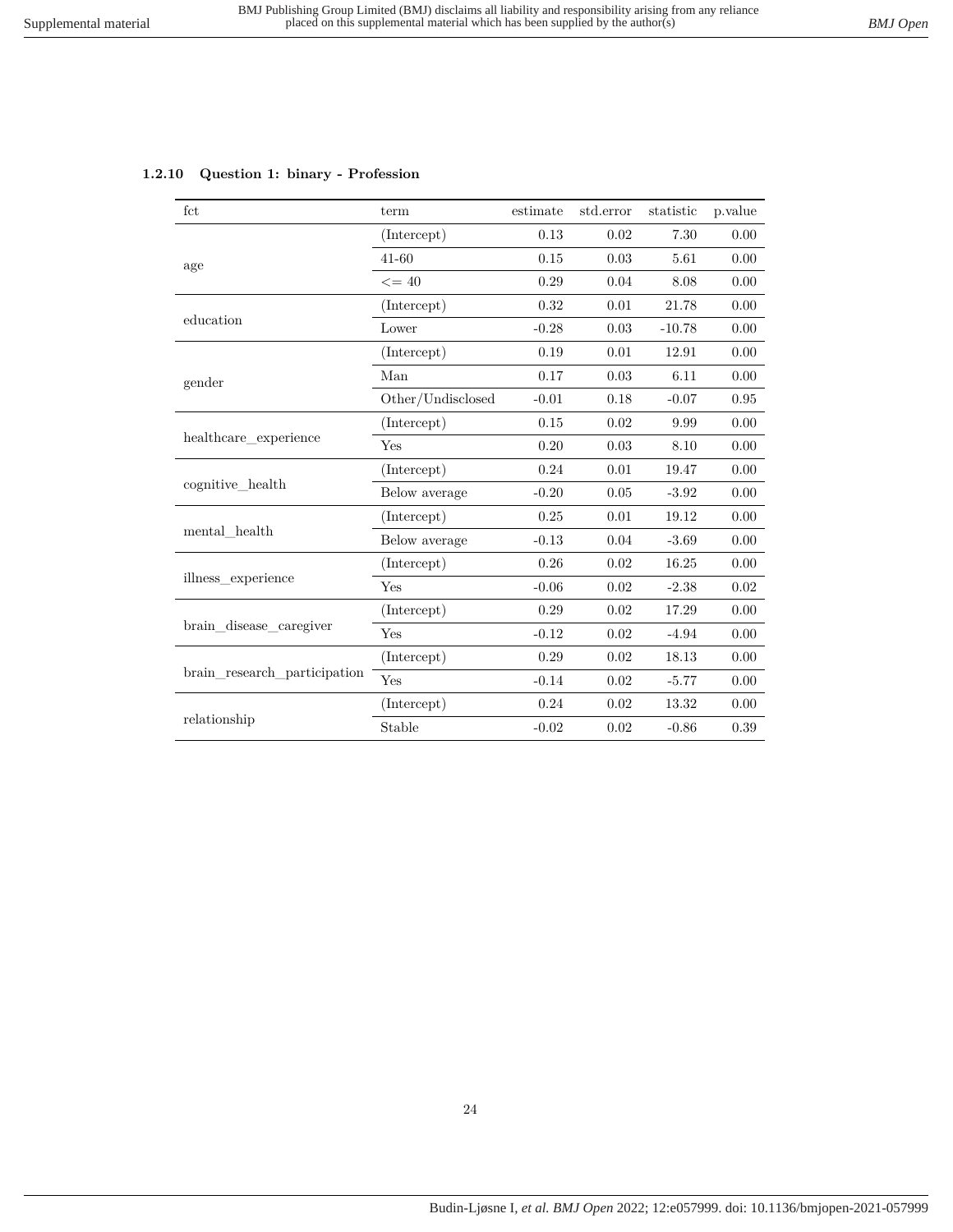## <span id="page-24-0"></span>**1.2.11 Question 1: binary - Income**

| fct                          | term              | estimate | std.error | statistic | p.value  |
|------------------------------|-------------------|----------|-----------|-----------|----------|
|                              | (Intercept)       | $-0.54$  | 0.02      | $-29.28$  | 0.00     |
| age                          | $41 - 60$         | $-0.02$  | 0.03      | $-0.87$   | 0.38     |
|                              | $\leq$ = 40       | $-0.21$  | 0.04      | $-5.81$   | 0.00     |
|                              | (Intercept)       | $-0.62$  | 0.02      | $-40.31$  | 0.00     |
| education                    | Lower             | 0.10     | 0.03      | 3.86      | 0.00     |
|                              | (Intercept)       | $-0.57$  | 0.01      | $-38.16$  | 0.00     |
| gender                       | Man               | $-0.05$  | 0.03      | $-1.88$   | 0.06     |
|                              | Other/Undisclosed | 0.17     | 0.18      | 0.93      | $0.35\,$ |
| healthcare_experience        | (Intercept)       | $-0.69$  | 0.02      | $-42.09$  | 0.00     |
|                              | Yes               | 0.27     | $0.03\,$  | 10.31     | 0.00     |
|                              | (Intercept)       | $-0.58$  | 0.01      | $-45.02$  | 0.00     |
| cognitive_health             | Below average     | 0.04     | 0.05      | 0.74      | 0.46     |
|                              | (Intercept)       | $-0.58$  | 0.01      | $-43.13$  | 0.00     |
| mental health                | Below average     | 0.00     | 0.04      | 0.07      | 0.94     |
|                              | (Intercept)       | $-0.64$  | 0.02      | $-38.97$  | 0.00     |
| illness experience           | Yes               | 0.14     | 0.03      | 5.57      | 0.00     |
|                              | (Intercept)       | $-0.60$  | 0.02      | $-34.83$  | 0.00     |
| brain_disease_caregiver      | Yes               | 0.04     | 0.03      | 1.58      | 0.11     |
| brain research participation | (Intercept)       | $-0.61$  | 0.02      | $-36.13$  | 0.00     |
|                              | Yes               | 0.05     | 0.03      | 2.11      | 0.03     |
|                              | (Intercept)       | $-0.58$  | 0.02      | $-30.68$  | 0.00     |
| relationship                 | Stable            | 0.00     | 0.03      | $-0.05$   | 0.96     |

## <span id="page-24-1"></span>**1.3 Ordinal models**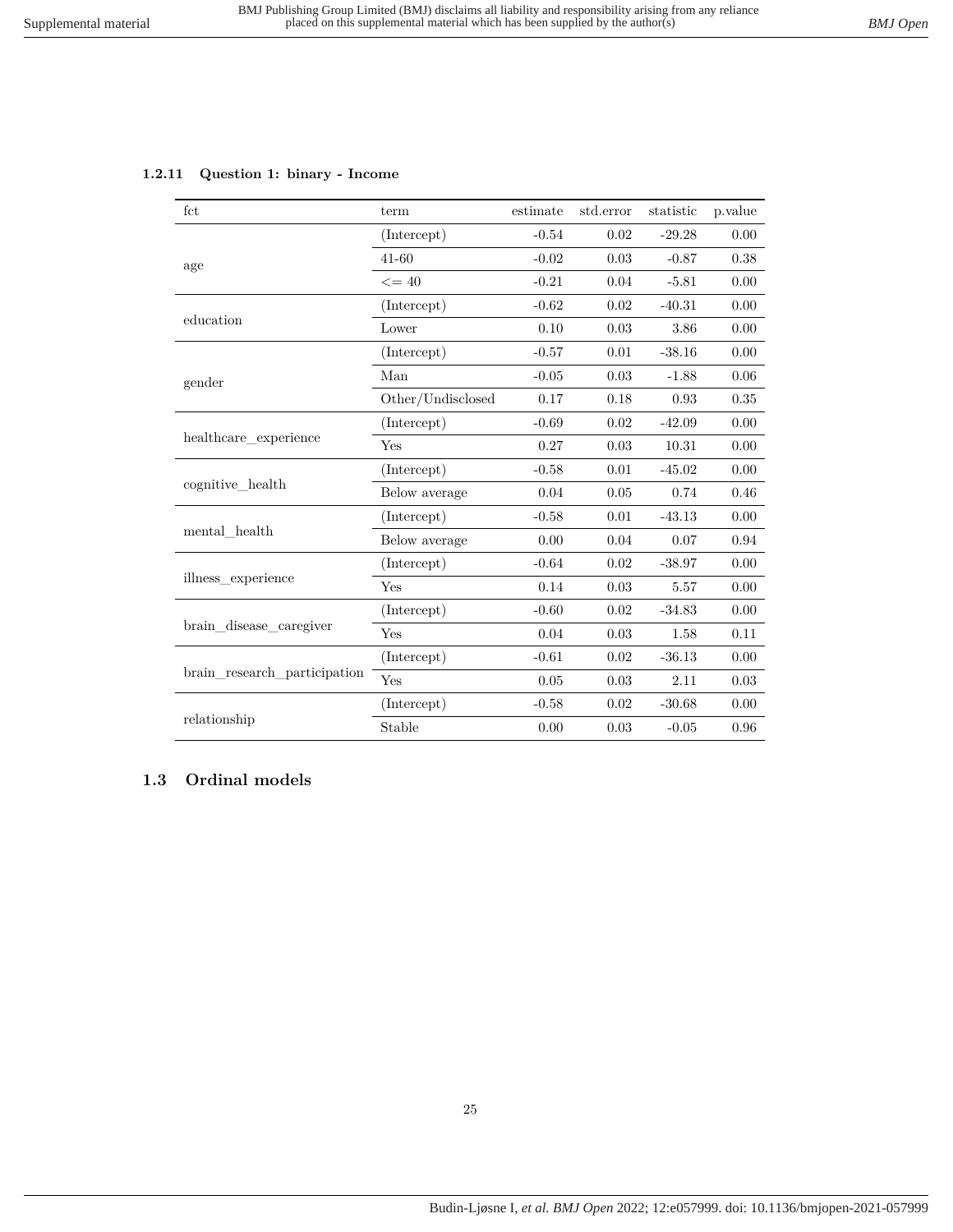## <span id="page-25-0"></span>**1.3.1 Question 1: ordinal - Substance use**

| fct                       | term               | estimate | std.error | statistic | coef.type      |
|---------------------------|--------------------|----------|-----------|-----------|----------------|
|                           | 41-60              | 0.39     | 0.03      | 14.67     | coefficient    |
|                           | $\leq$ = 40        | 0.34     | 0.04      | 9.72      | coefficient    |
| age                       | No influence Weak  | $-4.46$  | 0.06      | $-70.54$  | scale          |
|                           | Weak Moderate      | $-3.83$  | 0.05      | $-81.10$  | $_{\rm scale}$ |
|                           | Moderate Strong    | $-2.30$  | 0.03      | $-90.12$  | scale          |
|                           | Strong Very strong | $-0.24$  | 0.02      | $-13.80$  | scale          |
|                           | Lower              | $-0.09$  | 0.03      | $-3.35$   | coefficient    |
|                           | No influence Weak  | $-4.68$  | 0.06      | $-74.45$  | scale          |
|                           | Weak Moderate      | $-4.05$  | 0.05      | $-86.82$  | scale          |
| education                 | Moderate Strong    | $-2.52$  | 0.02      | $-104.14$ | scale          |
|                           | Strong Very strong | $-0.47$  | 0.01      | $-31.83$  | scale          |
|                           | Man                | $-0.29$  | 0.03      | $-10.73$  | coefficient    |
|                           | Other/Undisclosed  | $-0.43$  | 0.18      | $-2.47$   | coefficient    |
|                           | No influence Weak  | $-4.74$  | 0.06      | $-75.43$  | scale          |
| gender                    | Weak Moderate      | $-4.11$  | 0.05      | $-88.06$  | scale          |
|                           | Moderate Strong    | $-2.58$  | 0.02      | $-106.26$ | scale          |
|                           | Strong Very strong | $-0.53$  | 0.01      | $-35.98$  | scale          |
|                           | Yes                | 0.28     | $0.03\,$  | 10.92     | $coefficient$  |
|                           | No influence Weak  | $-4.55$  | 0.06      | $-72.48$  | scale          |
|                           | Weak Moderate      | $-3.92$  | 0.05      | $-84.11$  | scale          |
| healthcare_experience     | Moderate Strong    | $-2.39$  | 0.02      | $-98.36$  | scale          |
|                           | Strong Very strong | $-0.34$  | 0.02      | $-21.92$  | scale          |
|                           | Below average      | $-0.37$  | 0.05      | $-7.45$   | coefficient    |
|                           | No influence Weak  | $-4.67$  | 0.06      | $-75.00$  | scale          |
|                           | Weak Moderate      | $-4.05$  | 0.05      | $-87.95$  | scale          |
| cognitive_health          | Moderate Strong    | $-2.52$  | 0.02      | $-109.46$ | scale          |
|                           | Strong Very strong | $-0.47$  | 0.01      | $-36.63$  | scale          |
|                           | Below average      | $-0.07$  | 0.04      | $-1.99$   | coefficient    |
|                           | No influence Weak  | $-4.66$  | 0.06      | -74.64    | scale          |
|                           | Weak Moderate      | $-4.03$  | 0.05      | $-87.40$  | scale          |
| $\mathrm{mental\_health}$ | Moderate Strong    | $-2.50$  | $0.02\,$  | $-107.73$ | scale          |
|                           | Strong Very strong | $-0.45$  | 0.01      | $-34.30$  | scale          |
|                           | Yes                | $-0.09$  | $0.02\,$  | $-3.69$   | $coefficient$  |
|                           | No influence Weak  | $-4.69$  | 0.06      | $-74.23$  | scale          |
|                           | Weak Moderate      | $-4.06$  | 0.05      | $-86.32$  | scale          |
|                           | Moderate Strong    | $-2.53$  | 0.02      | $-101.57$ | scale          |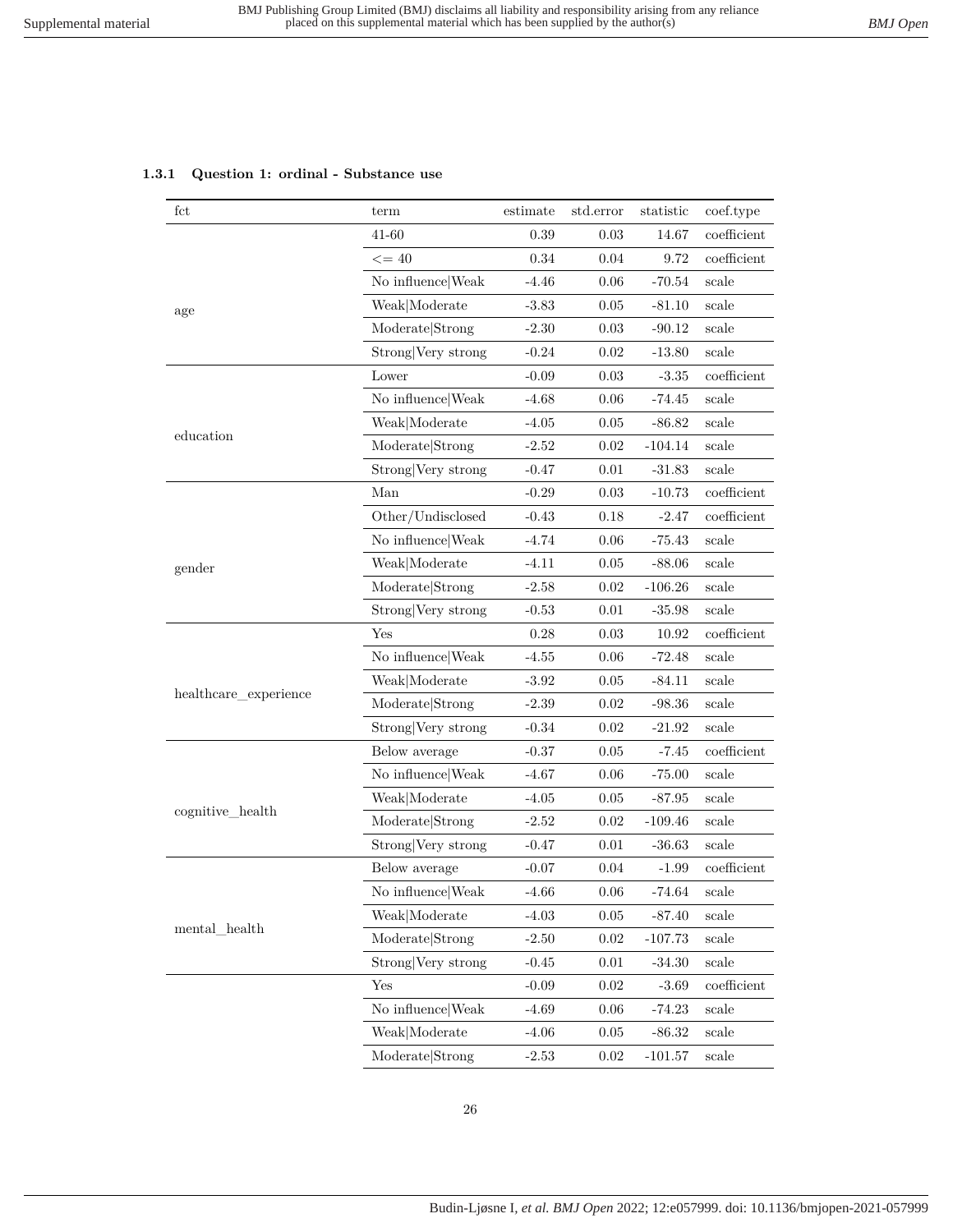| (continued)                  |                    |          |           |           |             |
|------------------------------|--------------------|----------|-----------|-----------|-------------|
| illness_experience           | term               | estimate | std.error | statistic | coef.type   |
|                              | Strong Very strong | $-0.48$  | 0.02      | $-30.26$  | scale       |
|                              | Yes                | 0.00     | 0.02      | $-0.07$   | coefficient |
|                              | No influence Weak  | $-4.65$  | 0.06      | $-73.52$  | scale       |
|                              | Weak Moderate      | $-4.02$  | 0.05      | $-85.14$  | scale       |
| brain_disease_caregiver      | Moderate Strong    | $-2.49$  | 0.03      | $-98.15$  | scale       |
|                              | Strong Very strong | $-0.45$  | 0.02      | $-26.55$  | scale       |
|                              | Yes                | $-0.07$  | 0.02      | $-2.85$   | coefficient |
|                              | No influence Weak  | $-4.68$  | 0.06      | $-74.10$  | scale       |
|                              | Weak Moderate      | $-4.05$  | 0.05      | $-85.99$  | scale       |
| brain research participation | Moderate Strong    | $-2.52$  | 0.03      | $-100.22$ | scale       |
|                              | Strong Very strong | $-0.48$  | 0.02      | $-29.08$  | scale       |
|                              | Stable             | 0.02     | 0.02      | 0.64      | coefficient |
|                              | No influence Weak  | $-4.64$  | 0.06      | $-72.86$  | scale       |
|                              | Weak Moderate      | $-4.01$  | 0.05      | $-83.90$  | scale       |
| relationship                 | Moderate Strong    | $-2.48$  | 0.03      | $-93.80$  | scale       |
|                              | Strong Very strong | $-0.44$  | 0.02      | $-23.67$  | scale       |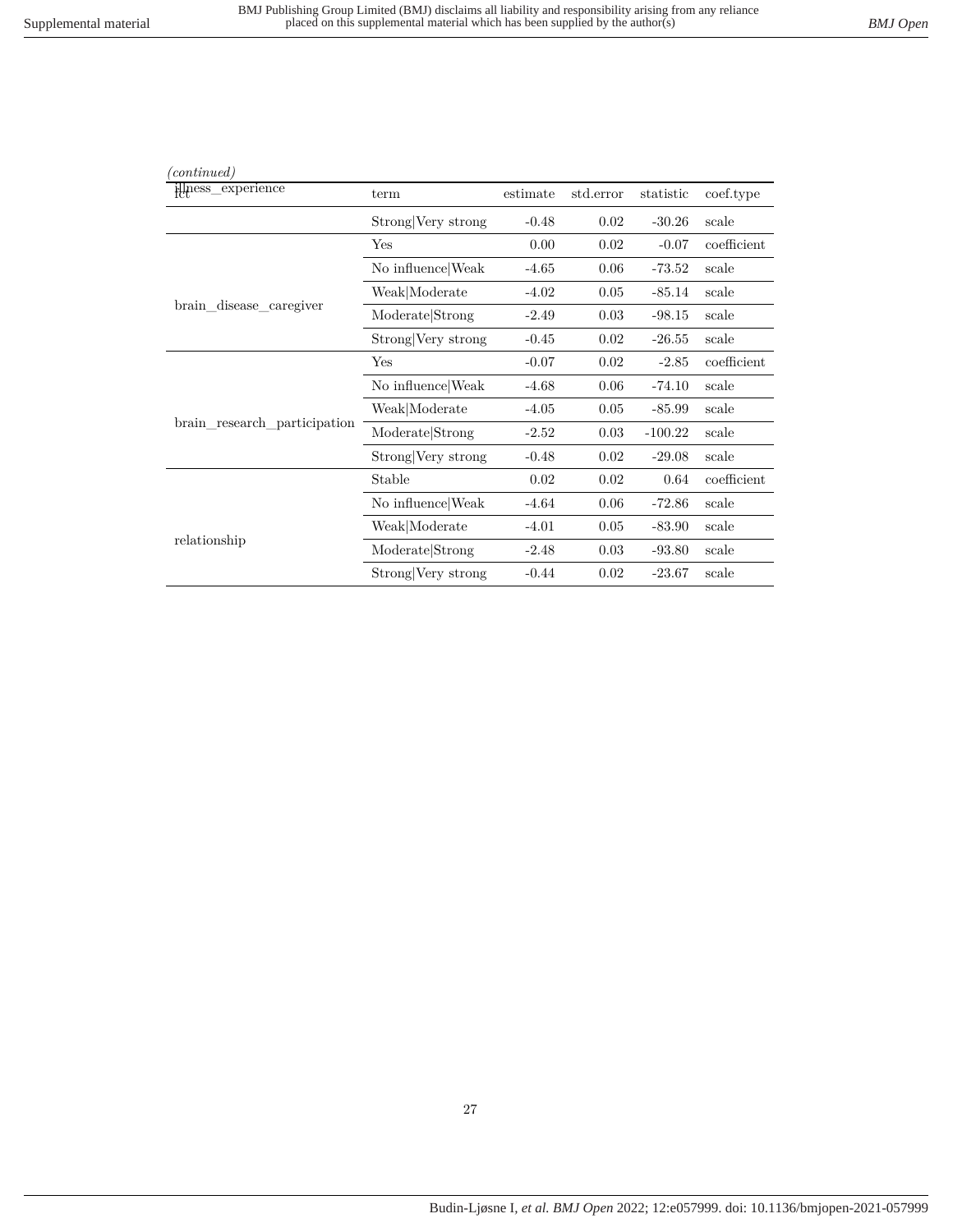## <span id="page-27-0"></span>**1.3.2 Question 1: ordinal - Genetics**

| fct                       | term               | estimate | std.error | statistic | coef.type                    |
|---------------------------|--------------------|----------|-----------|-----------|------------------------------|
|                           | 41-60              | 0.06     | $0.02\,$  | 2.43      | coefficient                  |
|                           | $\leq$ = 40        | $-0.26$  | $0.03\,$  | $-8.02$   | $\operatorname{coefficient}$ |
|                           | No influence Weak  | $-5.52$  | 0.10      | $-58.02$  | scale                        |
| age                       | Weak Moderate      | $-3.74$  | 0.04      | $-90.21$  | scale                        |
|                           | Moderate Strong    | $-1.56$  | 0.02      | $-78.11$  | scale                        |
|                           | Strong Very strong | 0.48     | $0.02\,$  | 27.58     | scale                        |
|                           | Lower              | $-0.04$  | 0.02      | $-1.68$   | coefficient                  |
|                           | No influence Weak  | $-5.50$  | $0.09\,$  | $-58.18$  | scale                        |
|                           | Weak Moderate      | $-3.72$  | 0.04      | $-92.50$  | scale                        |
| education                 | Moderate Strong    | $-1.55$  | 0.02      | $-88.31$  | scale                        |
|                           | Strong Very strong | 0.48     | 0.01      | 33.17     | scale                        |
|                           | Man                | $-0.20$  | $0.03\,$  | $-8.11$   | $coefficient$                |
|                           | Other/Undisclosed  | $-0.72$  | 0.17      | $-4.28$   | coefficient                  |
|                           | No influence Weak  | $-5.56$  | 0.09      | $-58.73$  | scale                        |
| gender                    | Weak Moderate      | $-3.78$  | 0.04      | $-93.72$  | scale                        |
|                           | Moderate Strong    | $-1.61$  | 0.02      | $-91.27$  | scale                        |
|                           | Strong Very strong | 0.44     | 0.01      | 30.60     | scale                        |
|                           | Yes                | 0.08     | 0.02      | 3.46      | $coefficient$                |
|                           | No influence Weak  | $-5.46$  | 0.09      | $-57.67$  | scale                        |
|                           | Weak Moderate      | $-3.68$  | 0.04      | $-90.99$  | scale                        |
| healthcare_experience     | Moderate Strong    | $-1.51$  | 0.02      | $-83.44$  | scale                        |
|                           | Strong Very strong | 0.53     | 0.02      | 34.26     | scale                        |
|                           | Below average      | $-0.07$  | 0.05      | $-1.43$   | coefficient                  |
|                           | No influence Weak  | $-5.49$  | 0.09      | $-58.25$  | scale                        |
|                           | Weak Moderate      | $-3.71$  | 0.04      | $-93.77$  | scale                        |
| cognitive_health          | Moderate Strong    | $-1.55$  | $0.02\,$  | $-96.07$  | scale                        |
|                           | Strong Very strong | 0.49     | 0.01      | 38.60     | scale                        |
|                           | Below average      | 0.07     | 0.03      | 1.98      | coefficient                  |
|                           | No influence Weak  | $-5.48$  | $0.09\,$  | $-58.09$  | scale                        |
|                           | Weak Moderate      | $-3.70$  | 0.04      | $-93.19$  | scale                        |
| $\mathrm{mental\_health}$ | Moderate Strong    | $-1.53$  | 0.02      | $-93.54$  | scale                        |
|                           | Strong Very strong | 0.50     | 0.01      | 38.23     | scale                        |
|                           | Yes                | $0.06\,$ | 0.02      | 2.63      | coefficient                  |
|                           | No influence Weak  | $-5.47$  | 0.09      | $-57.72$  | scale                        |
|                           | Weak Moderate      | $-3.69$  | 0.04      | $-90.97$  | scale                        |
|                           | Moderate Strong    | $-1.52$  | 0.02      | $-83.06$  | scale                        |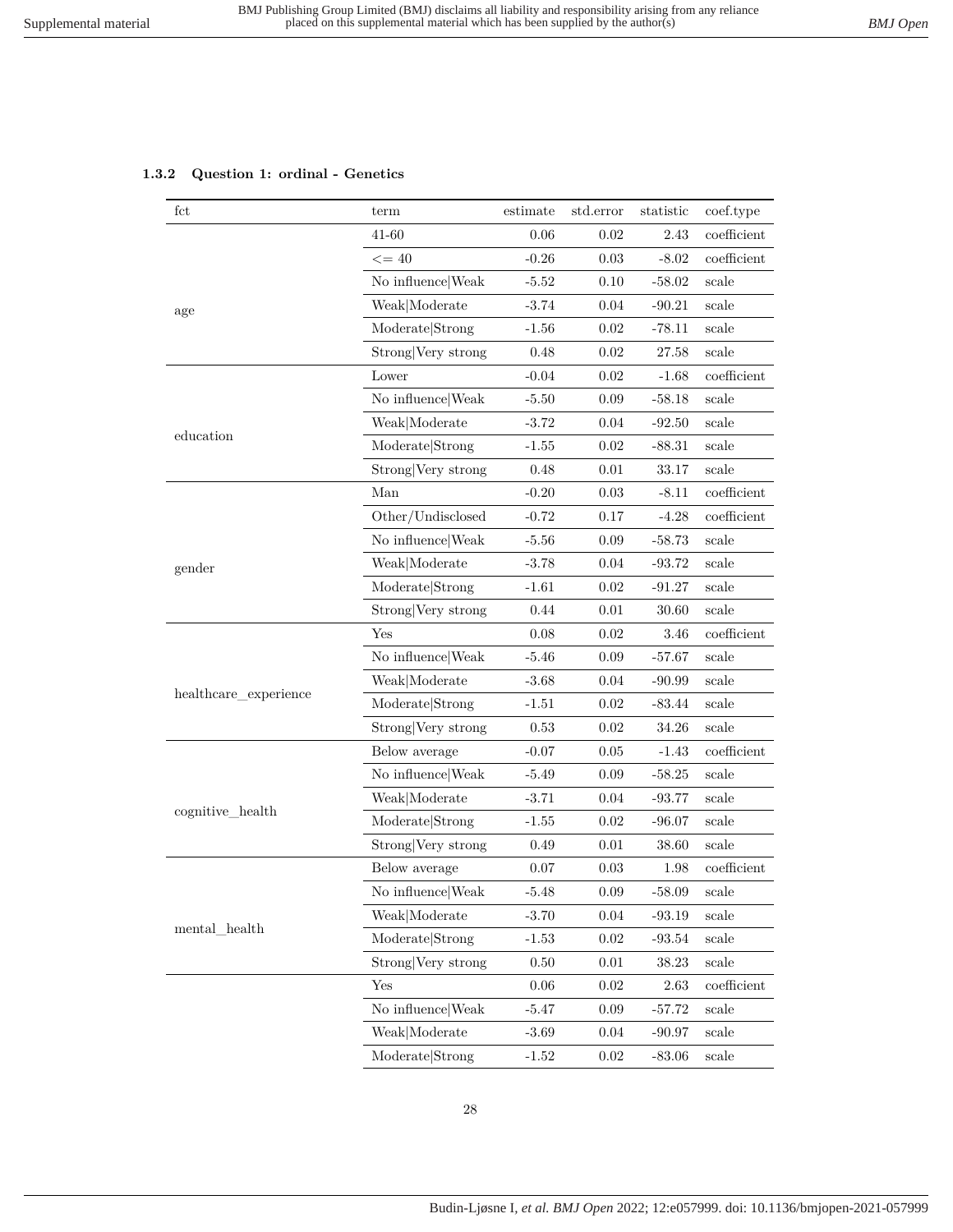| (continued)                  |                    |          |           |           |             |
|------------------------------|--------------------|----------|-----------|-----------|-------------|
| illness_experience           | term               | estimate | std.error | statistic | coef.type   |
|                              | Strong Very strong | 0.52     | 0.02      | 33.45     | scale       |
|                              | Yes                | 0.33     | 0.02      | 14.68     | coefficient |
|                              | No influence Weak  | $-5.35$  | 0.09      | $-56.46$  | scale       |
|                              | Weak Moderate      | $-3.57$  | 0.04      | $-87.86$  | scale       |
| brain_disease_caregiver      | Moderate Strong    | $-1.39$  | 0.02      | $-74.82$  | scale       |
|                              | Strong Very strong | 0.66     | 0.02      | 39.48     | scale       |
|                              | Yes                | 0.18     | 0.02      | 7.88      | coefficient |
|                              | No influence Weak  | $-5.42$  | 0.09      | $-57.18$  | scale       |
|                              | Weak Moderate      | $-3.64$  | 0.04      | $-89.64$  | scale       |
| brain_research_participation | Moderate Strong    | $-1.47$  | 0.02      | $-79.50$  | scale       |
|                              | Strong Very strong | 0.58     | 0.02      | 35.91     | scale       |
|                              | Stable             | 0.13     | 0.02      | 5.75      | coefficient |
|                              | No influence Weak  | $-5.42$  | 0.10      | $-57.00$  | scale       |
|                              | Weak Moderate      | $-3.64$  | 0.04      | $-87.98$  | scale       |
| relationship                 | Moderate Strong    | $-1.47$  | 0.02      | $-72.90$  | scale       |
|                              | Strong Very strong | 0.57     | 0.02      | 31.78     | scale       |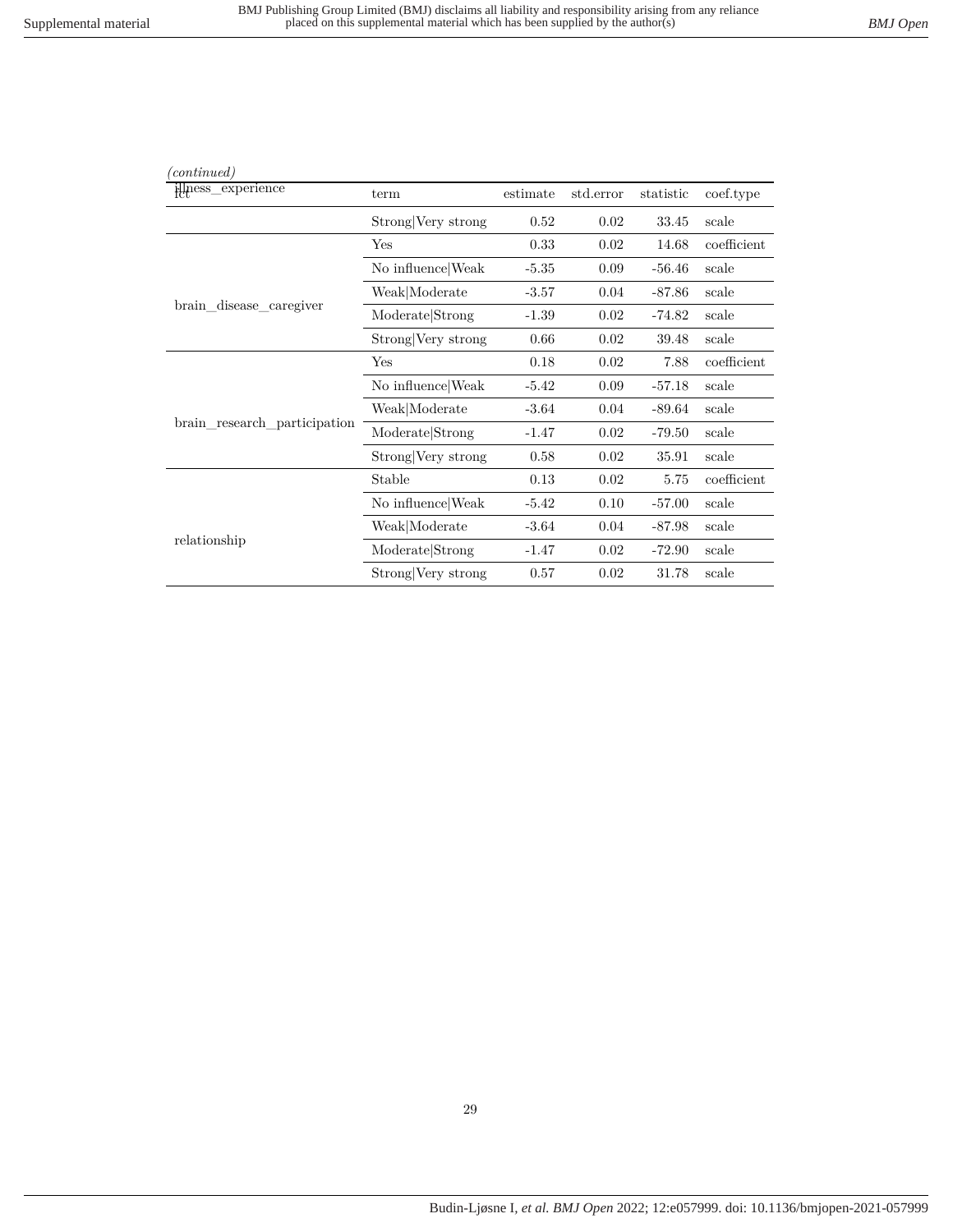#### <span id="page-29-0"></span>**1.3.3 Question 1: ordinal - Physical health**

| fct                   | term               | estimate | std.error | statistic | coef.type      |
|-----------------------|--------------------|----------|-----------|-----------|----------------|
|                       | 41-60              | 0.20     | 0.03      | 7.91      | coefficient    |
|                       | $\leq$ = 40        | 0.27     | 0.03      | 8.06      | coefficient    |
|                       | No influence Weak  | $-5.95$  | 0.13      | $-47.31$  | scale          |
| age                   | Weak Moderate      | $-4.04$  | 0.05      | $-80.42$  | scale          |
|                       | Moderate Strong    | $-1.83$  | 0.02      | $-84.28$  | scale          |
|                       | Strong Very strong | 0.67     | 0.02      | 37.75     | scale          |
|                       | Lower              | $-0.31$  | 0.03      | $-12.46$  | coefficient    |
|                       | No influence Weak  | $-6.17$  | 0.13      | $-49.15$  | scale          |
|                       | Weak Moderate      | $-4.26$  | 0.05      | $-85.72$  | scale          |
| education             | Moderate Strong    | $-2.05$  | 0.02      | $-101.07$ | scale          |
|                       | Strong Very strong | 0.46     | 0.01      | 31.42     | scale          |
|                       | Man                | $-0.17$  | 0.03      | $-6.76$   | coefficient    |
|                       | Other/Undisclosed  | 0.01     | 0.17      | 0.07      | coefficient    |
|                       | No influence Weak  | $-6.11$  | 0.13      | $-48.76$  | scale          |
| gender                | Weak Moderate      | $-4.20$  | 0.05      | $-84.92$  | scale          |
|                       | Moderate Strong    | $-1.99$  | 0.02      | $-100.46$ | scale          |
|                       | Strong Very strong | 0.51     | 0.01      | 35.05     | scale          |
|                       | Yes                | 0.33     | 0.02      | 13.89     | coefficient    |
|                       | No influence Weak  | $-5.94$  | 0.13      | $-47.40$  | scale          |
|                       | Weak Moderate      | $-4.03$  | 0.05      | $-81.54$  | scale          |
| healthcare_experience | Moderate Strong    | $-1.82$  | 0.02      | $-91.10$  | scale          |
|                       | Strong Very strong | 0.69     | 0.02      | 43.32     | $_{\rm scale}$ |
|                       | Below average      | $-0.41$  | 0.05      | $-8.22$   | coefficient    |
|                       | No influence Weak  | $-6.09$  | 0.13      | $-48.64$  | scale          |
|                       | Weak Moderate      | $-4.18$  | 0.05      | $-85.31$  | scale          |
| cognitive_health      | Moderate Strong    | $-1.97$  | 0.02      | $-105.97$ | scale          |
|                       | Strong Very strong | 0.53     | 0.01      | 41.47     | scale          |
|                       | Below average      | $-0.19$  | 0.03      | $-5.38$   | coefficient    |
|                       | No influence Weak  | $-6.09$  | 0.13      | $-48.59$  | scale          |
|                       | Weak Moderate      | $-4.18$  | 0.05      | $-85.07$  | scale          |
| mental_health         | Moderate Strong    | $-1.97$  | 0.02      | $-104.22$ | scale          |
|                       | Strong Very strong | 0.53     | 0.01      | 39.99     | scale          |
|                       | Yes                | $-0.13$  | 0.02      | $-5.53$   | coefficient    |
|                       | No influence Weak  | $-6.11$  | 0.13      | $-48.70$  | scale          |
|                       | Weak Moderate      | $-4.20$  | 0.05      | $-84.34$  | scale          |
|                       | Moderate Strong    | $-2.00$  | 0.02      | $-96.25$  | scale          |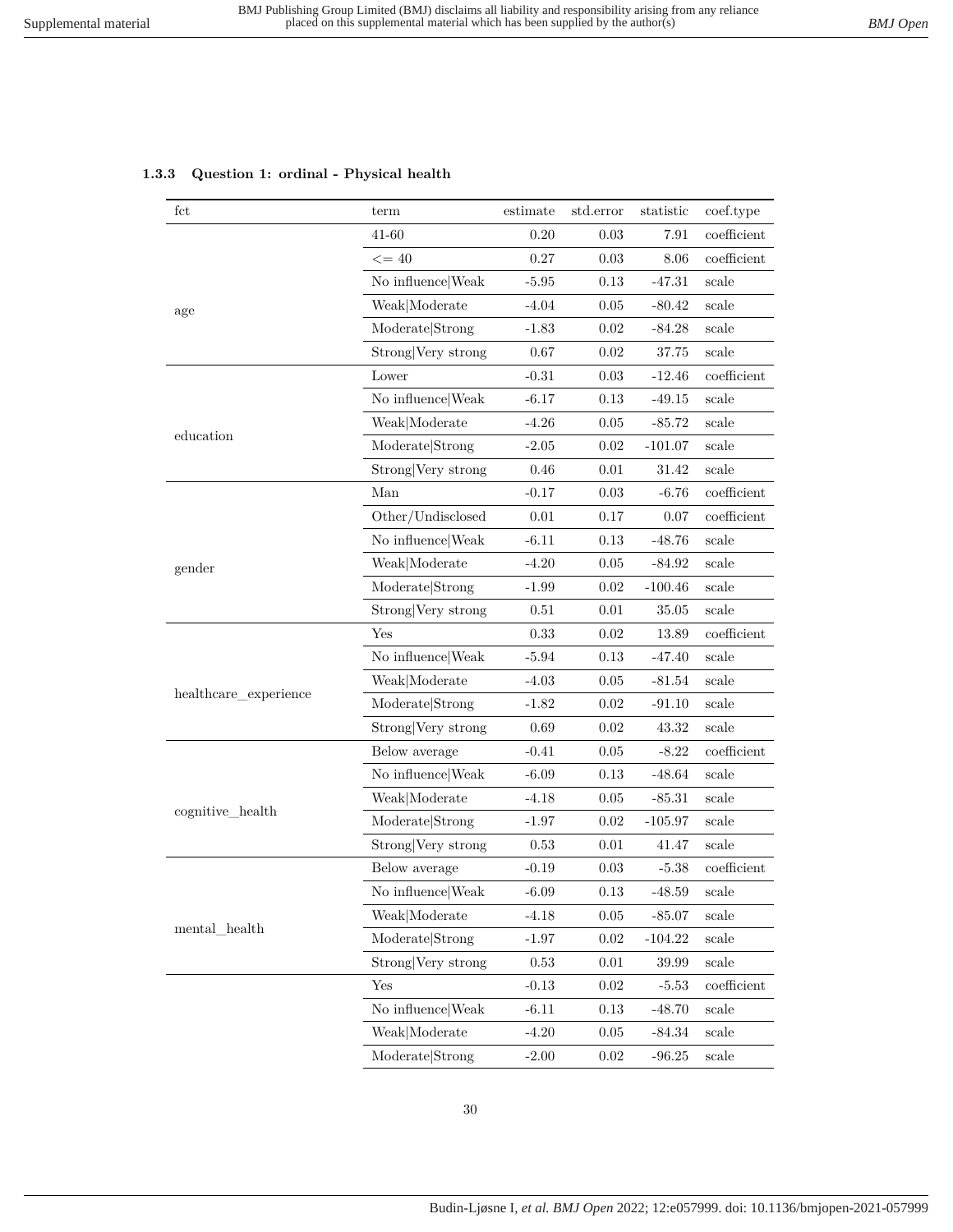| (continued)                  |                    |          |           |           |             |
|------------------------------|--------------------|----------|-----------|-----------|-------------|
| illness_experience           | term               | estimate | std.error | statistic | coef.type   |
|                              | Strong Very strong | 0.50     | 0.02      | 32.13     | scale       |
|                              | Yes                | 0.12     | 0.02      | 5.03      | coefficient |
|                              | No influence Weak  | $-6.01$  | 0.13      | $-47.83$  | scale       |
|                              | Weak Moderate      | $-4.10$  | 0.05      | $-82.10$  | scale       |
| brain_disease_caregiver      | Moderate Strong    | $-1.89$  | 0.02      | $-89.99$  | scale       |
|                              | Strong Very strong | 0.61     | 0.02      | 36.60     | scale       |
|                              | Yes                | 0.06     | 0.02      | 2.39      | coefficient |
|                              | No influence Weak  | $-6.04$  | 0.13      | $-48.08$  | scale       |
|                              | Weak Moderate      | $-4.13$  | 0.05      | $-82.83$  | scale       |
| brain_research_participation | Moderate Strong    | $-1.92$  | 0.02      | $-92.45$  | scale       |
|                              | Strong Very strong | 0.58     | 0.02      | 35.84     | scale       |
|                              | Stable             | 0.00     | 0.02      | 0.02      | coefficient |
|                              | No influence Weak  | $-6.06$  | 0.13      | $-48.16$  | scale       |
|                              | Weak Moderate      | $-4.15$  | 0.05      | $-82.11$  | scale       |
| relationship                 | Moderate Strong    | $-1.94$  | 0.02      | $-86.55$  | scale       |
|                              | Strong Very strong | 0.55     | 0.02      | 30.60     | scale       |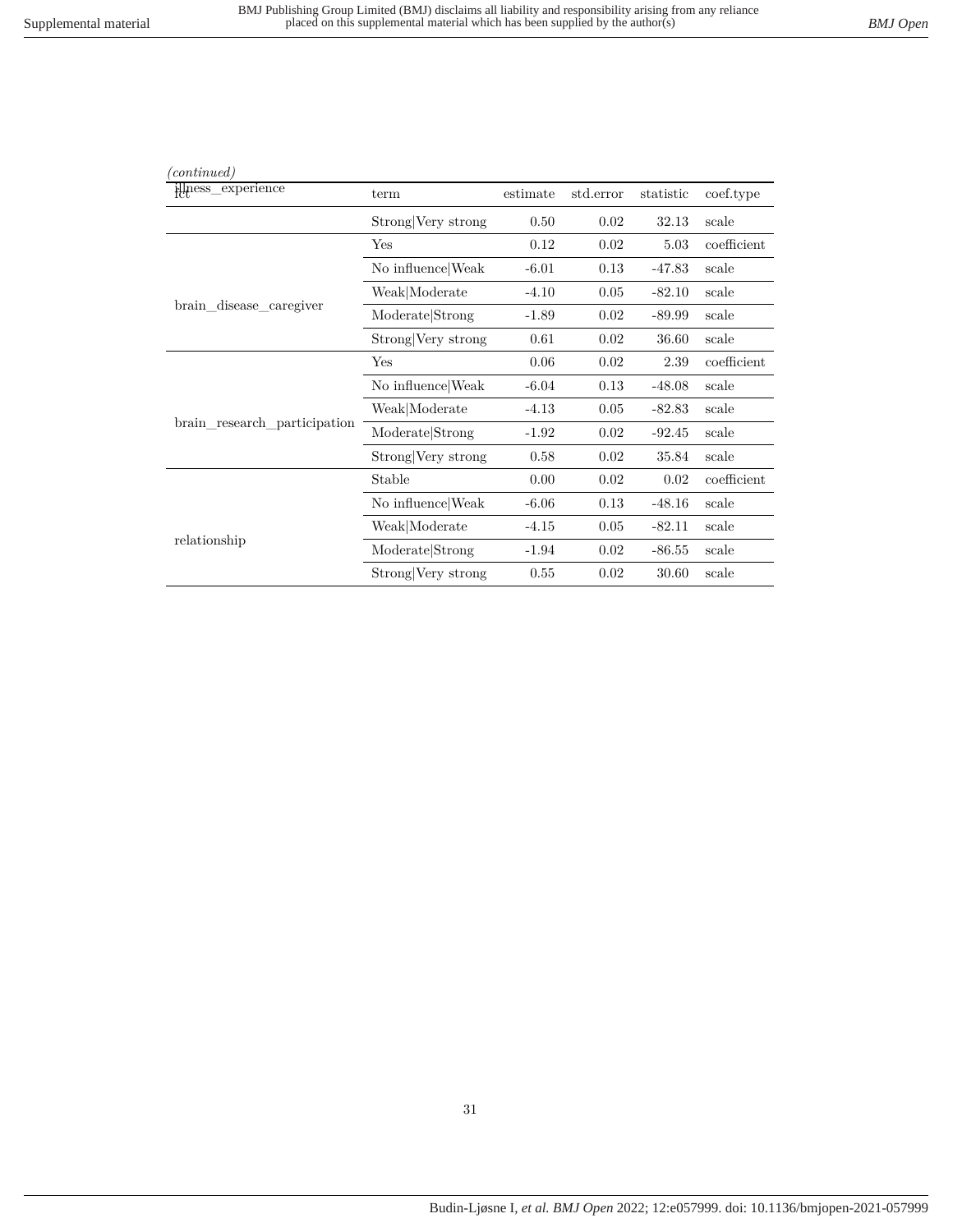#### <span id="page-31-0"></span>**1.3.4 Question 1: ordinal - Sleeping habits**

| fct                       | term               | estimate | std.error | statistic | coef.type      |
|---------------------------|--------------------|----------|-----------|-----------|----------------|
|                           | 41-60              | 0.74     | 0.03      | 28.81     | coefficient    |
| age                       | $\leq$ = 40        | 1.14     | 0.03      | 33.41     | $coefficient$  |
|                           | No influence Weak  | $-5.44$  | 0.11      | $-49.04$  | scale          |
|                           | Weak Moderate      | $-3.69$  | 0.05      | $-77.33$  | scale          |
|                           | Moderate Strong    | $-1.35$  | 0.02      | $-67.92$  | scale          |
|                           | Strong Very strong | 1.07     | 0.02      | 56.79     | scale          |
|                           | Lower              | $-0.15$  | 0.02      | $-6.24$   | coefficient    |
|                           | No influence Weak  | $-5.86$  | 0.11      | $-52.86$  | scale          |
|                           | Weak Moderate      | $-4.11$  | 0.05      | $-86.58$  | scale          |
| education                 | Moderate Strong    | $-1.79$  | 0.02      | $-95.26$  | scale          |
|                           | Strong Very strong | 0.53     | 0.01      | 36.39     | scale          |
|                           | Man                | $-0.32$  | 0.03      | $-12.44$  | coefficient    |
|                           | Other/Undisclosed  | 0.14     | 0.17      | 0.85      | coefficient    |
|                           | No influence Weak  | $-5.91$  | 0.11      | $-53.29$  | scale          |
| gender                    | Weak Moderate      | $-4.16$  | 0.05      | $-87.53$  | scale          |
|                           | Moderate Strong    | $-1.84$  | 0.02      | $-97.66$  | scale          |
|                           | Strong Very strong | $0.50\,$ | 0.01      | 34.50     | scale          |
|                           | Yes                | 0.27     | 0.02      | 11.54     | $coefficient$  |
|                           | No influence Weak  | $-5.71$  | 0.11      | $-51.54$  | scale          |
|                           | Weak Moderate      | $-3.97$  | 0.05      | $-83.53$  | scale          |
| healthcare_experience     | Moderate Strong    | $-1.64$  | 0.02      | $-86.84$  | scale          |
|                           | Strong Very strong | 0.69     | 0.02      | 43.78     | $_{\rm scale}$ |
|                           | Below average      | 0.13     | 0.05      | 2.56      | coefficient    |
|                           | No influence Weak  | $-5.80$  | 0.11      | $-52.46$  | scale          |
|                           | Weak Moderate      | $-4.05$  | 0.05      | $-86.56$  | scale          |
| cognitive_health          | Moderate Strong    | $-1.73$  | 0.02      | $-101.13$ | scale          |
|                           | Strong Very strong | 0.59     | 0.01      | 45.60     | scale          |
| $\mathrm{mental\_health}$ | Below average      | 0.33     | 0.03      | 9.69      | coefficient    |
|                           | No influence Weak  | $-5.77$  | 0.11      | $-52.18$  | scale          |
|                           | Weak Moderate      | $-4.02$  | 0.05      | $-85.77$  | scale          |
|                           | Moderate Strong    | $-1.70$  | 0.02      | $-97.95$  | scale          |
|                           | Strong Very strong | 0.63     | 0.01      | 46.59     | scale          |
|                           | Yes                | 0.11     | 0.02      | 4.68      | coefficient    |
|                           | No influence Weak  | $-5.77$  | 0.11      | $-52.00$  | scale          |
|                           | Weak Moderate      | $-4.02$  | 0.05      | $-84.40$  | scale          |
|                           | Moderate Strong    | $-1.70$  | 0.02      | $-88.30$  | scale          |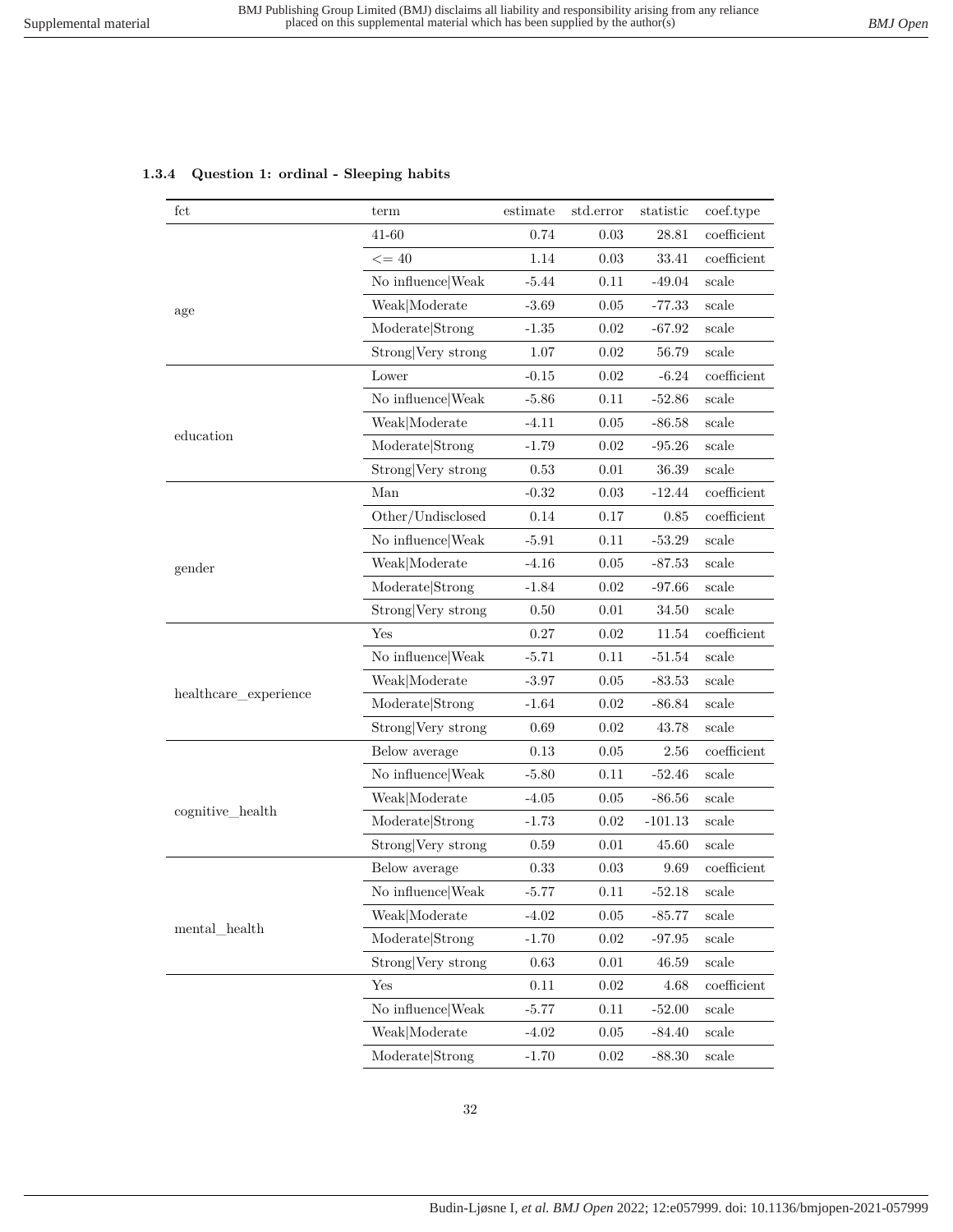| (continued)                  |                    |          |           |           |             |
|------------------------------|--------------------|----------|-----------|-----------|-------------|
| illness_experience           | term               | estimate | std.error | statistic | coef.type   |
|                              | Strong Very strong | 0.63     | 0.02      | 39.62     | scale       |
|                              | Yes                | $-0.10$  | 0.02      | $-4.43$   | coefficient |
|                              | No influence Weak  | $-5.86$  | 0.11      | $-52.74$  | scale       |
|                              | Weak Moderate      | $-4.11$  | 0.05      | $-85.51$  | scale       |
| brain_disease_caregiver      | Moderate Strong    | $-1.79$  | 0.02      | $-88.46$  | scale       |
|                              | Strong Very strong | 0.53     | 0.02      | 32.47     | scale       |
|                              | Yes                | $-0.32$  | 0.02      | $-13.94$  | coefficient |
| brain research participation | No influence Weak  | $-5.96$  | 0.11      | $-53.64$  | scale       |
|                              | Weak Moderate      | $-4.21$  | 0.05      | $-87.55$  | scale       |
|                              | Moderate Strong    | $-1.89$  | 0.02      | $-93.42$  | scale       |
|                              | Strong Very strong | 0.45     | 0.02      | 28.09     | scale       |
| relationship                 | Stable             | $-0.27$  | 0.02      | $-11.56$  | coefficient |
|                              | No influence Weak  | $-5.97$  | 0.11      | $-53.55$  | scale       |
|                              | Weak Moderate      | $-4.22$  | 0.05      | $-86.43$  | scale       |
|                              | Moderate Strong    | $-1.90$  | 0.02      | $-86.79$  | scale       |
|                              | Strong Very strong | 0.43     | 0.02      | 24.26     | scale       |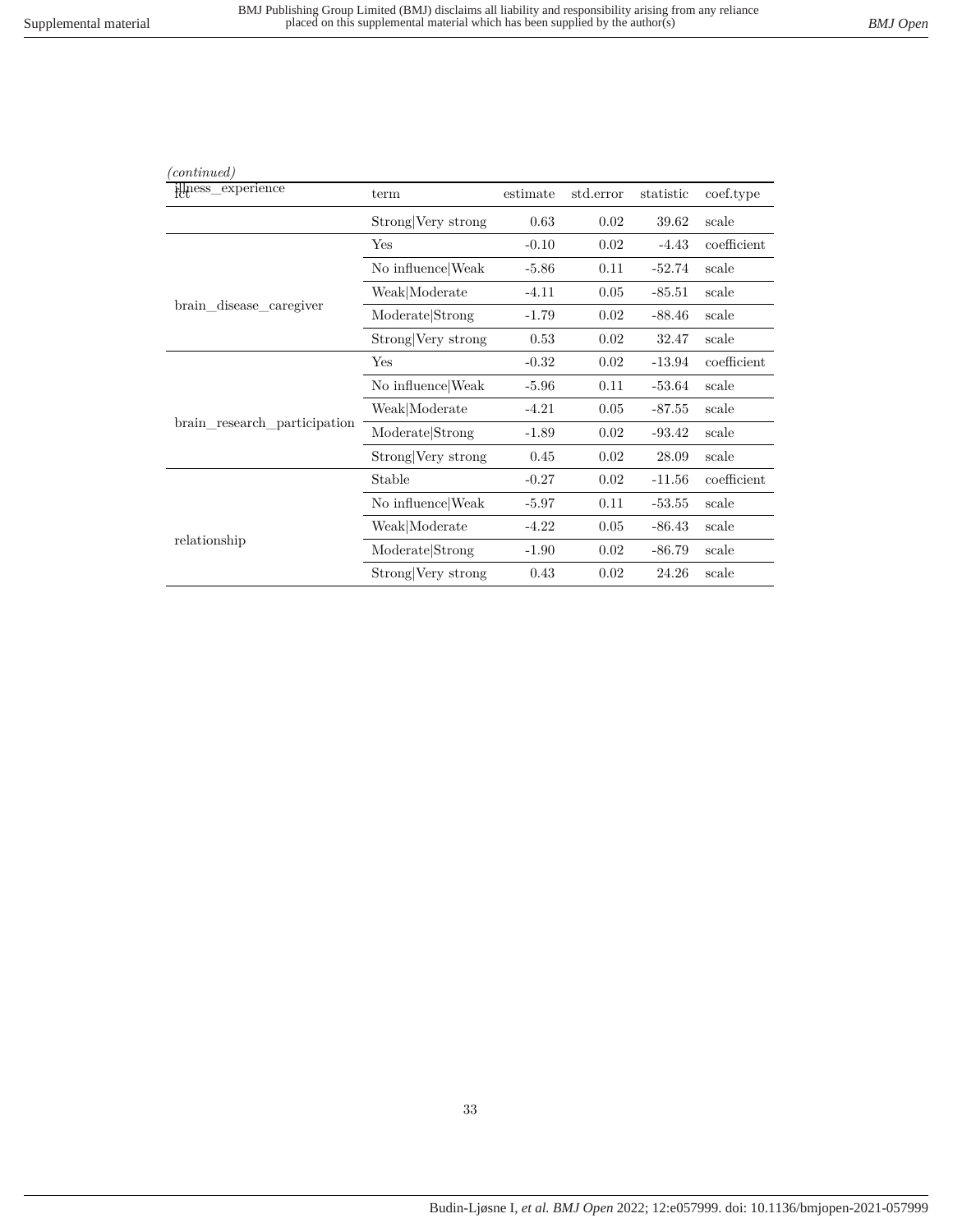#### <span id="page-33-0"></span>**1.3.5 Question 1: ordinal - Social environment**

| fct                   | term               | estimate | std.error | statistic | coef.type      |
|-----------------------|--------------------|----------|-----------|-----------|----------------|
|                       | 41-60              | 0.31     | 0.03      | 12.49     | coefficient    |
| age                   | $\leq$ = 40        | 0.69     | 0.03      | 20.60     | coefficient    |
|                       | No influence Weak  | $-5.54$  | 0.11      | $-51.62$  | scale          |
|                       | Weak Moderate      | $-3.53$  | 0.04      | $-85.29$  | $_{\rm scale}$ |
|                       | Moderate Strong    | $-1.36$  | 0.02      | $-69.53$  | scale          |
|                       | Strong Very strong | 0.87     | 0.02      | 47.81     | scale          |
|                       | Lower              | $-0.14$  | 0.02      | $-5.87$   | coefficient    |
|                       | No influence Weak  | $-5.79$  | 0.11      | $-54.06$  | scale          |
|                       | Weak Moderate      | $-3.78$  | 0.04      | $-92.66$  | scale          |
| education             | Moderate Strong    | $-1.61$  | 0.02      | $-90.26$  | scale          |
|                       | Strong Very strong | 0.58     | 0.01      | 39.71     | scale          |
|                       | Man                | $-0.26$  | 0.03      | $-10.44$  | coefficient    |
|                       | Other/Undisclosed  | 0.49     | 0.17      | 2.88      | coefficient    |
|                       | No influence Weak  | $-5.82$  | 0.11      | $-54.37$  | scale          |
| gender                | Weak Moderate      | $-3.82$  | 0.04      | $-93.47$  | scale          |
|                       | Moderate Strong    | $-1.64$  | 0.02      | $-92.34$  | scale          |
|                       | Strong Very strong | $0.56\,$ | 0.01      | 38.71     | scale          |
|                       | Yes                | 0.33     | $0.02\,$  | 14.11     | $coefficient$  |
|                       | No influence Weak  | $-5.63$  | 0.11      | $-52.55$  | scale          |
|                       | Weak Moderate      | $-3.62$  | 0.04      | -88.81    | scale          |
| healthcare_experience | Moderate Strong    | $-1.45$  | 0.02      | $-80.46$  | scale          |
|                       | Strong Very strong | 0.76     | 0.02      | 47.99     | scale          |
|                       | Below average      | $-0.28$  | 0.05      | $-5.79$   | coefficient    |
|                       | No influence Weak  | $-5.76$  | 0.11      | $-53.93$  | scale          |
|                       | Weak Moderate      | $-3.76$  | $0.04\,$  | $-93.54$  | scale          |
| cognitive_health      | Moderate Strong    | $-1.58$  | 0.02      | $-97.31$  | scale          |
|                       | Strong Very strong | 0.61     | 0.01      | 47.36     | scale          |
|                       | Below average      | 0.12     | 0.03      | 3.44      | coefficient    |
|                       | No influence Weak  | $5.73\,$ | 0.11      | $-53.60$  | scale          |
|                       | Weak Moderate      | $-3.72$  | 0.04      | $-92.56$  | scale          |
| mental_health         | Moderate Strong    | $-1.55$  | $0.02\,$  | $-94.06$  | scale          |
|                       | Strong Very strong | 0.64     | 0.01      | 47.92     | scale          |
|                       | Yes                | $-0.04$  | 0.02      | $-1.55$   | coefficient    |
|                       | No influence Weak  | $-5.76$  | 0.11      | $-53.70$  | scale          |
|                       | Weak Moderate      | $-3.75$  | $0.04\,$  | $-91.26$  | scale          |
|                       | Moderate Strong    | $-1.58$  | 0.02      | $-85.29$  | scale          |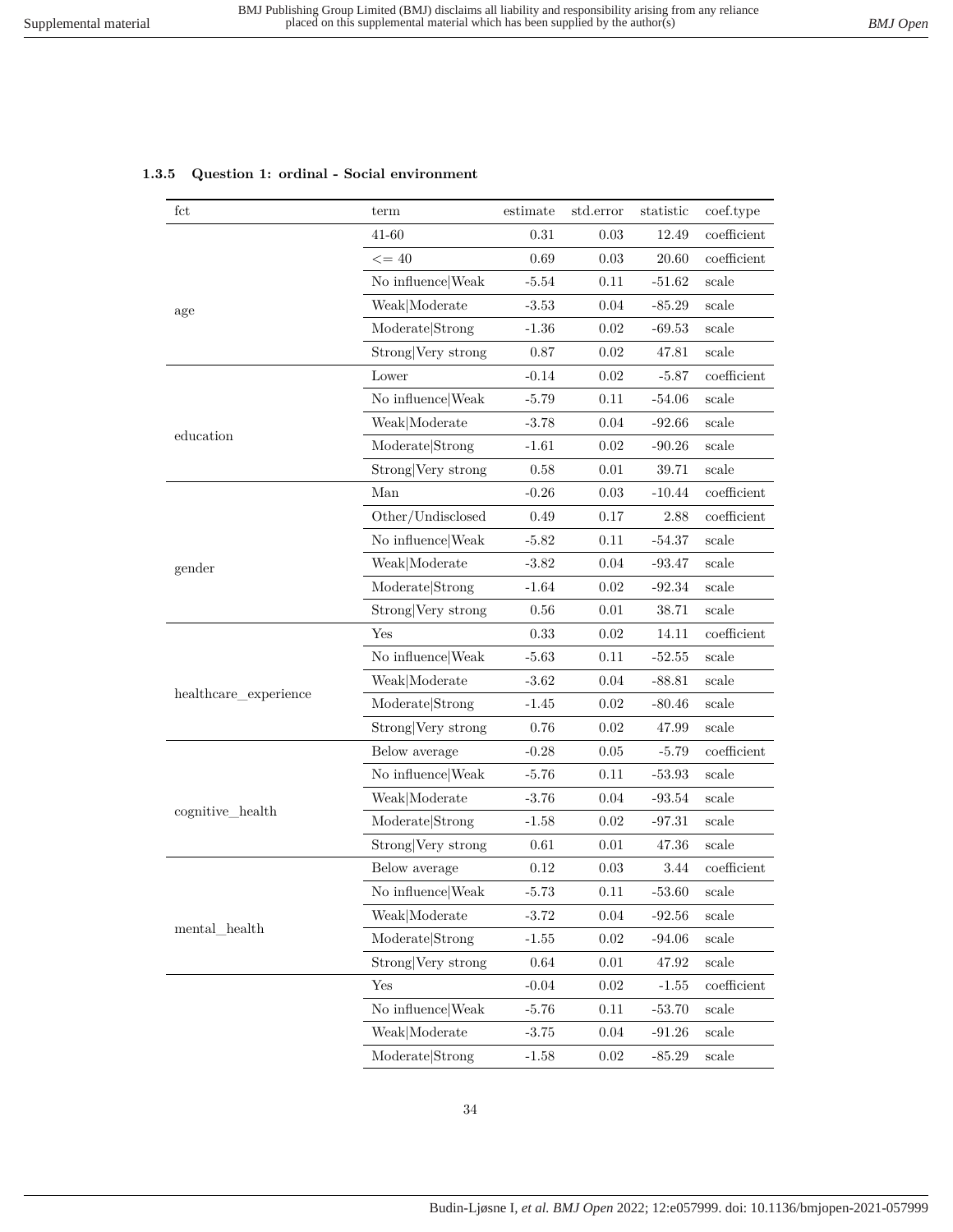| (continued)                  |                    |          |           |           |             |
|------------------------------|--------------------|----------|-----------|-----------|-------------|
| illness_experience           | term               | estimate | std.error | statistic | coef.type   |
|                              | Strong Very strong | 0.61     | 0.02      | 39.10     | scale       |
|                              | Yes                | 0.02     | 0.02      | 0.99      | coefficient |
|                              | No influence Weak  | $-5.73$  | 0.11      | $-53.41$  | scale       |
|                              | Weak Moderate      | $-3.73$  | 0.04      | $-90.10$  | scale       |
| brain_disease_caregiver      | Moderate Strong    | $-1.56$  | 0.02      | $-81.28$  | scale       |
|                              | Strong Very strong | 0.64     | 0.02      | 38.63     | scale       |
|                              | Yes                | $-0.10$  | 0.02      | $-4.47$   | coefficient |
| brain_research_participation | No influence Weak  | $-5.79$  | 0.11      | $-53.95$  | scale       |
|                              | Weak Moderate      | $-3.78$  | 0.04      | $-91.56$  | scale       |
|                              | Moderate Strong    | $-1.61$  | 0.02      | $-85.02$  | scale       |
|                              | Strong Very strong | 0.58     | 0.02      | 36.48     | scale       |
| relationship                 | Stable             | $-0.12$  | 0.02      | $-5.23$   | coefficient |
|                              | No influence Weak  | $-5.81$  | 0.11      | $-54.01$  | scale       |
|                              | Weak Moderate      | $-3.81$  | 0.04      | $-90.29$  | scale       |
|                              | Moderate Strong    | $-1.63$  | 0.02      | $-78.89$  | scale       |
|                              | Strong Very strong | 0.56     | 0.02      | 31.25     | scale       |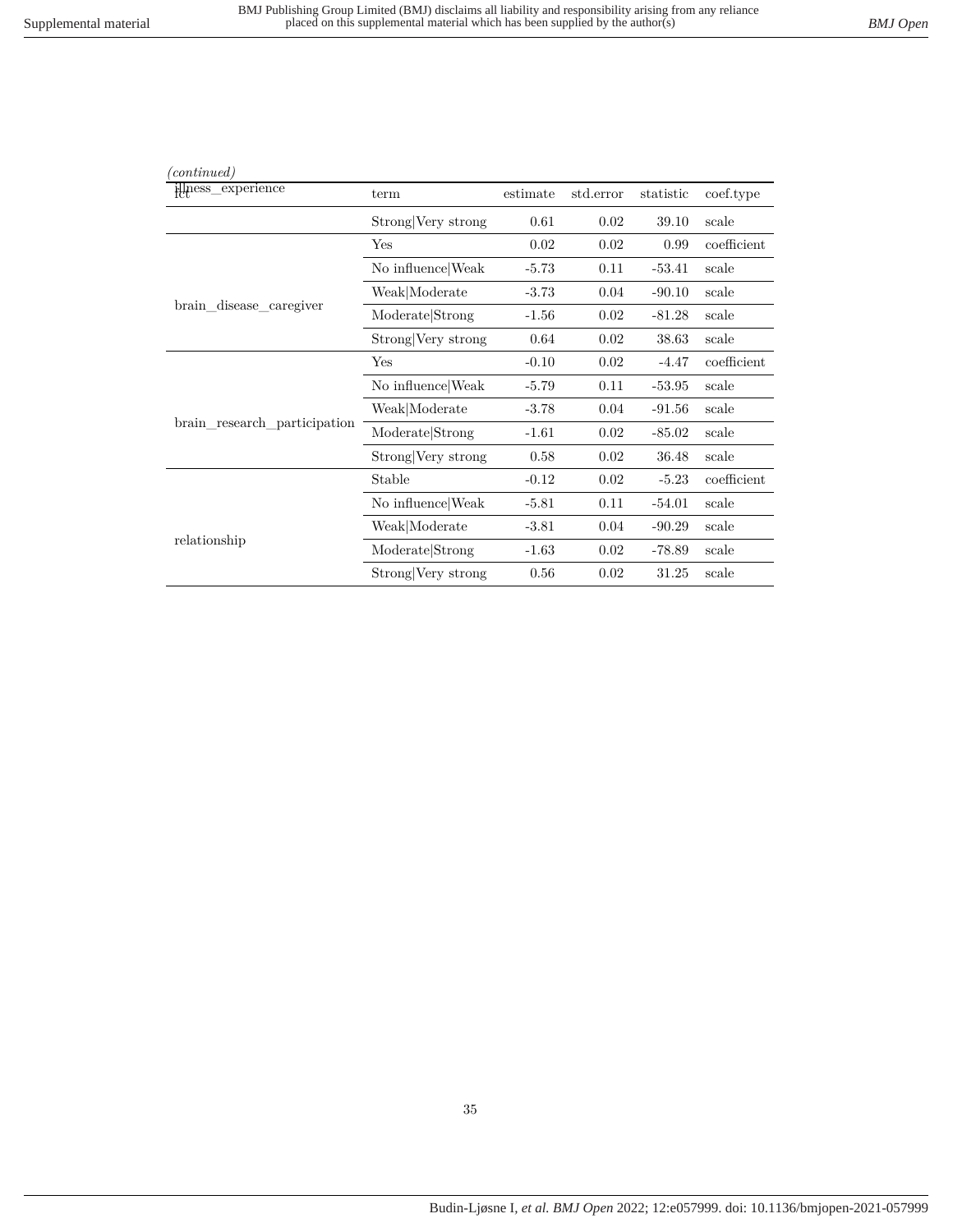## <span id="page-35-0"></span>**1.3.6 Question 1: ordinal - Life goals**

| fct                   | term               | estimate | std.error | statistic | coef.type     |
|-----------------------|--------------------|----------|-----------|-----------|---------------|
|                       | 41-60              | 0.02     | 0.02      | 0.87      | coefficient   |
| age                   | $\leq$ = 40        | $-0.17$  | $0.03\,$  | $-5.34$   | coefficient   |
|                       | No influence Weak  | $-4.63$  | 0.06      | $-74.53$  | scale         |
|                       | Weak Moderate      | $-2.92$  | 0.03      | $-98.27$  | scale         |
|                       | Moderate Strong    | $-1.00$  | 0.02      | $-55.54$  | scale         |
|                       | Strong Very strong | 1.01     | 0.02      | 55.67     | scale         |
|                       | Lower              | $-0.08$  | 0.02      | $-3.26$   | coefficient   |
|                       | No influence Weak  | $-4.63$  | 0.06      | $-75.38$  | scale         |
|                       | Weak Moderate      | $-2.93$  | 0.03      | $-103.62$ | scale         |
| education             | Moderate Strong    | $-1.01$  | 0.02      | $-64.62$  | scale         |
|                       | Strong Very strong | 1.00     | 0.02      | 64.24     | scale         |
|                       | Man                | $-0.13$  | 0.02      | $-5.35$   | $coefficient$ |
|                       | Other/Undisclosed  | 0.06     | 0.17      | 0.35      | coefficient   |
|                       | No influence Weak  | $-4.65$  | 0.06      | $-75.58$  | scale         |
| gender                | Weak Moderate      | $-2.94$  | 0.03      | $-104.40$ | scale         |
|                       | Moderate Strong    | $-1.02$  | 0.02      | $-66.35$  | scale         |
|                       | Strong Very strong | 0.99     | 0.02      | 64.49     | scale         |
|                       | Yes                | 0.24     | 0.02      | 10.53     | coefficient   |
|                       | No influence Weak  | $-4.52$  | 0.06      | $-73.52$  | scale         |
|                       | Weak Moderate      | $-2.81$  | 0.03      | $-99.32$  | scale         |
| healthcare_experience | Moderate Strong    | $-0.89$  | 0.02      | $-55.81$  | scale         |
|                       | Strong Very strong | 1.12     | 0.02      | 67.64     | scale         |
|                       | Below average      | $-0.10$  | 0.05      | $-2.05$   | coefficient   |
|                       | No influence Weak  | $-4.61$  | 0.06      | $-75.60$  | scale         |
|                       | Weak Moderate      | $-2.91$  | 0.03      | $-106.49$ | scale         |
| cognitive_health      | Moderate Strong    | $-0.99$  | 0.01      | $-71.40$  | scale         |
|                       | Strong Very strong | 1.02     | 0.01      | 73.06     | scale         |
| mental_health         | Below average      | $-0.11$  | 0.03      | $-3.12$   | coefficient   |
|                       | No influence Weak  | $-4.62$  | 0.06      | $-75.58$  | scale         |
|                       | Weak Moderate      | $-2.92$  | 0.03      | $-105.90$ | scale         |
|                       | Moderate Strong    | $-1.00$  | 0.01      | $-70.04$  | scale         |
|                       | Strong Very strong | 1.01     | 0.01      | 70.80     | scale         |
|                       | Yes                | $0.04\,$ | 0.02      | 1.74      | coefficient   |
|                       | No influence Weak  | $-4.59$  | 0.06      | $-74.52$  | scale         |
|                       | Weak Moderate      | $-2.89$  | 0.03      | $-100.89$ | scale         |
|                       | Moderate Strong    | $-0.97$  | 0.02      | $-59.31$  | scale         |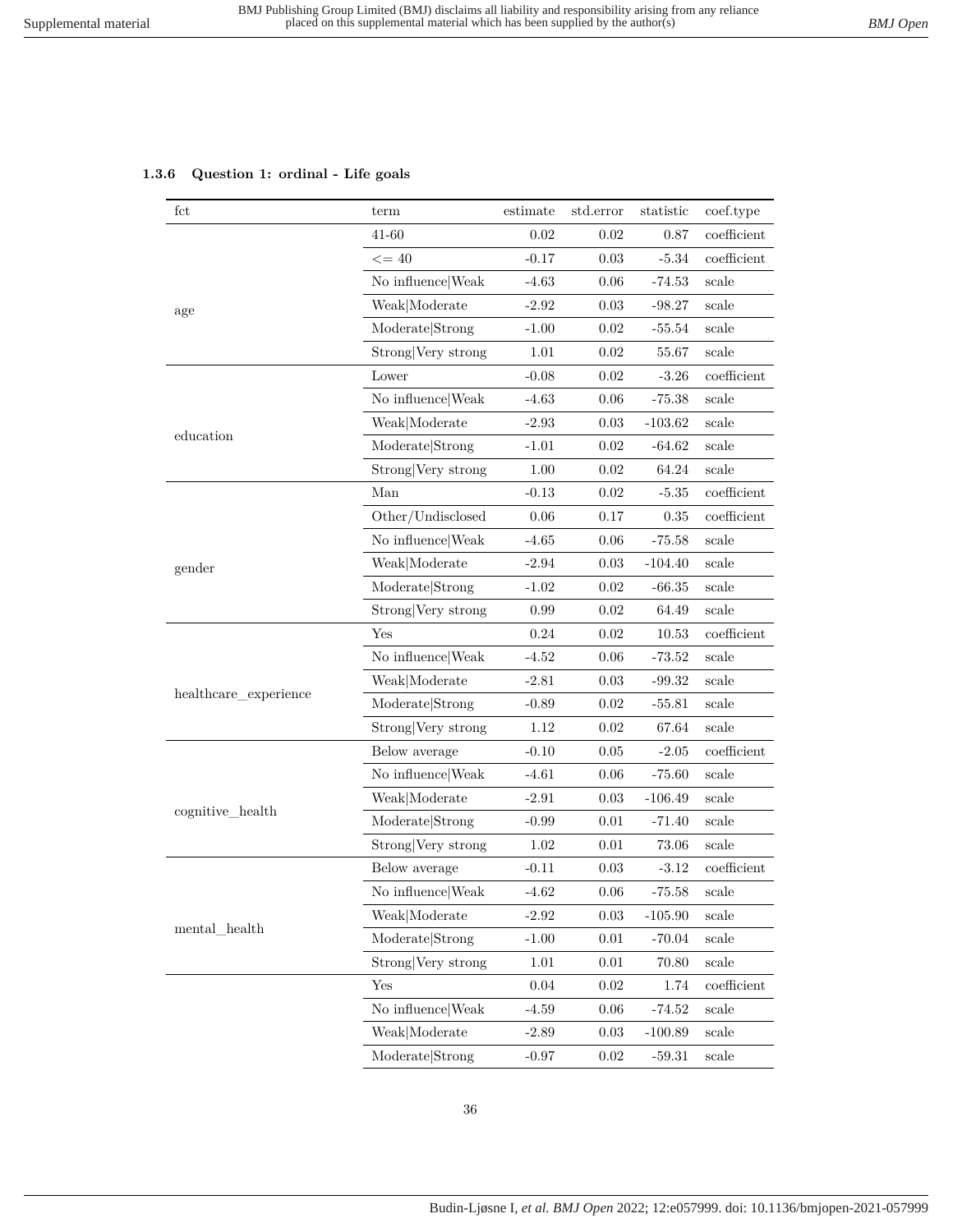| (continued)                  |                    |          |           |           |             |
|------------------------------|--------------------|----------|-----------|-----------|-------------|
| illness_experience           | term               | estimate | std.error | statistic | coef.type   |
|                              | Strong Very strong | 1.04     | 0.02      | 63.02     | scale       |
|                              | Yes                | $-0.03$  | 0.02      | $-1.45$   | coefficient |
|                              | No influence Weak  | $-4.62$  | 0.06      | $-74.73$  | scale       |
|                              | Weak Moderate      | $-2.92$  | 0.03      | $-100.18$ | scale       |
| brain_disease_caregiver      | Moderate Strong    | $-1.00$  | 0.02      | $-58.29$  | scale       |
|                              | Strong Very strong | 1.01     | 0.02      | 58.85     | scale       |
|                              | Yes                | $-0.15$  | 0.02      | $-6.60$   | coefficient |
|                              | No influence Weak  | $-4.67$  | 0.06      | $-75.61$  | scale       |
|                              | Weak Moderate      | $-2.97$  | 0.03      | $-102.21$ | scale       |
| brain_research_participation | Moderate Strong    | $-1.05$  | 0.02      | $-62.08$  | scale       |
|                              | Strong Very strong | 0.96     | 0.02      | 57.71     | scale       |
|                              | Stable             | $-0.04$  | 0.02      | $-1.57$   | coefficient |
|                              | No influence Weak  | $-4.63$  | 0.06      | $-74.30$  | scale       |
|                              | Weak Moderate      | $-2.92$  | 0.03      | $-97.38$  | scale       |
| relationship                 | Moderate Strong    | $-1.00$  | 0.02      | $-53.84$  | scale       |
|                              | Strong Very strong | 1.01     | 0.02      | 53.97     | scale       |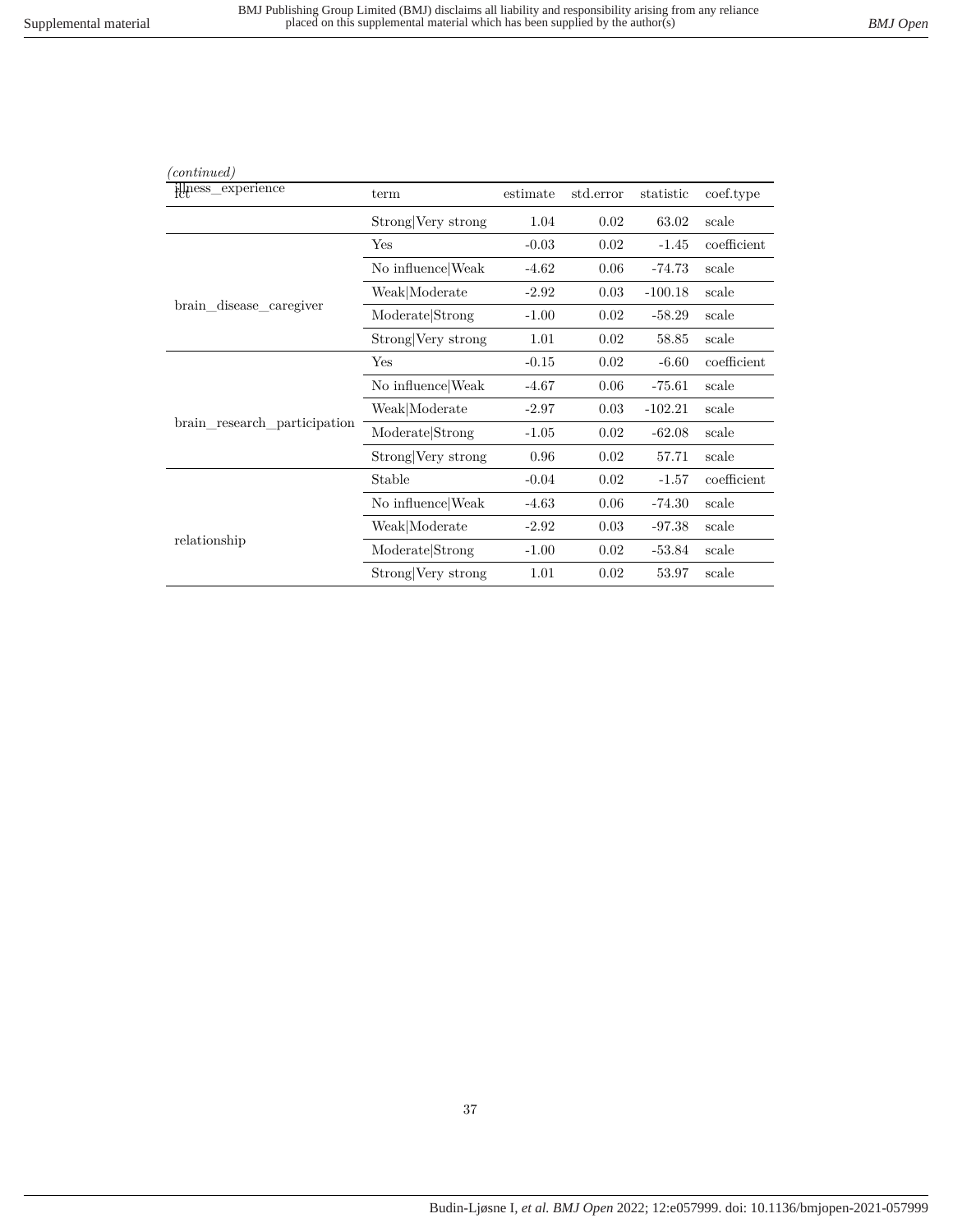### **1.3.7 Question 1: ordinal - Physical environment**

| fct                     | term               | estimate | std.error | statistic | coef.type      |
|-------------------------|--------------------|----------|-----------|-----------|----------------|
|                         | 41-60              | 0.20     | 0.02      | 8.20      | coefficient    |
|                         | $\leq$ = 40        | 0.13     | 0.03      | 3.99      | $coefficient$  |
|                         | No influence Weak  | $-5.48$  | 0.10      | $-55.39$  | scale          |
| age                     | Weak Moderate      | $-3.06$  | 0.03      | $-93.95$  | scale          |
|                         | Moderate Strong    | $-0.84$  | 0.02      | $-46.96$  | scale          |
|                         | Strong Very strong | 1.17     | 0.02      | 62.60     | scale          |
|                         | Lower              | 0.06     | 0.02      | $2.28\,$  | coefficient    |
|                         | No influence Weak  | $-5.55$  | 0.10      | $-56.38$  | scale          |
|                         | Weak Moderate      | $-3.14$  | 0.03      | $-100.07$ | scale          |
| education               | Moderate Strong    | $-0.92$  | 0.02      | $-59.88$  | scale          |
|                         | Strong Very strong | 1.09     | 0.02      | 68.64     | scale          |
|                         | Man                | $-0.16$  | 0.02      | $-6.41$   | coefficient    |
|                         | Other/Undisclosed  | 0.29     | 0.17      | 1.72      | coefficient    |
|                         | No influence Weak  | $-5.62$  | 0.10      | $-57.01$  | scale          |
| gender                  | Weak Moderate      | $-3.20$  | 0.03      | $-101.87$ | scale          |
|                         | Moderate Strong    | $-0.98$  | 0.02      | $-64.11$  | scale          |
|                         | Strong Very strong | 1.03     | 0.02      | 66.41     | scale          |
|                         | Yes                | 0.19     | 0.02      | 8.16      | $coefficient$  |
|                         | No influence Weak  | $-5.50$  | 0.10      | $-55.95$  | scale          |
|                         | Weak Moderate      | $-3.09$  | 0.03      | $-97.73$  | scale          |
| healthcare_experience   | Moderate Strong    | $-0.87$  | 0.02      | $-54.33$  | scale          |
|                         | Strong Very strong | 1.14     | 0.02      | 68.65     | $_{\rm scale}$ |
|                         | Below average      | $-0.19$  | 0.05      | $-3.84$   | coefficient    |
|                         | No influence Weak  | $-5.58$  | 0.10      | $-56.80$  | scale          |
|                         | Weak Moderate      | $-3.17$  | 0.03      | $-103.33$ | scale          |
| cognitive_health        | Moderate Strong    | $-0.95$  | 0.01      | $-68.97$  | scale          |
|                         | Strong Very strong | 1.06     | 0.01      | 75.12     | scale          |
|                         | Below average      | $-0.07$  | 0.03      | $-2.05$   | coefficient    |
|                         | No influence Weak  | $-5.58$  | 0.10      | $-56.74$  | scale          |
|                         | Weak Moderate      | $-3.16$  | 0.03      | $-102.66$ | scale          |
| $\mbox{mental\_health}$ | Moderate Strong    | $-0.95$  | 0.01      | $-66.89$  | scale          |
|                         | Strong Very strong | $1.06\,$ | 0.01      | 73.20     | scale          |
|                         | Yes                | 0.13     | 0.02      | 5.86      | coefficient    |
|                         | No influence Weak  | $-5.52$  | 0.10      | $-56.02$  | scale          |
|                         | Weak Moderate      | $-3.10$  | 0.03      | $-97.87$  | scale          |
|                         | Moderate Strong    | $-0.88$  | 0.02      | $-54.73$  | scale          |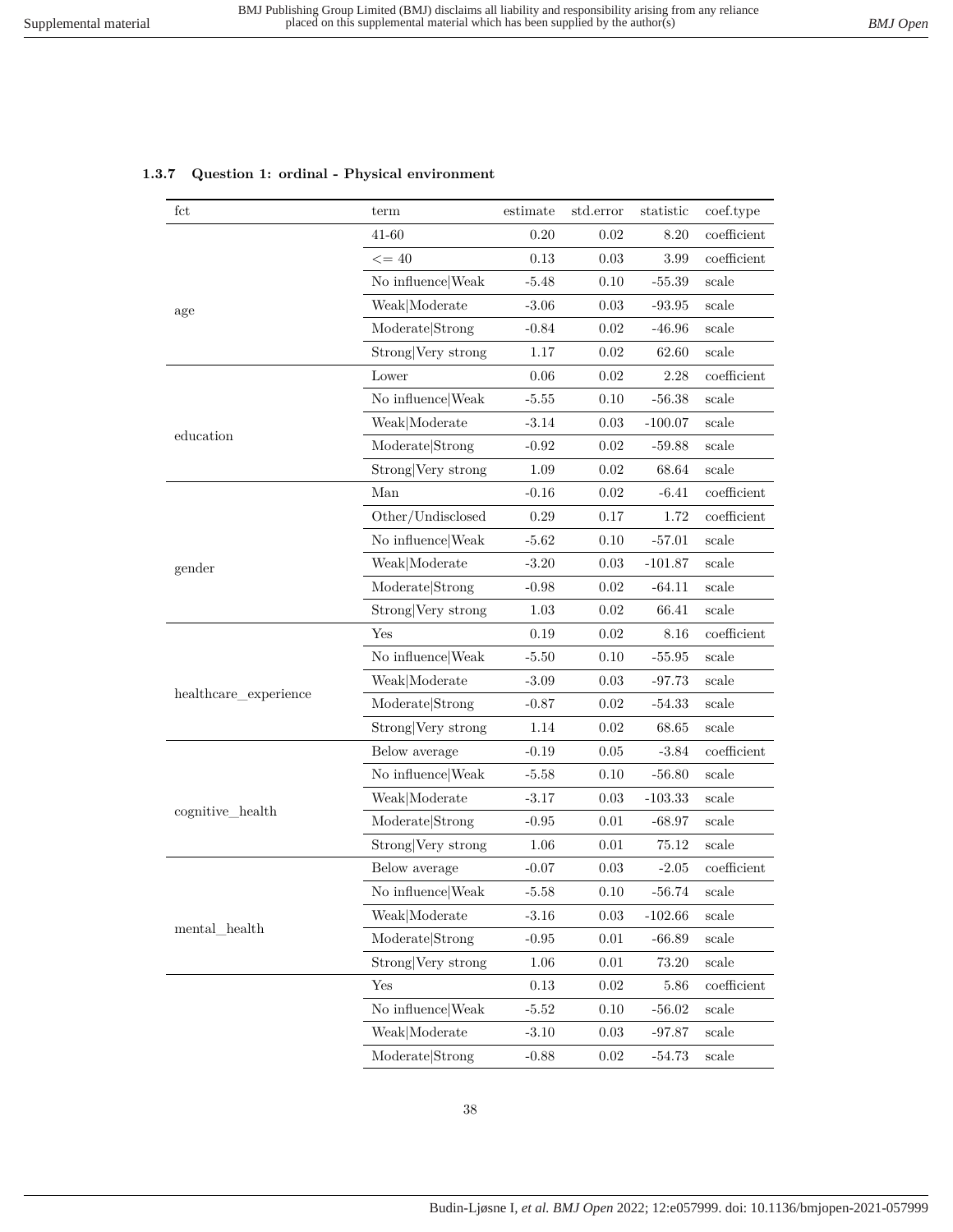| (continued)                  |                    |          |           |           |             |
|------------------------------|--------------------|----------|-----------|-----------|-------------|
| illness_experience           | term               | estimate | std.error | statistic | coef.type   |
|                              | Strong Very strong | 1.12     | 0.02      | 66.99     | scale       |
|                              | Yes                | 0.04     | 0.02      | 1.69      | coefficient |
|                              | No influence Weak  | $-5.55$  | 0.10      | $-56.22$  | scale       |
|                              | Weak Moderate      | $-3.14$  | 0.03      | $-97.48$  | scale       |
| brain_disease_caregiver      | Moderate Strong    | $-0.92$  | 0.02      | $-54.10$  | scale       |
|                              | Strong Very strong | 1.09     | 0.02      | 62.46     | scale       |
|                              | Yes                | 0.02     | 0.02      | 0.76      | coefficient |
|                              | No influence Weak  | $-5.56$  | 0.10      | $-56.36$  | scale       |
|                              | Weak Moderate      | $-3.15$  | 0.03      | $-98.37$  | scale       |
| brain research participation | Moderate Strong    | $-0.93$  | 0.02      | $-55.96$  | scale       |
|                              | Strong Very strong | 1.08     | 0.02      | 63.41     | scale       |
|                              | Stable             | $-0.08$  | 0.02      | $-3.71$   | coefficient |
|                              | No influence Weak  | $-5.62$  | 0.10      | $-56.73$  | scale       |
|                              | Weak Moderate      | $-3.20$  | 0.03      | $-96.71$  | scale       |
| relationship                 | Moderate Strong    | $-0.98$  | 0.02      | $-53.00$  | scale       |
|                              | Strong Very strong | 1.02     | 0.02      | 54.83     | scale       |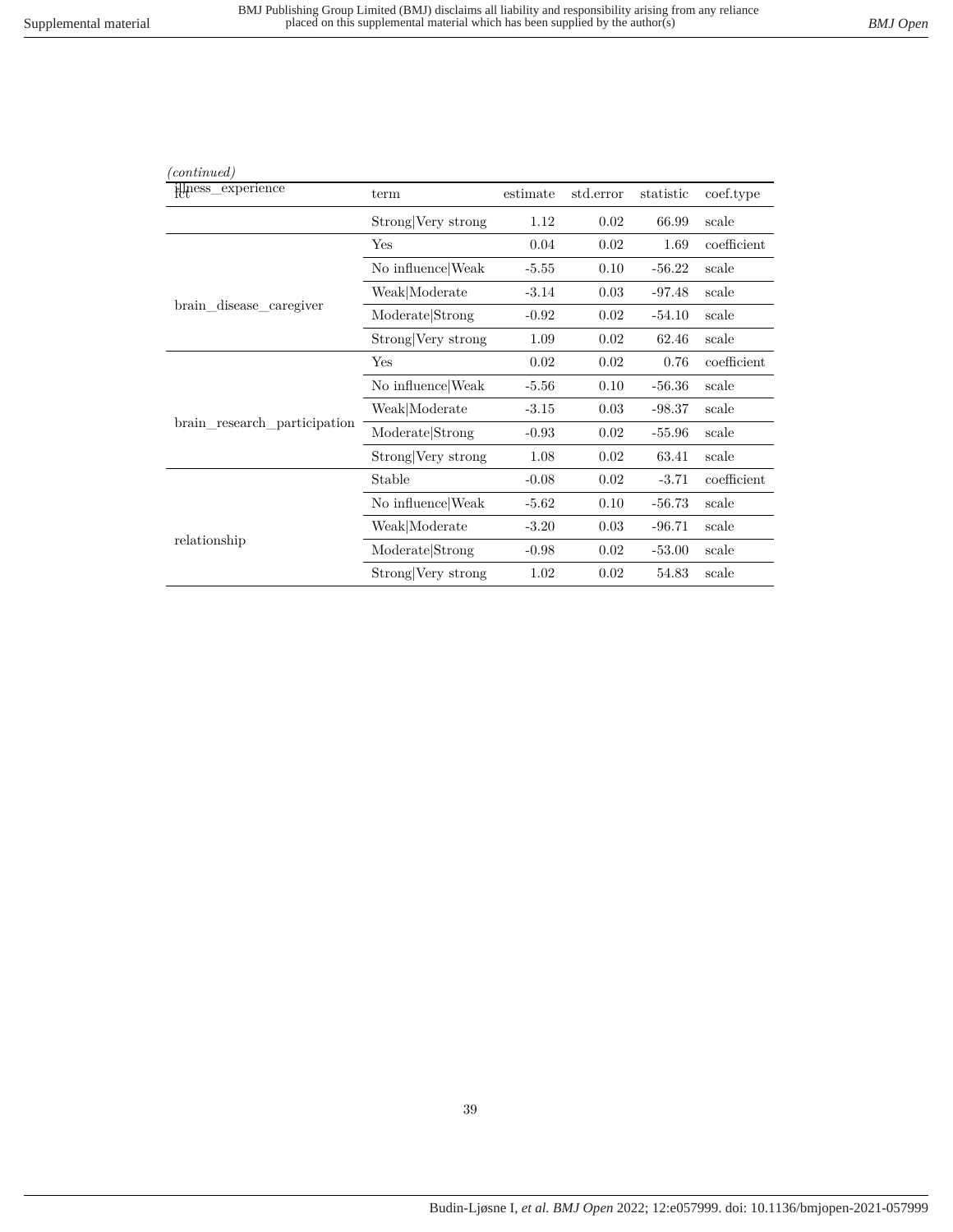# **1.3.8 Question 1: ordinal - Diet**

| fct                   | term               | estimate | std.error | statistic | coef.type     |
|-----------------------|--------------------|----------|-----------|-----------|---------------|
|                       | 41-60              | 0.42     | 0.02      | 17.02     | coefficient   |
|                       | $\leq$ = 40        | 0.53     | 0.03      | 16.22     | $coefficient$ |
|                       | No influence Weak  | $-4.61$  | 0.07      | $-66.74$  | scale         |
| age                   | Weak Moderate      | $-2.84$  | 0.03      | $-91.06$  | scale         |
|                       | Moderate Strong    | $-0.69$  | 0.02      | $-38.82$  | scale         |
|                       | Strong Very strong | 1.45     | 0.02      | 73.97     | scale         |
|                       | Lower              | $-0.24$  | 0.02      | $-9.83$   | coefficient   |
|                       | No influence Weak  | $-4.91$  | 0.07      | $-71.39$  | scale         |
|                       | Weak Moderate      | $-3.15$  | 0.03      | $-103.15$ | scale         |
| education             | Moderate Strong    | $-1.00$  | 0.02      | $-64.10$  | scale         |
|                       | Strong Very strong | 1.12     | 0.02      | 69.89     | scale         |
|                       | Man                | $-0.30$  | 0.03      | $-12.07$  | coefficient   |
|                       | Other/Undisclosed  | 0.10     | 0.17      | 0.60      | coefficient   |
|                       | No influence Weak  | $-4.93$  | 0.07      | $-71.62$  | scale         |
| gender                | Weak Moderate      | $-3.16$  | 0.03      | $-103.75$ | scale         |
|                       | Moderate Strong    | $-1.01$  | 0.02      | $-65.61$  | scale         |
|                       | Strong Very strong | 1.11     | 0.02      | 70.49     | scale         |
|                       | Yes                | 0.33     | 0.02      | 14.24     | coefficient   |
|                       | No influence Weak  | $-4.72$  | 0.07      | $-68.63$  | scale         |
|                       | Weak Moderate      | $-2.95$  | 0.03      | $-97.17$  | scale         |
| healthcare_experience | Moderate Strong    | $-0.80$  | 0.02      | $-50.56$  | scale         |
|                       | Strong Very strong | 1.32     | $0.02\,$  | 76.48     | scale         |
|                       | Below average      | $-0.39$  | 0.05      | $-8.06$   | $coefficient$ |
|                       | No influence Weak  | $-4.86$  | 0.07      | $-71.06$  | scale         |
|                       | Weak Moderate      | $-3.10$  | 0.03      | $-104.69$ | scale         |
| cognitive_health      | Moderate Strong    | $-0.95$  | 0.01      | $-68.82$  | scale         |
|                       | Strong Very strong | 1.17     | 0.01      | 80.55     | scale         |
|                       | Below average      | $-0.20$  | 0.03      | $-5.93$   | coefficient   |
|                       | No influence Weak  | $-4.86$  | 0.07      | $-70.99$  | scale         |
|                       | Weak Moderate      | $-3.10$  | 0.03      | $-104.07$ | scale         |
| mental_health         | Moderate Strong    | $-0.95$  | 0.01      | $-67.03$  | scale         |
|                       | Strong Very strong | $1.16\,$ | 0.01      | 78.30     | scale         |
|                       | Yes                | $-0.10$  | $0.02\,$  | $-4.22$   | coefficient   |
|                       | No influence Weak  | $-4.87$  | 0.07      | $-70.65$  | scale         |
|                       | Weak Moderate      | $-3.11$  | $0.03\,$  | $-100.68$ | scale         |
|                       | Moderate Strong    | $-0.96$  | 0.02      | $-58.79$  | scale         |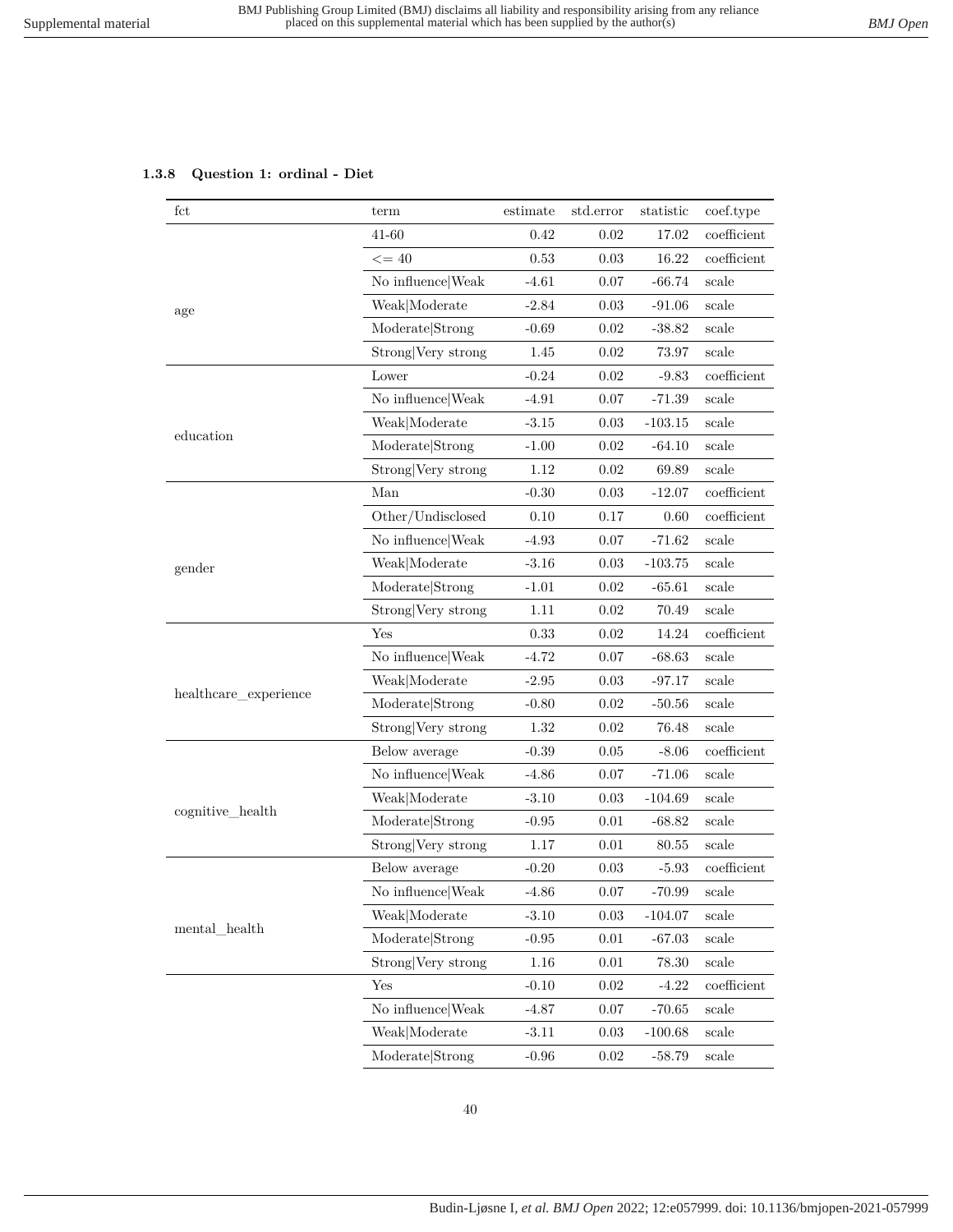| (continued)                  |                    |          |           |           |             |
|------------------------------|--------------------|----------|-----------|-----------|-------------|
| illness_experience           | term               | estimate | std.error | statistic | coef.type   |
|                              | Strong Very strong | 1.15     | 0.02      | 68.03     | scale       |
|                              | Yes                | 0.16     | 0.02      | 6.95      | coefficient |
|                              | No influence Weak  | $-4.76$  | 0.07      | $-69.00$  | scale       |
|                              | Weak Moderate      | $-3.00$  | 0.03      | $-96.71$  | scale       |
| brain disease caregiver      | Moderate Strong    | $-0.85$  | 0.02      | $-50.28$  | scale       |
|                              | Strong Very strong | 1.26     | 0.02      | 70.21     | scale       |
|                              | Yes                | 0.05     | 0.02      | 1.99      | coefficient |
|                              | No influence Weak  | $-4.81$  | 0.07      | $-69.79$  | scale       |
|                              | Weak Moderate      | $-3.05$  | 0.03      | $-98.69$  | scale       |
| brain research participation | Moderate Strong    | $-0.90$  | 0.02      | $-54.50$  | scale       |
|                              | Strong Very strong | 1.21     | 0.02      | 69.39     | scale       |
|                              | Stable             | $-0.07$  | 0.02      | $-2.98$   | coefficient |
|                              | No influence Weak  | $-4.87$  | 0.07      | $-70.07$  | scale       |
|                              | Weak Moderate      | $-3.11$  | 0.03      | $-96.85$  | scale       |
| relationship                 | Moderate Strong    | $-0.96$  | 0.02      | $-51.70$  | scale       |
|                              | Strong Very strong | 1.15     | 0.02      | 60.37     | scale       |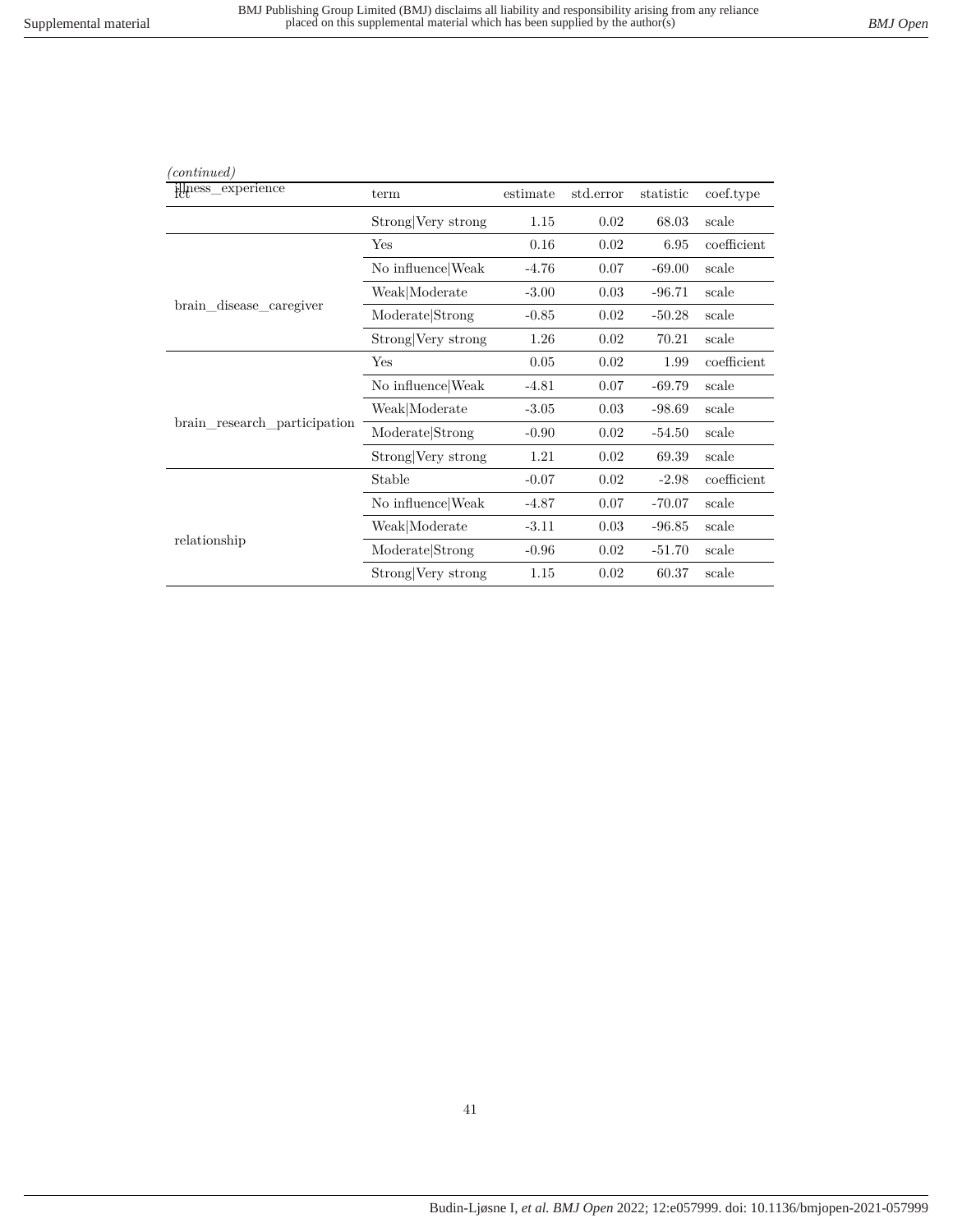## **1.3.9 Question 1: ordinal - Education**

| fct                   | term               | estimate | std.error | statistic | coef.type     |
|-----------------------|--------------------|----------|-----------|-----------|---------------|
|                       | 41-60              | $-0.04$  | 0.02      | $-1.78$   | coefficient   |
|                       | $\leq$ = 40        | 0.23     | $0.03\,$  | 7.05      | coefficient   |
|                       | No influence Weak  | $-4.09$  | 0.05      | $-83.03$  | scale         |
| age                   | Weak Moderate      | $-2.40$  | 0.03      | $-95.97$  | scale         |
|                       | Moderate Strong    | $-0.41$  | 0.02      | $-24.25$  | scale         |
|                       | Strong Very strong | 1.57     | $0.02\,$  | 78.90     | scale         |
|                       | Lower              | $-0.49$  | 0.02      | $-20.39$  | coefficient   |
|                       | No influence Weak  | $-4.29$  | 0.05      | $-87.97$  | scale         |
|                       | Weak Moderate      | $-2.59$  | 0.02      | $-108.65$ | scale         |
| education             | Moderate Strong    | $-0.59$  | 0.01      | $-40.19$  | scale         |
|                       | Strong Very strong | 1.41     | 0.02      | 82.11     | scale         |
|                       | Man                | 0.10     | $0.02\,$  | 3.93      | $coefficient$ |
|                       | Other/Undisclosed  | $0.15\,$ | 0.17      | 0.89      | coefficient   |
|                       | No influence Weak  | $-4.08$  | 0.05      | $-84.51$  | scale         |
| gender                | Weak Moderate      | $-2.39$  | 0.02      | $-103.91$ | scale         |
|                       | Moderate Strong    | $-0.41$  | 0.01      | $-28.67$  | scale         |
|                       | Strong Very strong | 1.57     | 0.02      | 90.20     | scale         |
|                       | Yes                | 0.30     | 0.02      | 13.12     | coefficient   |
|                       | No influence Weak  | $-4.00$  | 0.05      | $-82.60$  | scale         |
|                       | Weak Moderate      | $-2.31$  | 0.02      | $-98.63$  | scale         |
| healthcare_experience | Moderate Strong    | $-0.32$  | 0.02      | $-21.11$  | scale         |
|                       | Strong Very strong | 1.67     | 0.02      | 89.89     | scale         |
|                       | Below average      | $-0.41$  | 0.05      | $-8.71$   | $coefficient$ |
|                       | No influence Weak  | $-4.14$  | 0.05      | $-86.28$  | scale         |
|                       | Weak Moderate      | $-2.45$  | 0.02      | $-109.73$ | scale         |
| cognitive_health      | Moderate Strong    | $-0.46$  | 0.01      | $-36.06$  | scale         |
|                       | Strong Very strong | 1.52     | 0.02      | 95.08     | scale         |
|                       | Below average      | $-0.32$  | 0.03      | $-9.56$   | coefficient   |
|                       | No influence Weak  | $-4.15$  | 0.05      | -86.38    | scale         |
|                       | Weak Moderate      | $-2.46$  | $0.02\,$  | $-109.02$ | scale         |
| mental health         | Moderate Strong    | $-0.47$  | 0.01      | $-36.15$  | scale         |
|                       | Strong Very strong | $1.51\,$ | $0.02\,$  | 92.50     | scale         |
|                       | Yes                | $-0.10$  | 0.02      | $-4.43$   | coefficient   |
|                       | No influence Weak  | $-4.15$  | 0.05      | $-85.13$  | scale         |
|                       | Weak Moderate      | $-2.46$  | 0.02      | $-102.68$ | scale         |
|                       | Moderate Strong    | $-0.47$  | 0.02      | $-30.73$  | scale         |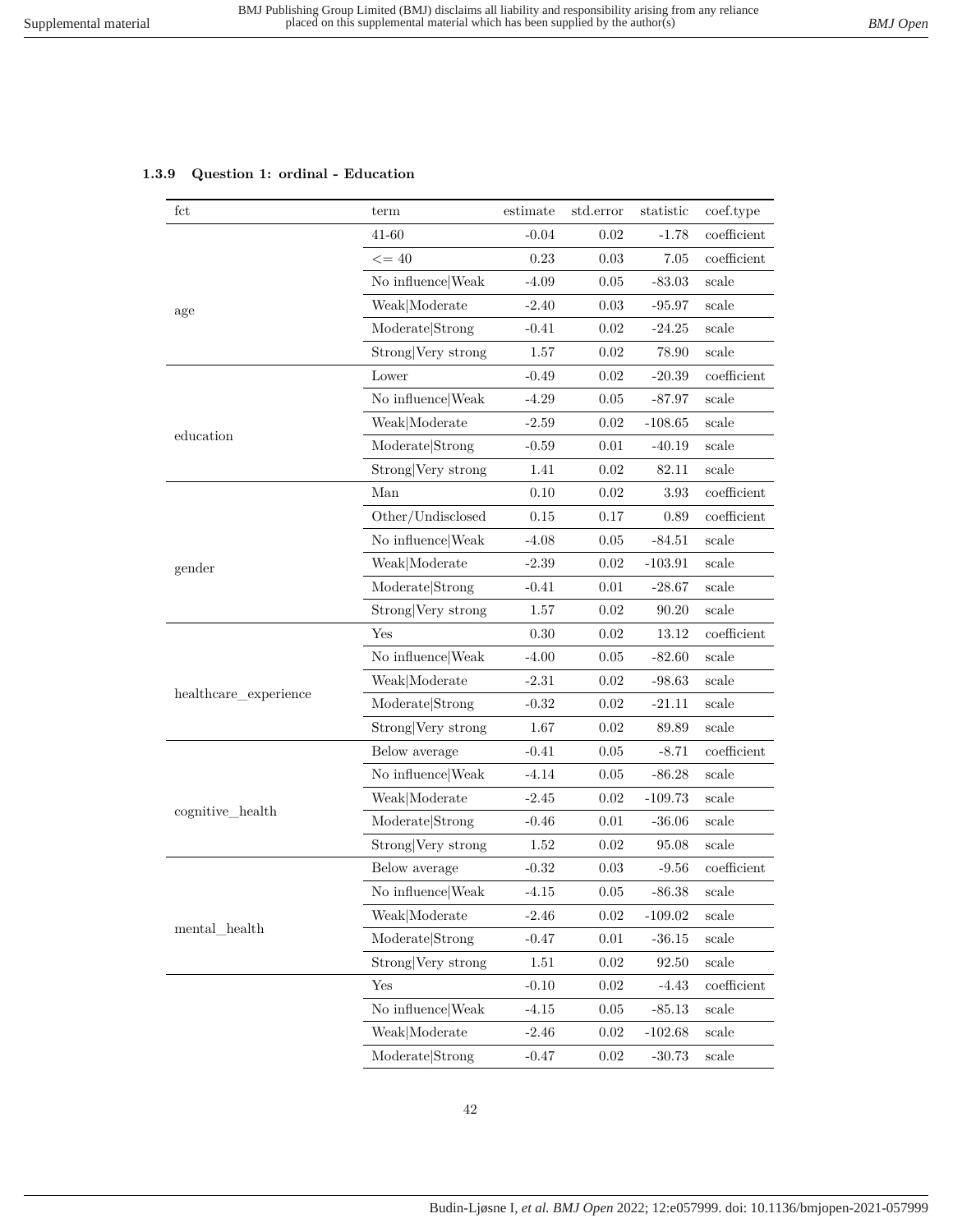| (continued)                  |                    |          |           |           |             |
|------------------------------|--------------------|----------|-----------|-----------|-------------|
| illness_experience           | term               | estimate | std.error | statistic | coef.type   |
|                              | Strong Very strong | 1.51     | 0.02      | 82.88     | scale       |
|                              | Yes                | $-0.10$  | 0.02      | $-4.28$   | coefficient |
|                              | No influence Weak  | $-4.15$  | 0.05      | $-84.76$  | scale       |
|                              | Weak Moderate      | $-2.46$  | 0.02      | $-100.62$ | scale       |
| brain_disease_caregiver      | Moderate Strong    | $-0.48$  | 0.02      | $-29.47$  | scale       |
|                              | Strong Very strong | 1.50     | 0.02      | 79.77     | scale       |
|                              | Yes                | $-0.02$  | 0.02      | $-1.10$   | coefficient |
|                              | No influence Weak  | $-4.12$  | 0.05      | $-84.39$  | scale       |
|                              | Weak Moderate      | $-2.43$  | 0.02      | $-100.84$ | scale       |
| brain_research_participation | Moderate Strong    | $-0.44$  | 0.02      | $-28.23$  | scale       |
|                              | Strong Very strong | 1.54     | 0.02      | 82.74     | scale       |
|                              | Stable             | 0.00     | 0.02      | $-0.16$   | coefficient |
|                              | No influence Weak  | $-4.11$  | 0.05      | $-83.15$  | scale       |
|                              | Weak Moderate      | $-2.42$  | 0.03      | $-95.48$  | scale       |
| relationship                 | Moderate Strong    | $-0.44$  | 0.02      | $-24.64$  | scale       |
|                              | Strong Very strong | 1.54     | 0.02      | 76.24     | scale       |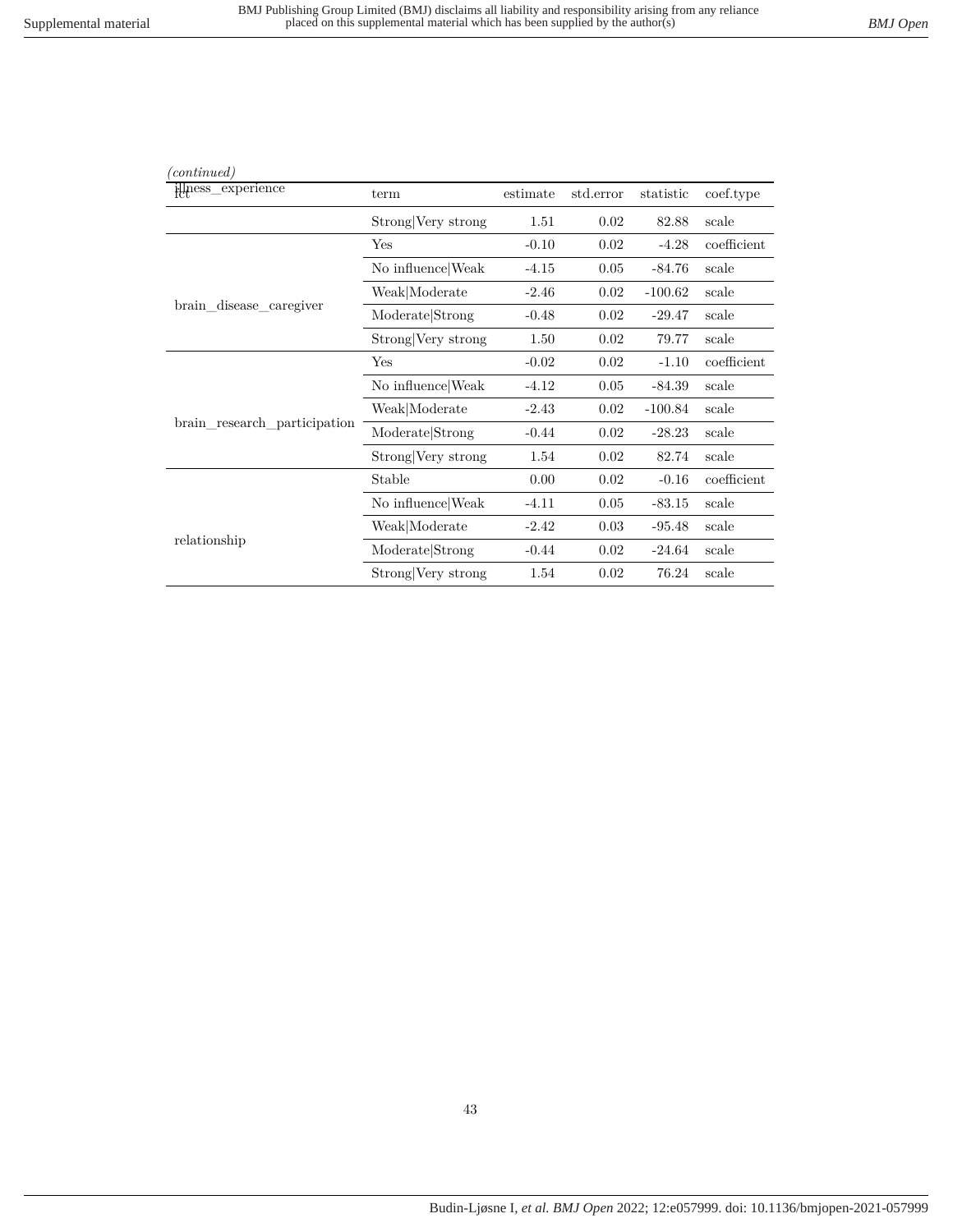# **1.3.10 Question 1: ordinal - Profession**

| fct                   | term               | estimate | std.error | statistic | coef.type     |
|-----------------------|--------------------|----------|-----------|-----------|---------------|
|                       | 41-60              | 0.17     | 0.02      | 7.01      | coefficient   |
|                       | $\leq$ = 40        | 0.38     | 0.03      | 11.75     | coefficient   |
|                       | No influence Weak  | $-3.75$  | 0.04      | $-85.03$  | scale         |
| age                   | Weak Moderate      | $-2.17$  | 0.02      | $-91.21$  | scale         |
|                       | Moderate Strong    | $-0.11$  | 0.02      | $-6.35$   | scale         |
|                       | Strong Very strong | 2.04     | 0.02      | 92.50     | scale         |
|                       | Lower              | $-0.30$  | 0.02      | $-12.53$  | coefficient   |
|                       | No influence Weak  | $-3.97$  | 0.04      | $-91.30$  | scale         |
|                       | Weak Moderate      | $-2.39$  | 0.02      | $-106.10$ | scale         |
| education             | Moderate Strong    | $-0.33$  | 0.01      | $-22.77$  | scale         |
|                       | Strong Very strong | 1.82     | 0.02      | 94.52     | scale         |
|                       | Man                | 0.14     | 0.02      | 5.56      | coefficient   |
|                       | Other/Undisclosed  | 0.00     | 0.17      | 0.01      | coefficient   |
|                       | No influence Weak  | $-3.83$  | 0.04      | $-88.77$  | scale         |
| gender                | Weak Moderate      | $-2.25$  | 0.02      | $-102.78$ | scale         |
|                       | Moderate Strong    | $-0.19$  | 0.01      | $-13.84$  | scale         |
|                       | Strong Very strong | 1.94     | 0.02      | 99.89     | scale         |
|                       | Yes                | 0.22     | 0.02      | 9.65      | coefficient   |
|                       | No influence Weak  | $-3.79$  | 0.04      | $-87.28$  | scale         |
|                       | Weak Moderate      | $-2.20$  | 0.02      | $-98.33$  | scale         |
| healthcare_experience | Moderate Strong    | $-0.15$  | 0.02      | $-9.79$   | scale         |
|                       | Strong Very strong | 1.99     | 0.02      | 98.03     | scale         |
|                       | Below average      | $-0.24$  | 0.05      | $-5.08$   | $coefficient$ |
|                       | No influence Weak  | $-3.89$  | 0.04      | $-90.82$  | scale         |
|                       | Weak Moderate      | $-2.30$  | 0.02      | $-109.13$ | scale         |
| cognitive_health      | Moderate Strong    | $-0.25$  | 0.01      | $-19.75$  | scale         |
|                       | Strong Very strong | 1.89     | 0.02      | 104.23    | scale         |
|                       | Below average      | $-0.10$  | 0.03      | $-3.13$   | coefficient   |
|                       | No influence Weak  | $-3.88$  | 0.04      | $-90.52$  | scale         |
|                       | Weak Moderate      | $-2.30$  | 0.02      | $-107.74$ | scale         |
| mental_health         | Moderate Strong    | $-0.25$  | 0.01      | $-19.05$  | scale         |
|                       | Strong Very strong | 1.89     | 0.02      | 102.62    | scale         |
|                       | Yes                | $-0.05$  | $0.02\,$  | $-2.17$   | coefficient   |
|                       | No influence Weak  | $-3.89$  | 0.04      | $-89.08$  | scale         |
|                       | Weak Moderate      | $-2.31$  | $0.02\,$  | $-101.00$ | scale         |
|                       | Moderate Strong    | $-0.25$  | 0.02      | $-16.56$  | scale         |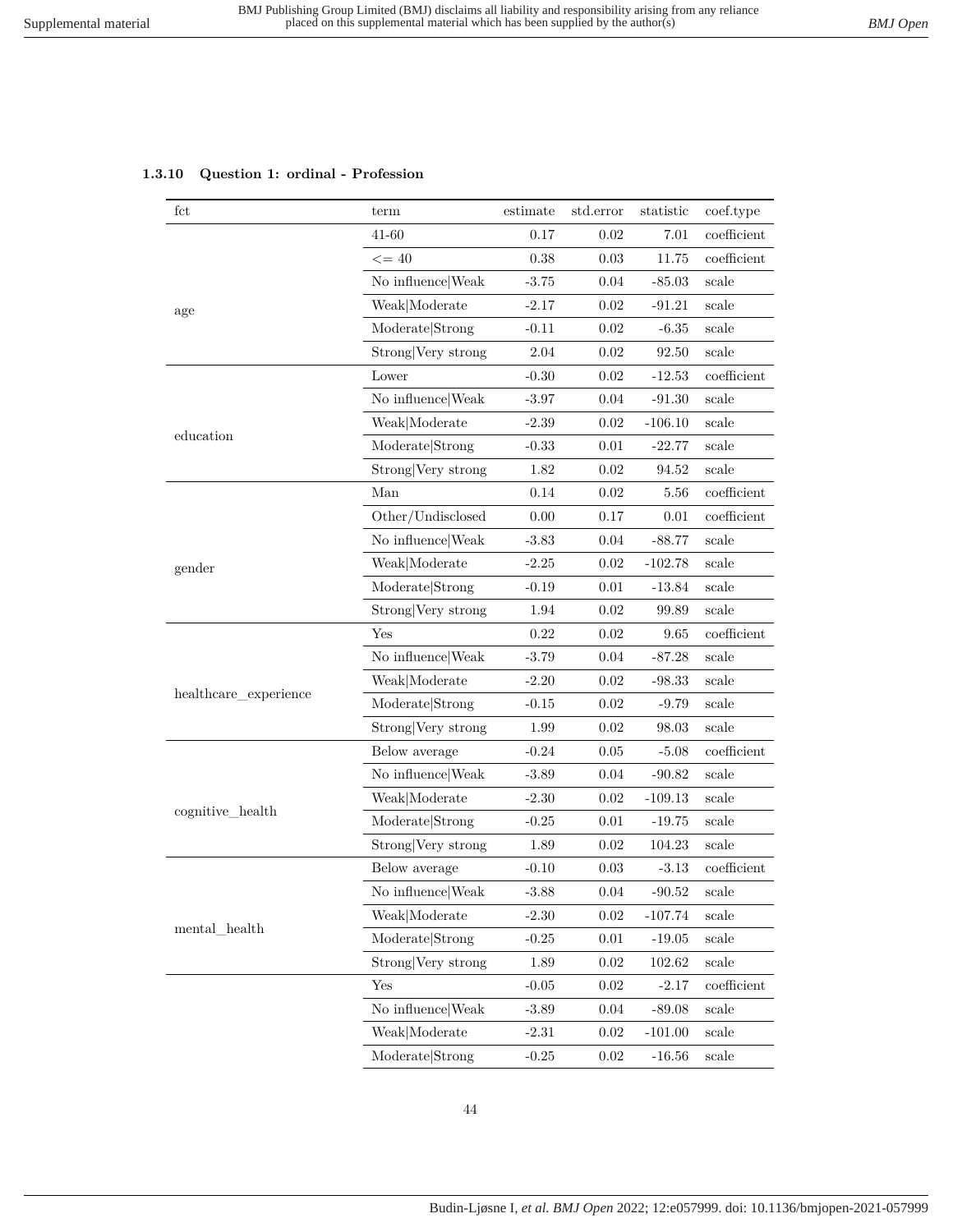| (continued)                  |                    |          |           |           |             |
|------------------------------|--------------------|----------|-----------|-----------|-------------|
| illness_experience           | term               | estimate | std.error | statistic | coef.type   |
|                              | Strong Very strong | 1.88     | 0.02      | 93.76     | scale       |
|                              | Yes                | $-0.13$  | 0.02      | $-6.01$   | coefficient |
|                              | No influence Weak  | $-3.93$  | 0.04      | $-89.36$  | scale       |
|                              | Weak Moderate      | $-2.35$  | 0.02      | $-100.01$ | scale       |
| brain_disease_caregiver      | Moderate Strong    | $-0.30$  | 0.02      | $-18.37$  | scale       |
|                              | Strong Very strong | 1.84     | 0.02      | 89.51     | scale       |
|                              | Yes                | $-0.15$  | 0.02      | $-6.56$   | coefficient |
|                              | No influence Weak  | $-3.94$  | 0.04      | $-89.70$  | scale       |
|                              | Weak Moderate      | $-2.35$  | 0.02      | $-101.27$ | scale       |
| brain research participation | Moderate Strong    | $-0.30$  | 0.02      | $-18.97$  | scale       |
|                              | Strong Very strong | 1.84     | 0.02      | 91.00     | scale       |
|                              | Stable             | $-0.05$  | 0.02      | $-2.04$   | coefficient |
|                              | No influence Weak  | $-3.90$  | 0.04      | $-87.51$  | scale       |
|                              | Weak Moderate      | $-2.31$  | 0.02      | $-94.65$  | scale       |
| relationship                 | Moderate Strong    | $-0.26$  | 0.02      | $-14.70$  | scale       |
|                              | Strong Very strong | 1.88     | 0.02      | 85.81     | scale       |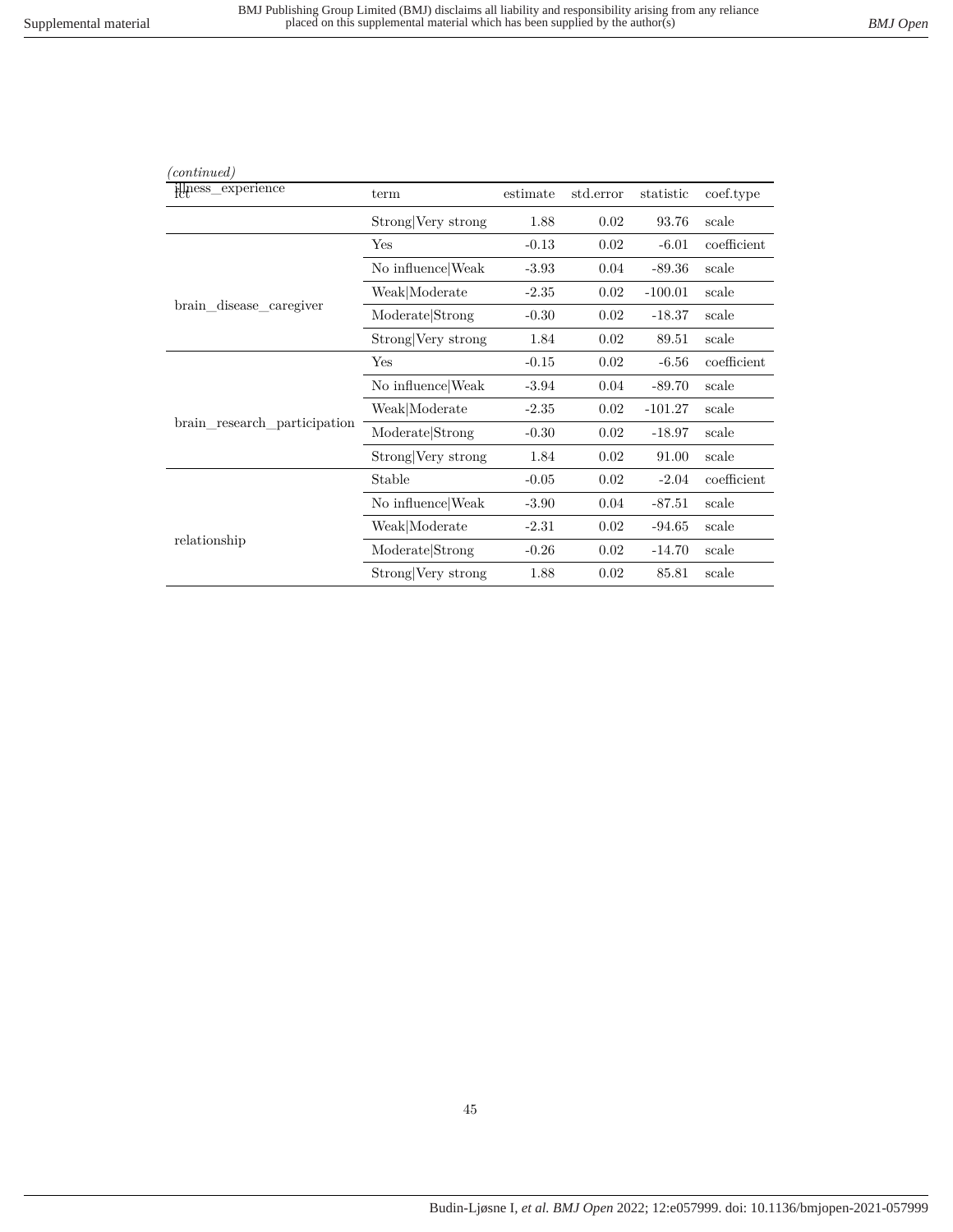## **1.3.11 Question 1: ordinal - Income**

| fct                       | term               | estimate | std.error | statistic | coef.type      |
|---------------------------|--------------------|----------|-----------|-----------|----------------|
|                           | 41-60              | $-0.04$  | 0.02      | $-1.51$   | coefficient    |
|                           | $\leq$ = 40        | $-0.28$  | 0.03      | $-8.55$   | coefficient    |
|                           | No influence Weak  | $-3.26$  | 0.03      | $-97.38$  | scale          |
| age                       | Weak Moderate      | $-1.47$  | $0.02\,$  | $-75.43$  | scale          |
|                           | Moderate Strong    | 0.53     | 0.02      | 30.57     | scale          |
|                           | Strong Very strong | 2.67     | $0.03\,$  | 96.51     | scale          |
|                           | Lower              | 0.09     | 0.02      | 3.53      | coefficient    |
|                           | No influence Weak  | $-3.17$  | 0.03      | $-99.43$  | $_{\rm scale}$ |
|                           | Weak Moderate      | $-1.38$  | 0.02      | $-82.25$  | scale          |
| education                 | Moderate Strong    | 0.61     | 0.01      | 41.51     | scale          |
|                           | Strong Very strong | 2.75     | 0.03      | 104.64    | scale          |
|                           | Man                | $-0.12$  | 0.02      | $-4.63$   | coefficient    |
|                           | Other/Undisclosed  | 0.18     | 0.17      | 1.02      | coefficient    |
|                           | No influence Weak  | $-3.23$  | $0.03\,$  | $-101.07$ | scale          |
| gender                    | Weak Moderate      | $-1.44$  | 0.02      | $-85.65$  | scale          |
|                           | Moderate Strong    | 0.55     | 0.01      | 38.47     | scale          |
|                           | Strong Very strong | 2.69     | 0.03      | 103.57    | scale          |
|                           | Yes                | 0.29     | 0.02      | 12.48     | coefficient    |
|                           | No influence Weak  | $-3.09$  | 0.03      | $-96.53$  | scale          |
|                           | Weak Moderate      | $-1.31$  | $0.02\,$  | $-75.46$  | scale          |
| healthcare_experience     | Moderate Strong    | 0.70     | 0.02      | 44.57     | scale          |
|                           | Strong Very strong | 2.84     | $0.03\,$  | 105.35    | scale          |
|                           | Below average      | $-0.10$  | 0.05      | $-2.11$   | coefficient    |
|                           | No influence Weak  | $-3.20$  | 0.03      | $-102.60$ | scale          |
|                           | Weak Moderate      | $-1.42$  | 0.02      | $-91.57$  | scale          |
| cognitive_health          | Moderate Strong    | 0.58     | 0.01      | 44.84     | scale          |
|                           | Strong Very strong | 2.72     | 0.03      | 107.62    | scale          |
|                           | Below average      | $-0.06$  | 0.03      | $-1.68$   | coefficient    |
|                           | No influence Weak  | $-3.20$  | 0.03      | $-102.06$ | $_{\rm scale}$ |
|                           | Weak Moderate      | $-1.42$  | 0.02      | $-89.62$  | scale          |
| $\mathrm{mental\_health}$ | Moderate Strong    | 0.58     | $0.01\,$  | 43.36     | scale          |
|                           | Strong Very strong | 2.72     | 0.03      | 106.69    | $_{\rm scale}$ |
|                           | Yes                | 0.12     | $0.02\,$  | 5.38      | coefficient    |
|                           | No influence Weak  | $-3.15$  | $0.03\,$  | $-97.61$  | scale          |
|                           | Weak Moderate      | $-1.36$  | $0.02\,$  | $-77.60$  | scale          |
|                           | Moderate Strong    | 0.63     | 0.02      | 40.48     | scale          |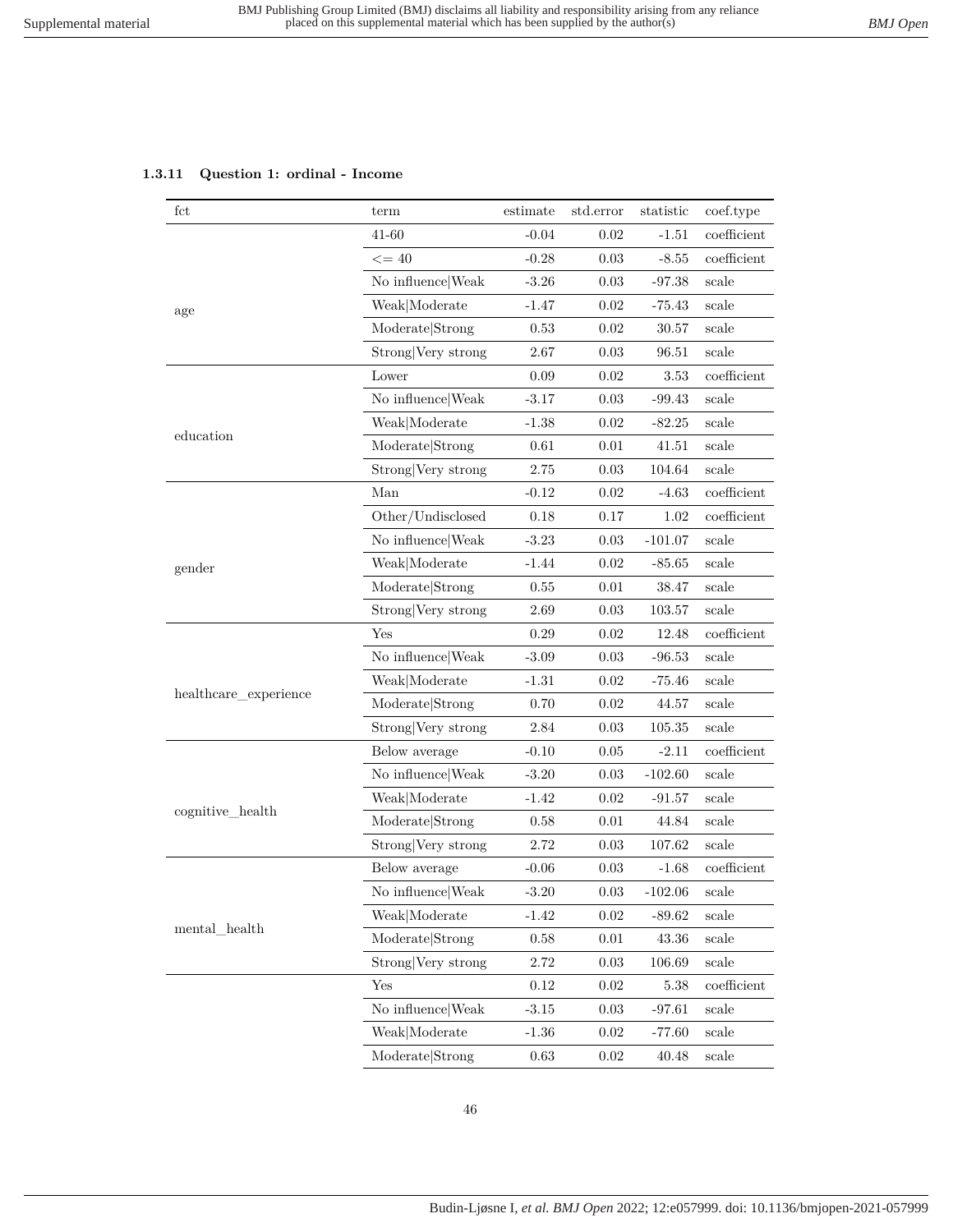| (continued)                  |                    |          |           |           |             |
|------------------------------|--------------------|----------|-----------|-----------|-------------|
| illness_experience           | term               | estimate | std.error | statistic | coef.type   |
|                              | Strong Very strong | 2.77     | 0.03      | 103.25    | scale       |
|                              | Yes                | 0.04     | 0.02      | 1.64      | coefficient |
|                              | No influence Weak  | $-3.18$  | 0.03      | $-97.19$  | scale       |
|                              | Weak Moderate      | $-1.39$  | 0.02      | $-75.89$  | scale       |
| brain disease caregiver      | Moderate Strong    | 0.60     | 0.02      | 36.65     | scale       |
|                              | Strong Very strong | 2.74     | 0.03      | 100.66    | scale       |
|                              | Yes                | 0.05     | 0.02      | 2.08      | coefficient |
|                              | No influence Weak  | $-3.18$  | 0.03      | $-97.71$  | scale       |
|                              | Weak Moderate      | $-1.39$  | 0.02      | $-77.24$  | scale       |
| brain research participation | Moderate Strong    | 0.60     | 0.02      | 37.77     | scale       |
|                              | Strong Very strong | 2.74     | 0.03      | 101.65    | scale       |
|                              | Stable             | 0.00     | 0.02      | 0.11      | coefficient |
|                              | No influence Weak  | $-3.19$  | 0.03      | $-95.36$  | scale       |
|                              | Weak Moderate      | $-1.41$  | 0.02      | $-71.44$  | scale       |
| relationship                 | Moderate Strong    | 0.58     | 0.02      | 32.81     | scale       |
|                              | Strong Very strong | 2.72     | 0.03      | 97.03     | scale       |

## **1.4 Comparison binary and continuous model results**

#### **1.4.1 Question 1: bin\_vs\_cont - Substance use**

|                                  | Binary |                                                                            |      |      | Continuous |         |      |      |
|----------------------------------|--------|----------------------------------------------------------------------------|------|------|------------|---------|------|------|
| fct                              | term   | log odds std.error statistic p.value term beta std.error statistic p.value |      |      |            |         |      |      |
| brain research participation Yes |        |                                                                            | 0.05 | 0.09 | $0.93$ Yes | $-0.02$ | 0.01 | 0.05 |

#### **1.4.2 Question 1: bin\_vs\_cont - Sleeping habits**

|                                | Binary |                                           |      |         |  | Continuous                  |  |                                  |      |         |
|--------------------------------|--------|-------------------------------------------|------|---------|--|-----------------------------|--|----------------------------------|------|---------|
| fct                            | term   | log odds std.error statistic p.value term |      |         |  |                             |  | beta std.error statistic p.value |      |         |
| cognitive health Below average |        | $-0.08$                                   | 0.07 | $-1.21$ |  | $0.23$ Below average $0.02$ |  | 0.02                             | 1.28 | $0.2\,$ |

#### **1.4.3 Question 1: bin\_vs\_cont - Life goals**

|                     | Binary |         |                                           |         |      | Continuous   |      |                                  |         |      |
|---------------------|--------|---------|-------------------------------------------|---------|------|--------------|------|----------------------------------|---------|------|
| fct                 | term   |         | log odds std.error statistic p.value term |         |      |              |      | beta std.error statistic p.value |         |      |
| age                 | 41-60  | $-0.05$ | 0.03                                      | $-1.73$ | 0.08 | 41-60        | 0.01 | 0.01                             | 0.49    | 0.62 |
| relationship Stable |        | 0.01    | 0.03                                      | 0.45    | 0.65 | Stable -0.01 |      | 0.01                             | $-0.93$ | 0.35 |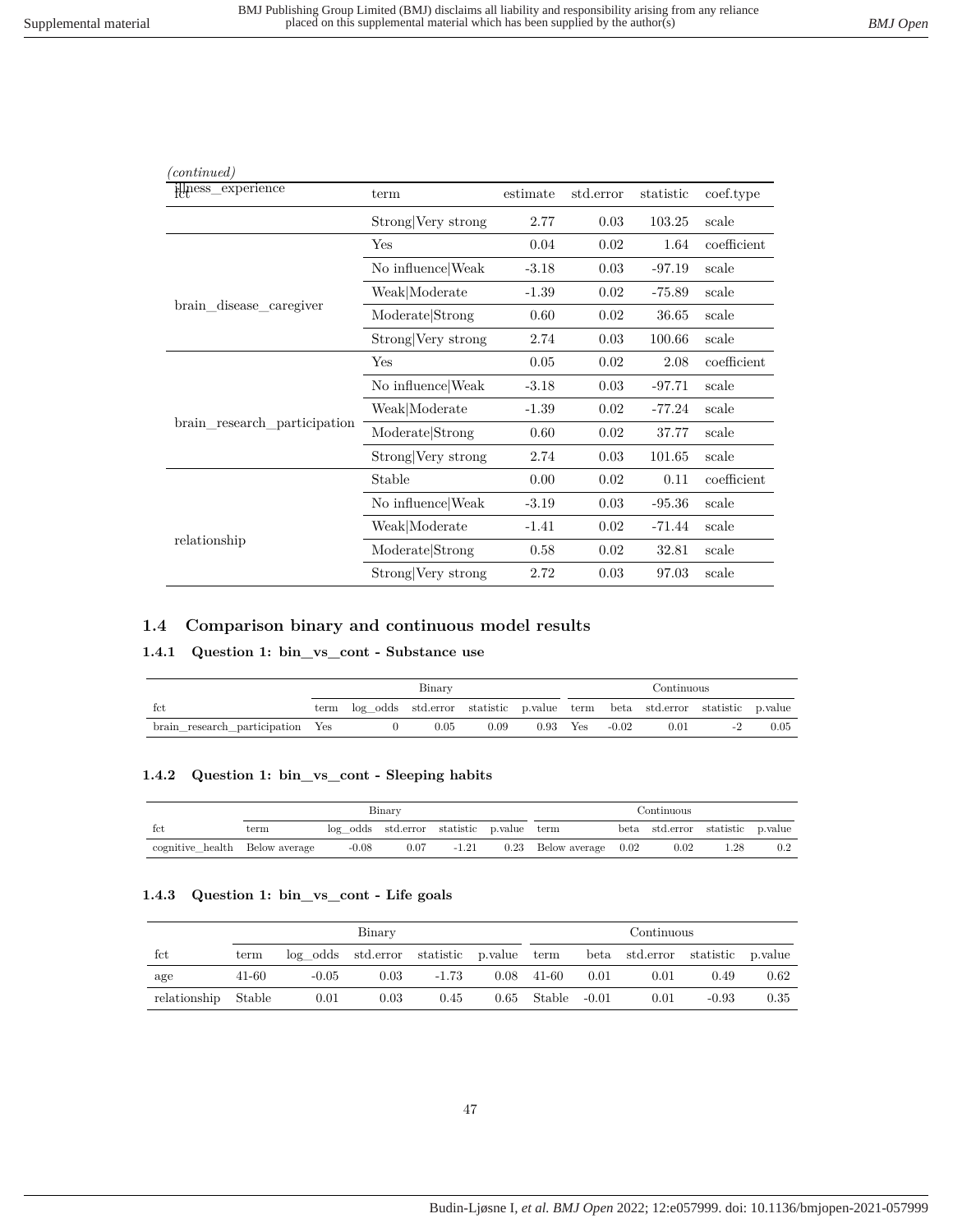# **1.4.4 Question 1: bin\_vs\_cont - Diet**

|        | Binary            |                                           |     |         |  | Continuous                      |  |                                  |      |      |
|--------|-------------------|-------------------------------------------|-----|---------|--|---------------------------------|--|----------------------------------|------|------|
| fct    | term              | log odds std.error statistic p.value term |     |         |  |                                 |  | beta std.error statistic p.value |      |      |
| gender | Other/Undisclosed | $-0.06$                                   | 0.2 | $-0.32$ |  | $0.75$ Other/Undisclosed $0.05$ |  | 0.07                             | 0.65 | 0.51 |

### **1.4.5 Question 1: bin\_vs\_cont - Education**

|                     | Binary |                                                                            |      |          |  | Continuous |  |      |         |      |
|---------------------|--------|----------------------------------------------------------------------------|------|----------|--|------------|--|------|---------|------|
| tct                 | term   | log odds std.error statistic p.value term beta std.error statistic p.value |      |          |  |            |  |      |         |      |
| relationship Stable |        | 0.03                                                                       | 0.02 | $1.03\,$ |  | 0.3 Stable |  | 0.01 | $-0.14$ | 0.89 |

## **1.4.6 Question 1: bin\_vs\_cont - Income**

|                                | Binary        |           |                    |           |         | Continuous    |           |           |           |          |
|--------------------------------|---------------|-----------|--------------------|-----------|---------|---------------|-----------|-----------|-----------|----------|
| fct                            | term          |           | log odds std.error | statistic | p.value | term          | beta      | std.error | statistic | p. value |
| cognitive health Below average |               | 0.04      | 0.05               | 0.74      | 0.46    | Below average | $-0.06$   | 0.02      | $-2.64$   | 0.01     |
| mental health                  | Below average | $0.00\,$  | 0.04               | 0.07      | 0.94    | Below average | $-0.03$   | 0.02      | $-1.74$   | 0.08     |
| relationship                   | Stable        | $_{0.00}$ | 0.03               | $-0.05$   | 0.96    | Stable        | $_{0.00}$ | 0.01      | 0.09      | 0.93     |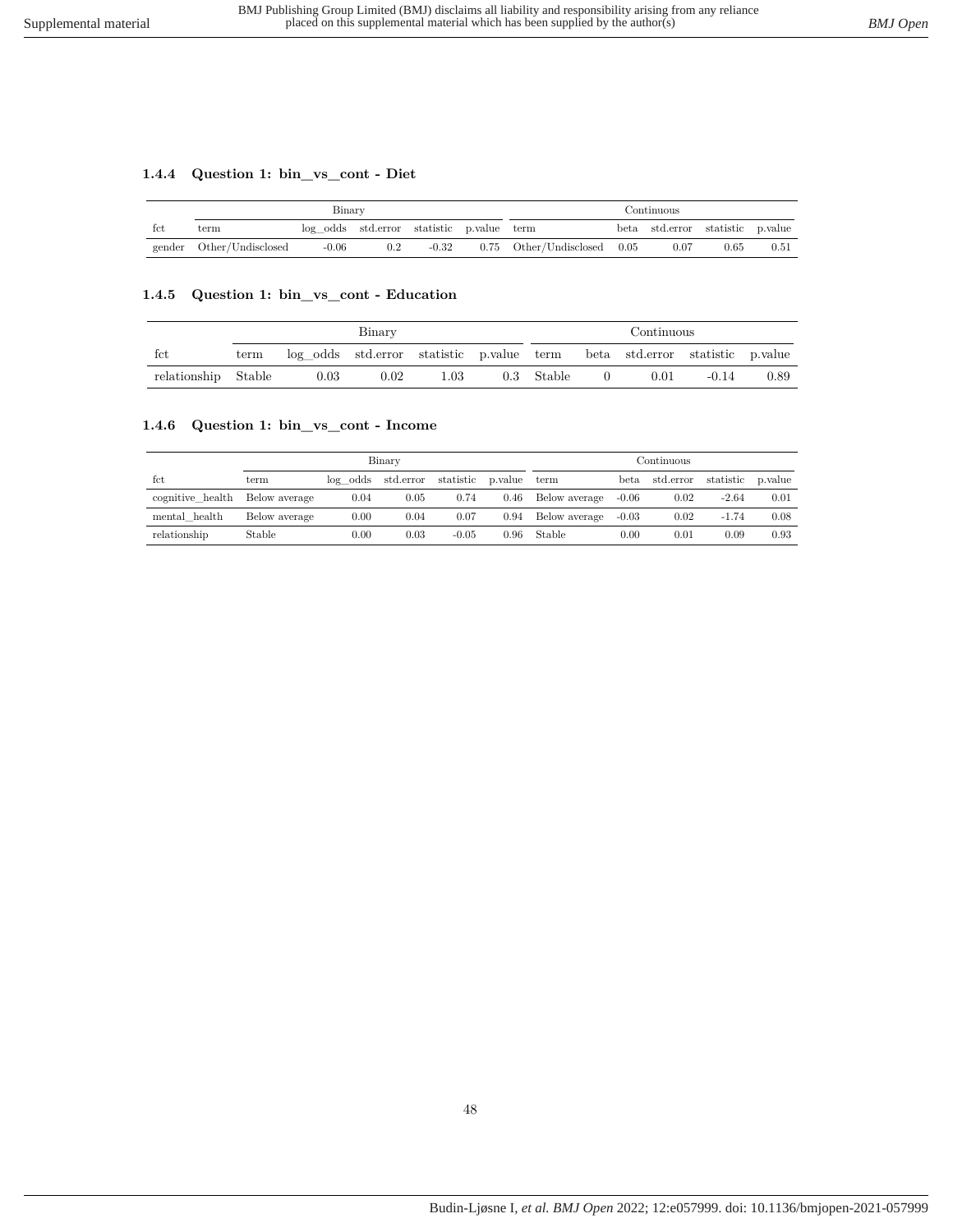- **2 Question 2**
- **2.1 Continuous models**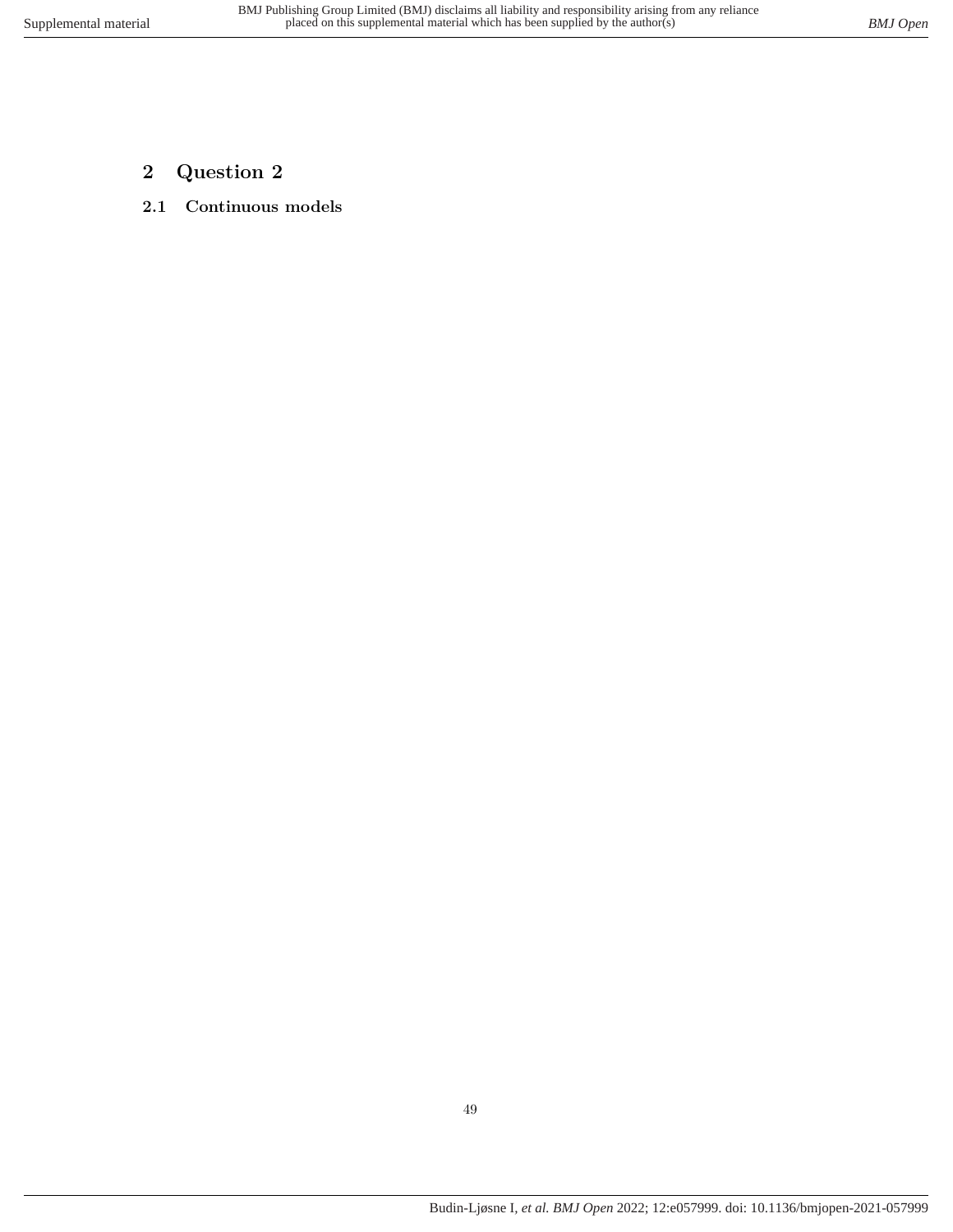| fct                          | term              | estimate | std.error | statistic | p.value |
|------------------------------|-------------------|----------|-----------|-----------|---------|
|                              | (Intercept)       | 3.25     | 0.01      | 424.60    | 0.00    |
| age                          | 41-60             | 0.17     | 0.01      | 14.54     | 0.00    |
|                              | $\leq$ = 40       | 0.18     | 0.01      | 12.24     | 0.00    |
|                              | (Intercept)       | 3.41     | 0.01      | 546.44    | 0.00    |
| education                    | Lower             | $-0.22$  | 0.01      | $-19.76$  | 0.00    |
|                              | (Intercept)       | 3.40     | 0.01      | 554.77    | 0.00    |
| gender                       | Man               | $-0.22$  | 0.01      | $-18.76$  | 0.00    |
|                              | Other/Undisclosed | 0.03     | 0.08      | 0.33      | 0.74    |
|                              | (Intercept)       | 3.25     | 0.01      | 492.92    | 0.00    |
| healthcare experience        | Yes               | 0.24     | 0.01      | 22.48     | 0.00    |
|                              | (Intercept)       | 3.35     | 0.01      | 624.96    | 0.00    |
| cognitive_health             | Below average     | $-0.20$  | 0.02      | $-9.35$   | 0.00    |
|                              | (Intercept)       | 3.34     | 0.01      | 597.91    | 0.00    |
| mental health                | Below average     | $-0.02$  | 0.02      | $-1.30$   | 0.19    |
|                              | (Intercept)       | 3.34     | 0.01      | 495.49    | 0.00    |
| illness experience           | Yes               | 0.00     | 0.01      | $-0.20$   | 0.84    |
|                              | (Intercept)       | 3.30     | 0.01      | 464.18    | 0.00    |
| brain_disease_caregiver      | Yes               | 0.08     | 0.01      | 7.59      | 0.00    |
|                              | (Intercept)       | $\!.34$  | 0.01      | 482.93    | 0.00    |
| brain research participation | Yes               | 0.00     | 0.01      | 0.42      | 0.67    |
|                              | (Intercept)       | 3.33     | 0.01      | 424.85    | 0.00    |
| relationship                 | Stable            | 0.01     | 0.01      | 1.40      | 0.16    |

#### **2.1.1 Question 2: continuous - In the womb**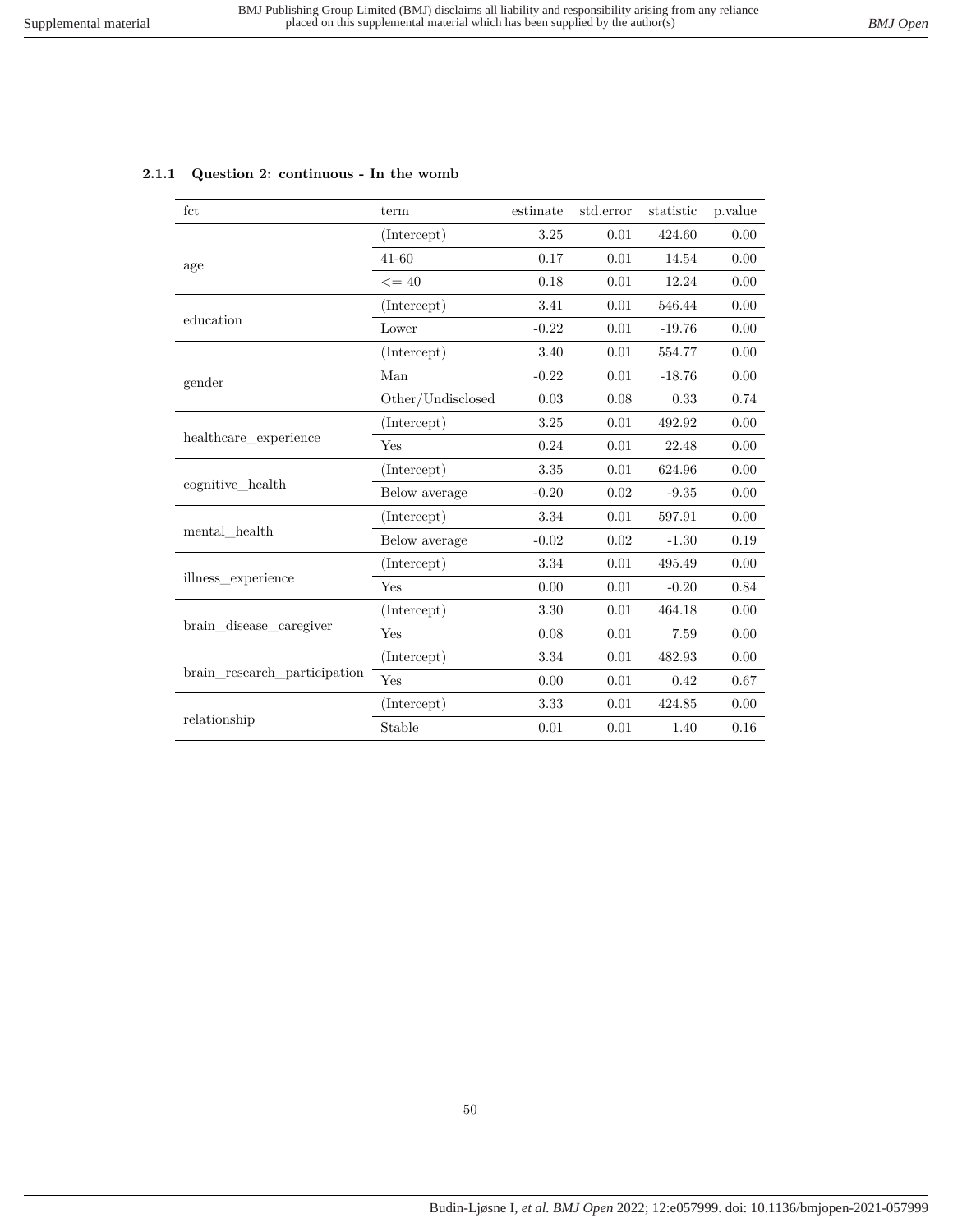| fct                          | term              | estimate | std.error | statistic | p.value  |
|------------------------------|-------------------|----------|-----------|-----------|----------|
|                              | (Intercept)       | 3.59     | 0.01      | 685.25    | 0.00     |
| age                          | $41 - 60$         | 0.12     | 0.01      | 15.09     | 0.00     |
|                              | $\leq$ = 40       | 0.18     | 0.01      | 17.75     | 0.00     |
|                              | (Intercept)       | 3.70     | 0.00      | 859.50    | 0.00     |
| education                    | Lower             | $-0.11$  | 0.01      | $-14.84$  | 0.00     |
|                              | (Intercept)       | 3.69     | 0.00      | 871.25    | 0.00     |
| gender                       | Man               | $-0.09$  | 0.01      | $-11.39$  | 0.00     |
|                              | Other/Undisclosed | 0.04     | 0.05      | 0.80      | 0.42     |
|                              | (Intercept)       | 3.62     | 0.00      | 795.47    | 0.00     |
| healthcare experience        | Yes               | 0.11     | 0.01      | 15.41     | 0.00     |
|                              | (Intercept)       | 3.67     | 0.00      | 994.69    | 0.00     |
| cognitive health             | Below average     | $-0.12$  | 0.02      | $-7.83$   | 0.00     |
|                              | (Intercept)       | 3.66     | 0.00      | 952.42    | 0.00     |
| mental health                | Below average     | 0.02     | 0.01      | 2.17      | 0.03     |
|                              | (Intercept)       | 3.66     | 0.00      | 790.22    | 0.00     |
| illness_experience           | Yes               | 0.00     | 0.01      | $-0.36$   | 0.72     |
|                              | (Intercept)       | 3.66     | 0.00      | 748.43    | 0.00     |
| brain disease caregiver      | Yes               | 0.00     | 0.01      | $-0.41$   | 0.68     |
|                              | (Intercept)       | 3.67     | 0.00      | 772.67    | 0.00     |
| brain research participation | Yes               | $-0.02$  | 0.01      | $-2.64$   | 0.01     |
|                              | (Intercept)       | 3.67     | 0.01      | 681.02    | 0.00     |
| relationship                 | Stable            | $-0.02$  | 0.01      | $-2.31$   | $0.02\,$ |

### **2.1.2 Question 2: continuous - Childhood**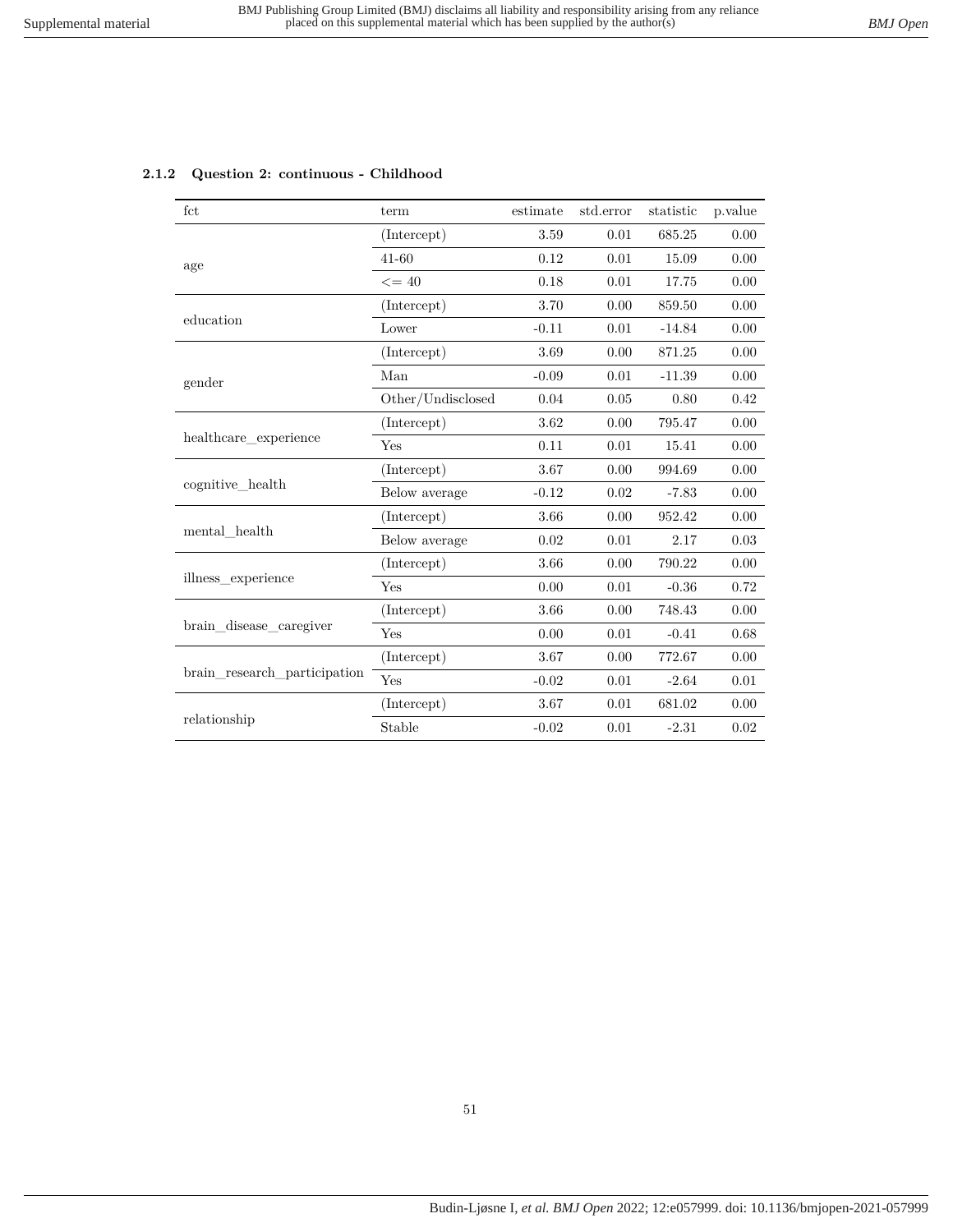| fct                          | term              | estimate | std.error | statistic | p.value |
|------------------------------|-------------------|----------|-----------|-----------|---------|
|                              | (Intercept)       | 3.60     | 0.00      | 739.48    | 0.00    |
| age                          | $41 - 60$         | 0.10     | 0.01      | 13.91     | 0.00    |
|                              | $\leq$ = 40       | 0.16     | 0.01      | 16.49     | 0.00    |
|                              | (Intercept)       | 3.68     | 0.00      | 919.07    | 0.00    |
| education                    | Lower             | $-0.06$  | 0.01      | $-9.00$   | 0.00    |
|                              | (Intercept)       | 3.69     | 0.00      | 938.03    | 0.00    |
| gender                       | Man               | $-0.09$  | 0.01      | $-12.11$  | 0.00    |
|                              | Other/Undisclosed | 0.05     | 0.05      | 0.94      | 0.35    |
|                              | (Intercept)       | 3.63     | 0.00      | 857.58    | 0.00    |
| healthcare experience        | Yes               | 0.09     | 0.01      | 13.28     | 0.00    |
|                              | (Intercept)       | 3.67     | 0.00      | 1070.09   | 0.00    |
| cognitive health             | Below average     | $-0.09$  | 0.01      | $-6.42$   | 0.00    |
|                              | (Intercept)       | 3.66     | 0.00      | 1025.39   | 0.00    |
| mental health                | Below average     | 0.02     | 0.01      | 2.32      | 0.02    |
|                              | (Intercept)       | 3.66     | 0.00      | 849.83    | 0.00    |
| illness experience           | Yes               | 0.01     | 0.01      | 1.19      | 0.24    |
|                              | (Intercept)       | 3.66     | 0.00      | 805.15    | 0.00    |
| brain disease caregiver      | Yes               | 0.00     | 0.01      | 0.66      | 0.51    |
|                              | (Intercept)       | 3.66     | 0.00      | 829.97    | 0.00    |
| brain_research_participation | Yes               | 0.00     | 0.01      | 0.09      | 0.93    |
|                              | (Intercept)       | 3.68     | 0.01      | 734.28    | 0.00    |
| relationship                 | Stable            | $-0.03$  | 0.01      | $-3.75$   | 0.00    |

#### **2.1.3 Question 2: continuous - Adolescence**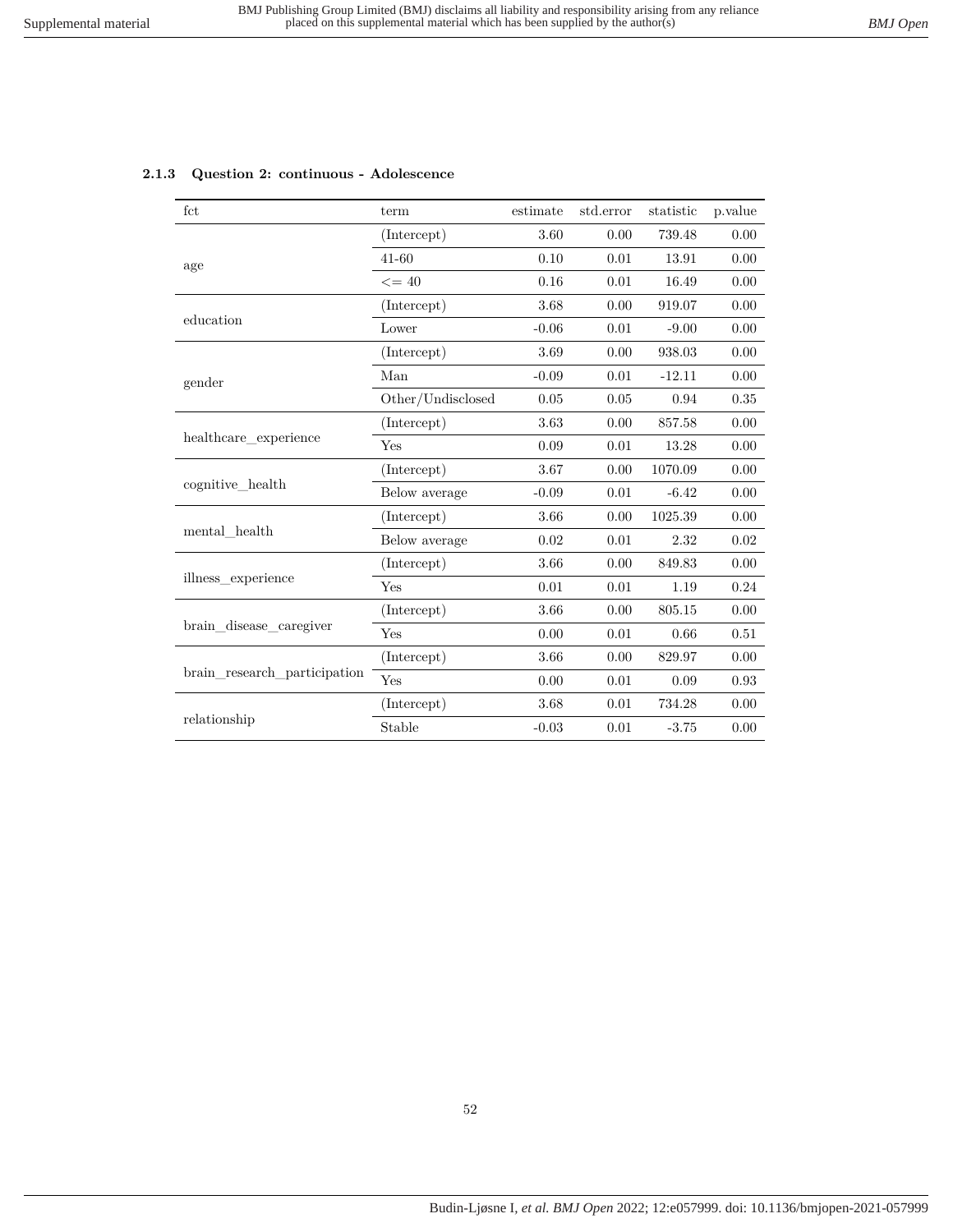| fct                          | term              | estimate | std.error | statistic | p.value |
|------------------------------|-------------------|----------|-----------|-----------|---------|
|                              | (Intercept)       | 3.51     | 0.01      | 670.76    | 0.00    |
| age                          | $41 - 60$         | 0.07     | 0.01      | 9.61      | 0.00    |
|                              | $\leq$ = 40       | $0.07\,$ | 0.01      | 7.29      | 0.00    |
|                              | (Intercept)       | 3.55     | 0.00      | 827.66    | 0.00    |
| education                    | Lower             | $-0.01$  | 0.01      | $-1.85$   | 0.06    |
|                              | (Intercept)       | 3.58     | 0.00      | 853.74    | 0.00    |
| gender                       | Man               | $-0.12$  | 0.01      | $-15.84$  | 0.00    |
|                              | Other/Undisclosed | $-0.05$  | 0.05      | $-1.03$   | 0.30    |
|                              | (Intercept)       | 3.51     | 0.00      | 775.81    | 0.00    |
| healthcare experience        | Yes               | 0.09     | 0.01      | 12.85     | 0.00    |
|                              | (Intercept)       | 3.55     | 0.00      | 968.01    | 0.00    |
| cognitive health             | Below average     | $-0.05$  | 0.01      | $-3.67$   | 0.00    |
|                              | (Intercept)       | 3.55     | 0.00      | 929.45    | 0.00    |
| mental health                | Below average     | $-0.01$  | 0.01      | $-0.63$   | 0.53    |
|                              | (Intercept)       | 3.53     | 0.00      | 767.77    | 0.00    |
| illness experience           | Yes               | 0.03     | 0.01      | 4.43      | 0.00    |
|                              | (Intercept)       | 3.52     | 0.00      | 725.02    | 0.00    |
| brain disease caregiver      | Yes               | 0.05     | 0.01      | 7.39      | 0.00    |
|                              | (Intercept)       | 3.54     | 0.00      | 749.48    | 0.00    |
| brain_research_participation | Yes               | 0.02     | 0.01      | 2.78      | 0.01    |
|                              | (Intercept)       | 3.55     | 0.01      | 662.83    | 0.00    |
| relationship                 | Stable            | 0.00     | 0.01      | $-0.67$   | 0.51    |

#### **2.1.4 Question 2: continuous - Young adulthood**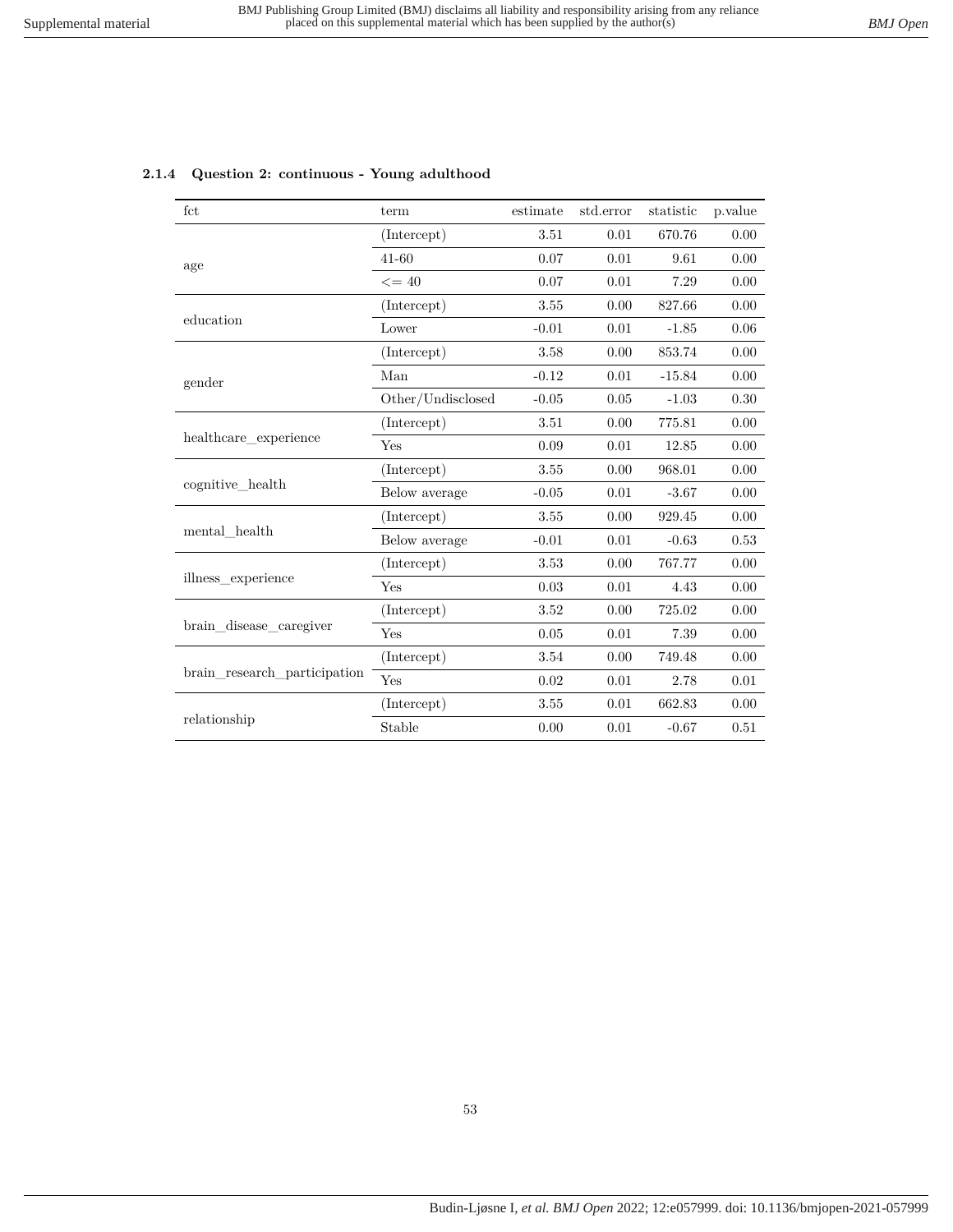|  | 2.1.5 Question 2: continuous - Middle age |
|--|-------------------------------------------|
|--|-------------------------------------------|

| fct                          | term              | estimate | std.error | statistic | p.value  |
|------------------------------|-------------------|----------|-----------|-----------|----------|
|                              | (Intercept)       | 3.56     | 0.01      | 700.08    | 0.00     |
| age                          | $41 - 60$         | 0.10     | 0.01      | 12.88     | 0.00     |
|                              | $\leq$ = 40       | $-0.01$  | $0.01\,$  | $-0.84$   | 0.40     |
|                              | (Intercept)       | 3.60     | 0.00      | 860.58    | 0.00     |
| education                    | Lower             | $-0.01$  | 0.01      | $-1.73$   | 0.08     |
|                              | (Intercept)       | 3.65     | 0.00      | 893.54    | 0.00     |
| gender                       | Man               | $-0.16$  | 0.01      | $-20.93$  | 0.00     |
|                              | Other/Undisclosed | $-0.17$  | 0.05      | $-3.23$   | 0.00     |
|                              | (Intercept)       | 3.57     | 0.00      | 808.12    | 0.00     |
| healthcare_experience        | Yes               | 0.07     | 0.01      | 9.33      | 0.00     |
|                              | (Intercept)       | 3.60     | 0.00      | 1006.69   | 0.00     |
| cognitive health             | Below average     | $-0.05$  | 0.01      | $-3.65$   | 0.00     |
|                              | (Intercept)       | 3.60     | 0.00      | 967.35    | $0.00\,$ |
| mental health                | Below average     | $-0.02$  | 0.01      | $-2.40$   | 0.02     |
|                              | (Intercept)       | 3.59     | 0.00      | 799.55    | 0.00     |
| illness experience           | Yes               | 0.02     | 0.01      | 2.48      | 0.01     |
|                              | (Intercept)       | 3.56     | 0.00      | 751.82    | 0.00     |
| brain disease caregiver      | Yes               | 0.09     | 0.01      | 13.03     | 0.00     |
|                              | (Intercept)       | 3.59     | 0.00      | 778.77    | 0.00     |
| brain research participation | Yes               | 0.03     | 0.01      | 4.17      | 0.00     |
|                              | (Intercept)       | 3.59     | 0.01      | 686.89    | 0.00     |
| relationship                 | Stable            | 0.02     | 0.01      | 2.54      | 0.01     |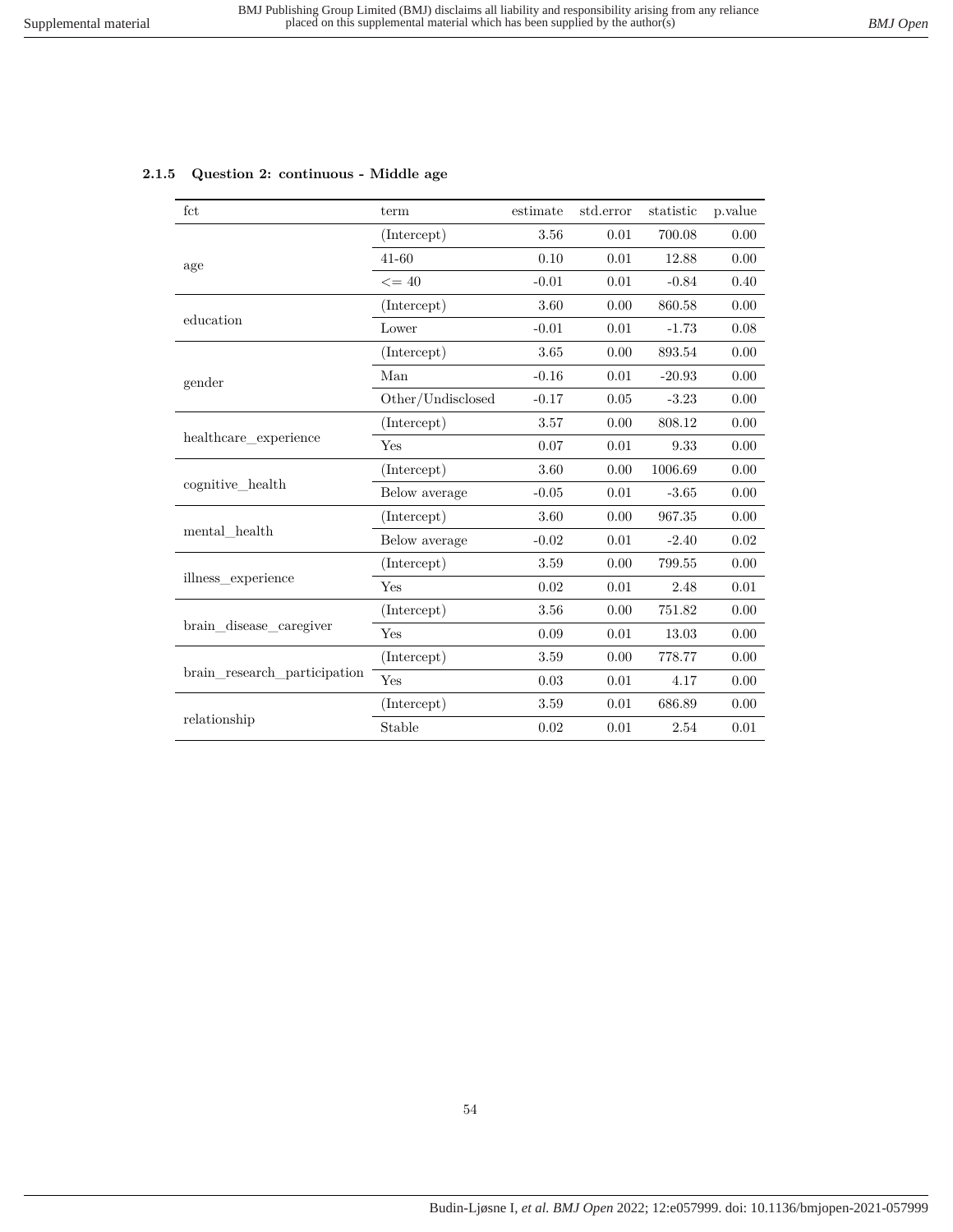| fct                          | term              | estimate | std.error | statistic | p.value |
|------------------------------|-------------------|----------|-----------|-----------|---------|
|                              | (Intercept)       | 3.69     | 0.00      | 745.06    | 0.00    |
| age                          | $41 - 60$         | 0.01     | 0.01      | 1.40      | 0.16    |
|                              | $\leq$ = 40       | $-0.09$  | 0.01      | $-9.28$   | 0.00    |
|                              | (Intercept)       | 3.70     | 0.00      | 907.70    | 0.00    |
| education                    | Lower             | $-0.04$  | 0.01      | $-5.44$   | 0.00    |
|                              | (Intercept)       | 3.72     | 0.00      | 933.78    | 0.00    |
| gender                       | Man               | $-0.12$  | 0.01      | $-16.04$  | 0.00    |
|                              | Other/Undisclosed | $-0.17$  | 0.05      | $-3.32$   | 0.00    |
|                              | (Intercept)       | 3.67     | 0.00      | 852.14    | 0.00    |
| healthcare experience        | Yes               | 0.04     | 0.01      | 5.57      | 0.00    |
|                              | (Intercept)       | 3.69     | 0.00      | 1059.06   | 0.00    |
| cognitive health             | Below average     | $-0.05$  | 0.01      | $-3.63$   | 0.00    |
|                              | (Intercept)       | 3.69     | 0.00      | 1018.63   | 0.00    |
| mental health                | Below average     | $-0.04$  | 0.01      | $-4.24$   | 0.00    |
|                              | (Intercept)       | 3.68     | 0.00      | 841.89    | 0.00    |
| illness experience           | Yes               | 0.01     | 0.01      | 1.63      | 0.10    |
|                              | (Intercept)       | 3.65     | 0.00      | 792.71    | 0.00    |
| brain disease caregiver      | Yes               | 0.06     | 0.01      | 9.54      | 0.00    |
|                              | (Intercept)       | 3.66     | 0.00      | 818.20    | 0.00    |
| brain research participation | Yes               | 0.05     | 0.01      | 6.83      | 0.00    |
|                              | (Intercept)       | 3.67     | 0.01      | 722.10    | 0.00    |
| relationship                 | Stable            | 0.02     | 0.01      | 3.53      | 0.00    |

### **2.1.6 Question 2: continuous - Old age**

# **2.2 Binary models**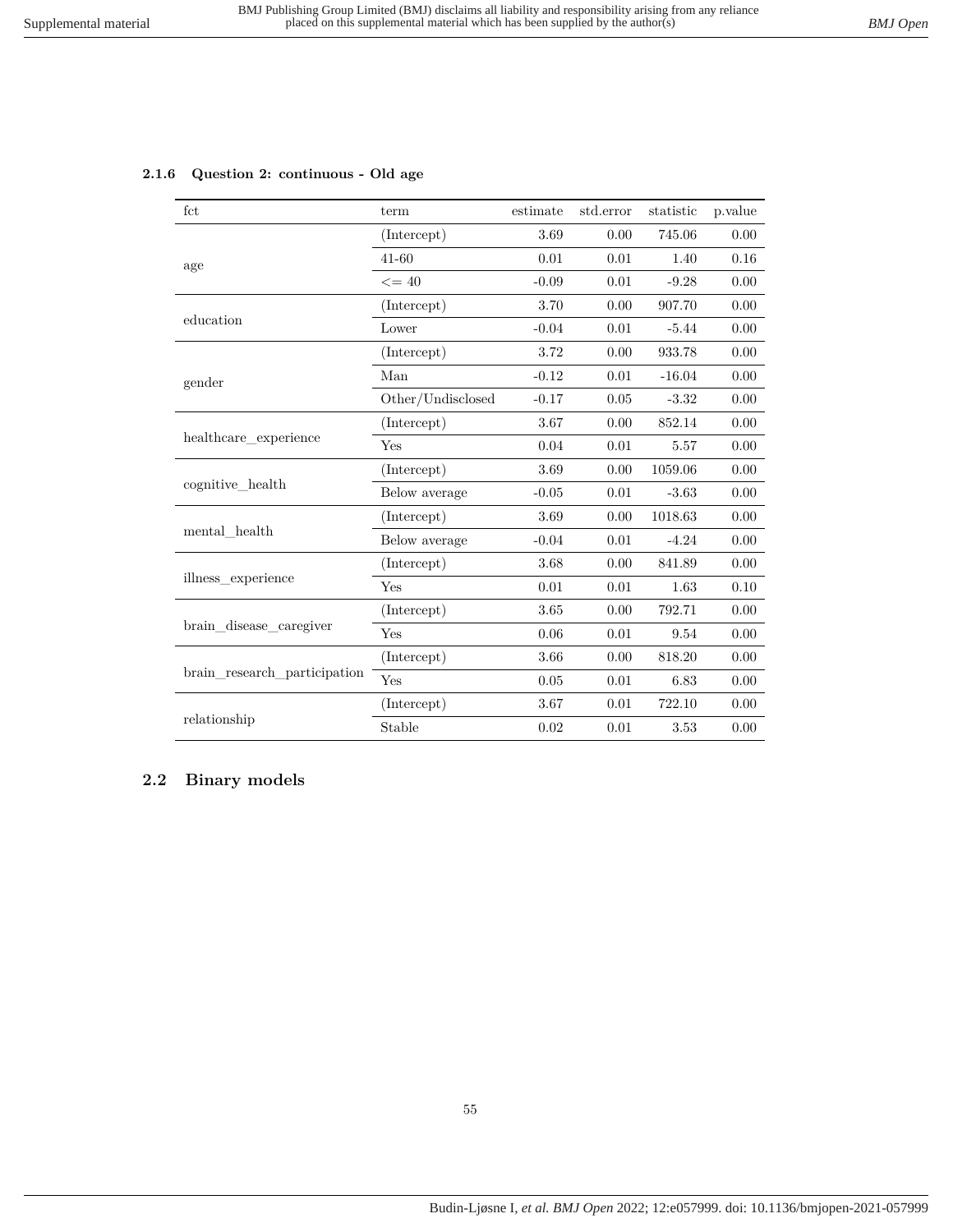| fct                          | term              | estimate | std.error | statistic | p.value |
|------------------------------|-------------------|----------|-----------|-----------|---------|
|                              | (Intercept)       | 1.43     | 0.02      | 63.24     | 0.00    |
| age                          | $41 - 60$         | 0.40     | 0.04      | 10.94     | 0.00    |
|                              | $\leq$ = 40       | 0.39     | 0.05      | 8.04      | 0.00    |
|                              | (Intercept)       | 1.82     | 0.02      | 86.26     | 0.00    |
| education                    | Lower             | $-0.52$  | 0.03      | $-15.42$  | 0.00    |
|                              | (Intercept)       | 1.81     | 0.02      | 87.70     | 0.00    |
| gender                       | Man               | $-0.54$  | 0.03      | $-15.83$  | 0.00    |
|                              | Other/Undisclosed | 0.04     | 0.26      | 0.15      | 0.88    |
|                              | (Intercept)       | 1.42     | 0.02      | 72.64     | 0.00    |
| healthcare experience        | Yes               | 0.65     | 0.04      | 17.78     | 0.00    |
|                              | (Intercept)       | 1.67     | 0.02      | 97.64     | 0.00    |
| cognitive health             | Below average     | $-0.51$  | 0.06      | $-8.47$   | 0.00    |
|                              | (Intercept)       | 1.65     | 0.02      | 93.42     | 0.00    |
| mental health                | Below average     | $-0.14$  | 0.05      | $-3.00$   | 0.00    |
|                              | (Intercept)       | 1.64     | 0.02      | 77.25     | 0.00    |
| illness experience           | Yes               | $-0.02$  | 0.03      | $-0.65$   | 0.52    |
|                              | (Intercept)       | 1.53     | 0.02      | 70.58     | 0.00    |
| brain disease caregiver      | Yes               | 0.24     | 0.03      | 7.35      | 0.00    |
| brain research participation | (Intercept)       | 1.65     | 0.02      | 75.48     | 0.00    |
|                              | Yes               | $-0.03$  | 0.03      | $-1.05$   | 0.29    |
|                              | (Intercept)       | 1.60     | 0.02      | $65.62\,$ | 0.00    |
| relationship                 | Stable            | 0.06     | 0.03      | 1.88      | 0.06    |

#### **2.2.1 Question 2: binary - In the womb**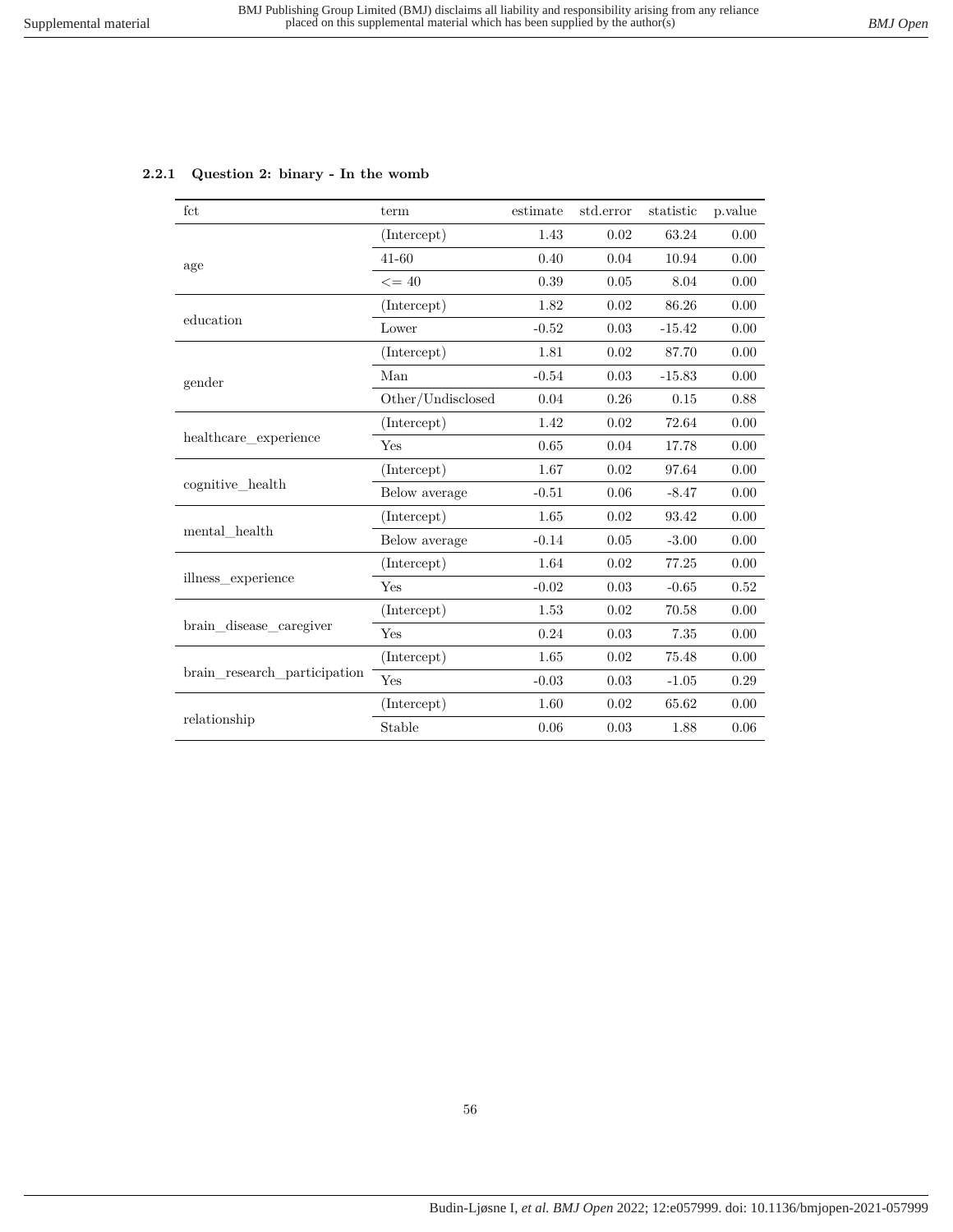|  |  |  |  | 2.2.2 Question 2: binary - Childhood |
|--|--|--|--|--------------------------------------|
|--|--|--|--|--------------------------------------|

| fct                          | term              | estimate | std.error | statistic | p.value |
|------------------------------|-------------------|----------|-----------|-----------|---------|
|                              | (Intercept)       | 2.65     | 0.04      | 73.93     | 0.00    |
| age                          | $41 - 60$         | 0.57     | 0.06      | 9.17      | 0.00    |
|                              | $\leq$ = 40       | 0.64     | 0.09      | 7.26      | 0.00    |
|                              | (Intercept)       | 3.13     | 0.04      | 86.00     | 0.00    |
| education                    | Lower             | $-0.56$  | 0.06      | $-9.99$   | 0.00    |
|                              | (Intercept)       | 3.10     | 0.04      | 87.94     | 0.00    |
| gender                       | Man               | $-0.52$  | 0.06      | $-9.23$   | 0.00    |
|                              | Other/Undisclosed | $-0.12$  | 0.42      | $-0.28$   | 0.78    |
|                              | (Intercept)       | 2.70     | 0.03      | 85.08     | 0.00    |
| healthcare experience        | Yes               | 0.72     | 0.06      | 11.26     | 0.00    |
|                              | (Intercept)       | 2.97     | 0.03      | 102.68    | 0.00    |
| cognitive health             | Below average     | $-0.58$  | 0.09      | $-6.21$   | 0.00    |
|                              | (Intercept)       | 2.93     | 0.03      | 99.12     | 0.00    |
| mental health                | Below average     | $-0.04$  | 0.08      | $-0.46$   | 0.65    |
|                              | (Intercept)       | 2.96     | 0.04      | 81.90     | 0.00    |
| illness experience           | Yes               | $-0.08$  | 0.06      | $-1.48$   | 0.14    |
|                              | (Intercept)       | 2.92     | 0.04      | 77.91     | 0.00    |
| brain disease caregiver      | Yes               | 0.02     | 0.06      | 0.29      | 0.77    |
| brain research participation | (Intercept)       | 2.96     | 0.04      | 79.93     | 0.00    |
|                              | Yes               | $-0.07$  | 0.06      | $-1.31$   | 0.19    |
|                              | (Intercept)       | 2.98     | 0.04      | 70.24     | 0.00    |
| relationship                 | Stable            | $-0.10$  | 0.06      | $-1.76$   | 0.08    |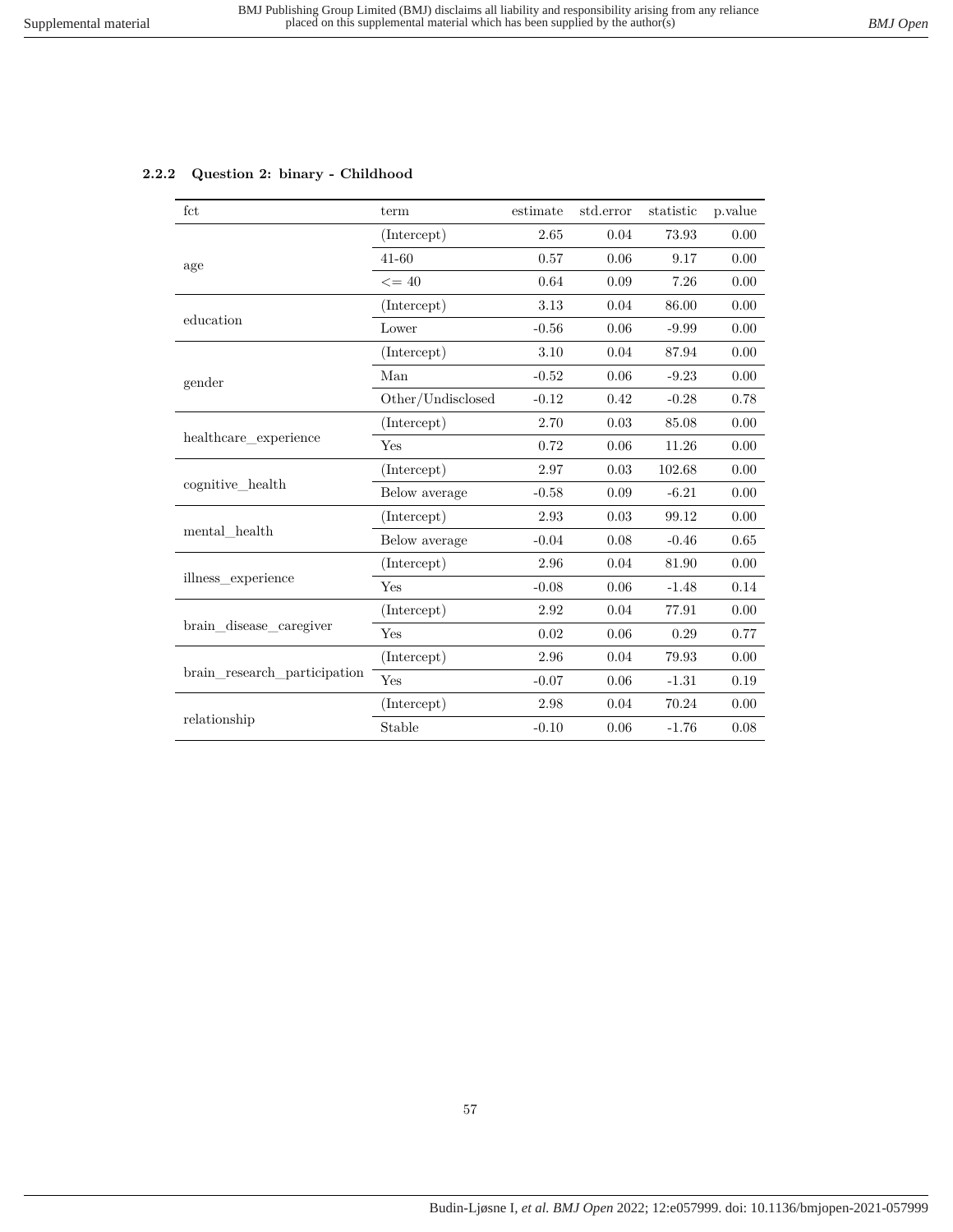| fct                          | term              | estimate | std.error | statistic | p.value |
|------------------------------|-------------------|----------|-----------|-----------|---------|
|                              | (Intercept)       | 3.06     | 0.04      | 71.14     | 0.00    |
| age                          | $41 - 60$         | 0.54     | 0.07      | 7.18      | 0.00    |
|                              | $\leq$ = 40       | 0.76     | 0.11      | 6.79      | 0.00    |
|                              | (Intercept)       | 3.49     | 0.04      | 81.21     | 0.00    |
| education                    | Lower             | $-0.40$  | 0.07      | $-5.93$   | 0.00    |
|                              | (Intercept)       | 3.47     | 0.04      | 82.93     | 0.00    |
| gender                       | Man               | $-0.39$  | 0.07      | $-5.59$   | 0.00    |
|                              | Other/Undisclosed | $-0.29$  | 0.46      | $-0.64$   | 0.52    |
|                              | (Intercept)       | 3.15     | 0.04      | 81.08     | 0.00    |
| healthcare experience        | Yes               | 0.58     | 0.08      | 7.74      | 0.00    |
|                              | (Intercept)       | 3.40     | 0.04      | 96.48     | 0.00    |
| cognitive health             | Below average     | $-0.69$  | 0.11      | $-6.44$   | 0.00    |
|                              | (Intercept)       | 3.36     | 0.04      | 93.38     | 0.00    |
| mental health                | Below average     | $-0.11$  | 0.09      | $-1.16$   | 0.25    |
|                              | (Intercept)       | 3.35     | 0.04      | 77.56     | 0.00    |
| illness experience           | Yes               | $-0.01$  | 0.07      | $-0.12$   | 0.91    |
|                              | (Intercept)       | 3.34     | 0.05      | 73.49     | 0.00    |
| brain_disease_caregiver      | Yes               | 0.00     | 0.07      | $-0.02$   | 0.98    |
| brain research participation | (Intercept)       | 3.36     | 0.04      | 75.48     | 0.00    |
|                              | Yes               | $-0.05$  | 0.07      | $-0.68$   | 0.50    |
|                              | (Intercept)       | 3.42     | $0.05\,$  | 65.86     | 0.00    |
| relationship                 | Stable            | $-0.13$  | 0.07      | $-1.96$   | 0.05    |

#### **2.2.3 Question 2: binary - Adolescence**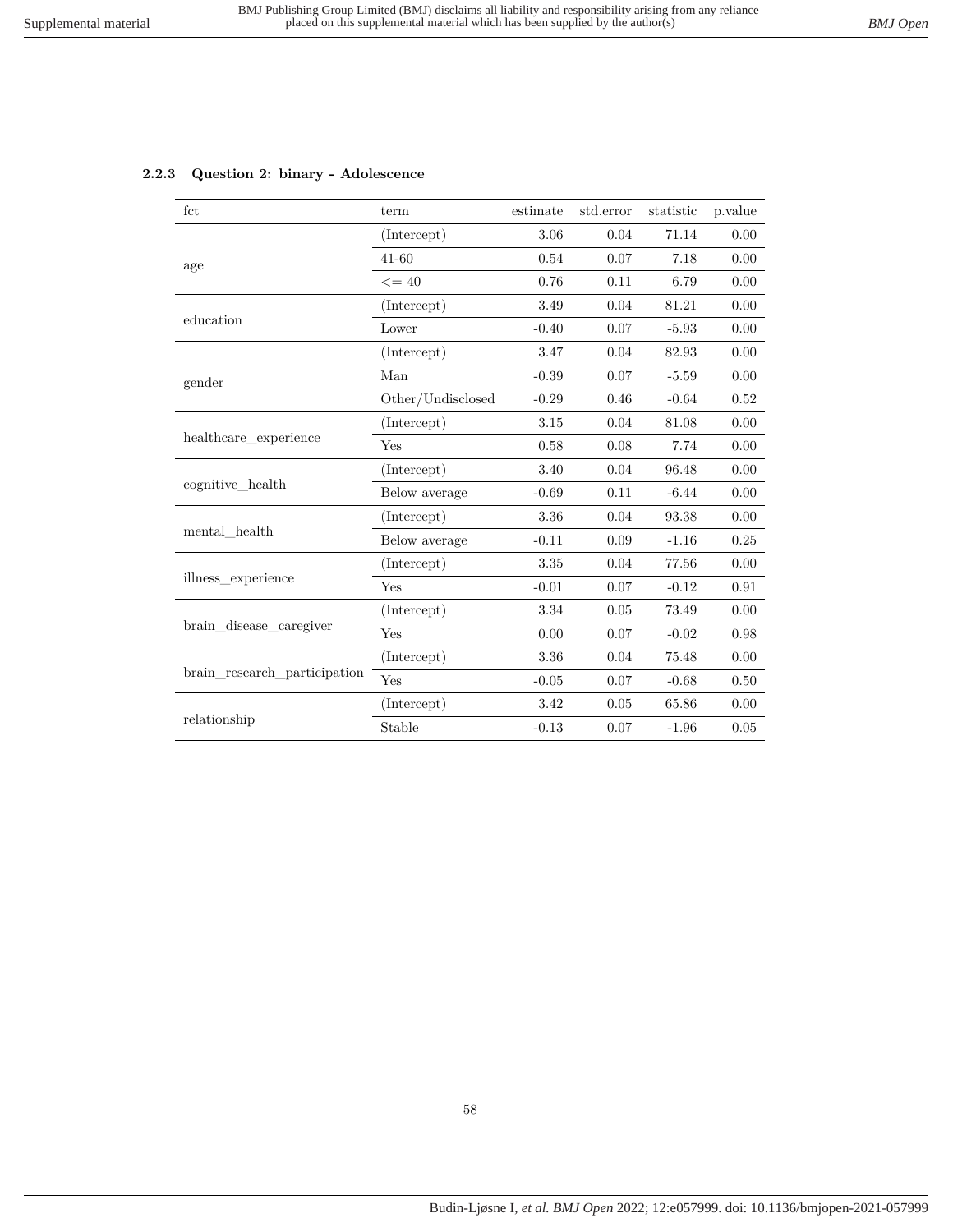| fct                          | term              | estimate | std.error | statistic | p.value |
|------------------------------|-------------------|----------|-----------|-----------|---------|
|                              | (Intercept)       | 2.85     | 0.04      | 72.82     | 0.00    |
| age                          | $41 - 60$         | 0.46     | 0.07      | 6.98      | 0.00    |
|                              | $\leq$ = 40       | 0.19     | 0.08      | 2.35      | 0.02    |
|                              | (Intercept)       | 3.02     | 0.03      | 87.28     | 0.00    |
| education                    | Lower             | 0.05     | 0.06      | 0.86      | 0.39    |
|                              | (Intercept)       | 3.24     | 0.04      | 86.19     | 0.00    |
| gender                       | Man               | $-0.58$  | 0.06      | $-9.85$   | 0.00    |
|                              | Other/Undisclosed | $-0.68$  | 0.35      | $-1.96$   | 0.05    |
|                              | (Intercept)       | 2.88     | 0.03      | 83.82     | 0.00    |
| healthcare experience        | Yes               | 0.47     | 0.06      | 7.38      | 0.00    |
|                              | (Intercept)       | 3.07     | 0.03      | 101.50    | 0.00    |
| cognitive health             | Below average     | $-0.42$  | 0.10      | $-4.08$   | 0.00    |
|                              | (Intercept)       | 3.06     | 0.03      | 97.59     | 0.00    |
| mental health                | Below average     | $-0.19$  | 0.08      | $-2.36$   | 0.02    |
|                              | (Intercept)       | 2.99     | 0.04      | 81.65     | 0.00    |
| illness experience           | Yes               | 0.12     | 0.06      | 2.07      | 0.04    |
|                              | (Intercept)       | 2.94     | 0.04      | 77.70     | 0.00    |
| brain_disease_caregiver      | Yes               | 0.21     | 0.06      | 3.63      | 0.00    |
| brain research participation | (Intercept)       | 3.06     | 0.04      | 78.97     | 0.00    |
|                              | Yes               | $-0.04$  | 0.06      | $-0.77$   | 0.44    |
|                              | (Intercept)       | 3.00     | 0.04      | 70.12     | 0.00    |
| relationship                 | Stable            | 0.07     | 0.06      | 1.19      | 0.23    |

#### **2.2.4 Question 2: binary - Young adulthood**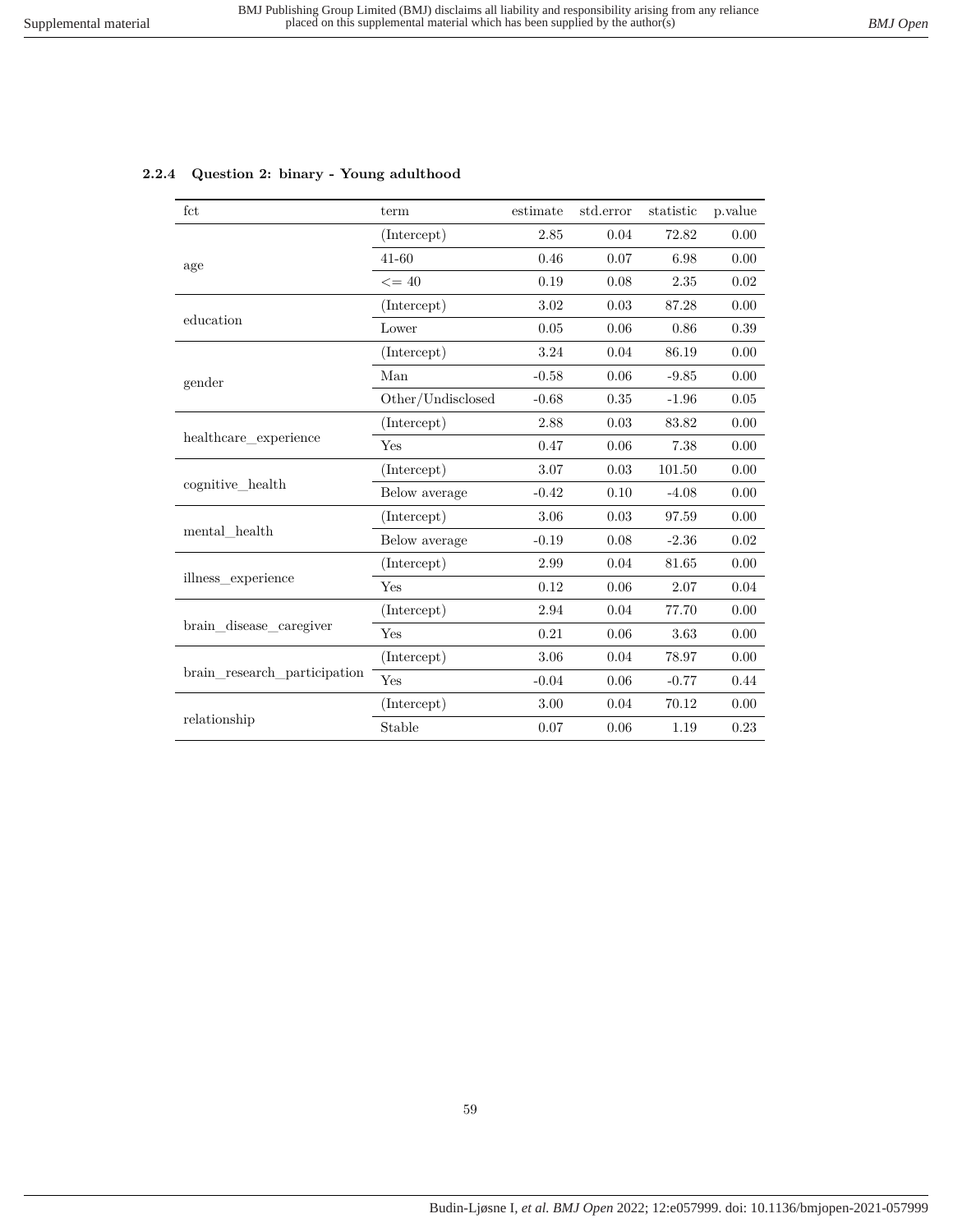|  | 2.2.5 Question 2: binary - Middle age |  |
|--|---------------------------------------|--|
|  |                                       |  |

| fct                             | term              | estimate | std.error | statistic | p.value |
|---------------------------------|-------------------|----------|-----------|-----------|---------|
|                                 | (Intercept)       | 3.01     | 0.04      | 71.66     | 0.00    |
| age                             | $41 - 60$         | 0.52     | 0.07      | 7.17      | 0.00    |
|                                 | $\leq$ = 40       | $-0.20$  | 0.08      | $-2.57$   | 0.01    |
|                                 | (Intercept)       | 3.16     | 0.04      | 85.70     | 0.00    |
| education                       | Lower             | $-0.08$  | 0.06      | $-1.20$   | 0.23    |
|                                 | (Intercept)       | 3.48     | 0.04      | 82.85     | 0.00    |
| gender                          | Man               | $-0.89$  | 0.06      | $-14.53$  | 0.00    |
|                                 | Other/Undisclosed | $-1.41$  | 0.29      | $-4.91$   | 0.00    |
|                                 | (Intercept)       | 2.99     | 0.04      | 82.84     | 0.00    |
| healthcare experience           | Yes               | 0.43     | 0.07      | 6.47      | 0.00    |
|                                 | (Intercept)       | 3.17     | 0.03      | 100.16    | 0.00    |
| cognitive health                | Below average     | $-0.43$  | 0.11      | $-3.98$   | 0.00    |
|                                 | (Intercept)       | 3.19     | 0.03      | 95.93     | 0.00    |
| $\operatorname{mental\_health}$ | Below average     | $-0.36$  | 0.08      | $-4.49$   | 0.00    |
|                                 | (Intercept)       | 3.09     | 0.04      | 80.68     | 0.00    |
| illness experience              | Yes               | 0.13     | 0.06      | 2.02      | 0.04    |
|                                 | (Intercept)       | 2.96     | 0.04      | 77.62     | 0.00    |
| brain disease caregiver         | Yes               | 0.43     | $0.06\,$  | 6.89      | 0.00    |
| brain research participation    | (Intercept)       | 3.12     | 0.04      | 78.37     | 0.00    |
|                                 | Yes               | 0.04     | 0.06      | 0.73      | 0.46    |
|                                 | (Intercept)       | 3.08     | 0.04      | 69.46     | 0.00    |
| relationship                    | Stable            | 0.11     | 0.06      | 1.79      | 0.07    |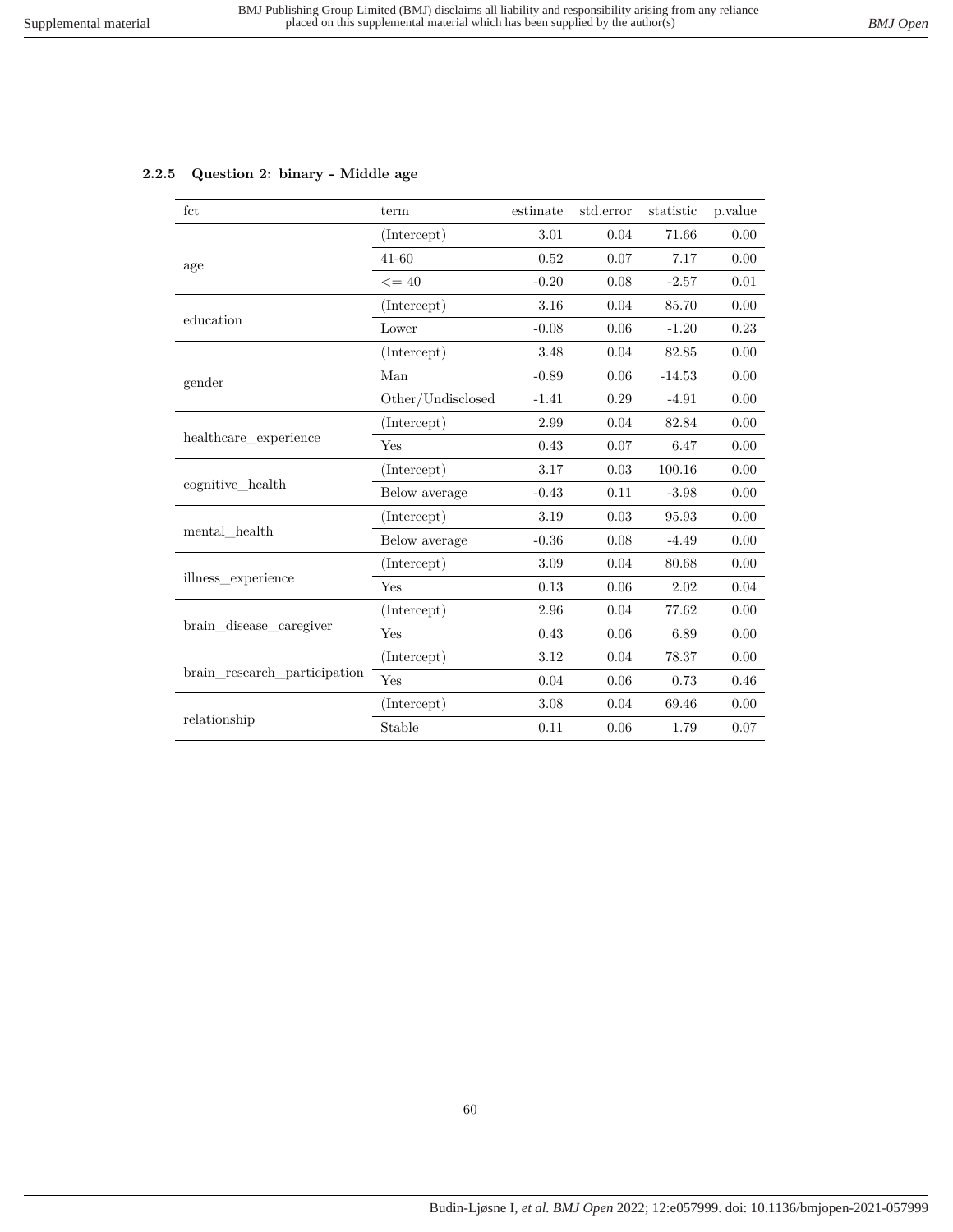# **2.2.6 Question 2: binary - Old age**

| fct                          | term              | estimate | std.error | statistic | p.value |
|------------------------------|-------------------|----------|-----------|-----------|---------|
|                              | (Intercept)       | 3.23     | 0.05      | 69.57     | 0.00    |
| age                          | $41 - 60$         | 0.17     | 0.07      | 2.35      | 0.02    |
|                              | $\leq$ = 40       | $-0.60$  | 0.08      | $-7.93$   | 0.00    |
|                              | (Intercept)       | 3.24     | 0.04      | 84.73     | 0.00    |
| education                    | Lower             | $-0.23$  | 0.06      | $-3.60$   | 0.00    |
|                              | (Intercept)       | 3.50     | 0.04      | 82.59     | 0.00    |
| gender                       | Man               | $-0.88$  | 0.06      | $-14.25$  | 0.00    |
|                              | Other/Undisclosed | $-1.05$  | 0.33      | $-3.17$   | 0.00    |
|                              | (Intercept)       | 3.04     | 0.04      | 82.38     | 0.00    |
| healthcare experience        | Yes               | 0.35     | 0.07      | 5.26      | 0.00    |
|                              | (Intercept)       | 3.19     | 0.03      | 99.83     | 0.00    |
| cognitive health             | Below average     | $-0.42$  | 0.11      | $-3.87$   | 0.00    |
|                              | (Intercept)       | 3.23     | 0.03      | 95.43     | 0.00    |
| mental health                | Below average     | $-0.43$  | 0.08      | $-5.41$   | 0.00    |
|                              | (Intercept)       | 3.12     | 0.04      | 80.34     | 0.00    |
| illness experience           | Yes               | 0.10     | 0.06      | 1.59      | 0.11    |
|                              | (Intercept)       | 3.02     | 0.04      | 77.11     | 0.00    |
| brain disease caregiver      | Yes               | 0.34     | 0.06      | 5.48      | 0.00    |
|                              | (Intercept)       | 3.09     | 0.04      | 78.74     | 0.00    |
| brain research participation | Yes               | 0.19     | 0.06      | 2.97      | 0.00    |
|                              | (Intercept)       | 3.06     | 0.04      | 69.64     | 0.00    |
| relationship                 | Stable            | 0.19     | 0.06      | 3.09      | 0.00    |

# **2.3 Ordinal models**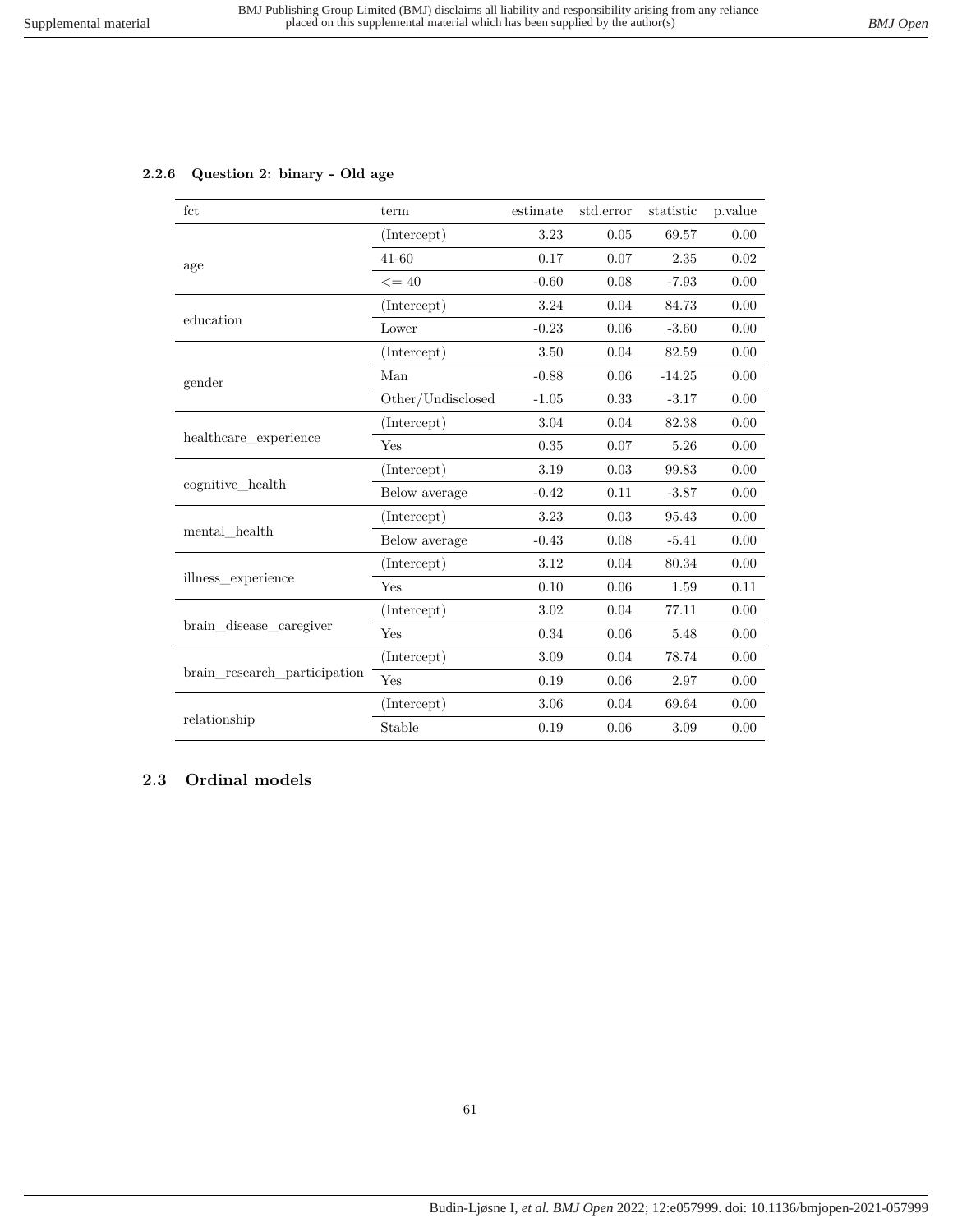# **2.3.1 Question 2: ordinal - In the womb**

| fct                     | term                               | estimate | std.error | statistic | coef.type     |
|-------------------------|------------------------------------|----------|-----------|-----------|---------------|
|                         | 41-60                              | 0.36     | 0.03      | 14.06     | coefficient   |
|                         | $\leq$ = 40                        | 0.41     | 0.03      | 11.92     | coefficient   |
|                         | Not important Moderately important | $-2.82$  | 0.03      | $-91.71$  | scale         |
| age                     | Moderately important Important     | $-1.44$  | 0.02      | $-71.71$  | scale         |
|                         | Important Very important           | 0.01     | 0.02      | 0.53      | scale         |
|                         | Lower                              | $-0.47$  | 0.02      | $-19.05$  | coefficient   |
|                         | Not important Moderately important | $-3.18$  | 0.03      | $-105.36$ | scale         |
| education               | Moderately important Important     | $-1.80$  | 0.02      | $-95.89$  | scale         |
|                         | Important Very important           | $-0.34$  | 0.01      | $-23.36$  | scale         |
|                         | Man                                | $-0.45$  | 0.03      | $-17.48$  | coefficient   |
|                         | Other/Undisclosed                  | 0.04     | 0.18      | 0.22      | coefficient   |
|                         | Not important Moderately important | $-3.15$  | 0.03      | $-105.21$ | scale         |
| gender                  | Moderately important Important     | $-1.77$  | 0.02      | $-96.10$  | scale         |
|                         | Important Very important           | $-0.32$  | 0.01      | $-22.24$  | scale         |
|                         | Yes                                | 0.53     | 0.02      | 21.60     | coefficient   |
|                         | Not important Moderately important | $-2.83$  | 0.03      | $-95.61$  | scale         |
| healthcare_experience   | Moderately important Important     | $-1.45$  | 0.02      | $-79.22$  | scale         |
|                         | Important Very important           | 0.01     | 0.02      | 0.66      | scale         |
|                         | Below average                      | $-0.39$  | 0.05      | $-8.04$   | coefficient   |
|                         | Not important Moderately important | $-3.03$  | 0.03      | $-105.28$ | scale         |
| cognitive_health        | Moderately important Important     | $-1.66$  | 0.02      | $-99.23$  | scale         |
|                         | Important Very important           | $-0.22$  | 0.01      | $-17.21$  | scale         |
|                         | Below average                      | $-0.01$  | 0.03      | $-0.22$   | coefficient   |
|                         | Not important Moderately important | $-3.01$  | 0.03      | $-103.92$ | scale         |
| mental health           | Moderately important Important     | $-1.64$  | 0.02      | $-96.26$  | scale         |
|                         | Important Very important           | $-0.19$  | 0.01      | $-14.94$  | scale         |
|                         | Yes                                | 0.02     | 0.02      | 0.86      | $coefficient$ |
|                         | Not important Moderately important | $-3.00$  | 0.03      | $-99.59$  | scale         |
| illness_experience      | Moderately important Important     | $-1.63$  | 0.02      | $-86.01$  | scale         |
|                         | Important Very important           | $-0.18$  | 0.02      | $-11.95$  | scale         |
|                         | Yes                                | 0.17     | 0.02      | 7.15      | coefficient   |
|                         | Not important Moderately important | $-2.93$  | 0.03      | $-96.53$  | scale         |
| brain_disease_caregiver | Moderately important Important     | $-1.56$  | 0.02      | $-80.16$  | scale         |
|                         | Important Very important           | $-0.11$  | 0.02      | $-7.05$   | scale         |
|                         | Yes                                | 0.02     | 0.02      | 0.83      | coefficient   |
|                         | Not important Moderately important | $-3.00$  | 0.03      | $-98.90$  | scale         |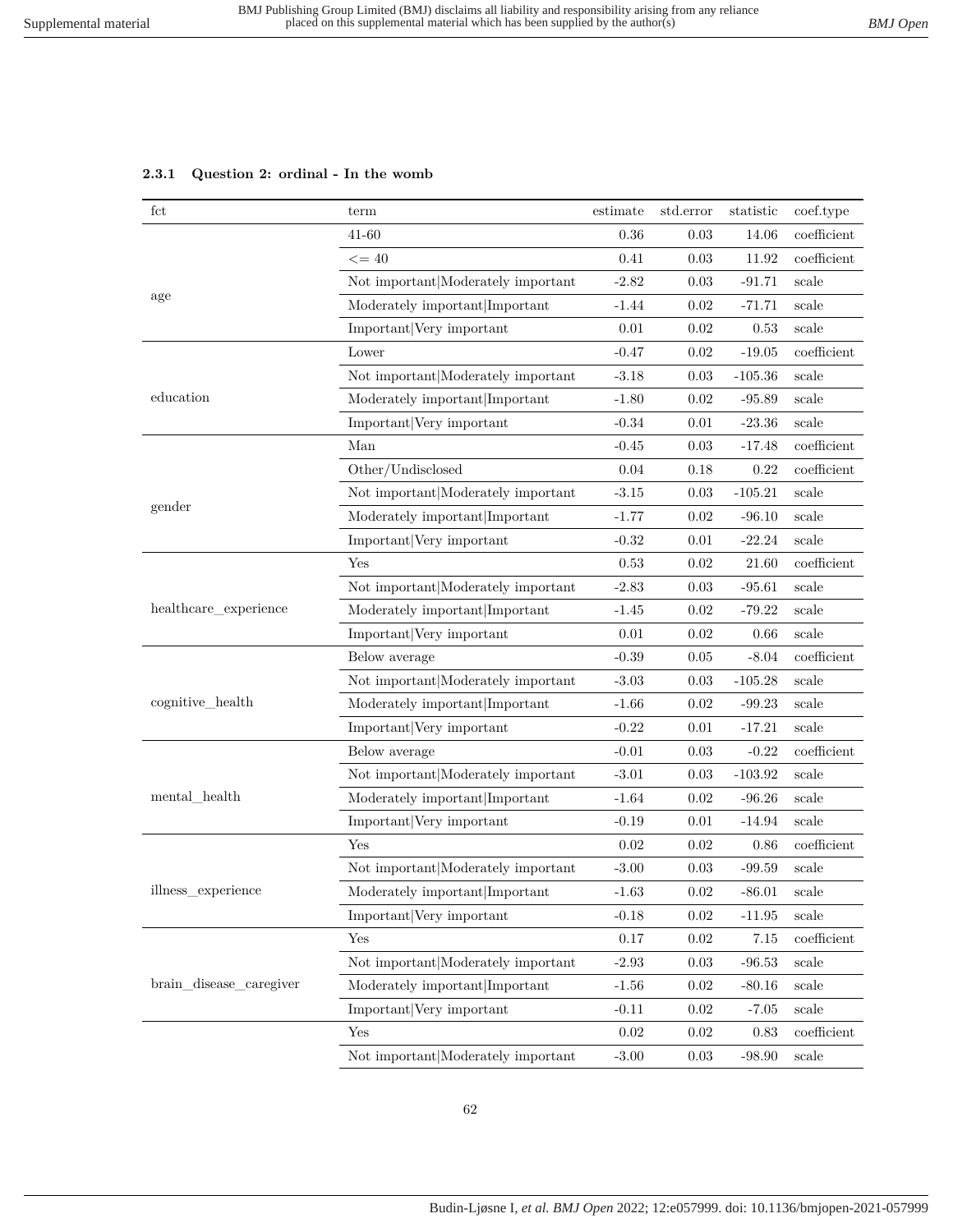| continuea |
|-----------|
|           |

l.

| fct                          | term                               | estimate | std.error | statistic | coef.type   |
|------------------------------|------------------------------------|----------|-----------|-----------|-------------|
| brain research participation | Moderately important Important     | $-1.63$  | 0.02      | $-84.53$  | scale       |
|                              | Important Very important           | $-0.18$  | 0.02      | $-11.65$  | scale       |
|                              | Stable                             | 0.04     | 0.02      | 1.75      | coefficient |
|                              | Not important Moderately important | $-2.98$  | 0.03      | $-95.12$  | scale       |
| relationship                 | Moderately important Important     | $-1.61$  | 0.02      | -77.15    | scale       |
|                              | Important Very important           | $-0.17$  | 0.02      | $-9.51$   | scale       |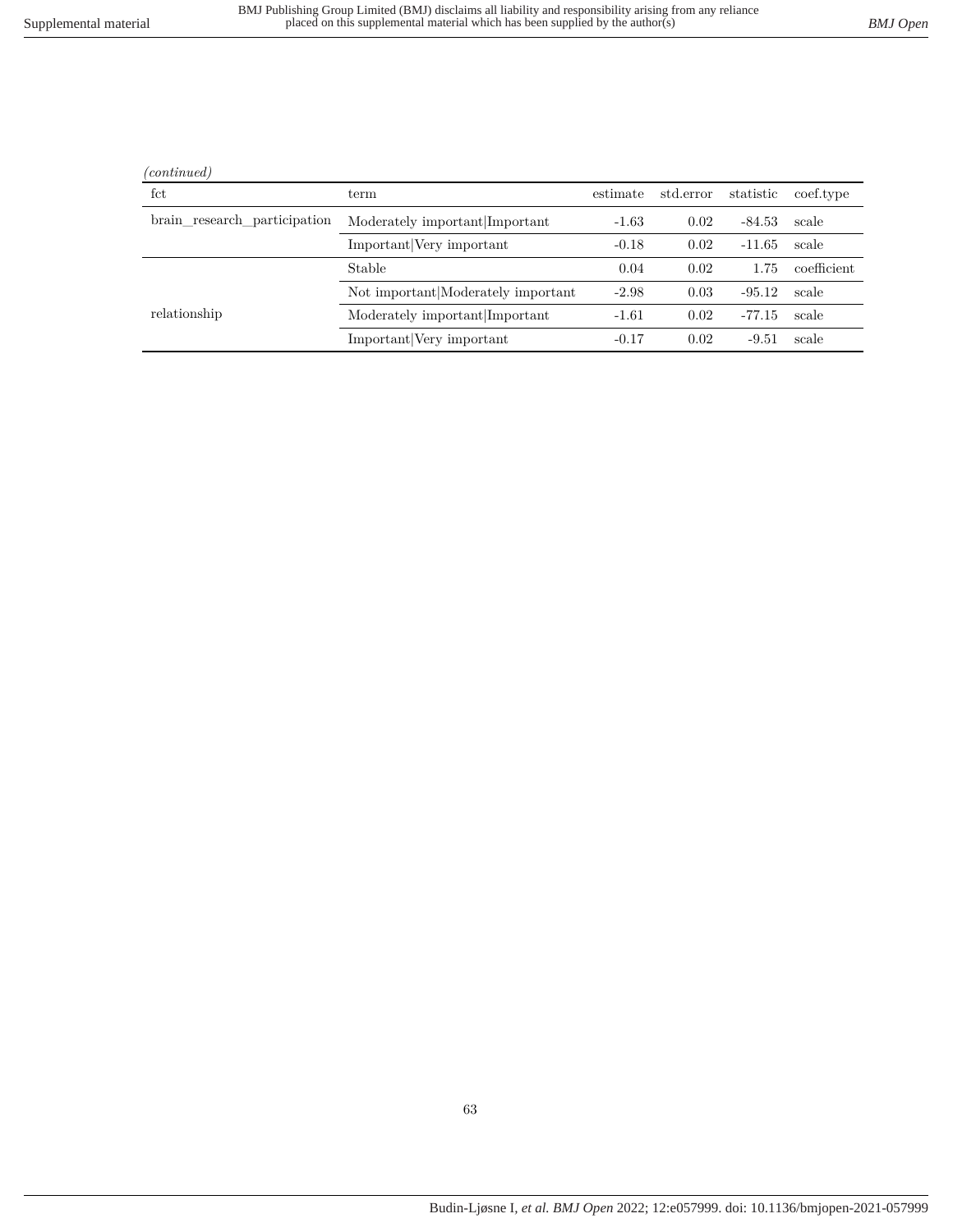### **2.3.2 Question 2: ordinal - Childhood**

| fct                     | term                               | estimate | std.error | statistic | coef.type      |
|-------------------------|------------------------------------|----------|-----------|-----------|----------------|
|                         | $41 - 60$                          | 0.42     | 0.03      | 14.35     | coefficient    |
|                         | $\leq$ = 40                        | 0.75     | 0.04      | 17.90     | coefficient    |
|                         | Not important Moderately important | -4.83    | 0.08      | $-62.21$  | scale          |
| age                     | Moderately important Important     | $-2.68$  | 0.03      | $-89.23$  | scale          |
|                         | Important Very important           | $-0.67$  | 0.02      | $-35.65$  | scale          |
|                         | Lower                              | $-0.40$  | 0.03      | $-14.12$  | coefficient    |
|                         | Not important Moderately important | $-5.21$  | 0.08      | $-67.28$  | scale          |
| education               | Moderately important Important     | $-3.07$  | 0.03      | $-104.07$ | scale          |
|                         | Important Very important           | $-1.06$  | 0.02      | $-63.85$  | $_{\rm scale}$ |
|                         | Man                                | $-0.30$  | 0.03      | $-10.27$  | coefficient    |
|                         | Other/Undisclosed                  | 0.26     | 0.22      | 1.18      | coefficient    |
|                         | Not important Moderately important | $-5.16$  | 0.08      | $-66.77$  | scale          |
| gender                  | Moderately important Important     | $-3.02$  | 0.03      | $-103.70$ | scale          |
|                         | Important Very important           | $-1.02$  | 0.02      | $-62.99$  | scale          |
|                         | Yes                                | 0.40     | 0.03      | 14.30     | coefficient    |
|                         | Not important Moderately important | $-4.93$  | 0.08      | $-63.89$  | scale          |
| healthcare_experience   | Moderately important Important     | $-2.79$  | 0.03      | $-96.22$  | scale          |
|                         | Important Very important           | $-0.78$  | 0.02      | $-47.14$  | scale          |
|                         | Below average                      | $-0.34$  | 0.05      | $-6.48$   | coefficient    |
|                         | Not important Moderately important | $-5.09$  | 0.08      | $-66.32$  | scale          |
| cognitive_health        | Moderately important Important     | $-2.95$  | 0.03      | $-106.19$ | scale          |
|                         | Important Very important           | $-0.95$  | 0.01      | $-68.57$  | scale          |
|                         | Below average                      | 0.13     | 0.04      | 3.18      | coefficient    |
|                         | Not important Moderately important | $-5.05$  | 0.08      | $-65.76$  | scale          |
| mental_health           | Moderately important Important     | $-2.91$  | 0.03      | $-104.24$ | scale          |
|                         | Important Very important           | $-0.91$  | 0.01      | $-63.83$  | scale          |
|                         | Yes                                | 0.01     | 0.03      | 0.38      | coefficient    |
|                         | Not important Moderately important | $-5.07$  | 0.08      | $-65.39$  | scale          |
| illness experience      | Moderately important Important     | $-2.92$  | 0.03      | $-98.86$  | scale          |
|                         | Important Very important           | $-0.93$  | 0.02      | $-53.62$  | scale          |
|                         | Yes                                | $-0.02$  | 0.03      | $-0.88$   | coefficient    |
|                         | Not important Moderately important | $-5.08$  | 0.08      | $-65.38$  | scale          |
| brain disease caregiver | Moderately important Important     | $-2.94$  | 0.03      | $-97.21$  | scale          |
|                         | Important Very important           | $-0.94$  | 0.02      | $-51.38$  | scale          |
|                         | Yes                                | $-0.08$  | 0.03      | $-2.96$   | coefficient    |
|                         | Not important Moderately important | $-5.11$  | 0.08      | $-65.76$  | scale          |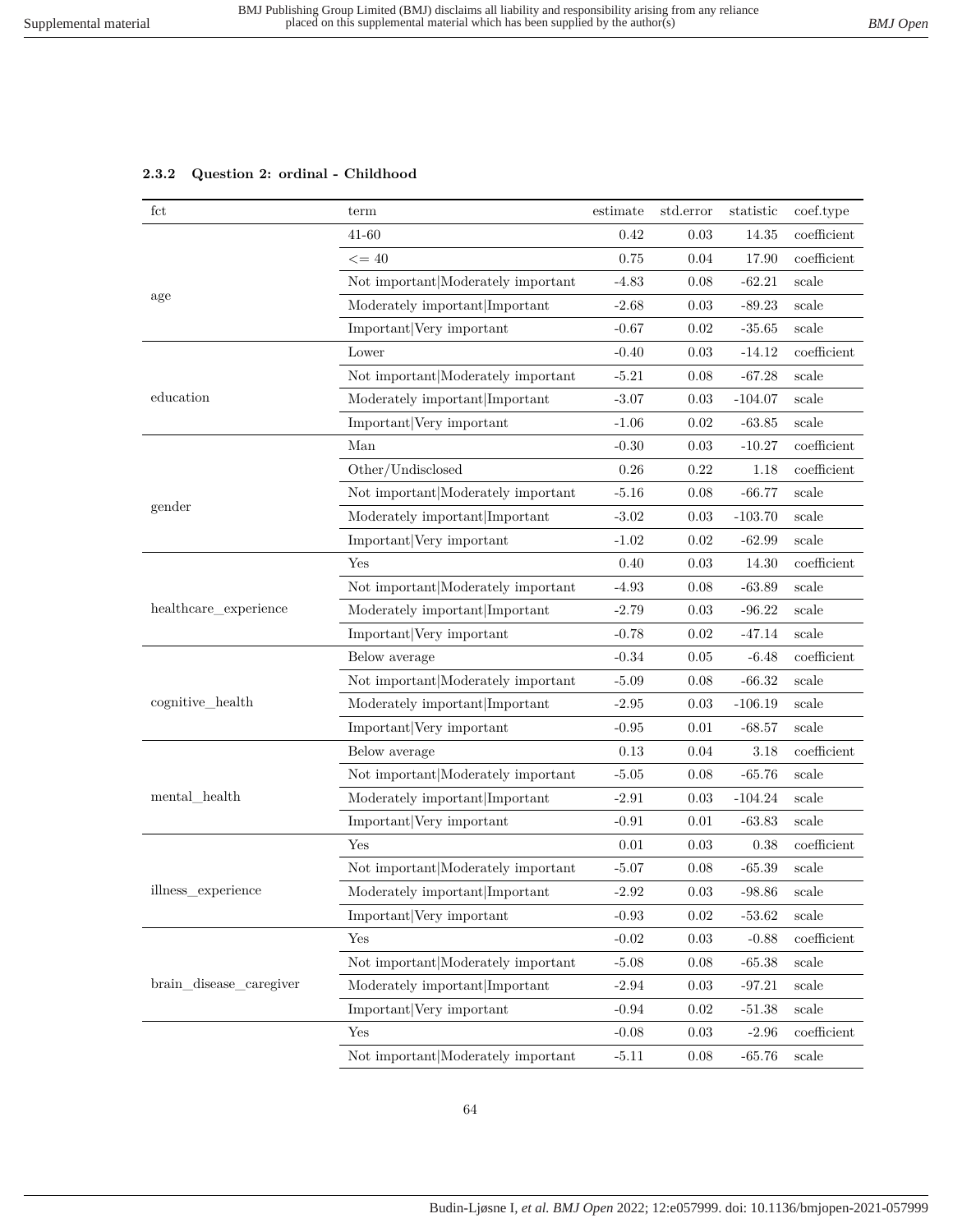|--|

l.

| fct                          | term                               | estimate | std.error | statistic | coef.type   |
|------------------------------|------------------------------------|----------|-----------|-----------|-------------|
| brain research participation | Moderately important Important     | $-2.96$  | 0.03      | $-98.75$  | scale       |
|                              | Important Very important           | $-0.96$  | 0.02      | $-53.99$  | scale       |
|                              | Stable                             | $-0.05$  | 0.03      | $-2.04$   | coefficient |
|                              | Not important Moderately important | $-5.10$  | 0.08      | $-65.22$  | scale       |
| relationship                 | Moderately important Important     | $-2.96$  | 0.03      | $-94.07$  | scale       |
|                              | Important Very important           | $-0.96$  | 0.02      | $-47.50$  | scale       |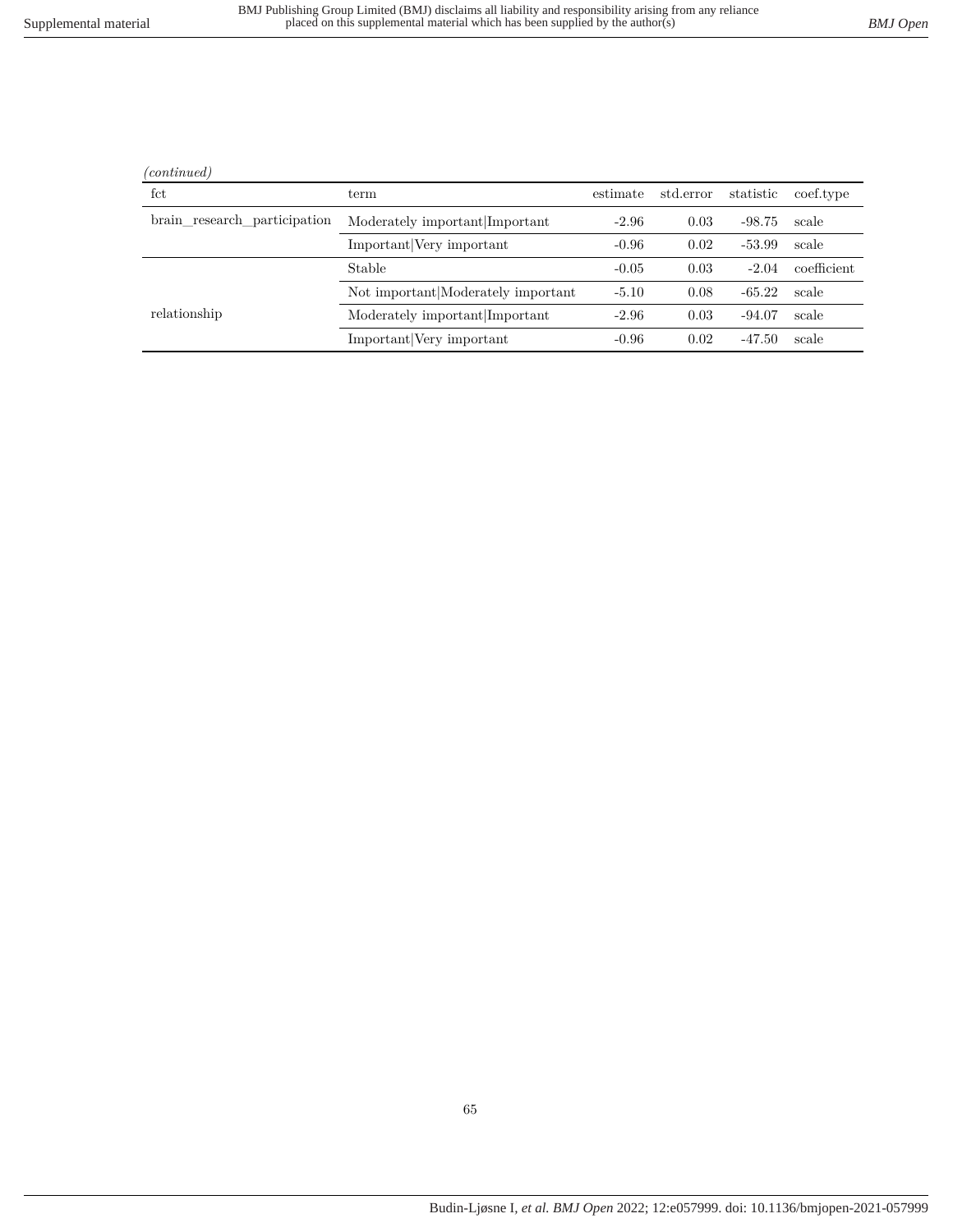# **2.3.3 Question 2: ordinal - Adolescence**

| $_{\rm fct}$            | term                               | estimate   | std.error  | statistic | coef.type      |
|-------------------------|------------------------------------|------------|------------|-----------|----------------|
|                         | 41-60                              | 0.38       | 0.03       | 13.32     | coefficient    |
|                         | $\leq$ = 40                        | 0.66       | 0.04       | 16.26     | coefficient    |
|                         | Not important Moderately important | $-5.56$    | 0.11       | $-50.61$  | scale          |
| age                     | Moderately important Important     | $-3.12$    | 0.04       | $-88.13$  | scale          |
|                         | Important Very important           | $-0.62$    | 0.02       | $-33.11$  | scale          |
|                         | Lower                              | $-0.23$    | 0.03       | $-8.34$   | coefficient    |
|                         | Not important Moderately important | $-5.86$    | 0.11       | $-53.44$  | scale          |
| education               | Moderately important Important     | $-3.42$    | 0.03       | $-98.66$  | scale          |
|                         | Important Very important           | $-0.93$    | 0.02       | $-57.62$  | scale          |
|                         | Man                                | $-0.34$    | 0.03       | $-12.01$  | coefficient    |
|                         | Other/Undisclosed                  | 0.31       | 0.22       | 1.43      | coefficient    |
|                         | Not important Moderately important | $-5.89$    | 0.11       | $-53.71$  | scale          |
| gender                  | Moderately important Important     | $-3.45$    | 0.03       | $-99.56$  | scale          |
|                         | Important Very important           | $-0.95$    | 0.02       | $-59.87$  | $_{\rm scale}$ |
|                         | Yes                                | 0.35       | 0.03       | 12.77     | coefficient    |
|                         | Not important Moderately important | $-5.66$    | 0.11       | $-51.65$  | scale          |
| healthcare_experience   | Moderately important Important     | $-3.22$    | 0.03       | $-93.38$  | scale          |
|                         | Important Very important           | $-0.72$    | 0.02       | $-44.12$  | $_{\rm scale}$ |
|                         | Below average                      | $-0.27$    | 0.05       | $-4.99$   | coefficient    |
|                         | Not important Moderately important | $-5.80$    | 0.11       | $-53.05$  | scale          |
| cognitive_health        | Moderately important Important     | $-3.36$    | 0.03       | $-100.36$ | scale          |
|                         | Important Very important           | $-0.87$    | 0.01       | $-63.84$  | scale          |
|                         | Below average                      | 0.12       | 0.04       | 3.07      | coefficient    |
|                         | Not important Moderately important | $-5.77$    | 0.11       | $-52.75$  | $_{\rm scale}$ |
| mental_health           | Moderately important Important     | $-3.33$    | 0.03       | $-99.00$  | scale          |
|                         | Important Very important           | $-0.84$    | 0.01       | $-59.49$  | scale          |
|                         | Yes                                | 0.04       | 0.03       | 1.55      | coefficient    |
|                         | Not important Moderately important | $-5.77$    | 0.11       | $-52.56$  | scale          |
| illness_experience      | Moderately important Important     | $-3.33$    | $\rm 0.03$ | $-95.27$  | scale          |
|                         | Important Very important           | $-0.84$    | 0.02       | $-49.34$  | scale          |
|                         | Yes                                | 0.02       | 0.03       | 0.64      | coefficient    |
|                         | Not important Moderately important | $-5.78$    | 0.11       | $-52.55$  | scale          |
| brain_disease_caregiver | Moderately important Important     | $-3.34$    | 0.04       | $-94.16$  | scale          |
|                         | Important Very important           | $-0.85$    | 0.02       | $-47.15$  | scale          |
|                         | Yes                                | $\rm 0.01$ | 0.03       | 0.30      | $coefficient$  |
|                         | Not important Moderately important | $-5.78$    | 0.11       | $-52.62$  | scale          |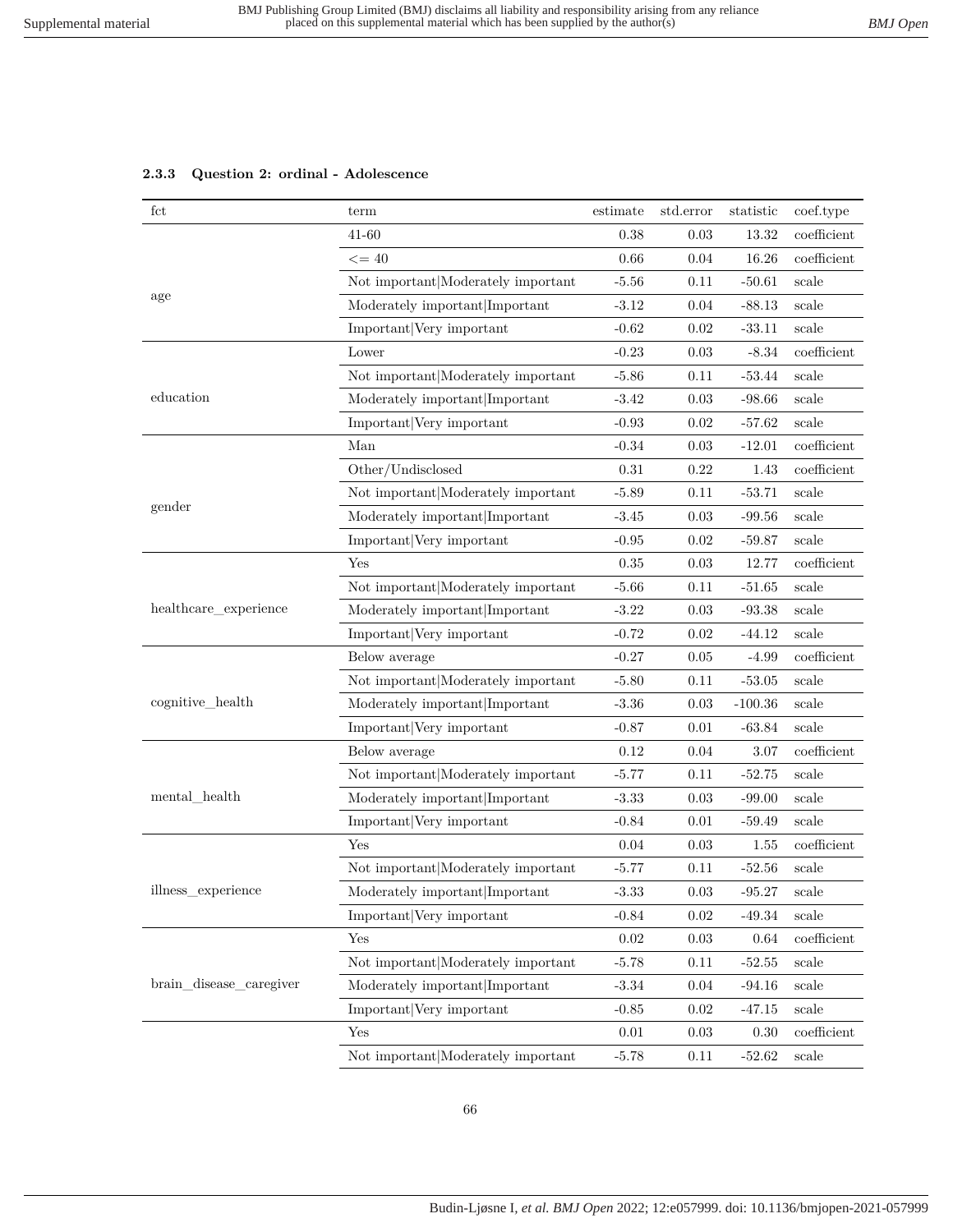relationship Moderately important|Important -3.40 0.04 -92.85 scale

Not important|Moderately important  $-5.84$  0.11  $-52.95$  scale

Important|Very important -0.91 0.02 -45.45 scale

| (continued)                  |                                |          |                               |        |                     |
|------------------------------|--------------------------------|----------|-------------------------------|--------|---------------------|
| fct                          | term                           | estimate | std.error statistic coef.type |        |                     |
| brain_research_participation | Moderately important Important | $-3.34$  | 0.04                          | -94.96 | scale               |
|                              | Important Very important       | $-0.85$  | 0.02                          | -48.79 | scale               |
|                              | Stable                         | $-0.10$  | 0.03                          |        | $-3.76$ coefficient |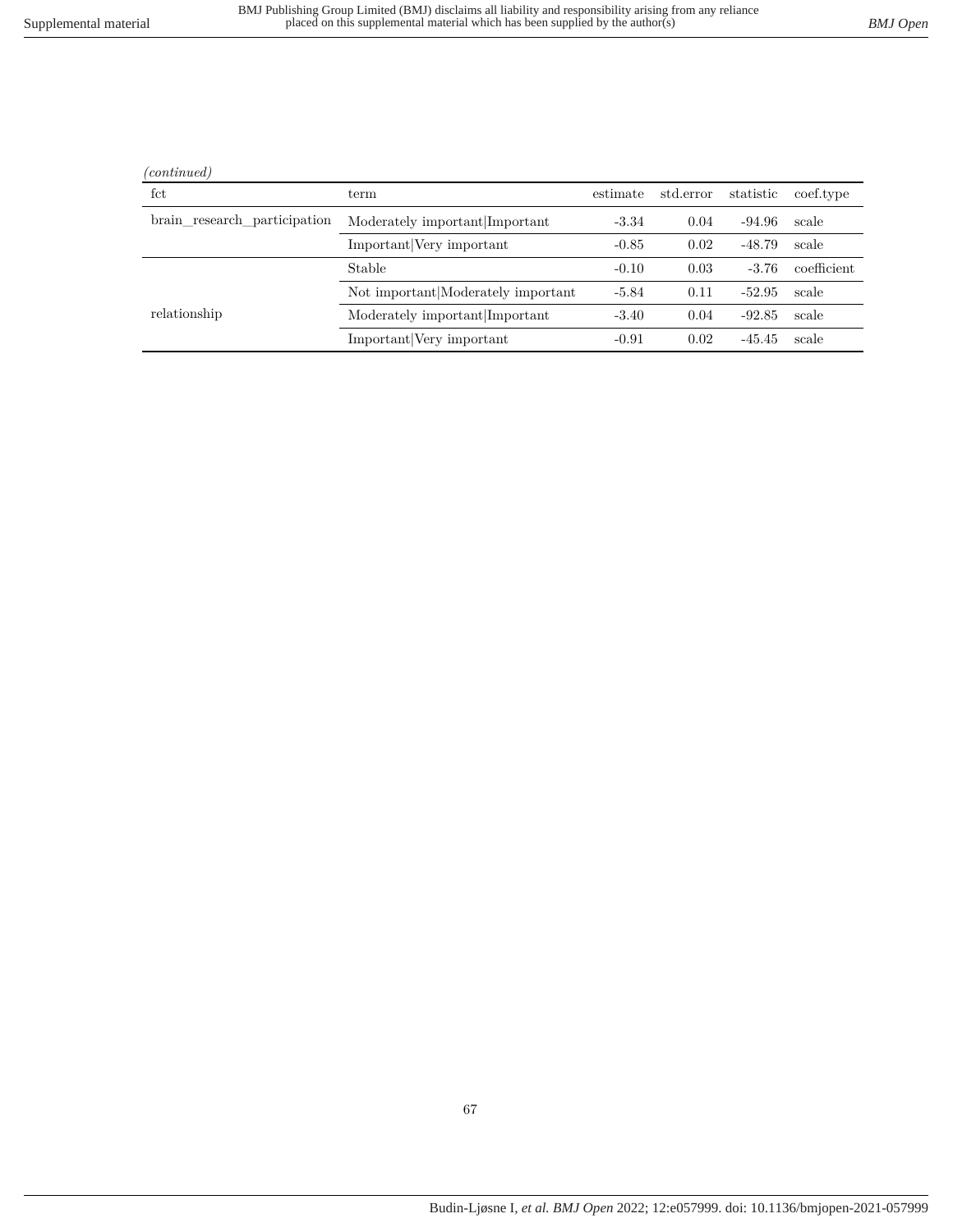| fct                     | term                               | estimate | std.error | statistic | coef.type      |
|-------------------------|------------------------------------|----------|-----------|-----------|----------------|
|                         | $41 - 60$                          | 0.24     | 0.03      | 8.95      | coefficient    |
|                         | $\leq$ = 40                        | 0.26     | 0.04      | 7.35      | coefficient    |
|                         | Not important Moderately important | $-6.22$  | 0.14      | $-42.98$  | scale          |
| age                     | Moderately important Important     | $-2.91$  | 0.03      | $-92.86$  | scale          |
|                         | Important Very important           | $-0.25$  | 0.02      | $-14.00$  | scale          |
|                         | Lower                              | $-0.05$  | 0.03      | $-2.10$   | coefficient    |
|                         | Not important Moderately important | $-6.36$  | 0.14      | $-43.98$  | scale          |
| education               | Moderately important Important     | $-3.05$  | 0.03      | $-101.48$ | scale          |
|                         | Important Very important           | $-0.40$  | 0.01      | $-26.85$  | scale          |
|                         | Man                                | $-0.41$  | 0.03      | $-15.28$  | coefficient    |
|                         | Other/Undisclosed                  | $-0.11$  | 0.18      | $-0.59$   | coefficient    |
|                         | Not important Moderately important | $-6.48$  | 0.14      | $-44.75$  | scale          |
| gender                  | Moderately important Important     | $-3.17$  | 0.03      | $-104.40$ | scale          |
|                         | Important Very important           | $-0.50$  | 0.01      | $-33.93$  | scale          |
|                         | Yes                                | 0.32     | 0.03      | 12.52     | coefficient    |
|                         | Not important Moderately important | $-6.23$  | 0.14      | $-43.09$  | scale          |
| healthcare_experience   | Moderately important Important     | $-2.92$  | 0.03      | $-97.06$  | scale          |
|                         | Important Very important           | $-0.26$  | 0.02      | $-16.82$  | scale          |
|                         | Below average                      | $-0.15$  | 0.05      | $-3.02$   | coefficient    |
|                         | Not important Moderately important | $-6.36$  | 0.14      | $-43.98$  | scale          |
| cognitive_health        | Moderately important Important     | $-3.05$  | 0.03      | $-104.72$ | scale          |
|                         | Important Very important           | $-0.39$  | 0.01      | $-30.73$  | scale          |
|                         | Below average                      | $-0.01$  | 0.04      | $-0.21$   | coefficient    |
|                         | Not important Moderately important | $-6.35$  | 0.14      | $-43.91$  | scale          |
| mental health           | Moderately important Important     | $-3.04$  | 0.03      | $-103.73$ | scale          |
|                         | Important Very important           | $-0.38$  | 0.01      | $-28.96$  | scale          |
|                         | Yes                                | 0.11     | 0.02      | 4.58      | coefficient    |
|                         | Not important Moderately important | $-6.30$  | 0.14      | $-43.53$  | scale          |
| illness_experience      | Moderately important Important     | $-2.99$  | 0.03      | $-98.31$  | scale          |
|                         | Important Very important           | $-0.34$  | 0.02      | $-21.24$  | scale          |
|                         | Yes                                | $0.18\,$ | 0.02      | 7.39      | $coefficient$  |
|                         | Not important Moderately important | $-6.27$  | $0.14\,$  | $-43.26$  | scale          |
| brain_disease_caregiver | Moderately important Important     | $-2.96$  | 0.03      | $-96.03$  | scale          |
|                         | Important Very important           | $-0.30$  | 0.02      | $-17.92$  | scale          |
|                         | Yes                                | 0.08     | 0.02      | 3.25      | $coefficient$  |
|                         | Not important Moderately important | $-6.31$  | $0.14\,$  | $-43.58$  | $_{\rm scale}$ |

### **2.3.4 Question 2: ordinal - Young adulthood**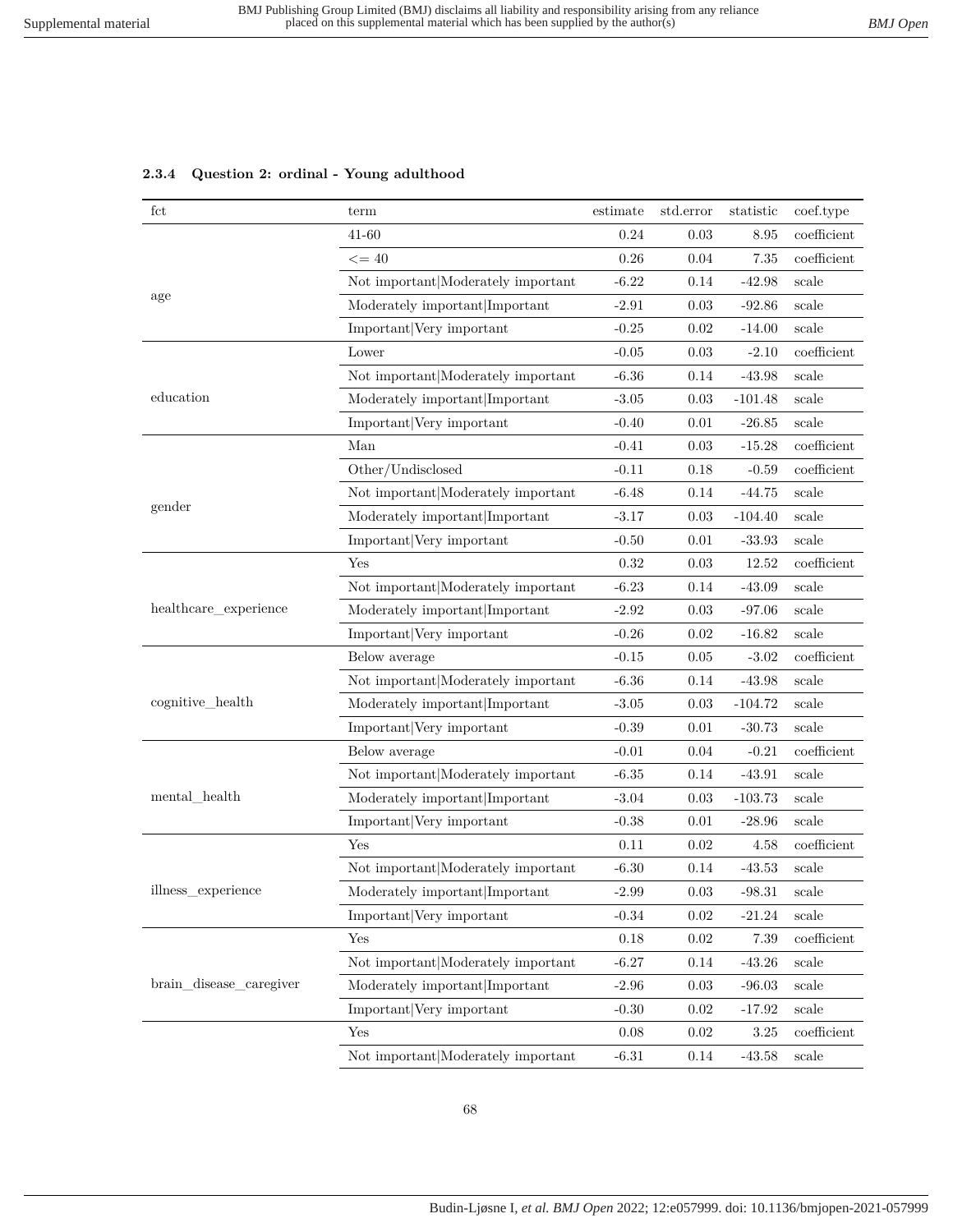| <i>continued</i> |
|------------------|
|                  |

÷

l.

| fct                          | term                               | estimate | std.error | statistic | coef.type   |
|------------------------------|------------------------------------|----------|-----------|-----------|-------------|
| brain research participation | Moderately important Important     | $-3.00$  | 0.03      | $-97.93$  | scale       |
|                              | Important Very important           | $-0.35$  | 0.02      | $-21.42$  | scale       |
|                              | Stable                             | $-0.03$  | 0.02      | $-1.05$   | coefficient |
|                              | Not important Moderately important | $-6.33$  | 0.14      | $-44.12$  | scale       |
| relationship                 | Moderately important Important     | $-3.05$  | 0.03      | $-95.27$  | scale       |
|                              | Important Very important           | $-0.39$  | 0.02      | $-21.42$  | scale       |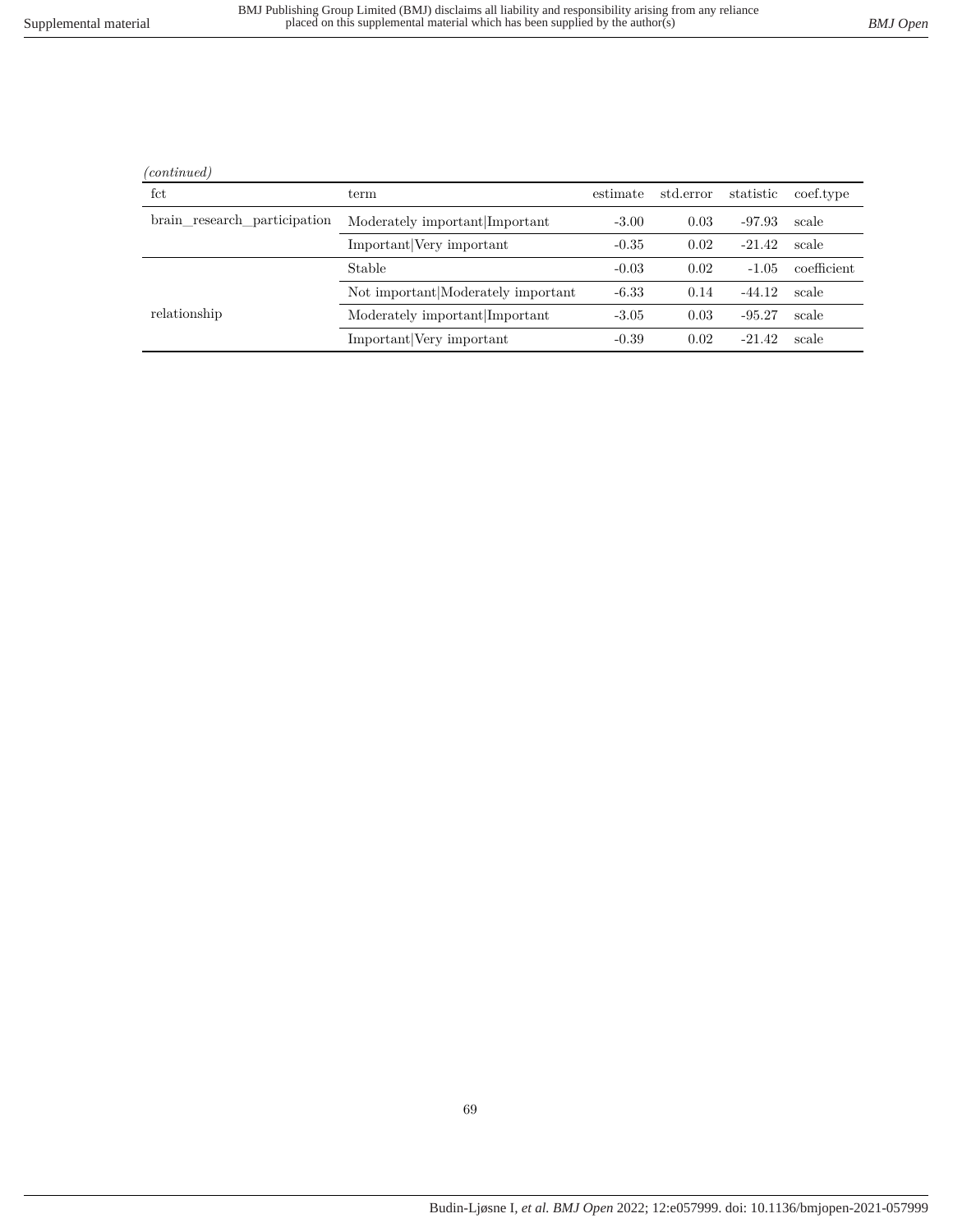### **2.3.5 Question 2: ordinal - Middle age**

| fct                     | term                                                 | estimate | std.error | statistic | coef.type   |
|-------------------------|------------------------------------------------------|----------|-----------|-----------|-------------|
|                         | $41 - 60$                                            | 0.35     | 0.03      | 12.69     | coefficient |
|                         | $\leq$ = 40                                          | $-0.01$  | 0.04      | $-0.32$   | coefficient |
|                         | Not important Moderately important                   | $-6.23$  | 0.14      | $-43.01$  | scale       |
| age                     | Moderately important Important                       | $-3.02$  | 0.03      | $-92.29$  | scale       |
|                         | Important Very important                             | $-0.46$  | 0.02      | $-25.37$  | scale       |
|                         | Lower                                                | $-0.04$  | 0.03      | $-1.47$   | coefficient |
|                         | Not important Moderately important                   | $-6.35$  | 0.14      | $-44.05$  | scale       |
| education               | Moderately important Important                       | $-3.15$  | 0.03      | $-100.25$ | scale       |
|                         | Important Very important                             | $-0.60$  | 0.02      | $-39.50$  | scale       |
|                         | Man                                                  | $-0.54$  | 0.03      | $-19.76$  | coefficient |
|                         | Other/Undisclosed                                    | $-0.45$  | 0.18      | $-2.45$   | coefficient |
|                         | Not important Moderately important                   | $-6.50$  | 0.14      | $-45.45$  | scale       |
| gender                  | Moderately important Important                       | $-3.32$  | 0.03      | $-104.16$ | scale       |
|                         | Important Very important                             | $-0.75$  | 0.02      | $-49.01$  | scale       |
|                         | Yes                                                  | 0.23     | 0.03      | 8.82      | coefficient |
|                         | Not important Moderately important                   | $-6.26$  | 0.14      | $-43.29$  | scale       |
| healthcare_experience   | Moderately important Important                       | $-3.05$  | 0.03      | $-96.76$  | scale       |
|                         | Important Very important                             | $-0.50$  | 0.02      | $-31.56$  | scale       |
|                         | Below average                                        | $-0.15$  | 0.05      | $-2.97$   | coefficient |
|                         | Not important Moderately important                   | $-6.36$  | 0.14      | $-43.99$  | scale       |
| cognitive_health        | Moderately important Important                       | $-3.15$  | 0.03      | $-103.43$ | scale       |
|                         | Important Very important                             | $-0.60$  | 0.01      | $-45.89$  | scale       |
|                         | Below average                                        | $-0.06$  | 0.04      | $-1.57$   | coefficient |
|                         | Not important Moderately important                   | $-6.34$  | 0.14      | $-44.15$  | scale       |
| mental_health           | Moderately important Important                       | $-3.14$  | 0.03      | $-102.64$ | scale       |
|                         | Important Very important                             | $-0.59$  | 0.01      | $-44.03$  | scale       |
|                         | Yes                                                  | 0.06     | 0.03      | 2.42      | coefficient |
|                         | Not important Moderately important                   | $-6.32$  | 0.14      | $-43.79$  | scale       |
| illness_experience      | $\textbf{Modernately important} \textbf{Important} $ | $-3.11$  | 0.03      | -97.73    | scale       |
|                         | Important Very important                             | $-0.56$  | 0.02      | $-34.71$  | scale       |
|                         | Yes                                                  | 0.32     | 0.03      | 12.90     | coefficient |
|                         | Not important Moderately important                   | $-6.21$  | 0.14      | $-42.99$  | scale       |
| brain disease caregiver | Moderately important Important                       | $-3.00$  | 0.03      | $-93.80$  | scale       |
|                         | Important Very important                             | $-0.44$  | 0.02      | $-26.08$  | scale       |
|                         | Yes                                                  | $0.11\,$ | 0.03      | 4.50      | coefficient |
|                         | Not important Moderately important                   | $-6.30$  | 0.14      | $-43.49$  | scale       |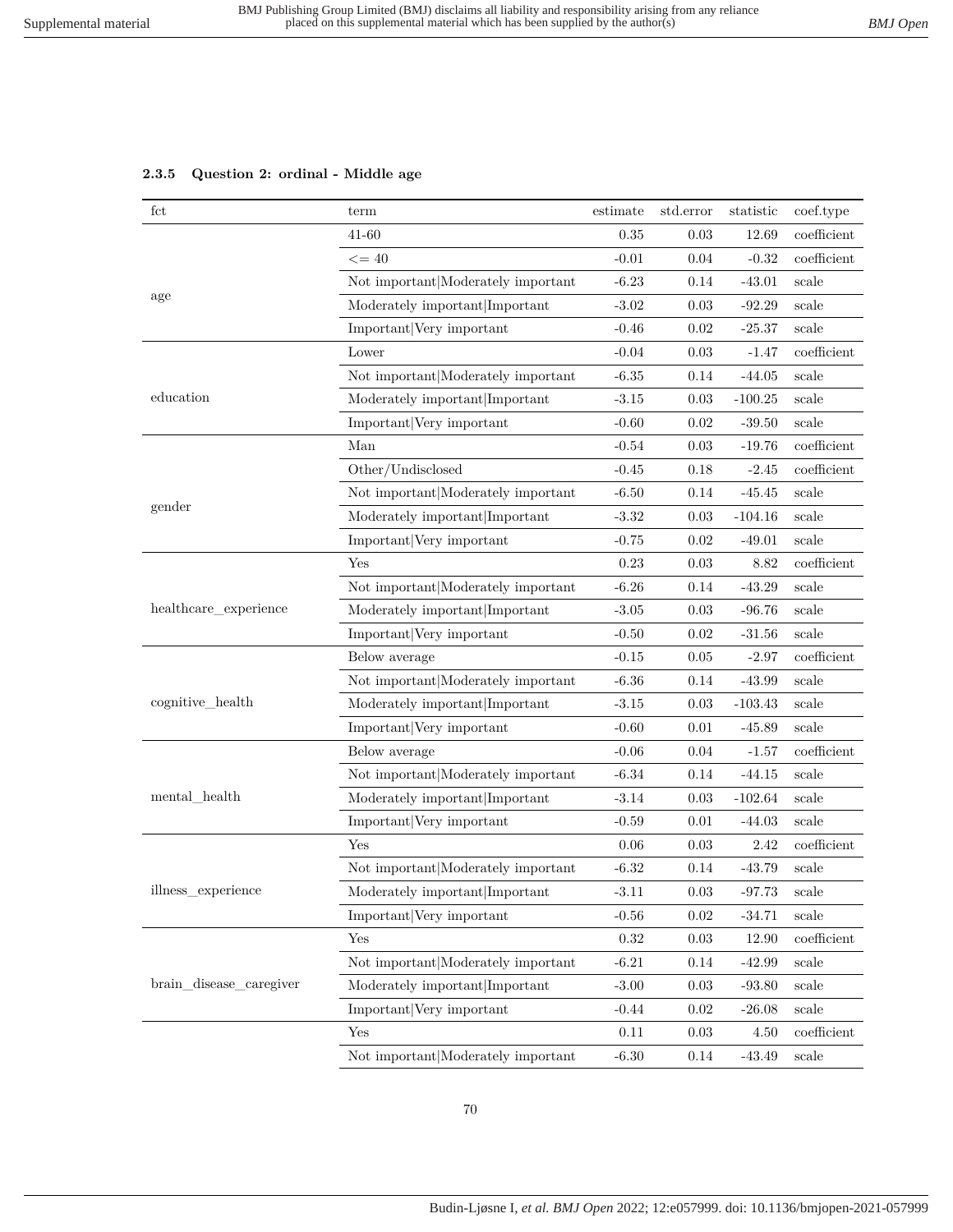| (continued) |
|-------------|
|             |

l.

| fct                          | term                               | estimate | std.error | statistic | coef.type   |
|------------------------------|------------------------------------|----------|-----------|-----------|-------------|
| brain research participation | Moderately important Important     | $-3.09$  | 0.03      | $-96.61$  | scale       |
|                              | Important Very important           | $-0.54$  | 0.02      | $-32.58$  | scale       |
|                              | Stable                             | 0.06     | 0.03      | 2.28      | coefficient |
|                              | Not important Moderately important | $-6.32$  | 0.15      | $-43.43$  | scale       |
| relationship                 | Moderately important Important     | $-3.10$  | 0.03      | $-93.44$  | scale       |
|                              | Important Very important           | $-0.56$  | 0.02      | $-29.55$  | scale       |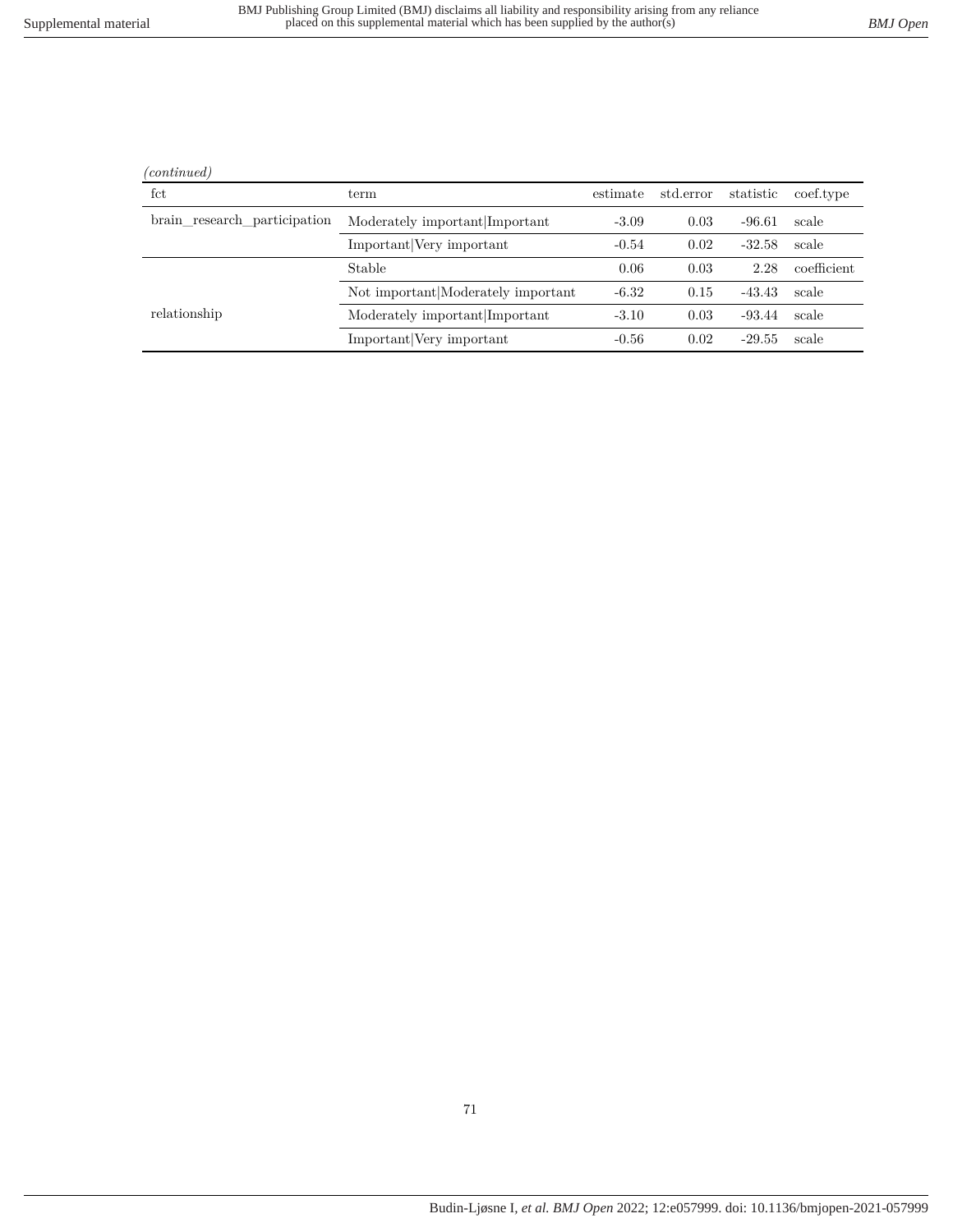# **2.3.6 Question 2: ordinal - Old age**

| fct                     | term                               | estimate | std.error | statistic | coef.type   |
|-------------------------|------------------------------------|----------|-----------|-----------|-------------|
|                         | 41-60                              | 0.02     | 0.03      | 0.73      | coefficient |
|                         | $\leq$ = 40                        | $-0.30$  | 0.04      | $-7.86$   | coefficient |
|                         | Not important Moderately important | $-5.63$  | 0.10      | $-56.36$  | scale       |
| age                     | Moderately important Important     | $-3.21$  | 0.03      | $-94.19$  | scale       |
|                         | Important Very important           | $-1.02$  | 0.02      | $-51.00$  | scale       |
|                         | Lower                              | $-0.14$  | 0.03      | $-4.92$   | coefficient |
|                         | Not important Moderately important | $-5.63$  | 0.10      | $-56.74$  | scale       |
| education               | Moderately important Important     | $-3.21$  | 0.03      | $-100.08$ | scale       |
|                         | Important Very important           | $-1.03$  | 0.02      | $-62.27$  | scale       |
|                         | Man                                | $-0.41$  | 0.03      | $-14.21$  | coefficient |
|                         | Other/Undisclosed                  | $-0.50$  | 0.19      | $-2.67$   | coefficient |
|                         | Not important Moderately important | $-5.72$  | 0.10      | $-57.62$  | scale       |
| gender                  | Moderately important Important     | $-3.30$  | 0.03      | $-102.30$ | scale       |
|                         | Important Very important           | $-1.11$  | 0.02      | $-67.19$  | scale       |
|                         | Yes                                | 0.13     | 0.03      | 4.73      | coefficient |
|                         | Not important Moderately important | $-5.53$  | 0.10      | $-55.76$  | scale       |
| healthcare_experience   | Moderately important Important     | $-3.11$  | 0.03      | $-96.61$  | scale       |
|                         | Important Very important           | $-0.93$  | 0.02      | $-54.50$  | scale       |
|                         | Below average                      | $-0.15$  | 0.06      | $-2.77$   | coefficient |
|                         | Not important Moderately important | $-5.59$  | 0.10      | $-56.60$  | scale       |
| cognitive_health        | Moderately important Important     | $-3.17$  | 0.03      | $-103.01$ | scale       |
|                         | Important Very important           | $-0.99$  | 0.01      | $-70.78$  | scale       |
|                         | Below average                      | $-0.11$  | 0.04      | $-2.83$   | coefficient |
|                         | Not important Moderately important | $-5.60$  | 0.10      | $-56.61$  | scale       |
| mental health           | Moderately important Important     | $-3.18$  | 0.03      | $-102.29$ | scale       |
|                         | Important Very important           | $-1.00$  | 0.01      | $-68.38$  | scale       |
|                         | Yes                                | 0.04     | 0.03      | 1.47      | coefficient |
|                         | Not important Moderately important | $-5.57$  | 0.10      | $-56.04$  | scale       |
| illness_experience      | Moderately important Important     | $-3.15$  | 0.03      | $-96.92$  | scale       |
|                         | Important Very important           | $-0.97$  | 0.02      | $-55.33$  | scale       |
|                         | Yes                                | $0.26\,$ | 0.03      | 9.43      | coefficient |
|                         | Not important Moderately important | $-5.47$  | 0.10      | $-55.05$  | scale       |
| brain_disease_caregiver | Moderately important Important     | $-3.05$  | 0.03      | $-93.46$  | scale       |
|                         | Important Very important           | $-0.87$  | 0.02      | $-48.00$  | scale       |
|                         | Yes                                | $0.19\,$ | 0.03      | 6.92      | coefficient |
|                         | Not important Moderately important | $-5.50$  | 0.10      | $-55.42$  | scale       |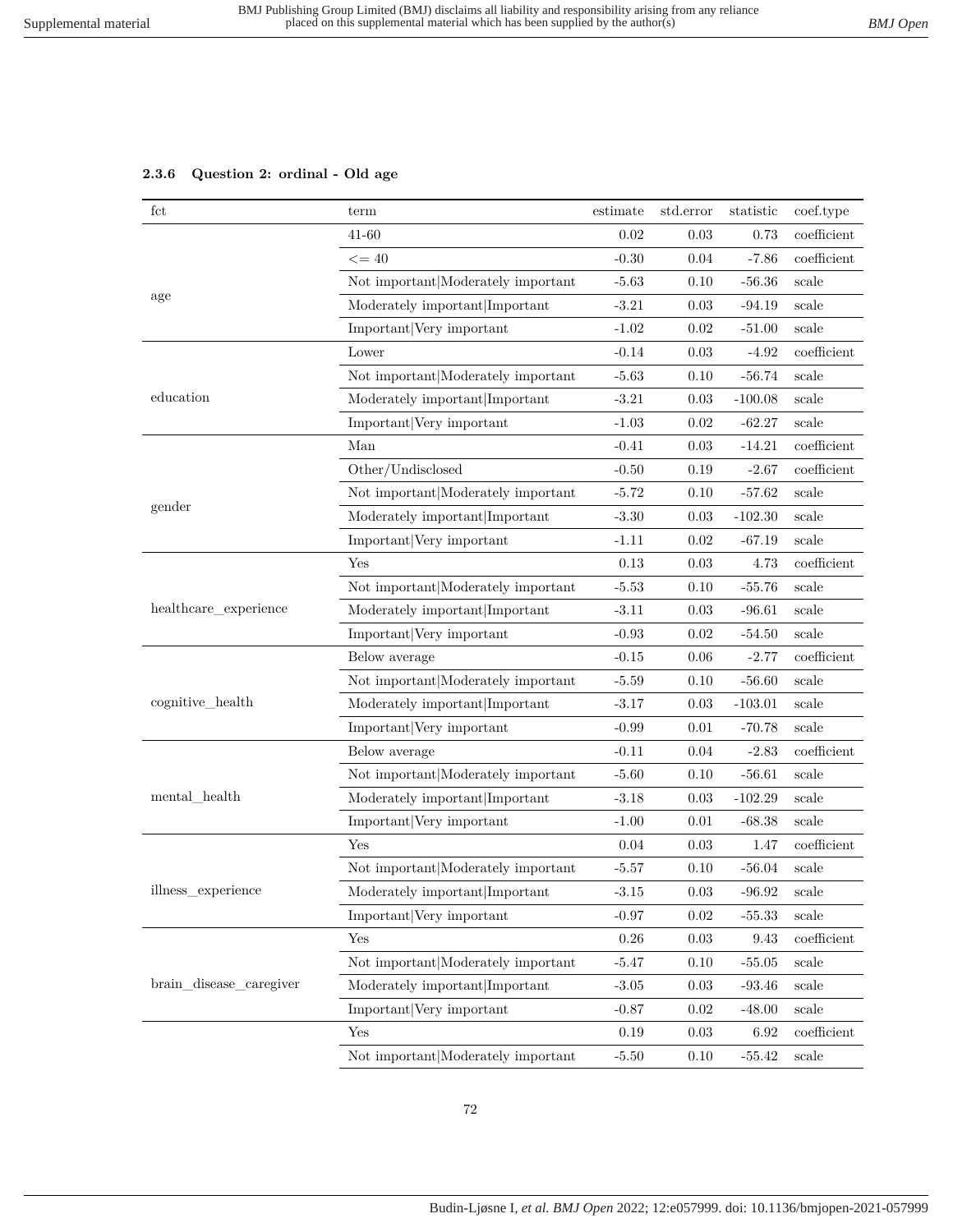| 'continued |  |
|------------|--|
|            |  |

| fct                          | term                               | estimate | std.error | statistic | coef.type   |
|------------------------------|------------------------------------|----------|-----------|-----------|-------------|
| brain research participation | Moderately important Important     | $-3.08$  | 0.03      | $-94.99$  | scale       |
|                              | Important Very important           | $-0.90$  | 0.02      | $-51.13$  | scale       |
|                              | Stable                             | 0.08     | 0.03      | 2.82      | coefficient |
|                              | Not important Moderately important | $-5.54$  | 0.10      | -55.50    | scale       |
| relationship                 | Moderately important Important     | $-3.12$  | 0.03      | $-91.85$  | scale       |
|                              | Important Very important           | $-0.94$  | 0.02      | $-46.55$  | scale       |

### **2.4 Comparison binary and continuous model results**

### **2.4.1 Question 2: bin\_vs\_cont - In the womb**

|                                  | Binary                                                                          |      |       |            |  | Continuous |      |      |
|----------------------------------|---------------------------------------------------------------------------------|------|-------|------------|--|------------|------|------|
| tct                              | term log odds std.error statistic p.value term beta std.error statistic p.value |      |       |            |  |            |      |      |
| brain research_participation Yes | $-0.03$                                                                         | 0.03 | -1.05 | $0.29$ Yes |  | 0.01       | 0.42 | 0.67 |

#### **2.4.2 Question 2: bin\_vs\_cont - Childhood**

|                         |                   | Binary  |                      |           |         | Continuous        |           |                     |         |         |
|-------------------------|-------------------|---------|----------------------|-----------|---------|-------------------|-----------|---------------------|---------|---------|
| fct                     | term              |         | $log$ odds std.error | statistic | p.value | term              | beta      | std.error statistic |         | p.value |
| gender                  | Other/Undisclosed | $-0.12$ | 0.42                 | $-0.28$   | 0.78    | Other/Undisclosed | 0.04      | 0.05                | 0.80    | 0.42    |
| mental health           | Below average     | $-0.04$ | 0.08                 | $-0.46$   | 0.65    | Below average     | 0.02      | 0.01                | 2.17    | 0.03    |
| brain disease caregiver | Yes               | 0.02    | 0.06                 | 0.29      | 0.77    | Yes               | $_{0.00}$ | 0.01                | $-0.41$ | 0.68    |

### **2.4.3 Question 2: bin\_vs\_cont - Adolescence**

|                              |                   | Binary   |           |           |         | Continuous        |      |           |           |         |
|------------------------------|-------------------|----------|-----------|-----------|---------|-------------------|------|-----------|-----------|---------|
| fct                          | term              | log odds | std.error | statistic | p.value | term              | beta | std.error | statistic | p.value |
| gender                       | Other/Undisclosed | $-0.29$  | 0.46      | $-0.64$   | 0.52    | Other/Undisclosed | 0.05 | 0.05      | 0.94      | 0.35    |
| mental health                | Below average     | $-0.11$  | 0.09      | $-1.16$   | 0.25    | Below average     | 0.02 | 0.01      | 2.32      | 0.02    |
| illness experience           | Yes               | $-0.01$  | 0.07      | $-0.12$   | 0.91    | Yes               | 0.01 | 0.01      | 1.19      | 0.24    |
| brain disease caregiver      | Yes               | 0.00     | 0.07      | $-0.02$   | 0.98    | Yes               | 0.00 | 0.01      | 0.66      | 0.51    |
| brain research participation | Yes               | $-0.05$  | 0.07      | $-0.68$   | 0.50    | Yes               | 0.00 | 0.01      | 0.09      | 0.93    |

### **2.4.4 Question 2: bin\_vs\_cont - Young adulthood**

|                              |        | Binary  |                    |                        |      |        |         | Continuous     |           |         |
|------------------------------|--------|---------|--------------------|------------------------|------|--------|---------|----------------|-----------|---------|
| fct                          | term   |         | log odds std.error | statistic p.value term |      |        |         | beta std.error | statistic | p.value |
| education                    | Lower  | 0.05    | 0.06               | 0.86                   | 0.39 | Lower  | $-0.01$ | 0.01           | $-1.85$   | 0.06    |
| brain research participation | Yes    | $-0.04$ | 0.06               | $-0.77$                | 0.44 | Yes    | 0.02    | 0.01           | 2.78      | 0.01    |
| relationship                 | Stable | 0.07    | 0.06               | 1.19                   | 0.23 | Stable | 0.00    | 0.01           | $-0.67$   | 0.51    |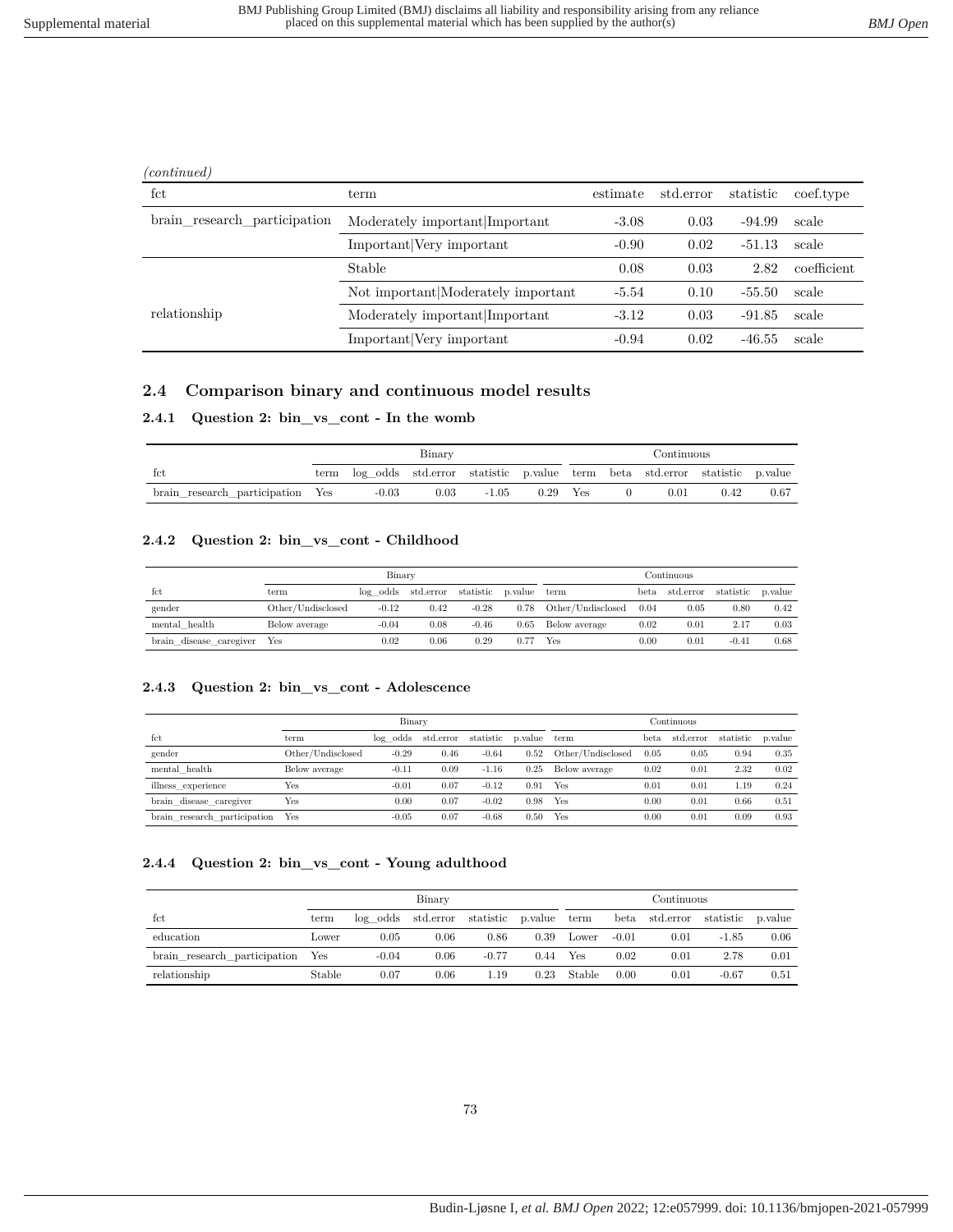- **3 Question 3**
- **3.1 Binary models**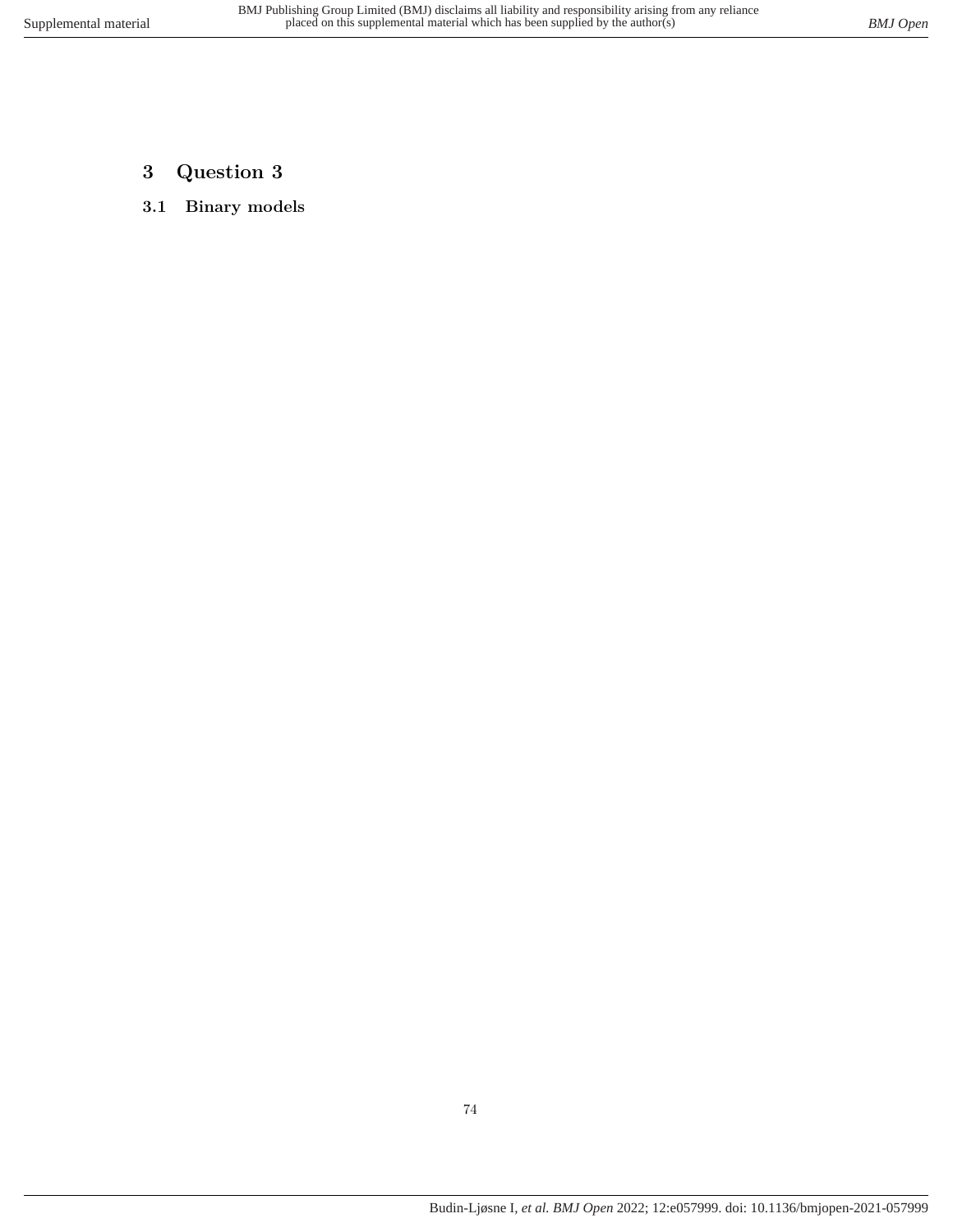| fct                          | term              | estimate | std.error | statistic | p.value |
|------------------------------|-------------------|----------|-----------|-----------|---------|
|                              | (Intercept)       | 4.97     | 0.11      | 46.45     | 0.00    |
| age                          | $41 - 60$         | 0.08     | 0.16      | 0.47      | 0.64    |
|                              | $\leq$ = 40       | $-1.06$  | 0.15      | $-6.97$   | 0.00    |
|                              | (Intercept)       | 5.02     | 0.09      | 55.72     | 0.00    |
| education                    | Lower             | $-0.74$  | 0.13      | $-5.72$   | 0.00    |
|                              | (Intercept)       | 5.07     | 0.09      | 55.85     | 0.00    |
| gender                       | Man               | $-0.91$  | 0.13      | $-7.05$   | 0.00    |
|                              | Other/Undisclosed | 12.49    | 352.44    | 0.04      | 0.97    |
|                              | (Intercept)       | 4.47     | 0.07      | 61.46     | 0.00    |
| healthcare experience        | Yes               | 0.86     | 0.16      | 5.45      | 0.00    |
|                              | (Intercept)       | 4.75     | 0.07      | 70.47     | 0.00    |
| cognitive health             | Below average     | $-0.35$  | 0.23      | $-1.48$   | 0.14    |
|                              | (Intercept)       | 4.80     | 0.07      | 66.87     | 0.00    |
| mental health                | Below average     | $-0.44$  | 0.16      | $-2.69$   | 0.01    |
|                              | (Intercept)       | 4.89     | 0.09      | 53.86     | 0.00    |
| illness experience           | Yes               | $-0.38$  | 0.13      | $-2.91$   | 0.00    |
|                              | (Intercept)       | 4.41     | 0.08      | 58.21     | 0.00    |
| brain disease caregiver      | Yes               | 0.85     | 0.14      | 5.86      | 0.00    |
|                              | (Intercept)       | 4.46     | 0.08      | 59.30     | 0.00    |
| brain research participation | Yes               | 0.78     | 0.15      | 5.29      | 0.00    |
|                              | (Intercept)       | 4.42     | 0.08      | 52.85     | 0.00    |
| relationship                 | Stable            | 0.65     | 0.13      | 4.90      | 0.00    |

### **3.1.1 Question 3: binary - Alzheimer's**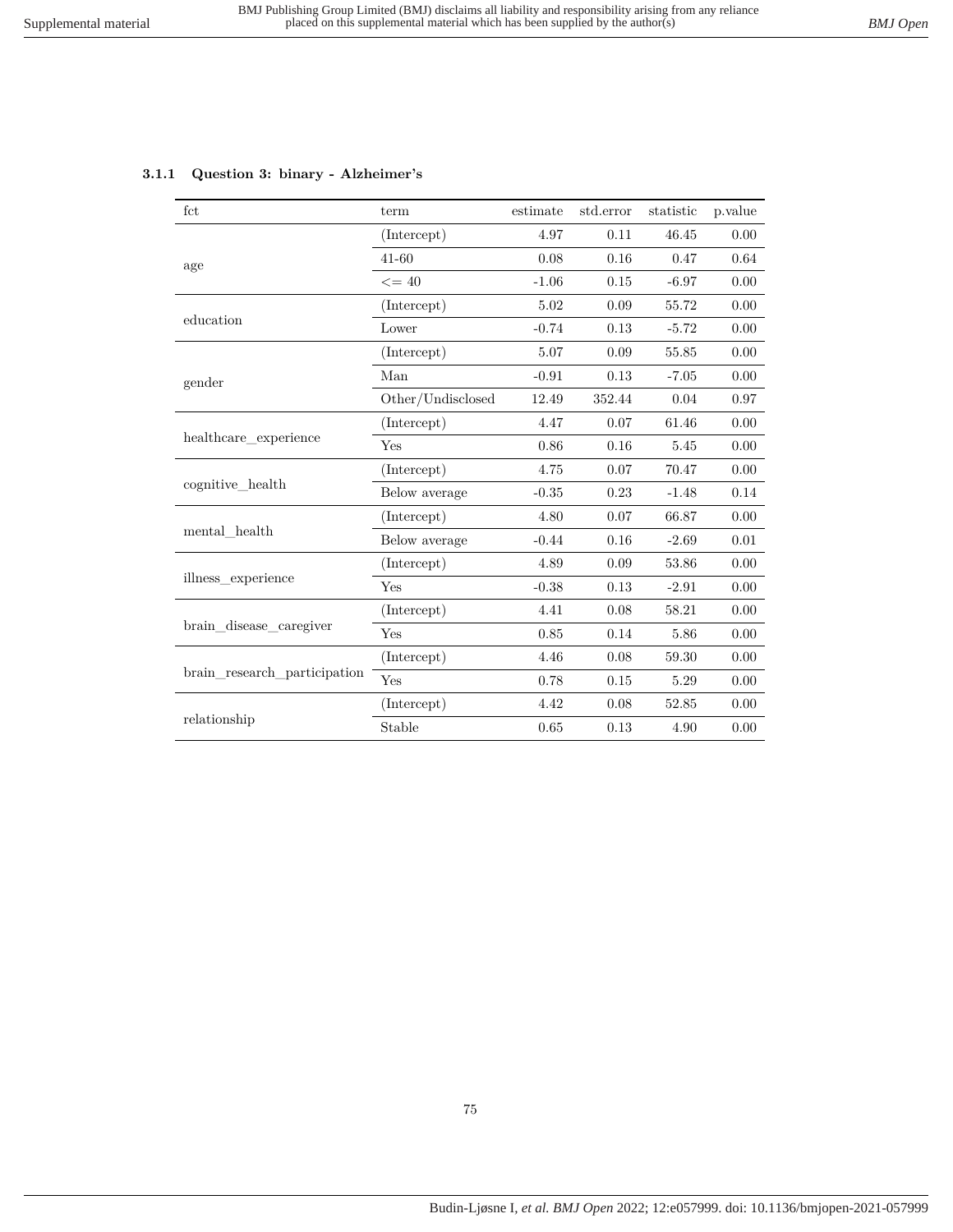| fct                          | term              | estimate | std.error | statistic | p.value |
|------------------------------|-------------------|----------|-----------|-----------|---------|
|                              | (Intercept)       | 2.98     | 0.04      | 72.17     | 0.00    |
| age                          | 41-60             | 0.38     | 0.07      | 5.62      | 0.00    |
|                              | $\leq$ = 40       | 0.29     | 0.09      | 3.28      | 0.00    |
|                              | (Intercept)       | 3.33     | 0.04      | 83.62     | 0.00    |
| education                    | Lower             | $-0.48$  | 0.06      | $-7.79$   | 0.00    |
|                              | (Intercept)       | 3.30     | 0.04      | 85.53     | 0.00    |
| gender                       | Man               | $-0.45$  | 0.06      | $-7.11$   | 0.00    |
|                              | Other/Undisclosed | $-0.31$  | 0.42      | $-0.73$   | 0.47    |
|                              | (Intercept)       | 3.01     | 0.04      | 82.83     | 0.00    |
| healthcare experience        | Yes               | 0.42     | 0.07      | 6.33      | 0.00    |
|                              | (Intercept)       | 3.21     | 0.03      | 99.65     | 0.00    |
| cognitive health             | Below average     | $-0.74$  | 0.10      | $-7.54$   | 0.00    |
|                              | (Intercept)       | 3.15     | 0.03      | 96.65     | 0.00    |
| mental health                | Below average     | 0.00     | 0.09      | 0.03      | 0.97    |
|                              | (Intercept)       | $3.22\,$ | 0.04      | 79.23     | 0.00    |
| illness experience           | Yes               | $-0.17$  | 0.06      | $-2.74$   | 0.01    |
|                              | (Intercept)       | 3.06     | 0.04      | 76.83     | 0.00    |
| brain disease caregiver      | Yes               | 0.22     | 0.06      | 3.58      | 0.00    |
|                              | (Intercept)       | 3.02     | 0.04      | 79.51     | 0.00    |
| brain research participation | Yes               | 0.33     | 0.06      | 5.23      | 0.00    |
|                              | (Intercept)       | 3.18     | 0.05      | 68.62     | 0.00    |
| relationship                 | Stable            | $-0.04$  | 0.06      | $-0.69$   | 0.49    |

### **3.1.2 Question 3: binary - Schizophrenia**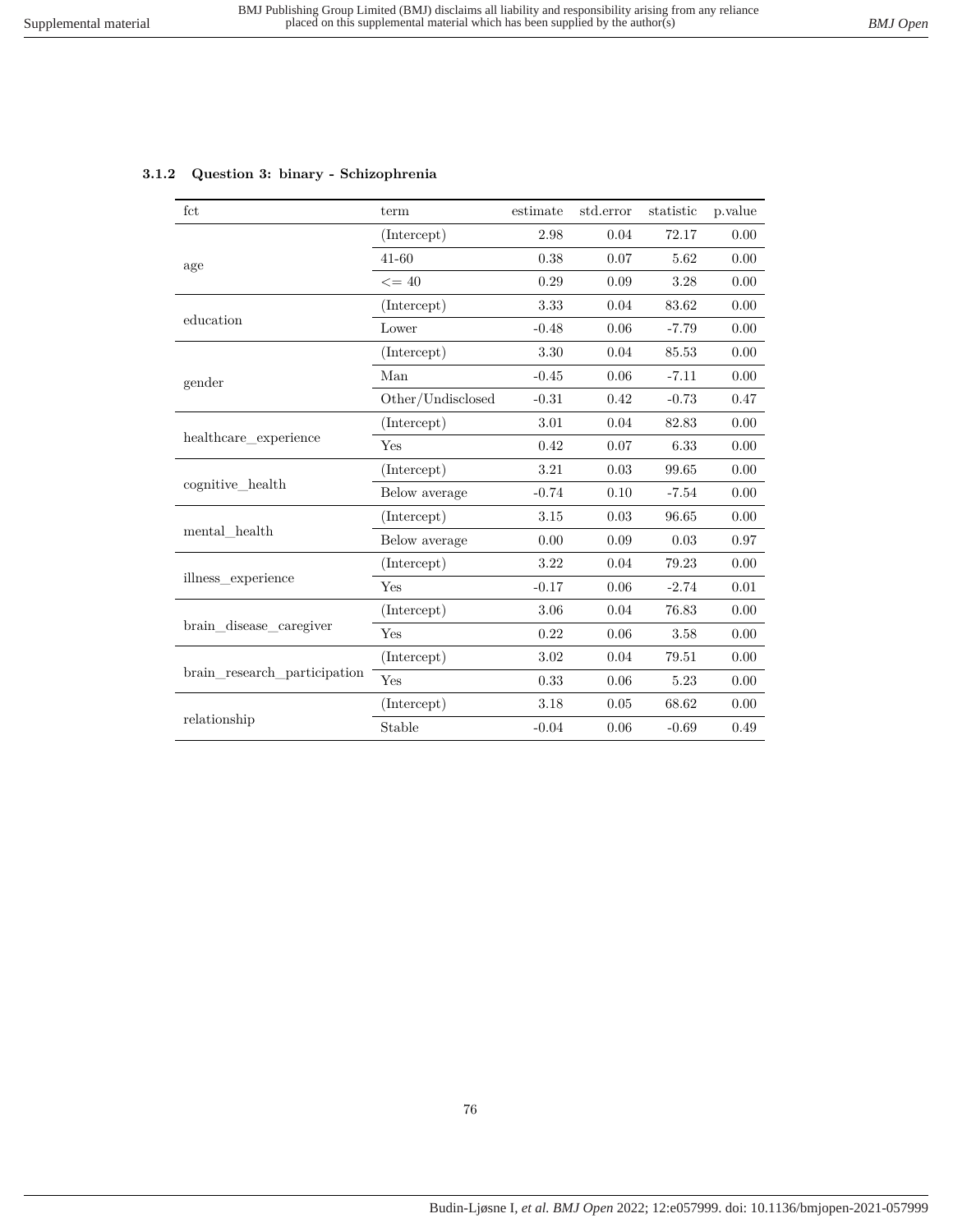| fct                          | term              | estimate | std.error | statistic | p.value |
|------------------------------|-------------------|----------|-----------|-----------|---------|
|                              | (Intercept)       | 2.79     | 0.04      | 73.54     | 0.00    |
| age                          | $41 - 60$         | 0.42     | 0.06      | 6.55      | 0.00    |
|                              | $\leq$ = 40       | 0.26     | 0.08      | 3.15      | 0.00    |
|                              | (Intercept)       | 3.08     | 0.04      | 86.76     | 0.00    |
| education                    | Lower             | $-0.33$  | 0.06      | $-5.67$   | 0.00    |
|                              | (Intercept)       | 3.08     | 0.03      | 88.33     | 0.00    |
| gender                       | Man               | $-0.36$  | $0.06\,$  | $-6.21$   | 0.00    |
|                              | Other/Undisclosed | 0.10     | 0.46      | 0.23      | 0.82    |
|                              | (Intercept)       | 2.85     | 0.03      | 84.24     | 0.00    |
| healthcare experience        | Yes               | 0.32     | 0.06      | 5.38      | 0.00    |
|                              | (Intercept)       | 2.99     | 0.03      | 102.71    | 0.00    |
| cognitive health             | Below average     | $-0.31$  | 0.10      | $-2.94$   | 0.00    |
|                              | (Intercept)       | 2.93     | 0.03      | 99.39     | 0.00    |
| mental health                | Below average     | 0.34     | 0.09      | 3.63      | 0.00    |
|                              | (Intercept)       | 2.97     | 0.04      | 81.99     | 0.00    |
| illness experience           | Yes               | 0.00     | 0.06      | $-0.02$   | 0.99    |
|                              | (Intercept)       | 2.87     | 0.04      | 78.49     | 0.00    |
| brain disease caregiver      | Yes               | 0.23     | 0.06      | 4.04      | 0.00    |
|                              | (Intercept)       | 2.84     | 0.04      | 81.08     | 0.00    |
| brain research participation | Yes               | 0.32     | 0.06      | 5.49      | 0.00    |
|                              | (Intercept)       | 2.98     | 0.04      | 70.44     | 0.00    |
| relationship                 | Stable            | $-0.02$  | 0.06      | $-0.30$   | 0.76    |

### **3.1.3 Question 3: binary - Depression**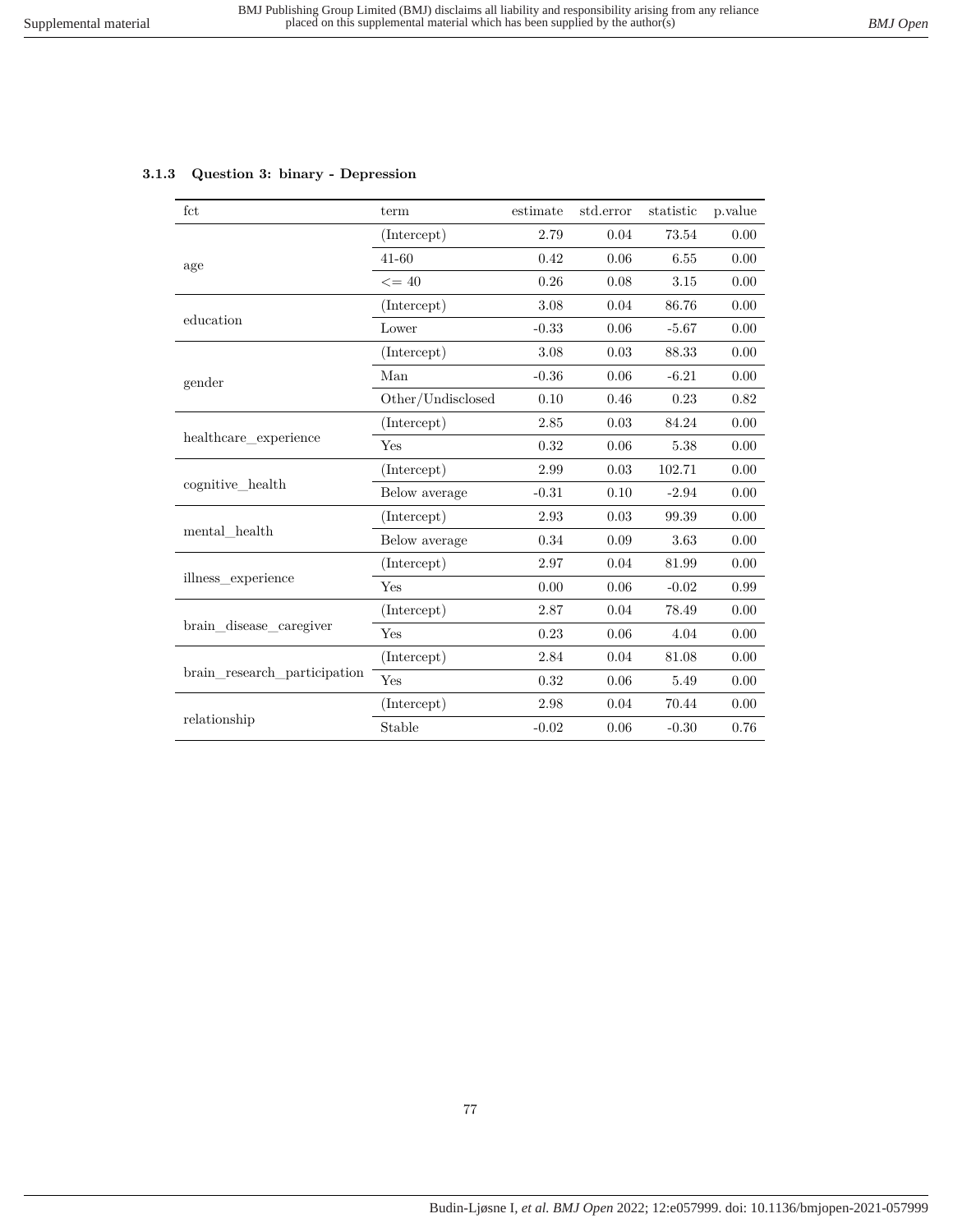# **3.1.4 Question 3: binary - Bipolar**

| fct                          | term              | estimate | std.error | statistic | p.value |
|------------------------------|-------------------|----------|-----------|-----------|---------|
|                              | (Intercept)       | 2.08     | 0.03      | 73.75     | 0.00    |
| age                          | $41 - 60$         | 0.78     | 0.05      | 15.01     | 0.00    |
|                              | $\leq$ = 40       | 0.64     | 0.07      | 9.40      | 0.00    |
|                              | (Intercept)       | 2.76     | 0.03      | 89.77     | 0.00    |
| education                    | Lower             | $-0.86$  | 0.04      | $-19.41$  | 0.00    |
|                              | (Intercept)       | 2.68     | 0.03      | 91.92     | 0.00    |
| gender                       | Man               | $-0.75$  | 0.04      | $-16.70$  | 0.00    |
|                              | Other/Undisclosed | 0.01     | 0.37      | 0.03      | 0.98    |
|                              | (Intercept)       | 2.19     | 0.03      | 85.72     | 0.00    |
| healthcare experience        | Yes               | 0.70     | 0.05      | 13.78     | 0.00    |
|                              | (Intercept)       | 2.45     | 0.02      | 106.57    | 0.00    |
| cognitive_health             | Below average     | $-0.49$  | 0.08      | $-6.29$   | 0.00    |
|                              | (Intercept)       | 2.39     | 0.02      | 102.47    | 0.00    |
| mental health                | Below average     | 0.25     | 0.07      | 3.60      | 0.00    |
|                              | (Intercept)       | 2.42     | 0.03      | 84.89     | 0.00    |
| illness experience           | Yes               | $-0.01$  | 0.04      | $-0.29$   | 0.77    |
|                              | (Intercept)       | 2.25     | 0.03      | 80.16     | 0.00    |
| brain_disease_caregiver      | Yes               | 0.41     | 0.05      | 8.97      | 0.00    |
|                              | (Intercept)       | 2.26     | 0.03      | 82.64     | 0.00    |
| brain research participation | Yes               | 0.41     | $0.05\,$  | 8.96      | 0.00    |
|                              | (Intercept)       | 2.52     | 0.03      | 72.89     | 0.00    |
| relationship                 | Stable            | $-0.18$  | 0.04      | $-3.92$   | 0.00    |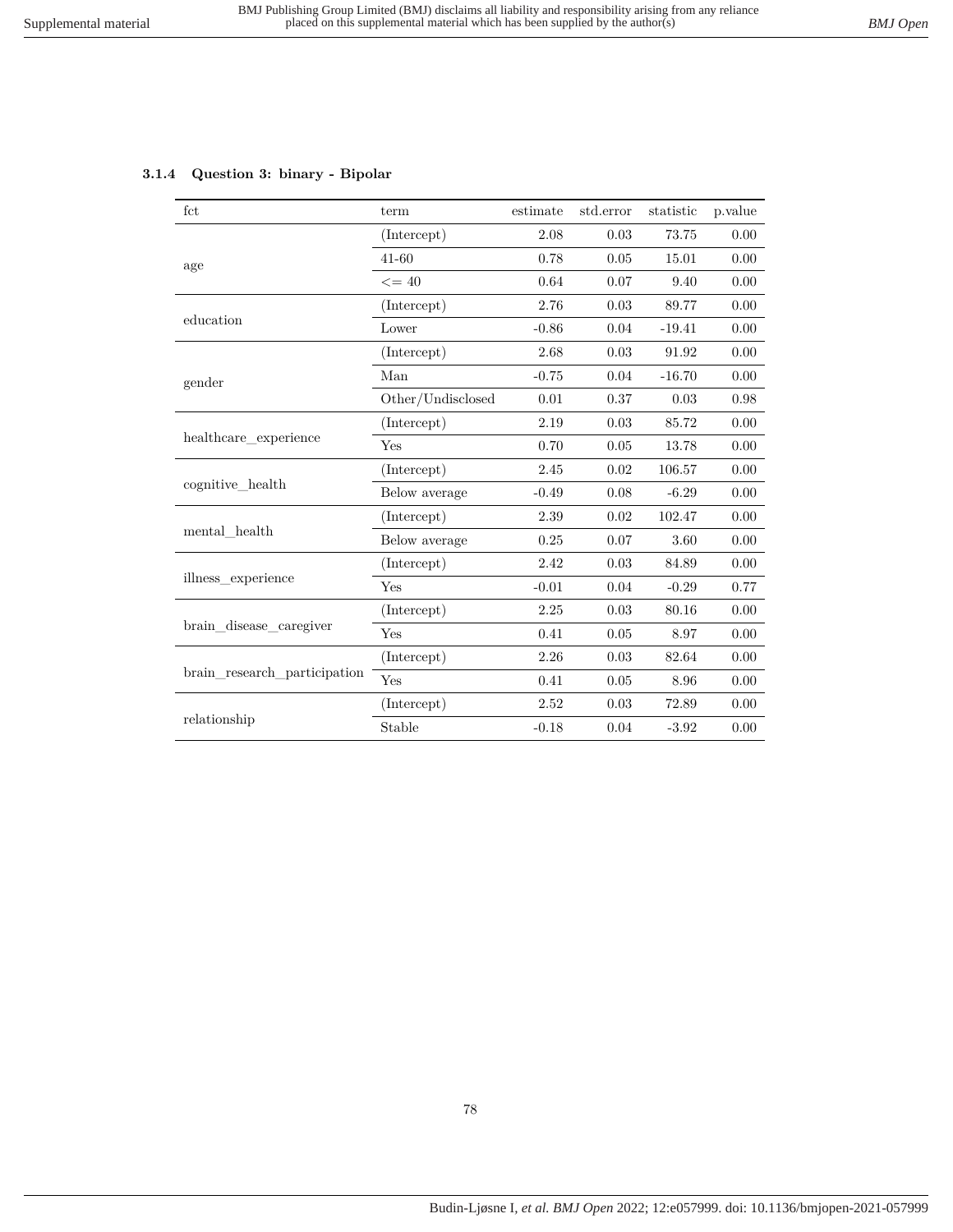# **3.1.5 Question 3: binary - Anxiety**

| fct                          | term              | estimate | std.error | statistic | p.value |
|------------------------------|-------------------|----------|-----------|-----------|---------|
|                              | (Intercept)       | 2.09     | 0.03      | 73.83     | 0.00    |
| age                          | $41 - 60$         | 0.43     | 0.05      | 9.24      | 0.00    |
|                              | $\leq$ = 40       | 0.37     | 0.06      | 5.91      | 0.00    |
|                              | (Intercept)       | 2.39     | 0.03      | 91.09     | 0.00    |
| education                    | Lower             | $-0.29$  | 0.04      | $-6.68$   | 0.00    |
|                              | (Intercept)       | 2.36     | 0.03      | 92.74     | 0.00    |
| gender                       | Man               | $-0.23$  | 0.04      | $-5.17$   | 0.00    |
|                              | Other/Undisclosed | 0.63     | 0.42      | 1.51      | 0.13    |
|                              | (Intercept)       | 2.22     | 0.03      | 85.81     | 0.00    |
| healthcare experience        | Yes               | 0.22     | 0.04      | 5.02      | 0.00    |
|                              | (Intercept)       | 2.31     | 0.02      | 106.50    | 0.00    |
| cognitive_health             | Below average     | $-0.19$  | 0.08      | $-2.35$   | 0.02    |
|                              | (Intercept)       | 2.25     | 0.02      | 102.17    | 0.00    |
| mental health                | Below average     | 0.41     | 0.07      | 5.85      | 0.00    |
|                              | (Intercept)       | 2.27     | 0.03      | 84.71     | 0.00    |
| illness experience           | Yes               | 0.07     | 0.04      | 1.63      | 0.10    |
|                              | (Intercept)       | 2.21     | 0.03      | 80.03     | 0.00    |
| brain_disease_caregiver      | Yes               | 0.19     | 0.04      | 4.55      | 0.00    |
|                              | (Intercept)       | 2.18     | 0.03      | 82.34     | 0.00    |
| brain research participation | Yes               | 0.28     | 0.04      | 6.49      | 0.00    |
|                              | (Intercept)       | 2.30     | 0.03      | 72.91     | 0.00    |
| relationship                 | Stable            | 0.00     | 0.04      | 0.00      | 1.00    |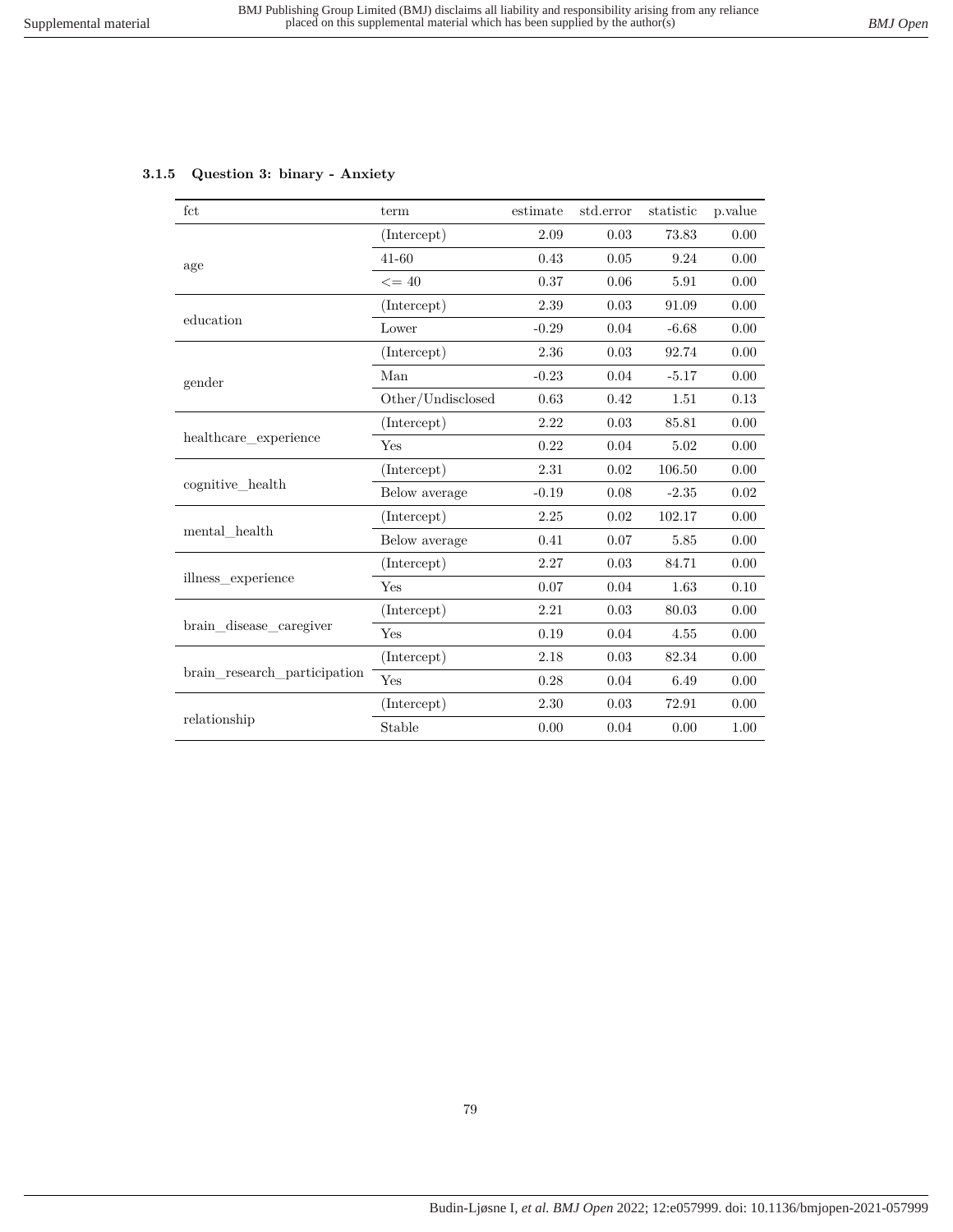|  |  |  |  | 3.1.6 Question 3: binary - Addiction |
|--|--|--|--|--------------------------------------|
|--|--|--|--|--------------------------------------|

| fct                          | term              | estimate | std.error | statistic | p.value |
|------------------------------|-------------------|----------|-----------|-----------|---------|
|                              | (Intercept)       | 1.86     | 0.03      | 71.70     | 0.00    |
| age                          | $41 - 60$         | 0.31     | 0.04      | 7.54      | 0.00    |
|                              | $\leq$ = 40       | 0.41     | 0.06      | 7.06      | 0.00    |
|                              | (Intercept)       | 2.20     | 0.02      | 90.62     | 0.00    |
| education                    | Lower             | $-0.47$  | 0.04      | $-12.10$  | 0.00    |
|                              | (Intercept)       | 2.20     | 0.02      | 92.28     | 0.00    |
| gender                       | Man               | $-0.51$  | 0.04      | $-12.94$  | 0.00    |
|                              | Other/Undisclosed | 0.05     | 0.30      | 0.17      | 0.86    |
|                              | (Intercept)       | 1.81     | 0.02      | 81.89     | 0.00    |
| healthcare_experience        | Yes               | 0.68     | 0.04      | 15.89     | 0.00    |
|                              | (Intercept)       | 2.06     | 0.02      | 104.94    | 0.00    |
| cognitive health             | Below average     | $-0.38$  | 0.07      | $-5.35$   | 0.00    |
|                              | (Intercept)       | 2.02     | 0.02      | 100.44    | 0.00    |
| mental health                | Below average     | 0.11     | 0.06      | 1.99      | 0.05    |
|                              | (Intercept)       | 2.02     | 0.02      | 83.23     | 0.00    |
| illness experience           | Yes               | 0.03     | 0.04      | 0.76      | 0.45    |
|                              | (Intercept)       | 1.93     | 0.02      | 77.93     | 0.00    |
| brain_disease_caregiver      | Yes               | 0.23     | $0.04\,$  | 6.04      | 0.00    |
| brain_research_participation | (Intercept)       | 1.93     | 0.02      | 80.24     | 0.00    |
|                              | Yes               | 0.26     | 0.04      | 6.82      | 0.00    |
|                              | (Intercept)       | 2.11     | 0.03      | 72.19     | 0.00    |
| relationship                 | Stable            | $-0.13$  | 0.04      | $-3.46$   | 0.00    |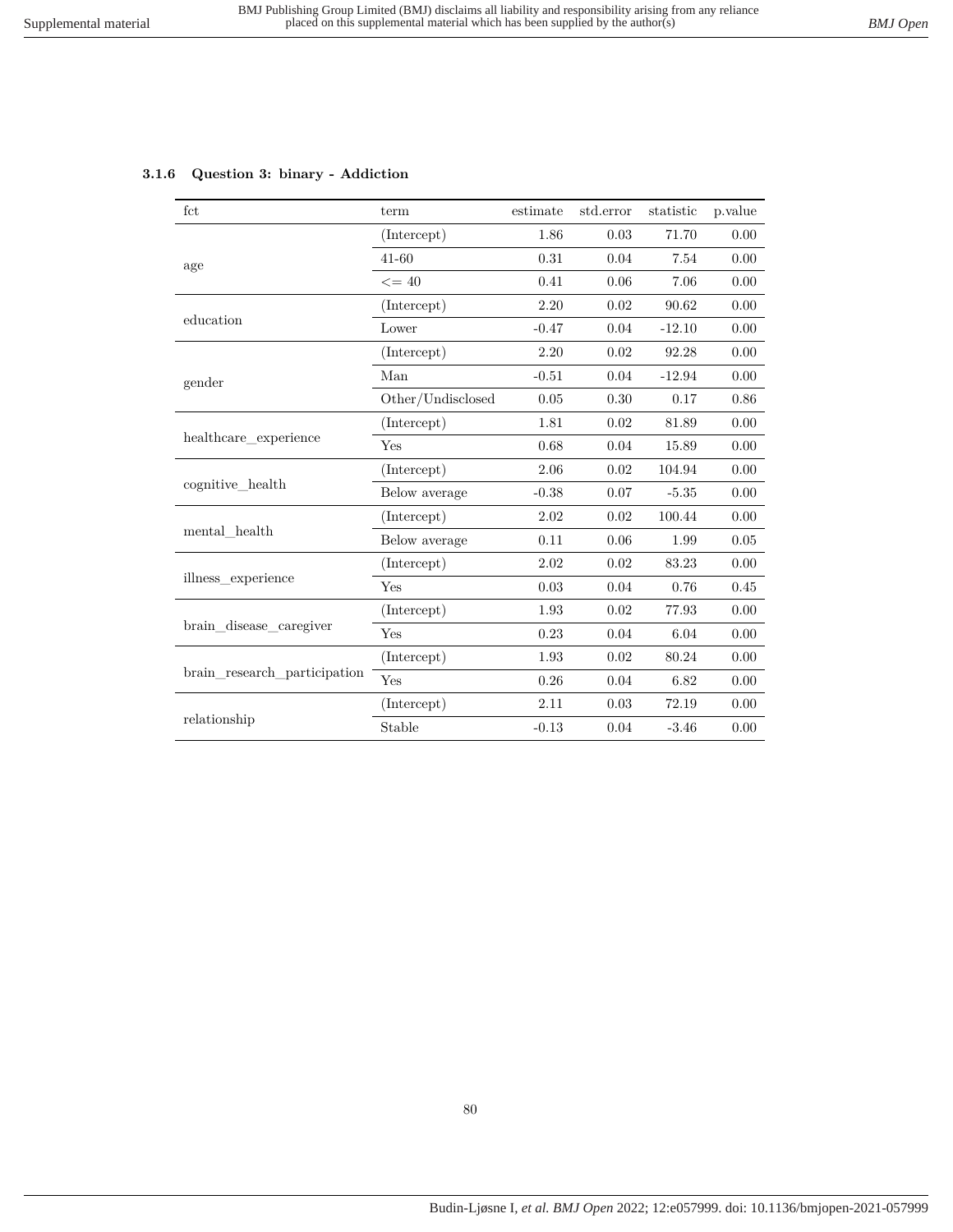### **3.1.7 Question 3: binary - Stroke**

| fct                          | term              | estimate | std.error | statistic | p.value |
|------------------------------|-------------------|----------|-----------|-----------|---------|
|                              | (Intercept)       | 1.97     | 0.03      | 72.84     | 0.00    |
| age                          | $41 - 60$         | 0.15     | 0.04      | 3.60      | 0.00    |
|                              | $\leq$ = 40       | $-0.27$  | 0.05      | $-5.49$   | 0.00    |
|                              | (Intercept)       | $2.02\,$ | 0.02      | 89.24     | 0.00    |
| education                    | Lower             | $-0.14$  | 0.04      | $-3.60$   | 0.00    |
|                              | (Intercept)       | 2.19     | 0.02      | 92.21     | 0.00    |
| gender                       | Man               | $-0.64$  | 0.04      | $-16.91$  | 0.00    |
|                              | Other/Undisclosed | $-0.02$  | 0.29      | $-0.08$   | 0.93    |
|                              | (Intercept)       | 1.70     | 0.02      | 79.82     | 0.00    |
| healthcare experience        | Yes               | 0.89     | 0.04      | 20.45     | 0.00    |
|                              | (Intercept)       | 1.98     | 0.02      | 104.04    | 0.00    |
| cognitive_health             | Below average     | $-0.20$  | 0.07      | $-2.69$   | 0.01    |
|                              | (Intercept)       | 1.98     | 0.02      | 100.01    | 0.00    |
| mental health                | Below average     | $-0.09$  | 0.05      | $-1.71$   | 0.09    |
|                              | (Intercept)       | 1.88     | 0.02      | 81.56     | 0.00    |
| illness experience           | Yes               | 0.25     | 0.04      | $6.56\,$  | 0.00    |
|                              | (Intercept)       | 1.77     | 0.02      | 75.70     | 0.00    |
| brain_disease_caregiver      | Yes               | 0.48     | 0.04      | 12.70     | 0.00    |
|                              | (Intercept)       | 1.88     | 0.02      | 79.61     | 0.00    |
| brain research participation | Yes               | 0.23     | 0.04      | 6.17      | 0.00    |
|                              | (Intercept)       | 1.88     | 0.03      | 70.25     | 0.00    |
| relationship                 | Stable            | 0.16     | 0.04      | 4.31      | 0.00    |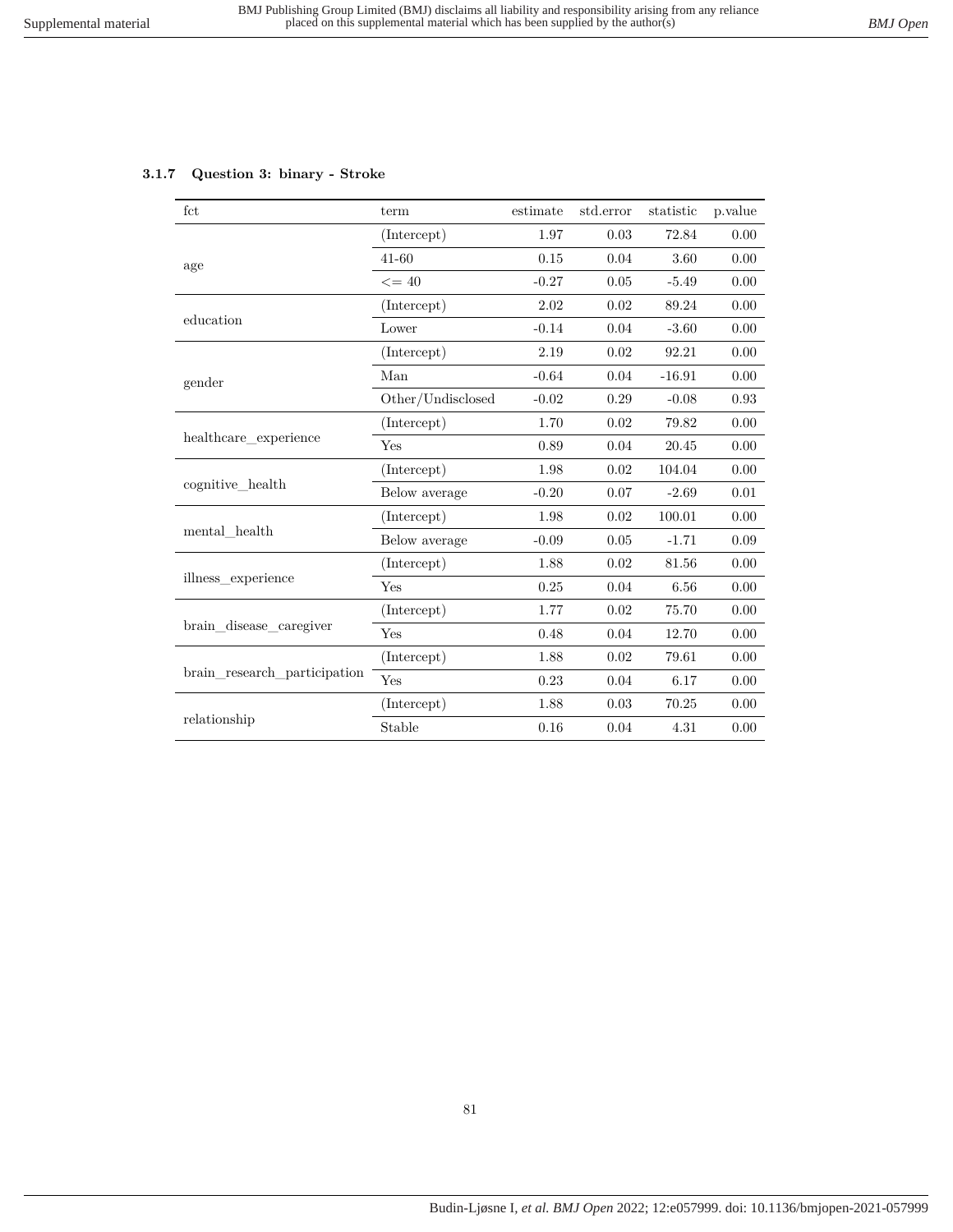| $_{\rm fct}$                    | term              | estimate | std.error | statistic | p.value |
|---------------------------------|-------------------|----------|-----------|-----------|---------|
|                                 | (Intercept)       | 1.82     | 0.03      | 71.15     | 0.00    |
| age                             | $41 - 60$         | 0.12     | 0.04      | 3.13      | 0.00    |
|                                 | $\leq$ = 40       | $-0.22$  | 0.05      | $-4.62$   | 0.00    |
|                                 | (Intercept)       | 1.99     | 0.02      | 88.93     | 0.00    |
| education                       | Lower             | $-0.46$  | 0.04      | $-12.87$  | 0.00    |
|                                 | (Intercept)       | 1.89     | 0.02      | 89.32     | 0.00    |
| gender                          | Man               | $-0.21$  | 0.04      | $-5.63$   | 0.00    |
|                                 | Other/Undisclosed | $-0.16$  | 0.25      | $-0.64$   | 0.52    |
|                                 | (Intercept)       | 1.59     | 0.02      | 77.61     | 0.00    |
| healthcare experience           | Yes               | 0.72     | 0.04      | 18.08     | 0.00    |
|                                 | (Intercept)       | 1.84     | 0.02      | 101.83    | 0.00    |
| cognitive health                | Below average     | $-0.26$  | 0.07      | $-3.84$   | 0.00    |
|                                 | (Intercept)       | 1.85     | 0.02      | 98.00     | 0.00    |
| $\operatorname{mental\_health}$ | Below average     | $-0.17$  | 0.05      | $-3.47$   | 0.00    |
|                                 | (Intercept)       | 1.79     | 0.02      | 80.32     | 0.00    |
| illness experience              | Yes               | 0.08     | 0.04      | 2.33      | 0.02    |
|                                 | (Intercept)       | 1.67     | 0.02      | 73.91     | 0.00    |
| brain disease caregiver         | Yes               | 0.37     | 0.04      | 10.34     | 0.00    |
|                                 | (Intercept)       | 1.69     | 0.02      | 76.56     | 0.00    |
| brain_research_participation    | Yes               | 0.35     | 0.04      | 9.55      | 0.00    |
|                                 | (Intercept)       | 1.73     | 0.03      | 68.21     | 0.00    |
| relationship                    | Stable            | 0.17     | 0.03      | 4.86      | 0.00    |

### **3.1.8 Question 3: binary - Parkinson's**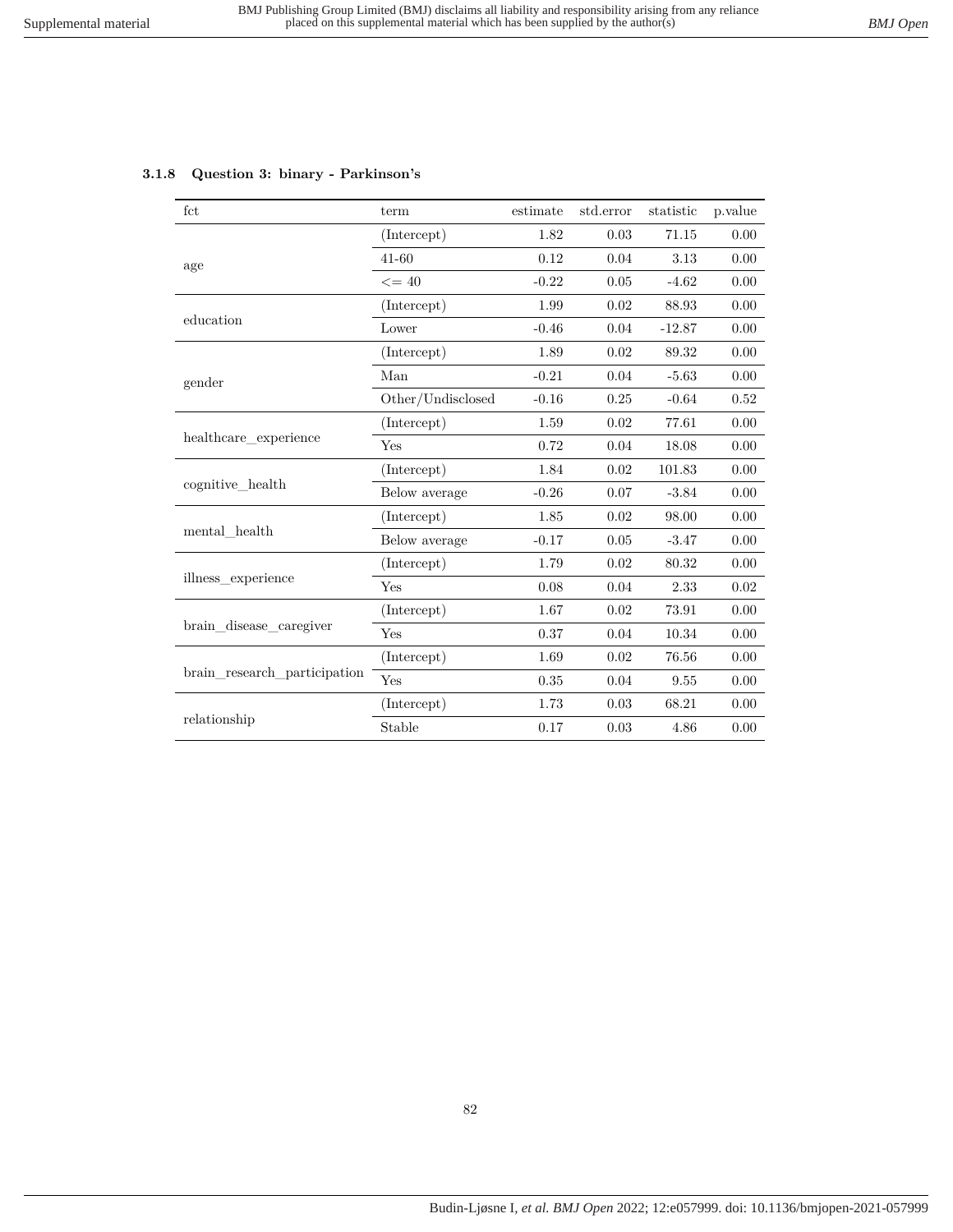# **3.1.9 Question 3: binary - Migraine**

| fct                          | term              | estimate | std.error | statistic | p.value  |
|------------------------------|-------------------|----------|-----------|-----------|----------|
|                              | (Intercept)       | 1.24     | 0.02      | 58.41     | 0.00     |
| age                          | $41 - 60$         | 0.57     | 0.04      | 16.21     | 0.00     |
|                              | $\leq$ = 40       | 0.78     | 0.05      | 15.24     | 0.00     |
|                              | (Intercept)       | 1.68     | 0.02      | 83.96     | 0.00     |
| education                    | Lower             | $-0.38$  | 0.03      | $-11.48$  | 0.00     |
|                              | (Intercept)       | 1.62     | 0.02      | 84.32     | 0.00     |
| gender                       | Man               | $-0.25$  | 0.03      | $-7.46$   | 0.00     |
|                              | Other/Undisclosed | 0.04     | 0.24      | 0.18      | 0.86     |
|                              | (Intercept)       | 1.36     | 0.02      | 71.15     | 0.00     |
| healthcare_experience        | Yes               | 0.56     | 0.03      | 16.24     | 0.00     |
|                              | (Intercept)       | 1.57     | 0.02      | 95.25     | 0.00     |
| cognitive health             | Below average     | $-0.28$  | 0.06      | $-4.46$   | 0.00     |
|                              | (Intercept)       | 1.55     | 0.02      | 90.96     | $0.00\,$ |
| mental health                | Below average     | 0.02     | 0.05      | 0.46      | 0.65     |
|                              | (Intercept)       | 1.51     | 0.02      | 74.37     | 0.00     |
| illness_experience           | Yes               | 0.11     | 0.03      | 3.28      | 0.00     |
|                              | (Intercept)       | 1.44     | 0.02      | 68.88     | 0.00     |
| brain disease caregiver      | Yes               | 0.23     | 0.03      | 7.25      | 0.00     |
| brain research participation | (Intercept)       | 1.51     | 0.02      | 72.60     | 0.00     |
|                              | Yes               | 0.10     | 0.03      | 3.06      | 0.00     |
|                              | (Intercept)       | 1.53     | 0.02      | 64.47     | 0.00     |
| relationship                 | Stable            | 0.03     | 0.03      | 1.07      | 0.29     |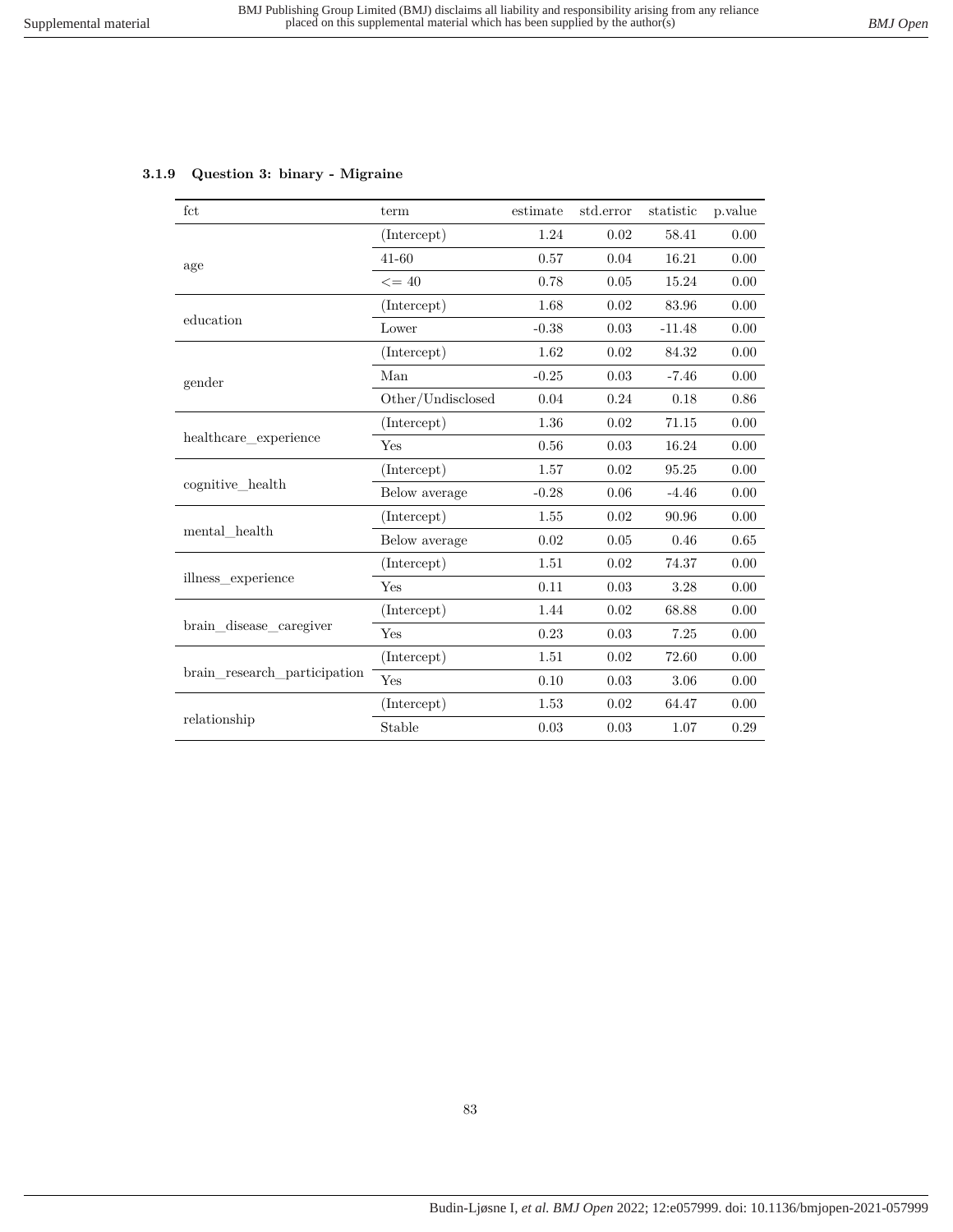# **3.1.10 Question 3: binary - Cancer**

| fct                          | term              | estimate | std.error | statistic | p.value  |
|------------------------------|-------------------|----------|-----------|-----------|----------|
|                              | (Intercept)       | $-0.92$  | 0.02      | $-46.91$  | 0.00     |
| age                          | $41 - 60$         | 0.26     | 0.03      | 9.11      | 0.00     |
|                              | $\leq$ = 40       | 0.44     | 0.04      | 12.00     | 0.00     |
|                              | (Intercept)       | $-0.66$  | 0.02      | $-42.71$  | 0.00     |
| education                    | Lower             | $-0.31$  | 0.03      | $-10.70$  | 0.00     |
|                              | (Intercept)       | $-0.67$  | 0.02      | $-44.48$  | 0.00     |
| gender                       | Man               | $-0.28$  | 0.03      | $-9.47$   | 0.00     |
|                              | Other/Undisclosed | 0.15     | 0.18      | 0.82      | 0.41     |
|                              | (Intercept)       | $-0.97$  | 0.02      | $-56.53$  | 0.00     |
| healthcare experience        | Yes               | 0.56     | 0.03      | 21.18     | 0.00     |
|                              | (Intercept)       | $-0.74$  | 0.01      | $-55.40$  | 0.00     |
| cognitive health             | Below average     | $-0.19$  | 0.06      | $-3.45$   | 0.00     |
|                              | (Intercept)       | $-0.76$  | $0.01\,$  | $-54.68$  | $0.00\,$ |
| mental health                | Below average     | 0.09     | 0.04      | 2.29      | 0.02     |
|                              | (Intercept)       | $-0.80$  | 0.02      | $-47.23$  | 0.00     |
| illness_experience           | Yes               | 0.12     | 0.03      | 4.61      | 0.00     |
|                              | (Intercept)       | $-0.86$  | 0.02      | $-47.50$  | 0.00     |
| brain disease caregiver      | Yes               | 0.23     | 0.03      | 8.84      | 0.00     |
|                              | (Intercept)       | $-0.81$  | 0.02      | $-46.92$  | 0.00     |
| brain research participation | Yes               | 0.15     | 0.03      | 5.82      | 0.00     |
|                              | (Intercept)       | $-0.75$  | 0.02      | $-38.60$  | 0.00     |
| relationship                 | Stable            | 0.01     | 0.03      | 0.24      | 0.81     |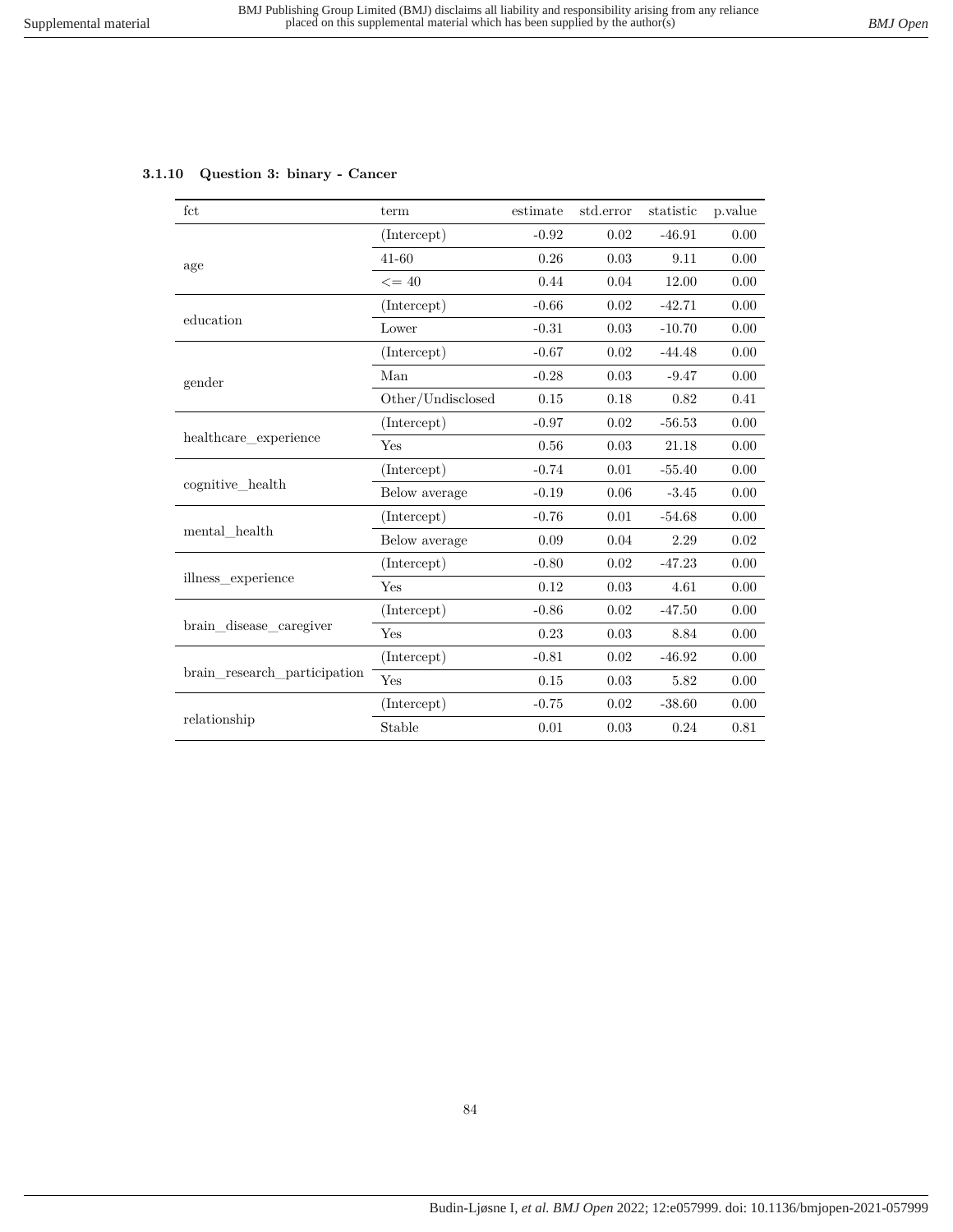|  |  | 3.1.11 Question 3: binary - Hypertension |
|--|--|------------------------------------------|
|--|--|------------------------------------------|

| fct                          | term              | estimate | std.error | statistic | p.value |
|------------------------------|-------------------|----------|-----------|-----------|---------|
|                              | (Intercept)       | $-0.66$  | 0.02      | $-35.09$  | 0.00    |
| age                          | $41 - 60$         | $-0.12$  | 0.03      | $-4.33$   | 0.00    |
|                              | $\leq$ = 40       | $-0.42$  | 0.04      | $-10.84$  | 0.00    |
|                              | (Intercept)       | $-0.69$  | 0.02      | $-44.50$  | 0.00    |
| education                    | Lower             | $-0.26$  | 0.03      | $-9.25$   | 0.00    |
|                              | (Intercept)       | $-0.67$  | 0.02      | $-44.65$  | 0.00    |
| gender                       | Man               | $-0.34$  | 0.03      | $-11.55$  | 0.00    |
|                              | Other/Undisclosed | 0.32     | 0.18      | 1.77      | 0.08    |
|                              | (Intercept)       | $-1.10$  | 0.02      | $-62.05$  | 0.00    |
| healthcare experience        | Yes               | 0.80     | 0.03      | 30.39     | 0.00    |
|                              | (Intercept)       | $-0.76$  | 0.01      | $-56.94$  | 0.00    |
| cognitive health             | Below average     | $-0.11$  | 0.06      | $-1.95$   | 0.05    |
|                              | (Intercept)       | $-0.74$  | 0.01      | $-53.62$  | 0.00    |
| mental health                | Below average     | $-0.19$  | 0.04      | $-4.82$   | 0.00    |
|                              | (Intercept)       | $-0.84$  | 0.02      | $-49.49$  | 0.00    |
| illness experience           | Yes               | 0.18     | 0.03      | 7.04      | 0.00    |
|                              | (Intercept)       | $-0.97$  | 0.02      | $-52.58$  | 0.00    |
| brain disease caregiver      | Yes               | 0.42     | 0.03      | 16.24     | 0.00    |
| brain research participation | (Intercept)       | $-0.86$  | 0.02      | $-48.95$  | 0.00    |
|                              | Yes               | 0.20     | 0.03      | 7.80      | 0.00    |
|                              | (Intercept)       | $-0.81$  | 0.02      | $-41.17$  | 0.00    |
| relationship                 | Stable            | 0.08     | 0.03      | 2.96      | 0.00    |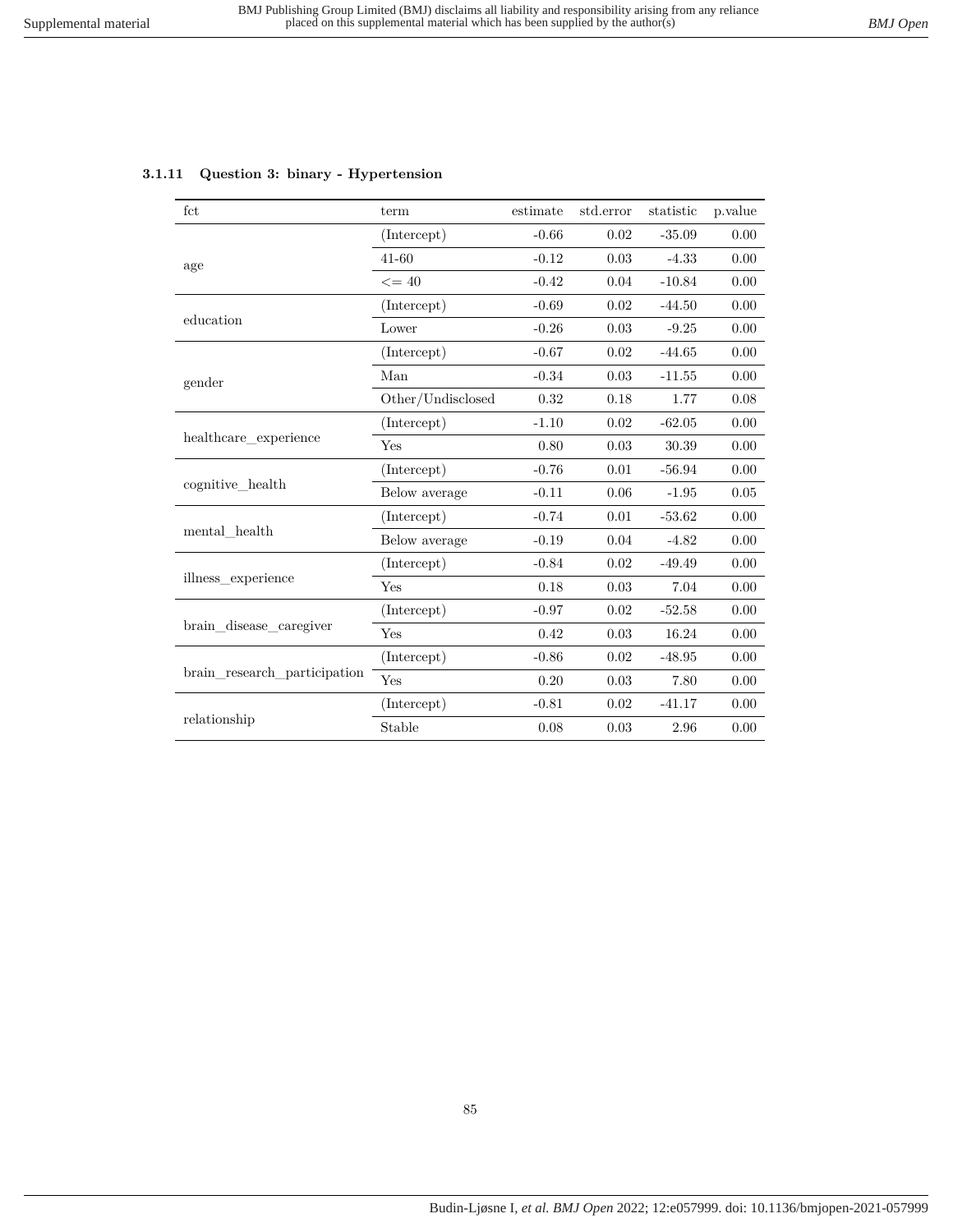# **3.1.12 Question 3: binary - Diabetes**

| fct                          | term              | estimate | std.error | statistic | p.value |
|------------------------------|-------------------|----------|-----------|-----------|---------|
|                              | (Intercept)       | $-1.71$  | 0.02      | $-69.58$  | 0.00    |
| age                          | $41 - 60$         | 0.14     | 0.04      | 4.01      | 0.00    |
|                              | $\leq$ = 40       | $-0.04$  | 0.05      | $-0.91$   | 0.36    |
|                              | (Intercept)       | $-1.56$  | 0.02      | $-81.30$  | 0.00    |
| education                    | Lower             | $-0.36$  | 0.04      | $-9.50$   | 0.00    |
|                              | (Intercept)       | $-1.61$  | 0.02      | $-83.95$  | 0.00    |
| gender                       | Man               | $-0.22$  | 0.04      | $-5.85$   | 0.00    |
|                              | Other/Undisclosed | 0.53     | 0.21      | 2.59      | 0.01    |
|                              | (Intercept)       | $-2.13$  | 0.02      | $-85.37$  | 0.00    |
| healthcare experience        | Yes               | 1.00     | 0.03      | 29.61     | 0.00    |
|                              | (Intercept)       | $-1.66$  | 0.02      | $-97.96$  | 0.00    |
| cognitive_health             | Below average     | $-0.02$  | 0.07      | $-0.27$   | 0.79    |
|                              | (Intercept)       | $-1.64$  | 0.02      | $-93.62$  | 0.00    |
| mental health                | Below average     | $-0.19$  | 0.05      | $-3.63$   | 0.00    |
|                              | (Intercept)       | $-1.76$  | 0.02      | $-79.82$  | 0.00    |
| illness experience           | Yes               | 0.23     | 0.03      | 6.82      | 0.00    |
|                              | (Intercept)       | $-1.85$  | 0.02      | $-76.95$  | 0.00    |
| brain_disease_caregiver      | Yes               | 0.38     | 0.03      | 11.36     | 0.00    |
|                              | (Intercept)       | $-1.75$  | 0.02      | $-77.66$  | 0.00    |
| brain research participation | Yes               | 0.18     | 0.03      | 5.48      | 0.00    |
|                              | (Intercept)       | $-1.66$  | 0.02      | $-67.06$  | 0.00    |
| relationship                 | Stable            | $-0.01$  | 0.03      | $-0.16$   | 0.87    |